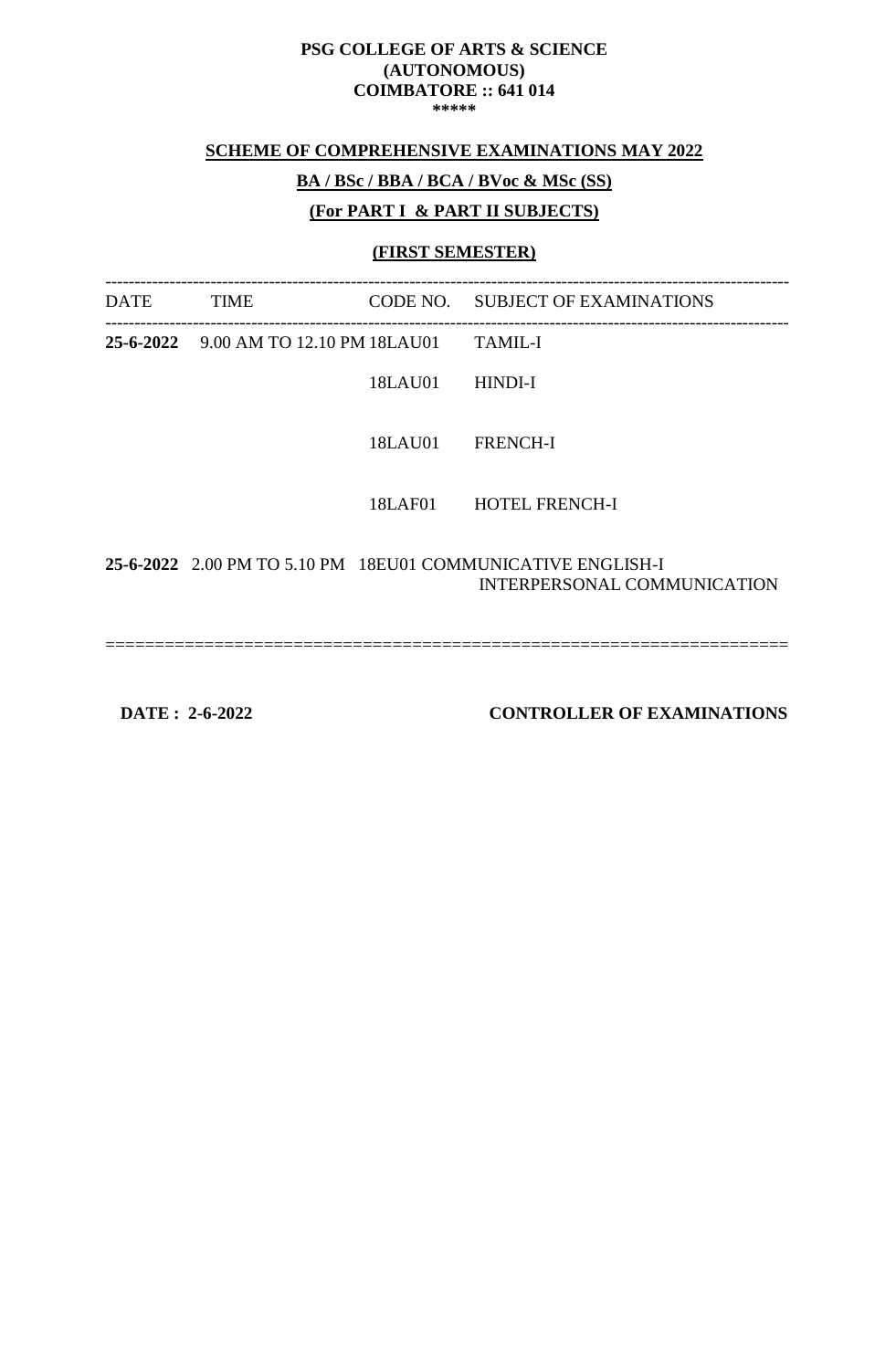#### **DAY & EVENING PROGRAMMES**

#### **PSG COLLEGE OF ARTS & SCIENCE (AUTONOMOUS) COIMBATORE :: 641 014**

\*\*\*\*\*

#### **SCHEME OF COMPREHENSIVE EXAMINATION MAY 2022 BA/BSc/BBA/BCA (For FIRST Semester Subjects)**

**DATE & TIME : 3-7-2022 : 9.00 AM TO 12.10 PM --------------------------------------------------------------------------------------------------------------------- CODE NO SUBJECT OF EXAMINATIONS ---------------------------------------------------------------------------------------------------------------------** 19SOU01 GENERAL SOCIOLOGY-I 19ECU01 MICRO ECONOMICS-I 18ENU01 INTRODUCTION TO ENGLISH LANGUAGE & LITERARY FORMS 18TAU01 ILAKKANAM-I PAYANPAATTU ILAKKANAM 19MUU01 THEORY OF INDIAN MUSIC-I 18PSU01 GENERAL PSYCHOLOGY-I 21PSUU01/ 18PSUU01 GENERAL PSYCHOLOGY-I 20MAU01/ 18MAU01 CALCULUS-I 18MCU01 CALCULUS 18STU01 DESCRIPTIVE STATISTICS 20PHU01/ 18PHU01 ASTROPHYSICS & PHILOSOPHY OF PHYSICS 18CHU01 GENERAL CHEMISTRY-I 18BOU01 MICROBIOLOGY 18ZOU01 ANIMAL DIVERSITY-I 18NDU01 EXPERIMENTAL FOOD SCIENCE 18BCV01/ 18BCU01 SUBCELLULAR BIOCHEMISTRY 19CMU01 PROBLEM SOLVING & PROGRAMMING IN C 18ELU01 ELECTRIC CIRCUITS 18MBU01 FUNDAMENTALS OF MICROBIOLOGY 18CDU01 FIBRE & YARN MANUFACTURING 18HMU01 FUNDAMENTALS OF CULINARY ARTS

18BTU01 CELL BIOLOGY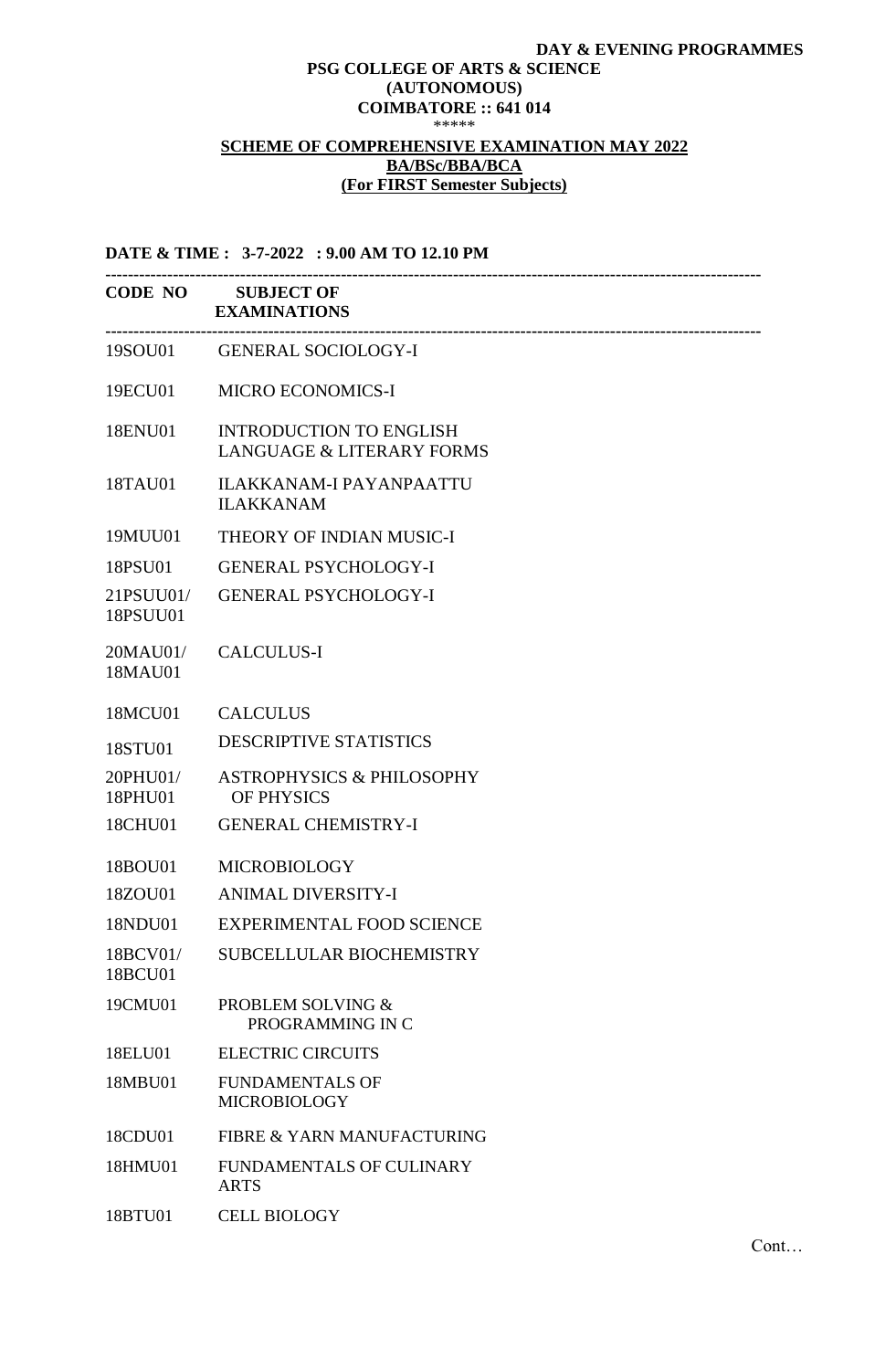**DATE & TIME : 3-7-2022 : 9.00 AM TO 12.10 PM**

| <b>CODE NO</b>                  | <b>SUBJECT OF</b><br><b>EXAMINATIONS</b>               |
|---------------------------------|--------------------------------------------------------|
| 20VCU01/<br>18VCU01             | INTRODUCTION TO COMMUNICATION                          |
| 18ITU01<br>18CTU01              | PROGRAMMING IN C<br>PROGRAMMING IN C                   |
| 19DAU01                         | <b>DIGITAL ELECTRONICS</b>                             |
| 18MSU01/<br>18ISU01/<br>18RMU01 | <b>MANAGEMENT PRINCIPLES &amp;</b><br><b>PRACTICES</b> |
| 18CAU01                         | PROBLEM SOLVING & COMPUTER                             |

PROGRAMMING USING C

Cont…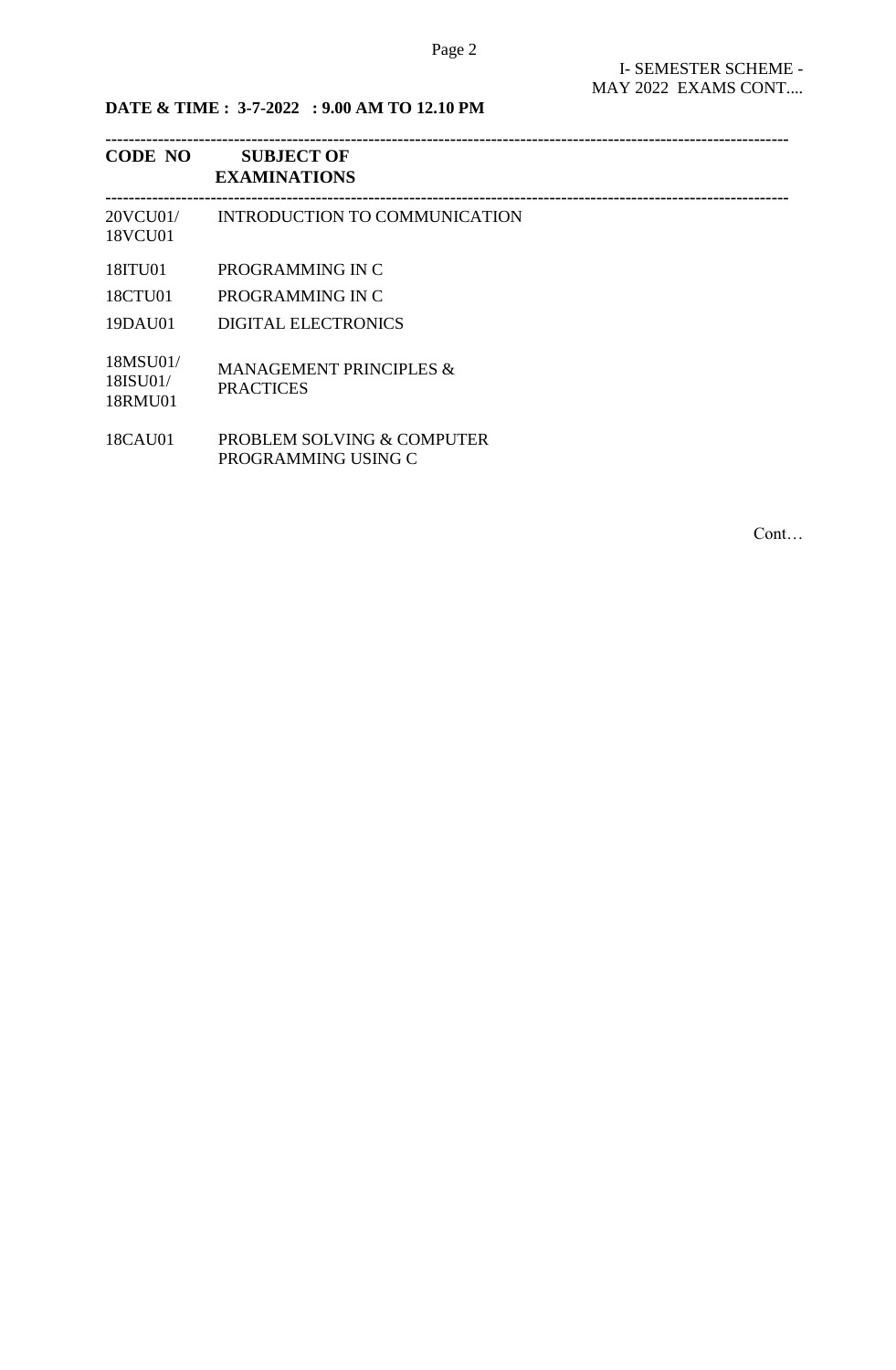| DATE & TIME : 3-7-2022 : 2.00 PM TO 5.10 PM |                                                         |  |
|---------------------------------------------|---------------------------------------------------------|--|
| CODE NO                                     | <b>SUBJECT OF</b><br><b>EXAMINATIONS</b>                |  |
|                                             | 19SOU02 INDIAN SOCIAL STRUCTURE-I                       |  |
| 19ECU02                                     | <b>MATHEMATICAL METHODS-I</b>                           |  |
| 18ENU02                                     | POETRY-I                                                |  |
| 18TAU02                                     | <b>IKKAALA ILAKKIYAM-I KAVITHAI</b>                     |  |
| 18PSU02                                     | DEVELOPMENTAL PSYCHOLOGY-I                              |  |
| 18PSUU02                                    | DEVELOPMENTAL PSYCHOLOGY-I                              |  |
| 20MAU02/<br>18MAU02                         | DIFFERENTIAL EQUATIONS &<br><b>LAPLACE TRANSFORM</b>    |  |
| 18MCU02                                     | ORDINARY DIFFERENTIAL<br>EQUATIONS & LAPLACE TRANSFORMS |  |
| 18STU02                                     | TIME SERIES AND INDEX NUMBERS                           |  |
| 20PHU02/<br>18PHU02                         | PROPERTIES OF MATTER AND SOUND                          |  |
| 18CHU02                                     | ANALYTICAL CHEMISTRY                                    |  |
| 18BOU02                                     | PLANT DIVERSITY                                         |  |
| 18ZOU02                                     | <b>CELL BIOLOGY</b>                                     |  |
| 18NDU02                                     | <b>CHEMISTRY OF FOODS</b>                               |  |
| 18BCV02/<br>18BCU02                         | STRUCTURAL BIOCHEMISTRY                                 |  |
| 19CMU02                                     | FUNDAMENTALS OF DIGITAL<br><b>COMPUTERS</b>             |  |
| 18ELU02                                     | <b>SEMICONDUCTOR DEVICES</b>                            |  |
| 18MBU02                                     | PRINCIPLES OF MICROBIOLOGICAL<br><b>METHODS</b>         |  |
| 18CDU02                                     | PATTERN MAKING & GRADING                                |  |
| 18HMU02                                     | FUNDAMENTALS OF FOOD SERVICE-I                          |  |
| 18BTU02                                     | <b>ENZYMOLOGY</b>                                       |  |
| 20VCU02/<br>18VCU02                         | DIGITAL PHOTOGRAPHY                                     |  |
| 18ITU02                                     | FUNDAMENTALS OF DIGITAL COMPUTERS                       |  |
| 18CTU02                                     | <b>DIGITAL ELECTRONICS</b>                              |  |
| 19DAU02                                     | PROBLEM SOLVING AND C<br><b>PROGRAMMING</b>             |  |
| 18MSU02/<br>18ISU02/<br>18RMU02             | <b>ACCOUNTING FOR MANAGERS</b>                          |  |
| 18CAU02                                     | <b>COMPUTER SYSTEM ARCHITECTURE</b>                     |  |

Cont.....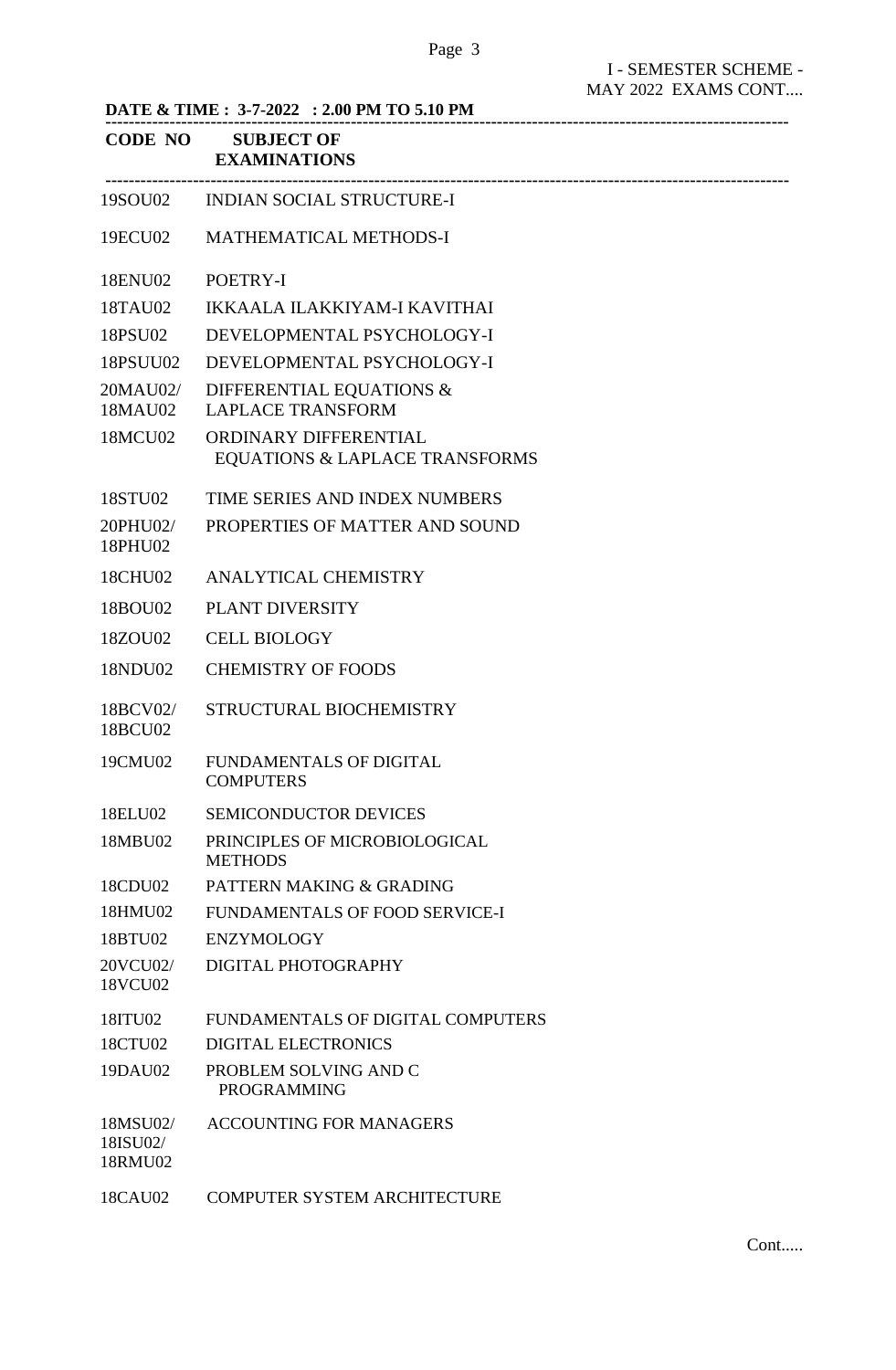**DATE & TIME : 17-7-2022 : 9.00 AM TO 12.10 PM**

| <b>CODE NO</b>       | <b>SUBJECT OF</b><br><b>EXAMINATIONS</b>           |
|----------------------|----------------------------------------------------|
| 18SOU03              | ELEMENTS OF SOCIAL PSYCHOLOGY                      |
| 18ECU03              | <b>ACCOUNTANCY-I</b>                               |
| 18ENU03              | SOCIAL HISTORY OF ENGLAND                          |
| 18TAU03              | TAMIZHAR NAGARIGAMUM<br><b>PANPAADUM</b>           |
| 18PSU03              | <b>ELEMENTS OF SOCIOLOGY</b>                       |
| 18PSUU03             | PHYSIOLOGICAL PSYCHOLOGY-I                         |
| 20MAU03A/<br>18MAU03 | <b>ACCOUNTANCY-I</b>                               |
| 20MAU03B             | $PHYSICS - I$                                      |
| 20MCU04A/<br>18MCU04 | <b>ACCOUNTANCY-I</b>                               |
| 20MCU04B             | $PHYSICS - I$                                      |
| 18STU03              | <b>MATHEMATICS-I</b>                               |
| 20PHU03/<br>18PHU03  | <b>MATHEMATICS-I</b>                               |
| 18CHU03              | <b>MATHEMATICS-I</b>                               |
| 18BOU03              | ZOOLOGY-I                                          |
| 18ZOU03              | PLANT BIOLOGY-I                                    |
| 19NDU04              | <b>CHEMISTRY-I</b>                                 |
| 18BCV03              | <b>GENERAL BIOLOGY</b>                             |
| 18BCU03              | APPLICATIONS OF COMPUTER IN<br><b>BIOCHEMISTRY</b> |
| 18CMU03              | <b>MATHEMATICS-I</b>                               |
| 18ELU03              | <b>MATHEMATICS-I</b>                               |
| 14ELU01              | <b>CIRCUIT ANALYSIS</b>                            |
| 18MBU03              | <b>INTRODUCTION TO WEB DESIGNING</b>               |
| 18CDU03              | <b>CONCEPTS OF FASHION DESIGNING</b>               |
| 18HMU03              | <b>HYGIENE &amp; SANITATION</b>                    |
| 18BTU03              | <b>CHEMISTRY OF BIOMOLECULES</b>                   |
| 18ITU03              | FUNDAMENTALS OF INFORMATION<br><b>TECHNOLOGY</b>   |
| 18CTU03              | <b>MATHEMATICS-I</b>                               |
| 19DAU03              | MATHEMATICAL FOUNDATION FOR DATA<br><b>SCIENCE</b> |
| 18MSU03/             | <b>BUSINESS MATHEMATICS &amp;</b>                  |
| 18ISU03/<br>18RMU03  | <b>STATISTICS</b>                                  |
| 18CAU03              | STATISTICS & OPERATIONS RESEARCH                   |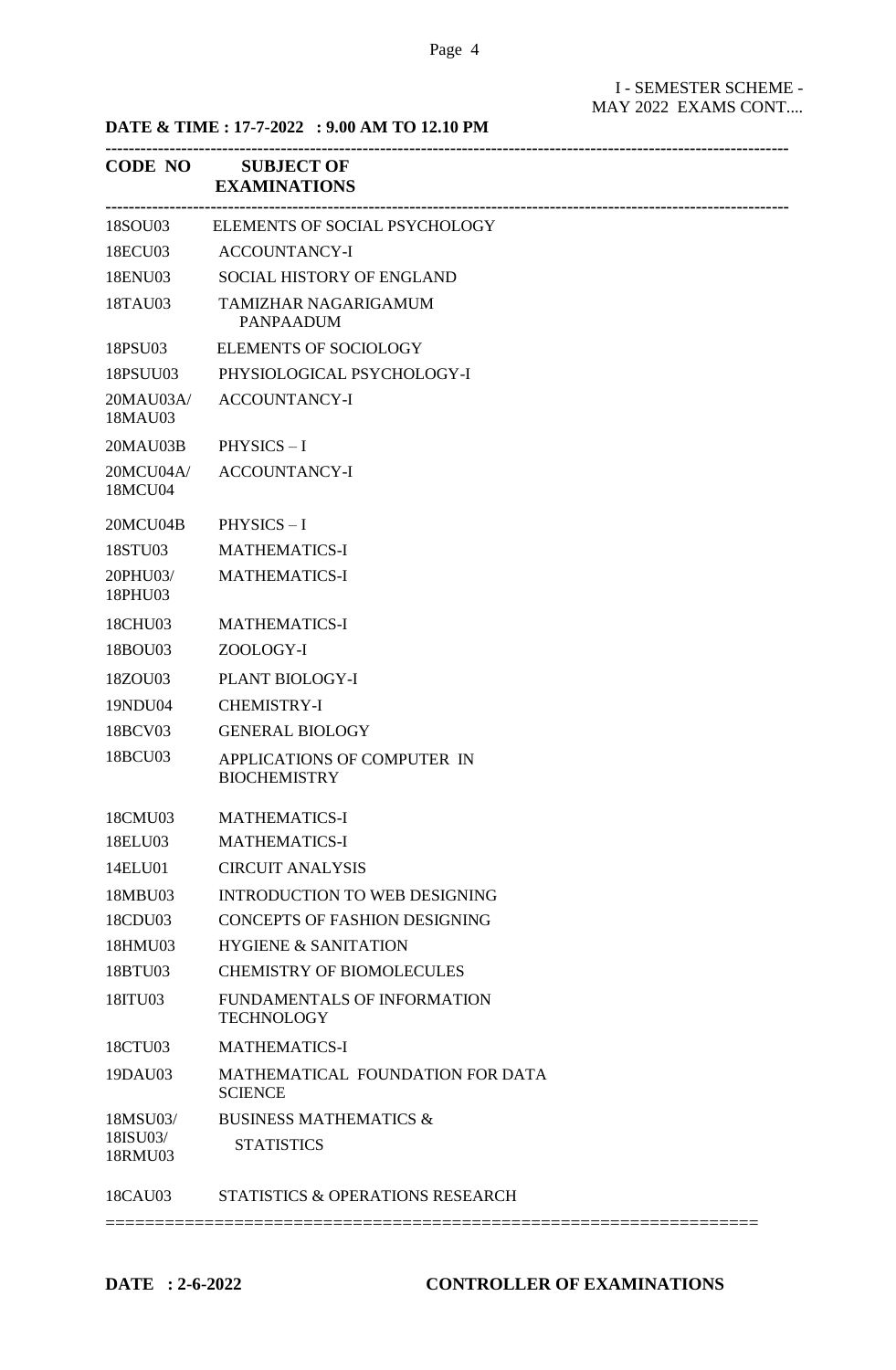#### **DAY & EVENING PROGRAMMES PSG COLLEGE OF ARTS & SCIENCE (AUTONOMOUS) COIMBATORE :: 641 014**

\*\*\*\*\*

#### **SCHEME OF COMPREHENSIVE EXAMINATION MAY 2022 BCom & BVoc (Banking, Stock & Insurance)**

## **(First Semester – Subjects)**

**CODE NO SUBJECT OF EXAMINATIONS** 

## **DATE & TIME : 25-6 -2022 : 9.00 AM TO 12.10 PM**

- 18LAU01 TAMIL-I
- 18LAU01 HINDI-I
- 18LAU01 FRENCH-I

#### **DATE & TIME : 25-6 -2022 : 2.00 PM TO 5.10 PM**

18EU01 COMMUNICATIVE ENGLISH-I INTERPERSONAL COMMUNICATION

#### **DATE & TIME : 3-7 -2022 : 9.00 AM TO 12.10 PM**

- 19CSU03A MANAGERIAL ECONOMICS
- 18CSU03B MATHEMATICS **(Aided)**
- 18CSU03B MATHEMATICS **(Unaided)**
- 18COU03 MATHEMATICS **(Aided)**
- 18COU03/ MATHEMATICS **( Unaided)**
- 18COC03/ 18COE03/
- 18PAU04/
- 18AFU03/
- 18CRM03/
- 18BPU03/
- 18FSU03/ 18FTU03/
- 18CBI03
- 19BPU03 MATHEMATICS FOR BUSINESS PROCESS
- 18CBA01 FINANCIAL ACCOUNTING-I
- 18CMA01 FUNDAMENTALS OF ACCOUNTING
- 19BSB01 FINANCIAL ACCOUNTING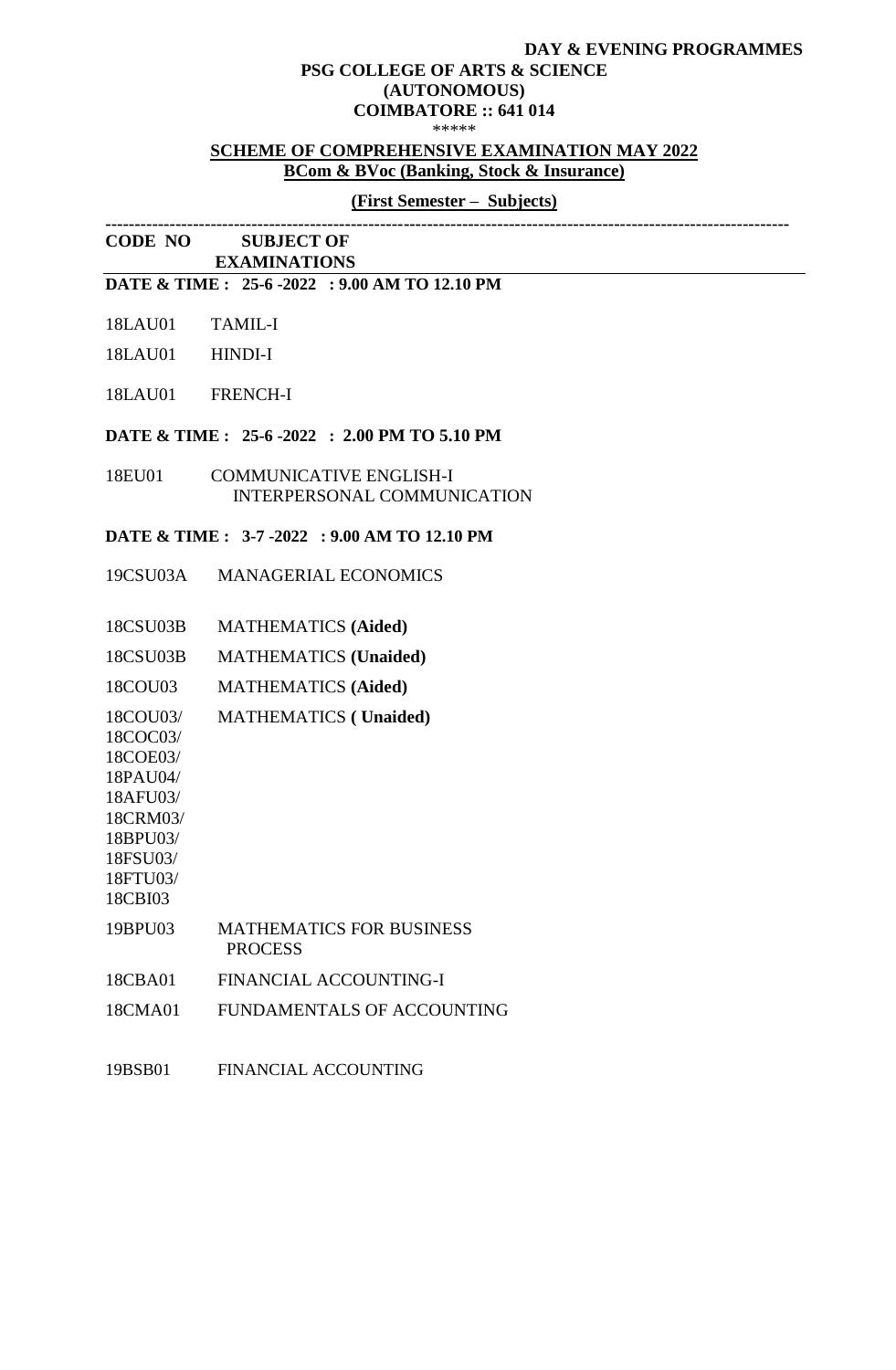**-----------------------------------------------------------------------------------------------------------------------**

# **CODE .NO SUBJECT OF EXAMINATIONS**

## **DATE & TIME : 3-7-2022 : 2.00 PM TO 5.10 PM**

- 18CSU01 FINANCIAL ACCOUNTING-I
- 18COU01/ FINANCIAL ACCOUNTING-I
- 18COC01/ 18COE01/
- 18CRM01/
- 18AFU01/
- 18FSU01/

18FTU01/ 18CB101

- 19BPU01 FINANCIAL ACCOUNTING-I
- 18PAU01 ACCOUNTANCY-I
- 18CMA02 FUNDAMENTALS OF LAW & ETHICS
- 18CBA02 STATISTICS FOR BUSINESS ANALYTICS
- 19BSB02 FUNDAMENTALS OF BANKING

## **DATE & TIME : 17-7-2022 : 9.00 AM TO 12.10 PM**

- 18CSU02 PRINCIPLES OF MANAGEMENT
- 18COU02/ PRINCIPLES OF MANAGEMENT
- 18AFU02/ 18CRM02/ 18FSU02/ 18FTU02
- 18PAU02 BUSINESS ECONOMICS
- 19BPU02 PRINCIPLES OF MANAGEMENT
- 18CBI02 FUNDAMENTALS OF BANKING
- 20CBA04 MATHEMATICAL TECHNIQUES FOR BUSINESS ANALYTICS
- 18CBA04 MATHEMATICAL TECHNIQUES FOR BUSINESS ANALYTICS
- 18CMA03 BUSINESS MATHEMATICS & **STATISTICS**
- 19BSB05 BUSINESS STATISTICS

## **DATE & TIME : 17-7 -2022 : 2.00 PM TO 5.10 PM**

18PAU03 BUSINESS COMMUNICATION

==================================================================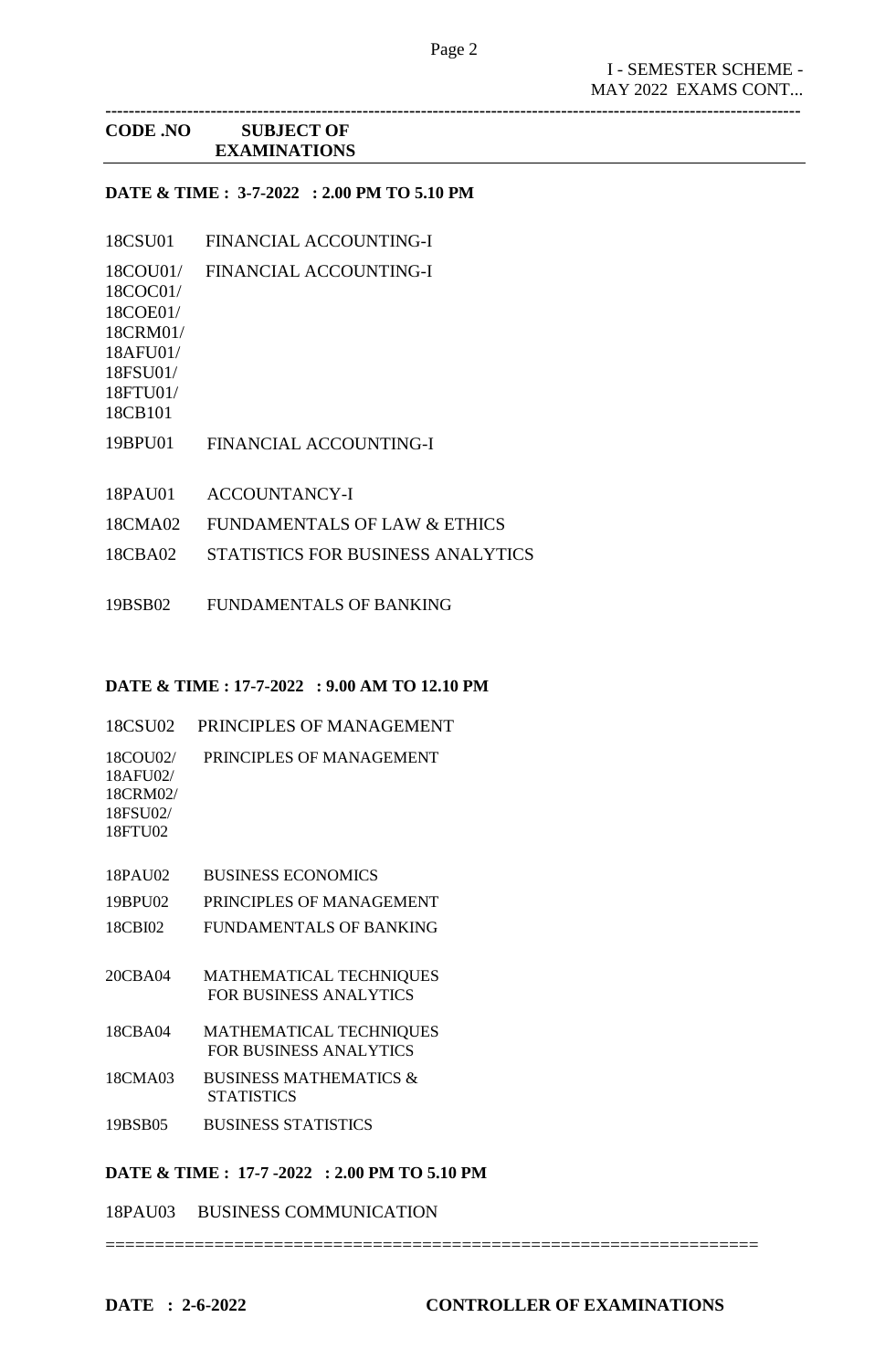#### **SCHEME OF COMPREHENSIVE EXAMINATIONS MAY 2022**

# **BVoc – Science Stream**

# **(For First Semester Subjects )**

| <b>DATE</b> |                                       |         | TIME CODE NO. SUBJECT OF EXAMINATIONS                 |
|-------------|---------------------------------------|---------|-------------------------------------------------------|
|             | 3-7-2022 9.00 AM TO 12.10 PM 18FPB01  |         | <b>FOOD PROCESSING &amp; PRESERVATION</b>             |
|             |                                       | 18HMB01 | THEORY OF COOKERY-I                                   |
|             |                                       | 19NMB01 | <b>C PROGRAMMING</b>                                  |
|             |                                       |         |                                                       |
|             | 3-7-2022 2.00 PM TO 5.10 PM 18FPB02   |         | <b>FRUIT &amp; VEGETABLE</b><br>PROCESSING TECHNOLOGY |
|             |                                       | 18HMB02 | FOOD AND BEVERAGE SERVICE-I                           |
|             |                                       | 19NMB02 | OPERATING SYSTEM CONCEPTS                             |
|             | 17-7-2022 9.00 AM TO 12.10 PM 18FPB03 |         | <b>FOOD SCIENCE</b>                                   |
|             |                                       | 18HMB03 | COMPUTERS FOR HOSPITALITY INDUSTRY                    |
|             |                                       |         |                                                       |
|             | 17-7-2022 2.00 PM TO 5.10 PM 18FPB04  |         | <b>CHEMISTRY-I</b>                                    |
|             |                                       | 18HMB04 | TOURISM & HOSPITALITY MANAGEMENT                      |
|             |                                       | 19NMB03 | STATISTICAL DATA ANALYTICS                            |
|             |                                       |         |                                                       |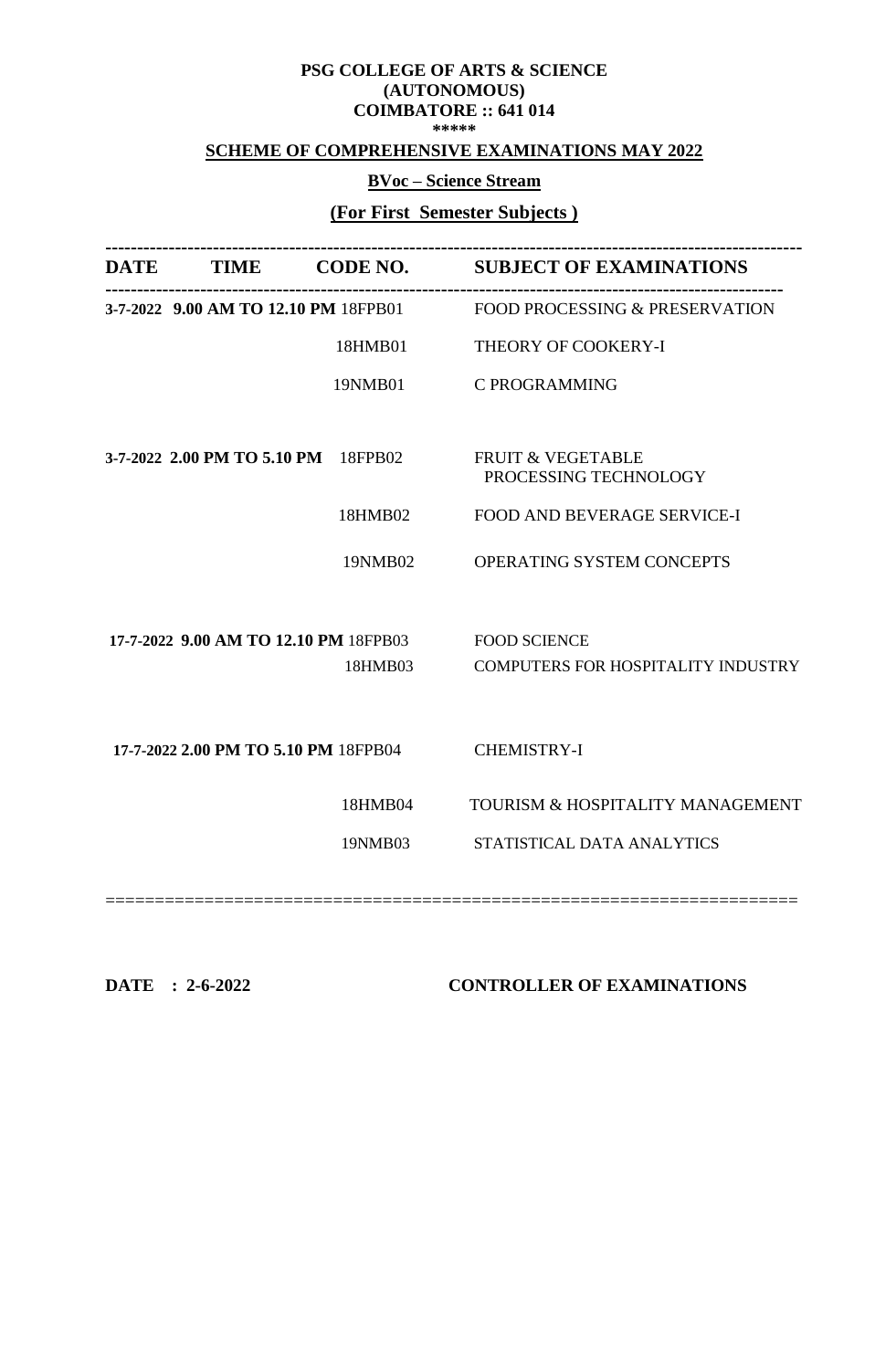## **SCHEME OF COMPREHENSIVE EXAMINATIONS MAY 2022**

# **BBA LOGISTICS**

# **(For First Semester Subjects )**

|                                           | DATE TIME CODE NO. SUBJECT OF EXAMINATIONS                                                                                                                                                 |
|-------------------------------------------|--------------------------------------------------------------------------------------------------------------------------------------------------------------------------------------------|
| L21C03/<br>20BLU01/<br>19BLU01/<br>L19C03 |                                                                                                                                                                                            |
| L21C04<br>20BLU02/<br>19BLU02/<br>19LC04  | PRINCIPLES OF MANAGEMENT                                                                                                                                                                   |
| L21C06/<br>20BLU03/<br>19BLU03/<br>L19C06 | <b>MATERIALS MANAGEMENT</b>                                                                                                                                                                |
| L21C07/<br>20BLU04/<br>19BLU04/<br>L19C07 | <b>WAREHOUSING &amp; DISTRIBUTION</b><br><b>CENTRE OPERATIONS</b>                                                                                                                          |
|                                           | 3-7-2022 9.00 AM TO 12.10 PM 21BLU01/ FUNDAMENTALS OF LOGISTICS<br>3-7-2022 2.00 PM TO 5.10 PM 21BLU02/<br>17-7-2022 9.00 AM TO 12.10 PM 21BLU03/<br>17-7-2022 2.00 PM TO 5.10 PM 21BLU04/ |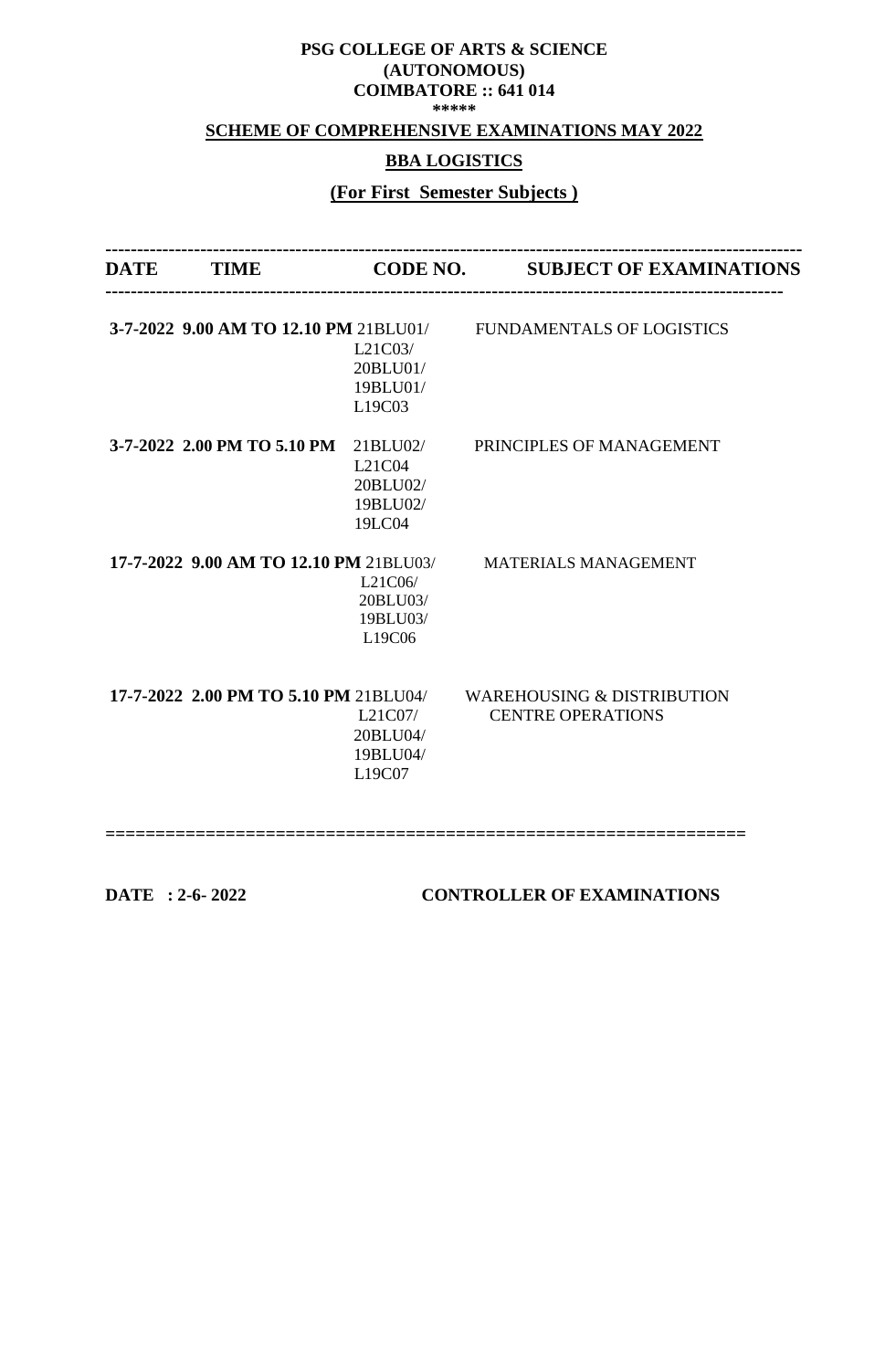## **SCHEME OF COMPREHENSIVE EXAMINATIONS MAY 2022**

#### **MA MSc MCom & MCA**

# **(For First Semester Subjects )**

**-----------------------------------------------------------------------------------------------------------**

#### **DATE & TIME : 27-6-2022 : 2.00 PM TO 5.10 PM --------------------------------------------------------------------------------------------------------------**

# **CODE NO SUBJECT OF EXAMINATIONS**

| 19ECP01 | ADVANCED MICRO ECONOMIC<br><b>THEORY-I</b>                      |
|---------|-----------------------------------------------------------------|
| 18TAP01 | ILAKKANAM-I-THOLKAPPIYAM,                                       |
|         | ELUTHATHIKARAM, ILAMPURANAM                                     |
| 19SWP01 | <b>INTRODUCTION TO SOCIAL WORK</b>                              |
| 20ENP01 | <b>BRITISH LITERATURE-I</b>                                     |
| 19PSP01 | ADVANCED GENERAL PSYCHOLOGY                                     |
| 20MAP01 | <b>ALGEBRA</b>                                                  |
| 18STP01 | REAL ANALYSIS & MATRIX ALGEBRA                                  |
| 18PHP01 | NUCLEAR PHYSICS                                                 |
| 18CHP01 | <b>ORGANIC CHEMISTRY-I</b>                                      |
| 18NDP01 | <b>ADVANCED FOOD SCIENCE</b>                                    |
| 20CNP01 | <b>COMMUNITY AND PUBLIC HEALTH</b><br><b>NUTRITION</b>          |
| 18BCP01 | <b>CHEMISTRY OF BIOPOLYMERS</b>                                 |
| 19MBP01 | INTRODUCTORY MICROBIOLOGY,<br>MICROBIAL SYSTEMATICS & DIVERSITY |
| 18ESP01 | PRINCIPLES OF ECOLOGY &<br><b>ENVIRONMENT</b>                   |
| 20CMP01 | HUMAN COMPUTER INTERACTION                                      |
| 18ELP01 | <b>COMMUNICATION SYSTEMS</b>                                    |

- 18BTP01 CELL DYNAMICS
- 20EMP01 COMMUNICATION THEORIES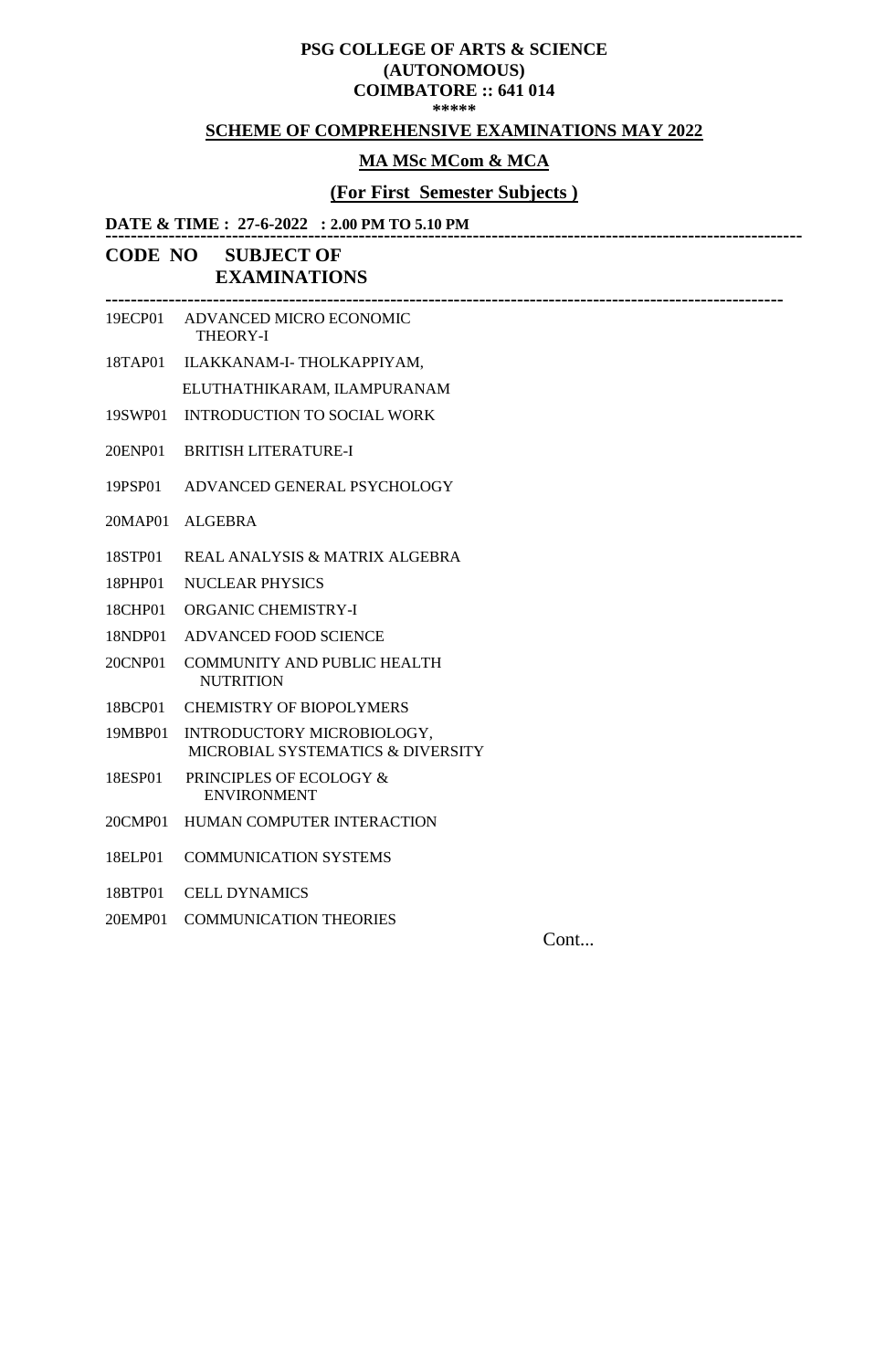# Page 2

# I - SEMESTER SCHEME - MAY 2022 EXAMS CONT....

**DATE & TIME : 27-6 -2022 : 2.00 PM TO 5.10 PM**

#### **---------------------------------------------------------------------------------------------------**

# **CODE NO SUBJECT OF EXAMINATIONS**

| 18CDP01                       | ADVANCED TEXTILE SCIENCE                                                        |  |
|-------------------------------|---------------------------------------------------------------------------------|--|
| 20SSP01<br>18SSP01<br>14SSP02 | PROGRAMMING IN C<br>PROGRAMMING IN C<br>PROGRAMMING IN C                        |  |
| 18BOP01                       | <b>PLANT DIVERSITY-I</b>                                                        |  |
| 18ZOP01                       | ANIMAL PHYLOGENY &<br><b>PALAEONTOLOGY</b>                                      |  |
| 18COP01                       | <b>BUSINESS ENVIRONMENT</b>                                                     |  |
| 20MIB01                       | INTERNATIONAL MANAGEMENT                                                        |  |
| 18CSP01                       | STRATEGIC MANAGEMENT                                                            |  |
| 18CCP01                       | <b>OBJECT ORIENTED</b><br>PROGRAMMING WITH C++                                  |  |
| 20CAP01<br>19CAP01            | LINUX PROGRAMMING<br>PROGRAMMING LANGUAGE<br><b>DESIGN &amp; IMPLEMENTATION</b> |  |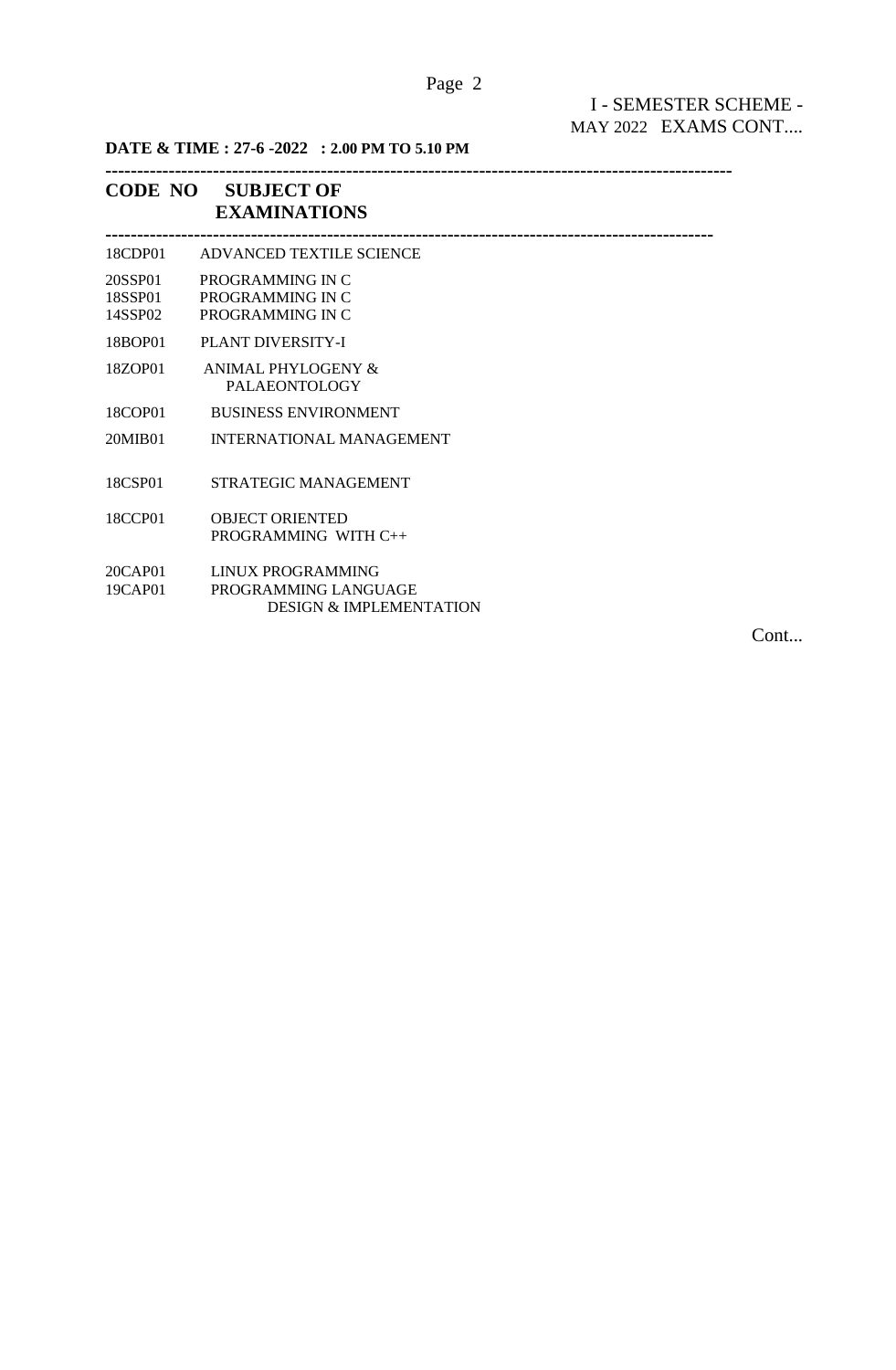## **DATE & TIME : 28-6 -2022 : 2.00 PM TO 5.10 PM**

|         | CODE NO SUBJECT OF<br><b>EXAMINATIONS</b>                   |
|---------|-------------------------------------------------------------|
|         | 19ECP02 ADVANCED MACRO ECONOMIC<br>THEORY AND ANALYSIS      |
| 14ECP02 | <b>MACRO ECONOMICS</b>                                      |
| 18TAP02 | <b>IKKAALA ILAKKIYAM</b>                                    |
| 18SWP02 | PSYCHOLOGY FOR SOCIAL<br><b>WORK PRACTICE</b>               |
| 20ENP02 | INDIAN WRITING IN ENGLISH                                   |
| 19PSP02 | ADVANCED SOCIAL PSYCHOLOGY                                  |
| 20MAP02 | <b>REAL ANALYSIS</b>                                        |
| 18STP02 | PROBABILITY THEORY                                          |
| 18PHP02 | <b>CONDENSED MATTER PHYSICS</b>                             |
| 18CHP02 | <b>INORGANIC CHEMISTRY - I</b>                              |
| 18NDP02 | <b>ADVANCED NUTRITION-I</b>                                 |
| 18CNP02 | <b>HUMAN PHYSIOLOGY</b>                                     |
| 18BCP02 | ANALYTICAL BIOCHEMISTRY                                     |
| 18MBP02 | MICROBIAL PHYSIOLOGY METABOLISM<br>AND BIOLOGICAL CHEMISTRY |
| 18ESP02 | AIR POLLUTION & MANAGEMENT                                  |
| 18CMP02 | DATA SCIENCE IN CLOUD<br><b>COMPUTING &amp; BIG DATA</b>    |
| 18ELP02 | ANALOG & DIGITAL CIRCUIT DESIGN                             |
| 18BTP02 | STRUCTURAL BIOLOGY &<br><b>CHEMISTRY OF PROTEINS</b>        |
| 20EMP02 | <b>MEDIA LAWS AND ETHICS</b>                                |
| 18CDP02 | <b>FABRIC MANUFACTURING &amp;</b><br><b>TECHNOLOGY</b>      |
| 18BOP02 | PLANT DIVERSITY-II                                          |
| 18ZOP02 | <b>MOLECULAR GENETICS</b>                                   |
| 18COP02 | <b>MARKETING MANAGEMENT</b>                                 |
| 20MIB02 | <b>INTERNATIONAL MARKETING</b><br><b>MANAGEMENT</b>         |
| 18CSP02 | <b>ECONOMICS FOR DECISION MAKING</b>                        |
| 18CCP02 | <b>MARKETING MANAGEMENT</b>                                 |
| 20CAP02 | HYBRID DATABASE MANAGEMENT SYSTEM                           |
| 19CAP02 | DATA STRUCTURES &<br><b>ALGORITHMS</b>                      |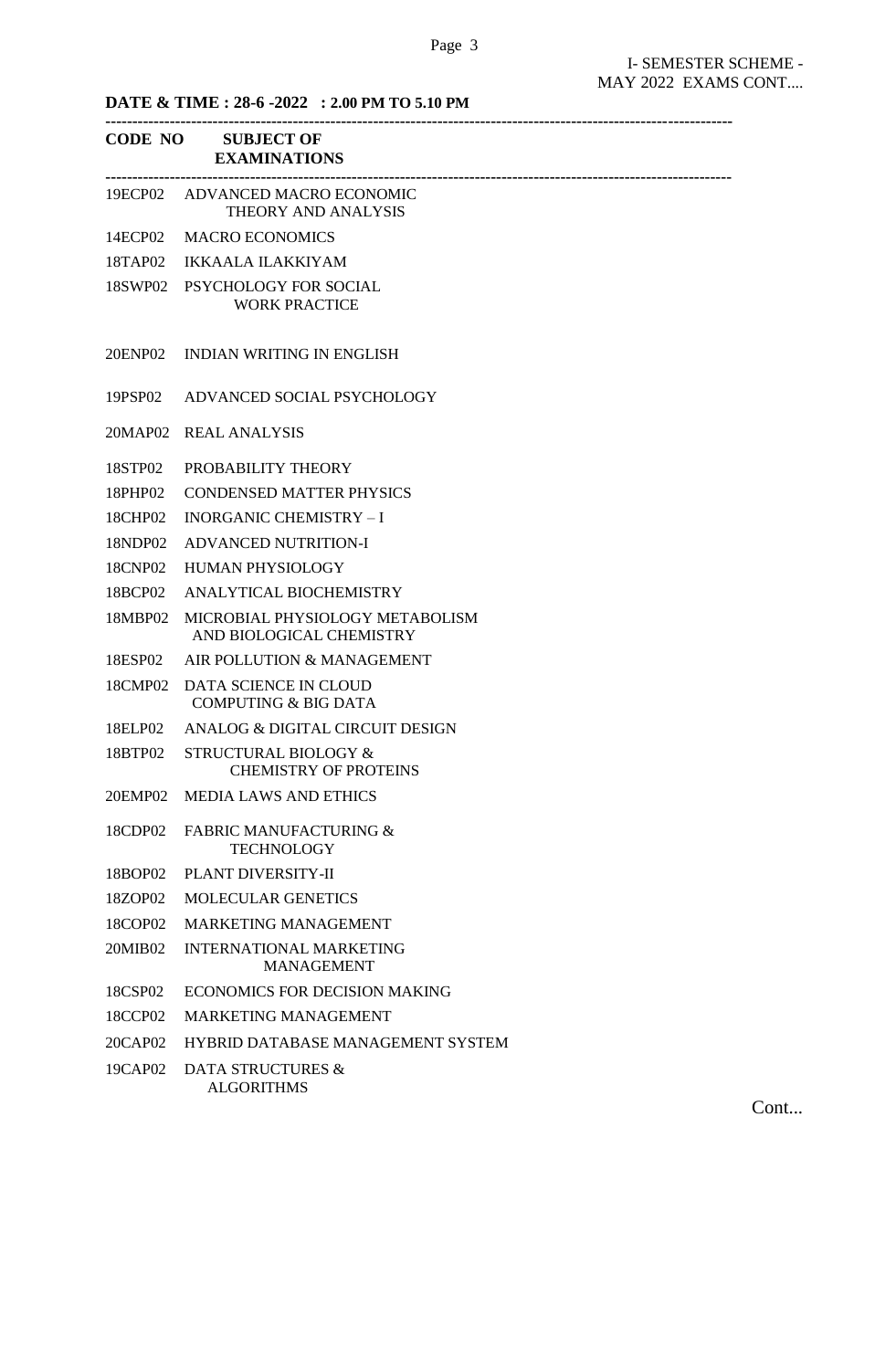**DATE & TIME : 3-7-2022 : 9.00 AM TO 12.10 PM**

|         | CODE NO SUBJECT OF<br><b>EXAMINATIONS</b>                                    |
|---------|------------------------------------------------------------------------------|
|         | 19ECP03 INTERNATIONAL ECONOMICS                                              |
| 18TAP03 | <b>ILAKKIYA KOLKAIKALUM</b><br>THIRANAIVUK KOTPAADUKALUM                     |
| 18SWP03 | CONTEMPORARY INDIAN SOCIETY                                                  |
| 20ENP03 | THE STUDY OF ENGLISH LANGUAGE                                                |
| 19PSP03 | POSITIVE PSYCHOLOGY                                                          |
| 20MAP03 | ORDINARY DIFFERENTIAL EQUATIONS                                              |
| 19STP03 | <b>SAMPLING THEORY</b>                                                       |
| 18PHP03 | <b>QUANTUM MECHANICS-I</b>                                                   |
| 18CHP03 | PHYSICAL CHEMISTRY-I                                                         |
| 18NDP03 | NUTRITION IN HEALTH                                                          |
| 19CNP03 | <b>BIOSTATISTICS AND RESEARCH METHODS</b>                                    |
| 18BCP03 | <b>ENZYMES &amp; ENZYME TECHNOLOGY</b>                                       |
| 18MBP03 | <b>CELL &amp; MOLECULAR BIOLOGY</b>                                          |
| 18ESP03 | <b>ENERGY &amp; ENVIRONMENT</b>                                              |
| 18CMP03 | DATA MINING AND ITS APPLICATIONS                                             |
| 18ELP03 | <b>POWER ELECTRONICS</b>                                                     |
| 18BTP03 | <b>MOLECULAR BIOLOGY</b>                                                     |
| 20EMP03 | REPORTING, WRITING & EDITING FOR<br><b>BROADCASTING MEDIA</b>                |
| 18CDP03 | APPAREL MANUFACTURING<br><b>TECHNOLOGY</b>                                   |
| 20SSP02 | ANALOG AND DIGITAL ELECTRONICS                                               |
| 18SSP02 | PROGRAMMING IN PYTHON                                                        |
| 14SSP01 | OFFICE AUTOMATION HTML                                                       |
| 18BOP03 | APPLIED MICROBIOLOGY                                                         |
| 18ZOP03 | <b>FISHERY BIOLOGY</b>                                                       |
| 18COP03 | DIRECT TAX-I                                                                 |
| 20MIB03 | <b>INTERNATIONAL BUSINESS</b><br><b>ENVIRONMENT</b>                          |
| 20CSP03 | <b>GENERAL LAWS AND PROCEDURES/</b><br><b>GENERAL LAWS &amp; PRACTICES-I</b> |
| 18CCP03 | <b>DIRECT TAX</b>                                                            |
| 20CAP03 | <b>OPERATING SYSTEMS</b><br>19CAP03 COMPUTER SYSTEM ARCHITECTURE             |

Page 4

Cont ….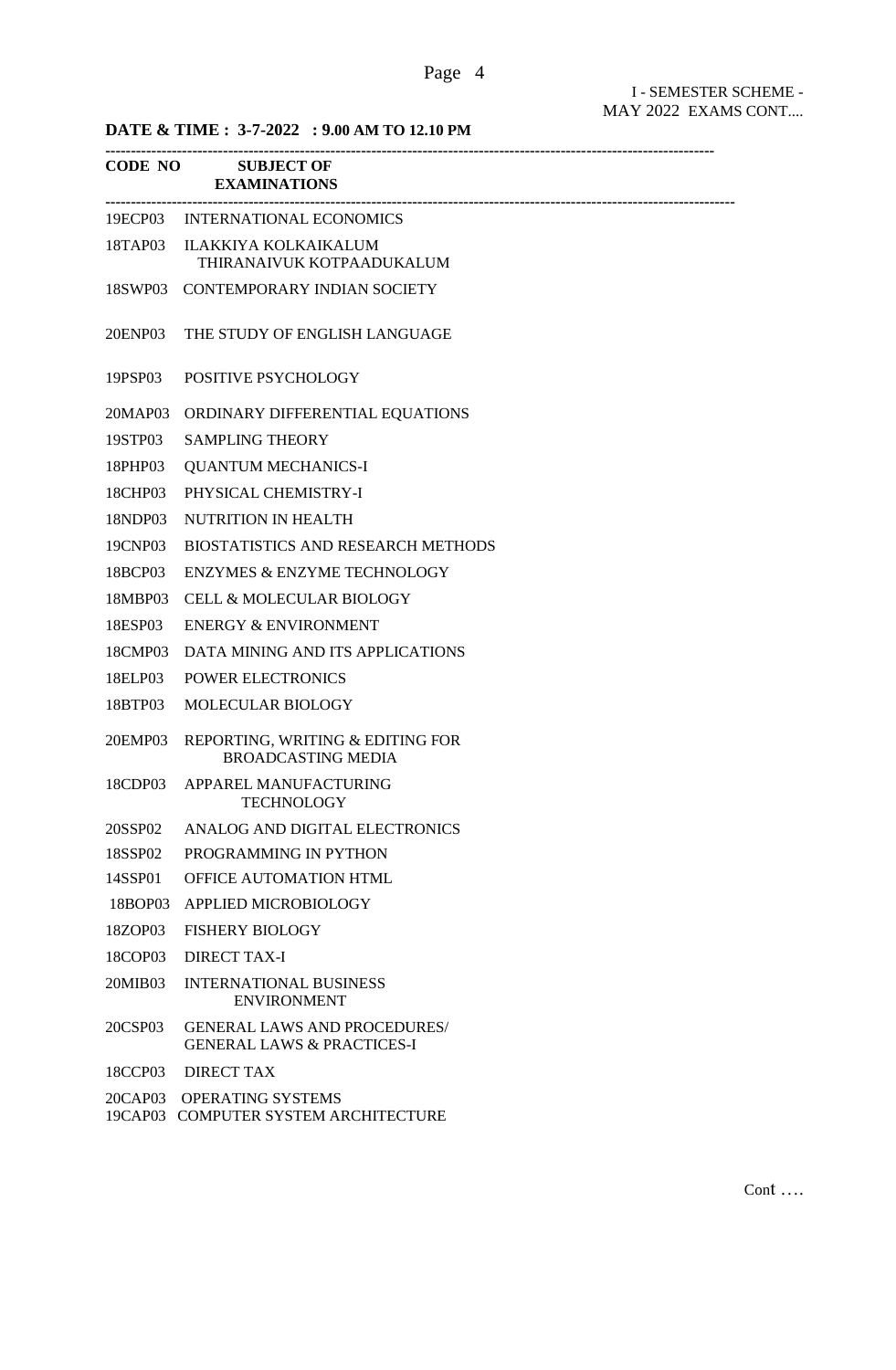|                     | DATE & TIME : 3-7-2022 : 2.00 PM TO 5.10 PM      |
|---------------------|--------------------------------------------------|
|                     | <b>CODE NO SUBJECT OF</b><br><b>EXAMINATIONS</b> |
|                     | 19ECP04 RESEARCH METHODOLOGY                     |
|                     | 18TAP04 MAKKAL VALAKKATTRIYAL                    |
|                     | 19SWP04 SOCIAL CASE WORK                         |
|                     | 20MCP01 COMMUNICATION MODELS AND THEORIES        |
| 20ENP04             | AMERICAN LITERATURE                              |
|                     | 19PSP04 PERSONALITY PSYCHOLOGY                   |
|                     | 20MAP04 MATHEMATICAL PROGRAMMING                 |
| 19STP04             | <b>OPERATIONS RESEARCH</b>                       |
|                     | 18PHP04 OPTICAL PHYSICS                          |
|                     | 18CHP04 BASIC ELECTRONICS FOR CHEMISTS           |
| 18NDP04             | TECHNIQUES IN FOOD PROCESSING                    |
| 19CNP04             | LIFESPAN NUTRITION                               |
|                     | 18BCP04 CELLULAR BIOCHEMISTRY                    |
|                     | 18MBP04 BIORESEARCH INSTRUMENTATION              |
|                     | 18ESP04 ENVIRONMENTAL TOXICOLOGY                 |
|                     | 20CMP04 AGILE SOFTWARE ENGINEERING               |
|                     | 18CMP04 OBJECT ORIENTED SOFTWARE ENGINEERING     |
|                     | 18ELP04 8-BIT MICROCONTROLLER                    |
|                     | 18BTP05 METABOLIC REGULATION                     |
|                     | 20EMP04 AUDIO PRODUCTION                         |
| 20SSP03             | <b>CALCULUS AND ITS APPLICATIONS</b>             |
| 18SSP03/<br>14SSP03 | <b>MATHEMATICS-I</b>                             |
| 18BOP04             | <b>FOREST RESOURCE MANAGEMENT</b>                |
| 18ZOP04             | ENVIORNMENTAL BIOLOGY                            |
| 18COP04             | FINANCIAL MANAGEMENT                             |
| 20MIB04             | <b>INTERNATIONAL TRADE</b><br>PROCEDURES-I       |
| 21CSP04/<br>20CSP04 | ADVANCED COMPANY LAW &<br>SECRETARIAL PRACTICE-I |
| 18CCP04             | FINANCIAL MANAGEMENT                             |
| 20CAP04             | DATA STRUCTURES AND ALGORITHMS                   |
| 19CAP04             | <b>OPERATING SYSTEM</b>                          |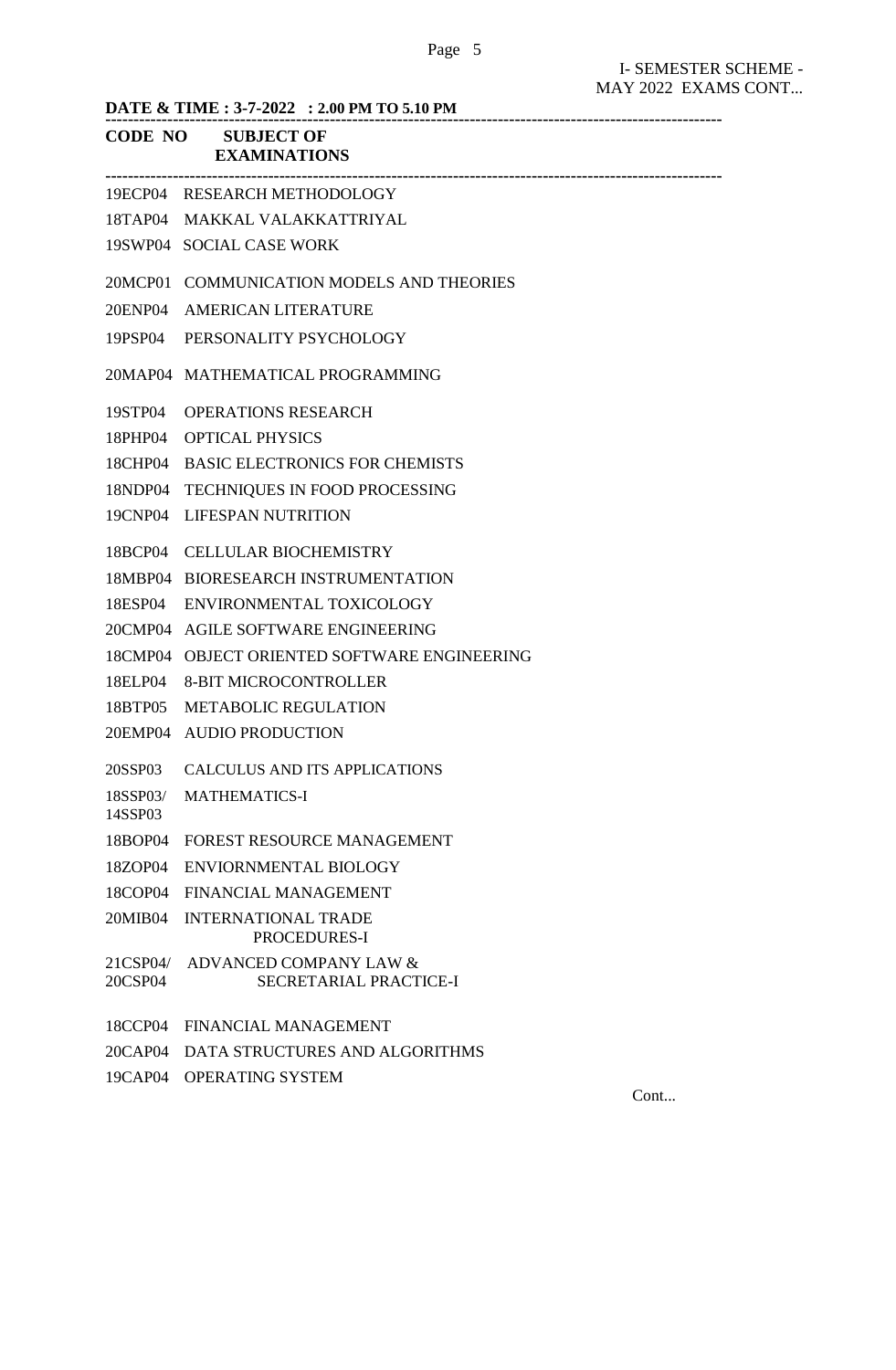**--------------------------------------------------------------------------------------------------**

# **CODE NO SUBJECT OF EXAMINATIONS**

**--------------------------------------------------------------------------------------------------- DATE & TIME : 17-7 -2022 : 9.00 AM TO 12.10 PM**

- 19ECP05 ECONOMIC GROWTH AND DEVELOPMENT
- 19SWP05 SOCIAL GROUP WORK
- 20ENP05 APPLIED BEHAVIORAL SCIENCE
- 19PSP05 PSYCHOLOGICAL TESTING & DIAGNOSIS
- 20MAP05 FUZZY SETS AND FUZZY LOGIC
- 19CNP05 NUTRITION IN CLINICAL CARE-I
- 18MBP05 FOOD AND DAIRY MICROBIOLOGY
- 18CMP05 SOFT COMPUTING
- 20SSP04 APPLIED PHYSICS
- 18SSP04/ APPLIED PHYSICS 14SSP04
- 19COP05 QUANTITATIVE TECHNIQUES
- 20MIB05 ACCOUNTING FOR DECISION MAKING
- 21CSP05/ ADVANCED CORPORATE 18CSP05 ACCOUNTING-I
- 19CCP05 QUANTITATIVE TECHNIQUES
- 20CAP05/ STATISTICAL METHODS 19CAP05

## **DATE & TIME : 17-7 -2022 : 2.00 PM TO 5.10 PM**

=======================================================================

18CMP06 WEB APPLICATION DEVELOPMENT **TECHNOLOGY**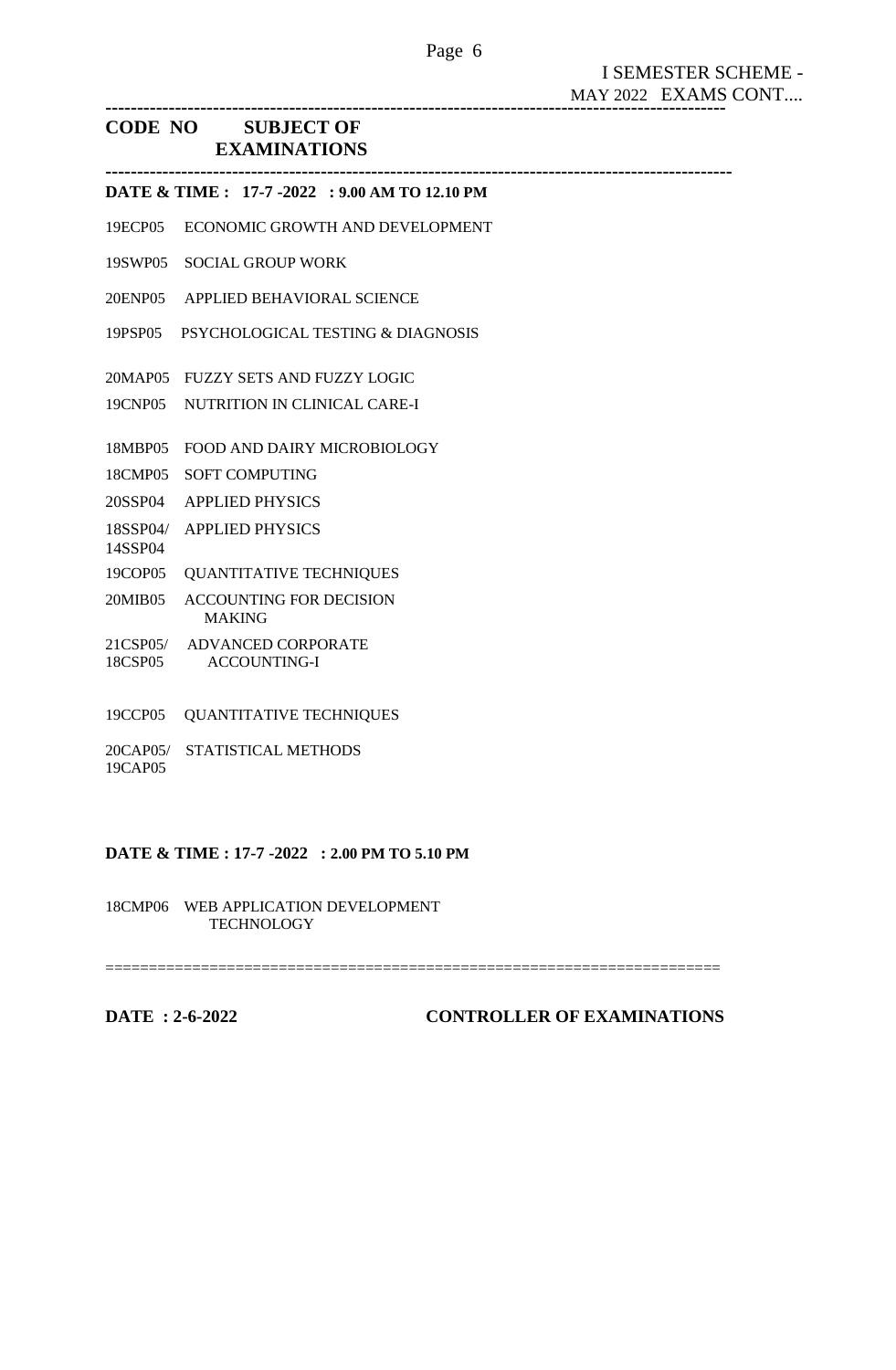# **SCHEME OF COMPREHENSIVE EXAMINATIONS MAY 2022**

# **PG Diploma**

# **(For First Semester Subjects )**

| <b>TIME</b> | <b>CODE NO.</b>             | <b>SUBJECT OF EXAMINATIONS</b>                                                                                                                                |
|-------------|-----------------------------|---------------------------------------------------------------------------------------------------------------------------------------------------------------|
|             |                             | <b>MANAGEMENT PRINCIPLES &amp; PRACTICES</b>                                                                                                                  |
|             | 19HRM01                     | <b>LABOUR WELFARE</b>                                                                                                                                         |
|             |                             |                                                                                                                                                               |
|             |                             | CONTEMPORARY MARKETING PRACTICES                                                                                                                              |
|             | 18HRM02                     | HUMAN RESOURCE MANAGEMENT - I                                                                                                                                 |
|             |                             | <b>MANAGING HUMAN RESOURCES</b>                                                                                                                               |
|             | 18HRM03                     | <b>INDUSTRIAL RELATIONS</b>                                                                                                                                   |
|             | 18DBM04                     | ENTREPRENEURSHIP DEVELOPMENT                                                                                                                                  |
|             |                             | <b>OPERATIONS MANAGEMENT</b>                                                                                                                                  |
|             | 3-7-2022 2.00 PM TO 5.10 PM | 27-6-2022 2.00 PM TO 5.10 PM 18DBM01<br>28-6-2022 2.00 PM TO 5.10 PM 18DBM02<br>3-7-2022 9.00 AM TO 12.10 PM 18DBM03<br>17-7-2022 9.00 AM TO 12.10 PM 18DBM05 |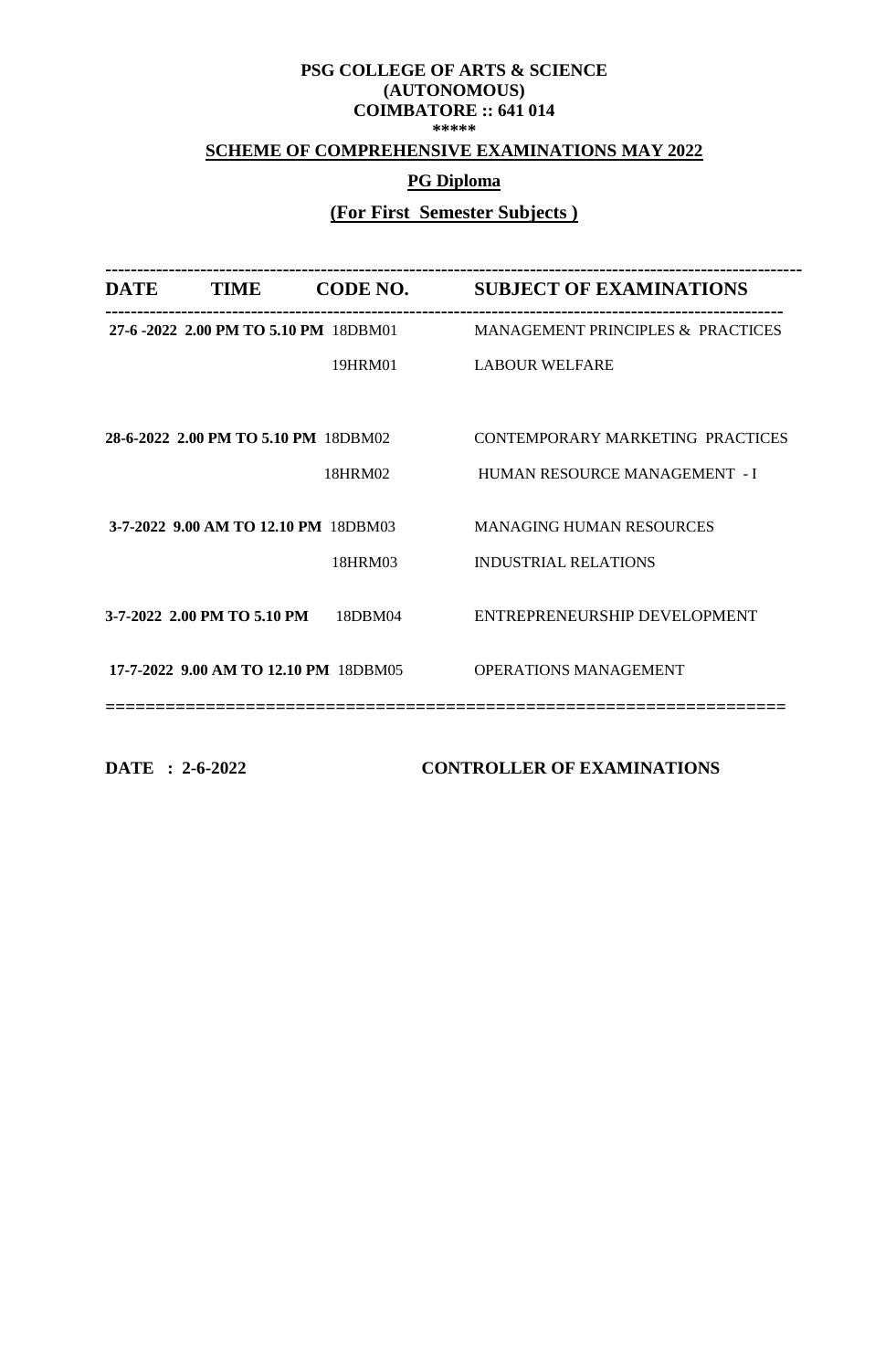#### **DAY & EVENING PROGRAMMES**

#### **PSG COLLEGE OF ARTS & SCIENCE (AUTONOMOUS) COIMBATORE :: 641 014 \*\*\*\*\***

## **SCHEME OF COMPREHENSIVE EXAMINATION MAY 2022**

# **BA/BSc/BBA/BCA/BVoc/MSc(SS)**

# **(For PART I & PART II SUBJECTS) (SECOND SEMESTER)**

| <b>DATE</b> | TIME                          |         | CODE NO. SUBJECT OF EXAMINATIONS                                 |  |
|-------------|-------------------------------|---------|------------------------------------------------------------------|--|
|             | 27-6 -2022 2.00 PM TO 5-10 PM | 18LAU02 | TAMIL-II                                                         |  |
|             |                               | 18LAU02 | HINDI-II                                                         |  |
|             |                               | 18LAU02 | <b>FRENCH-II</b>                                                 |  |
|             |                               | 18LAF02 | <b>HOTEL FRENCH-II</b>                                           |  |
| 28-6-2022   | 2.00 PM TO 5-10 PM            | 18EU02  | <b>COMMUNICATIVE ENGLISH-II</b><br><b>ACADEMIC COMMUNICATION</b> |  |

==========================================================================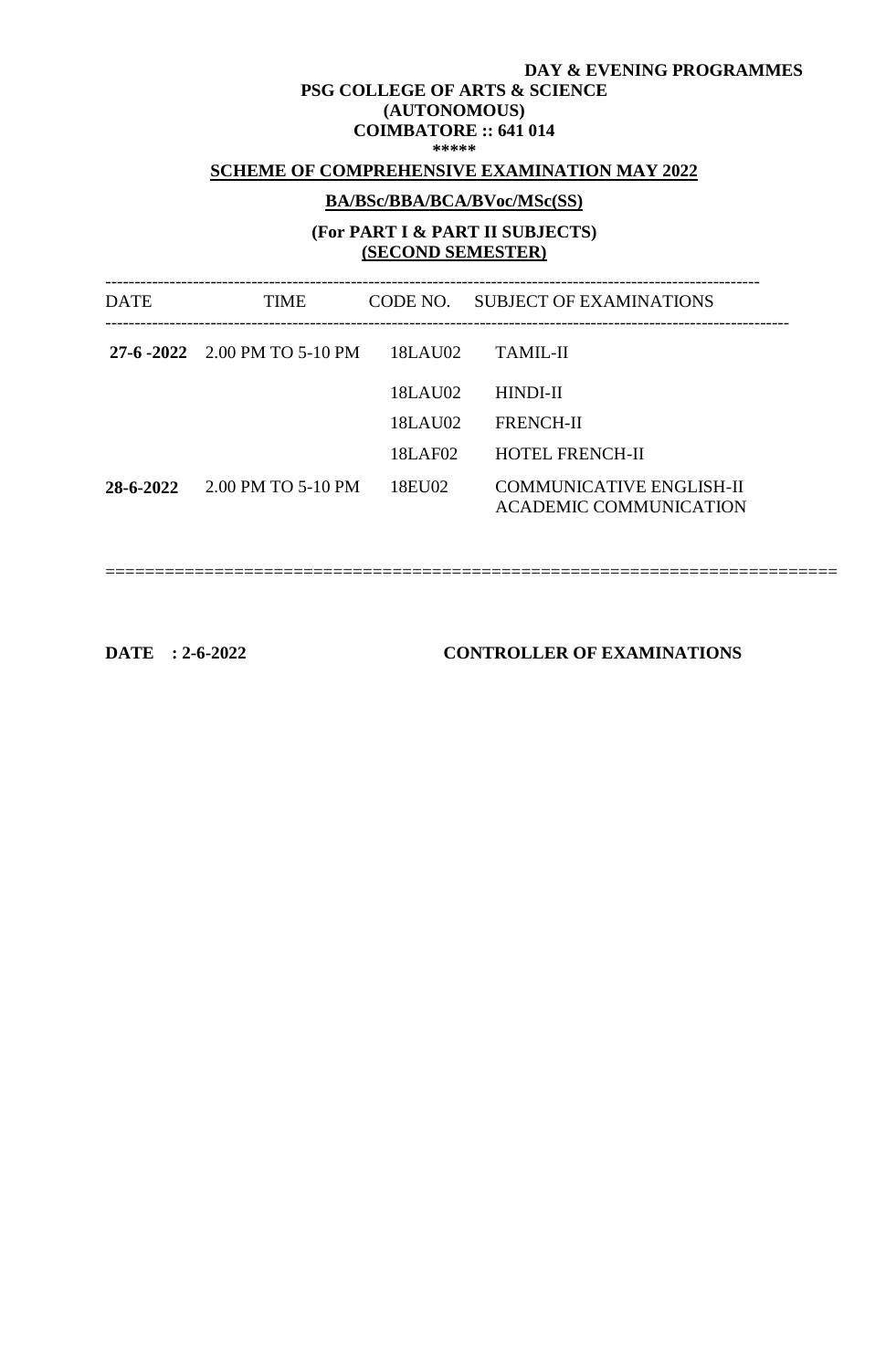# **DAY & EVENING PROGRAMMES**

#### **PSG COLLEGE OF ARTS & SCIENCE (AUTONOMOUS) COIMBATORE :: 641 014 \*\*\*\*\***

## **SCHEME OF COMPREHENSIVE EXAMINATION MAY 2022 BA/BSc/ BBA/BCA (For SECOND Semester Subjects)**

| DATE |                                       |                                 | TIME CODE NO. SUBJECT OF EXAMINATIONS                  |
|------|---------------------------------------|---------------------------------|--------------------------------------------------------|
|      | 29-6 -2022 2.00 PM TO 5-10 PM 18SOU04 |                                 | <b>GENERAL SOCIOLOGY -II</b>                           |
|      |                                       | 19ECU04                         | MICRO ECONOMICS - II                                   |
|      |                                       | 18ENU04                         | $PROSE - I$                                            |
|      |                                       | 18TAU04                         | <b>ILAKKANAM - II NANNOOL</b><br><b>ELUTHATHIKARAM</b> |
|      |                                       | 19MUU04                         | THEORY OF INDIAN MUSIC - II                            |
|      |                                       | 18PSU04                         | <b>GENERAL PSYCHOLOGY - II</b>                         |
|      |                                       | 21PSUU04/<br>18PSUU04           | <b>GENERAL PSYCHOLOGY - II</b>                         |
|      |                                       | 20MAU04/<br>18MAU04             | <b>CALCULUS-II</b>                                     |
|      |                                       | 19MCU05                         | ANALYTICAL GEOMETRY OF 3D &<br><b>VECTOR CALCULUS</b>  |
|      |                                       | 19STU04                         | PROBABILITY & DISTRIBUTIONS-I                          |
|      |                                       | 20PHU04/<br>18PHU04             | THERMAL AND STATISTICAL PHYSICS                        |
|      |                                       | 18CHU04                         | <b>GENERAL CHEMISTRY - II</b>                          |
|      |                                       | 18BOU04                         | <b>VEGETATIVE PLANT BIOLOGY</b>                        |
|      |                                       | 18ZOU04                         | ANIMAL DIVERSITY - II                                  |
|      |                                       | 18NDU05                         | PRINCIPLES OF NUTRITION                                |
|      |                                       | 18BCV06/<br>18BCU06             | <b>MICROBIOLOGY</b>                                    |
|      |                                       | 19CMU06                         | PROGRAMMING IN C++                                     |
|      |                                       | 18ELU04                         | ELECTRO MAGNETIC THEORY                                |
|      |                                       | 18MBU05                         | MICROBIAL DIVERSITY AND TAXONOMY                       |
|      |                                       | 18CDU06                         | WOVEN FABRIC MANUFACTURING                             |
|      |                                       | 18HMU04                         | <b>INDIAN REGIONAL CUISINE</b>                         |
|      |                                       | 18BTU06                         | FUNDAMENTALS OF MICROBIOLOGY                           |
|      |                                       | 20VCU05/<br>18VCU05             | <b>ADVERTISING</b>                                     |
|      |                                       | 18ITU07                         | PROGRAMMING IN C++                                     |
|      |                                       | 18CTU06                         | PROGRAMMING IN C++                                     |
|      |                                       | 19DAU06                         | <b>PYTHON PROGRAMMING</b>                              |
|      |                                       | 18MSU04/<br>18ISU04/<br>18RMU04 | ORGANISATIONAL BEHAVIOUR                               |
|      |                                       | 18CAU06                         | PROGRAMMING IN C++                                     |

CONT…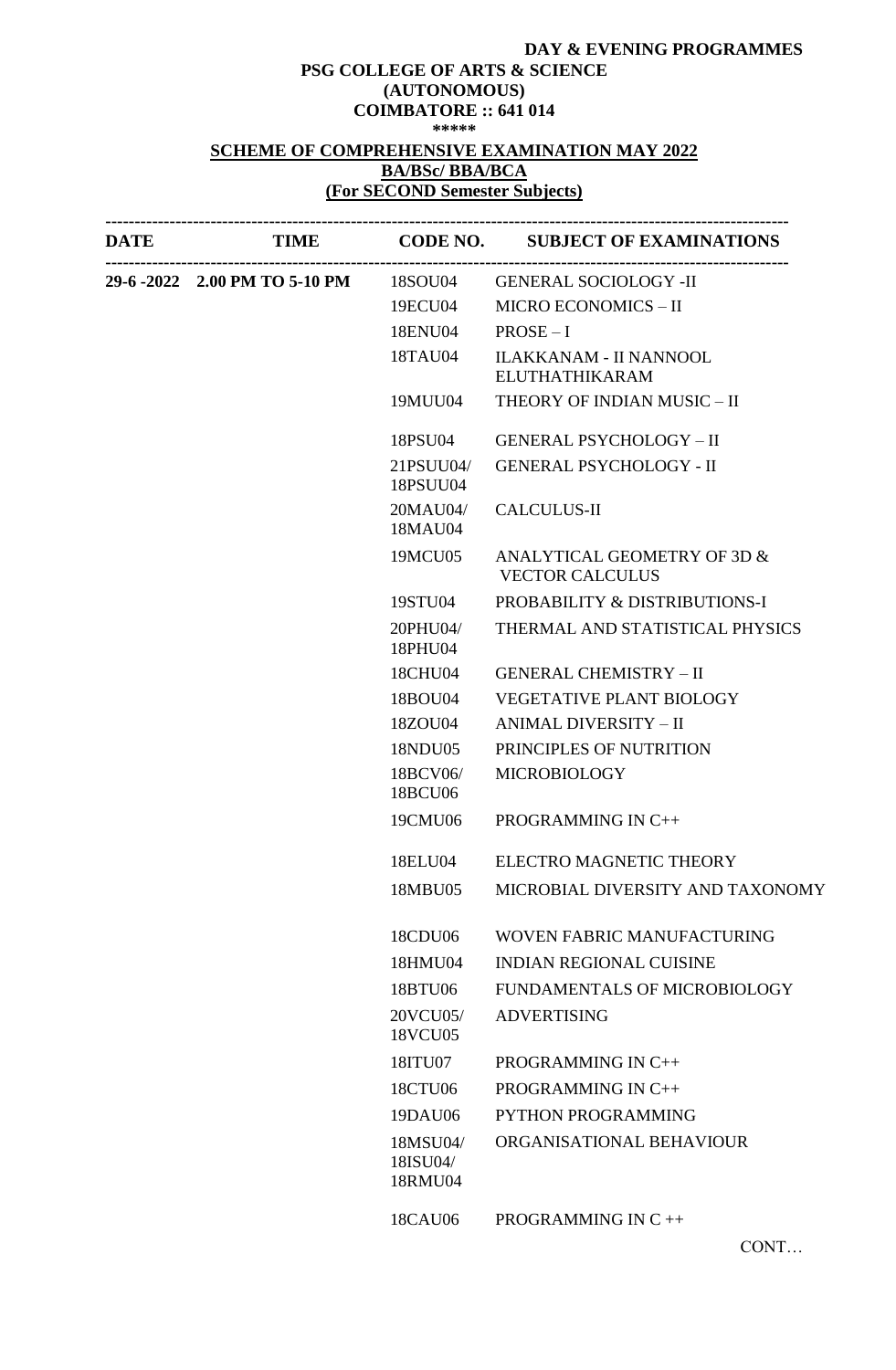II - SEMESTER SCHEME - MAY 2022 EXAMS CONT...

| <b>DATE</b> |                     | TIME CODE NO. SUBJECT OF EXAMINATIONS                               |
|-------------|---------------------|---------------------------------------------------------------------|
|             |                     | 30-6-2022  2.00 PM TO 5-10 PM  18SOU05  INDIAN SOCIAL STRUCTURE -II |
|             | 19ECU05             | MATHEMATICAL METHODS-II                                             |
|             | 18ENU05             | $POETRY - II$                                                       |
|             | 19TAU05             | IKKAALA ILAKKIYAM - II - PUTHINAM,<br>SIRUKATHAI, KATURAI           |
|             | 18PSU05             | DEVELOPMENTAL PSYCHOLOGY-II                                         |
|             | 18PSUU05            | DEVELOPMENTAL PSYCHOLOGY-II                                         |
|             | 18MAU05             | 20MAU05/ ANALYTICAL GEOMETRY                                        |
|             |                     | 18MCU06 PROGRAMMING IN C                                            |
|             | 19STU05             | NUMERICAL METHODS                                                   |
|             | 20PHU05/<br>18PHU05 | <b>MECHANICS</b>                                                    |
|             | 18CHU05             | <b>INDUSTRIAL CHEMISTRY</b>                                         |
|             | 18BOU05             | REPRODUCTIVE PLANT BIOLOGY                                          |
|             | 18ZOU05             | <b>EMBRYOLOGY</b>                                                   |
|             | 18NDU06             | NUTRITION IN HEALTH                                                 |
|             | 18BCV07/<br>18BCU07 | <b>ENZYMOLOGY</b>                                                   |
|             |                     | 19CMU07 DATA STRUCTURES                                             |
|             | 18ELU06             | <b>MATHEMATICS - II</b>                                             |
|             | 18MBU06             | CELL BIOLOGY AND MICROBIAL GENETICS                                 |
|             | 18CDU07             | KNITTED FABRIC MANUFACTURING                                        |
|             | 18HMU05             | FUNDAMENTALS OF FOOD SERVICE-II                                     |
|             | 18BTU07             | <b>GENETICS</b>                                                     |
|             | 20VCU06/<br>18VCU06 | <b>MULTIMEDIA &amp; GRAPHICS</b>                                    |
|             | 18ITU08             | <b>DATA STRUCTURES</b>                                              |
|             | 18CTU07             | <b>DATA STRUCTURES</b>                                              |
|             | 19DAU07             | <b>DATA STRUCTURES</b>                                              |
|             | 18MSU05             | <b>MANAGERIAL ECONOMICS</b>                                         |
|             | 18ISU05             | <b>COMPUTER APPLICATIONS IN</b><br><b>MANAGEMENT</b>                |
|             | 18RMU05             | <b>INTRODUCTION TO RETAILING</b>                                    |
|             | 18CAU07             | <b>DATA STRUCTURES</b>                                              |
|             |                     |                                                                     |

Cont…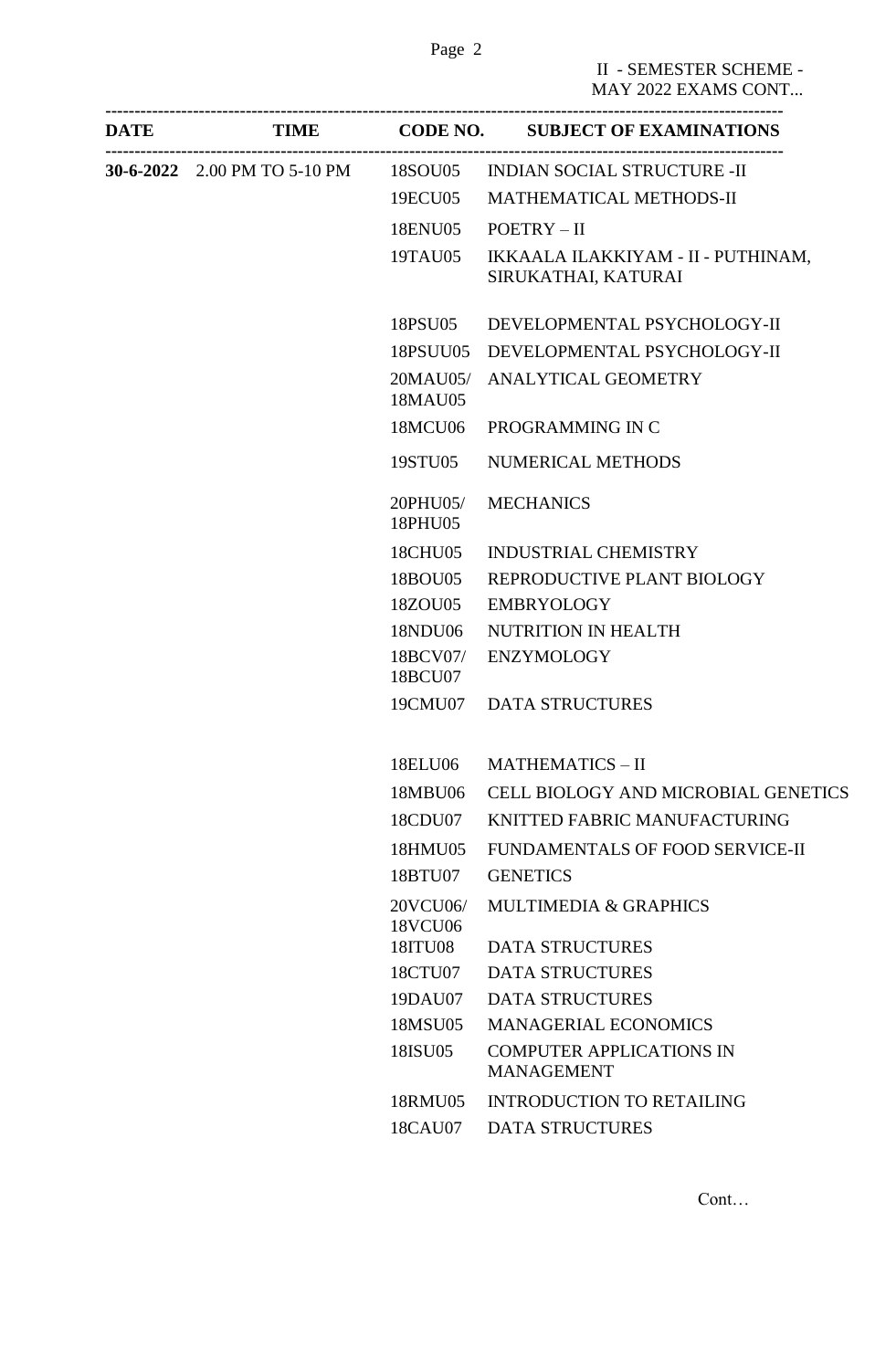Page 3

II - SEMESTER SCHEME - MAY 2022 EXAMS CONT...

| <b>DATE</b>    | <b>TIME</b>                 |                                 | <b>CODE NO. SUBJECT OF EXAMINATIONS</b> |
|----------------|-----------------------------|---------------------------------|-----------------------------------------|
|                | 1-7-2022 2.00 PM TO 5-10 PM | 18SOU06                         | SOCIAL HISTORY OF TAMIL NADU            |
|                |                             | 18ECU06                         | <b>ACCOUNTANCY-II</b>                   |
|                |                             | 18ENU06                         | <b>ENGLISH LANGUAGE</b>                 |
|                |                             | 18TAU06                         | NAATTUPPURAVIYAL                        |
|                |                             | 18PSU07                         | PSYCHOLOGICAL STATISTICS - I            |
|                |                             | 18PSUU07                        | PHYSIOLOGICAL PSYCHOLOGY-II             |
|                |                             | 20MAU06A/<br>18MAU06            | <b>ACCOUNTANCY-II</b>                   |
|                |                             | 20MAU06B                        | PHYSICS-II                              |
|                |                             | 20MCU08A/<br><b>18MCU08</b>     | <b>ACCOUNTANCY-II</b>                   |
|                |                             | 20MCU08B                        | $PHYSICS - II$                          |
|                |                             | 18STU06                         | <b>MATHEMATICS - II</b>                 |
|                |                             | 20PHU06/<br>18PHU06             | <b>MATHEMATICS-II</b>                   |
|                |                             | 18CHU06                         | <b>MATHEMATICS-II</b>                   |
|                |                             | 18BOU06                         | ZOOLOGY-II                              |
|                |                             | 18ZOU06                         | PLANT BIOLOGY - II                      |
|                |                             | 19NDU08                         | CHEMISTRY - II                          |
|                |                             | 18BCV08/<br>18BCU08             | <b>MATHEMATICS</b>                      |
|                |                             | 18CMU08                         | <b>MATHEMATICS - II</b>                 |
|                |                             | 18MBU07                         | FUNDAMENTALS OF BIOCHEMISTRY            |
|                |                             | 18HMU06                         | COMPUTER FOR HOSPITALITY INDUSTRY       |
|                |                             | 20VCU07/<br>18VCU07             | MEDIA PSYCHOLOGY                        |
|                |                             | 18ITU09                         | <b>MATHEMATICS</b>                      |
|                |                             | 18CTU08                         | <b>MATHEMATICS - II</b>                 |
|                |                             | 19DAU08                         | DISCRETE STRUCTURES & GRAPH THEORY      |
|                |                             | 18MSU06/<br>18ISU07/<br>18RMU06 | <b>COST ACCOUNTING</b>                  |
|                |                             | <b>18CAU08</b>                  | <b>MATHEMATICS</b>                      |
| $2 - 7 - 2022$ | 2.00 PM TO 5-10 PM          | 14ENU06                         | HISTORY OF ENGLISH LITERATURE           |
|                |                             | 14VCU07                         | <b>MATHEMATICS</b>                      |
|                |                             | 19DAU09                         | PROBABILITY & STATISTICS                |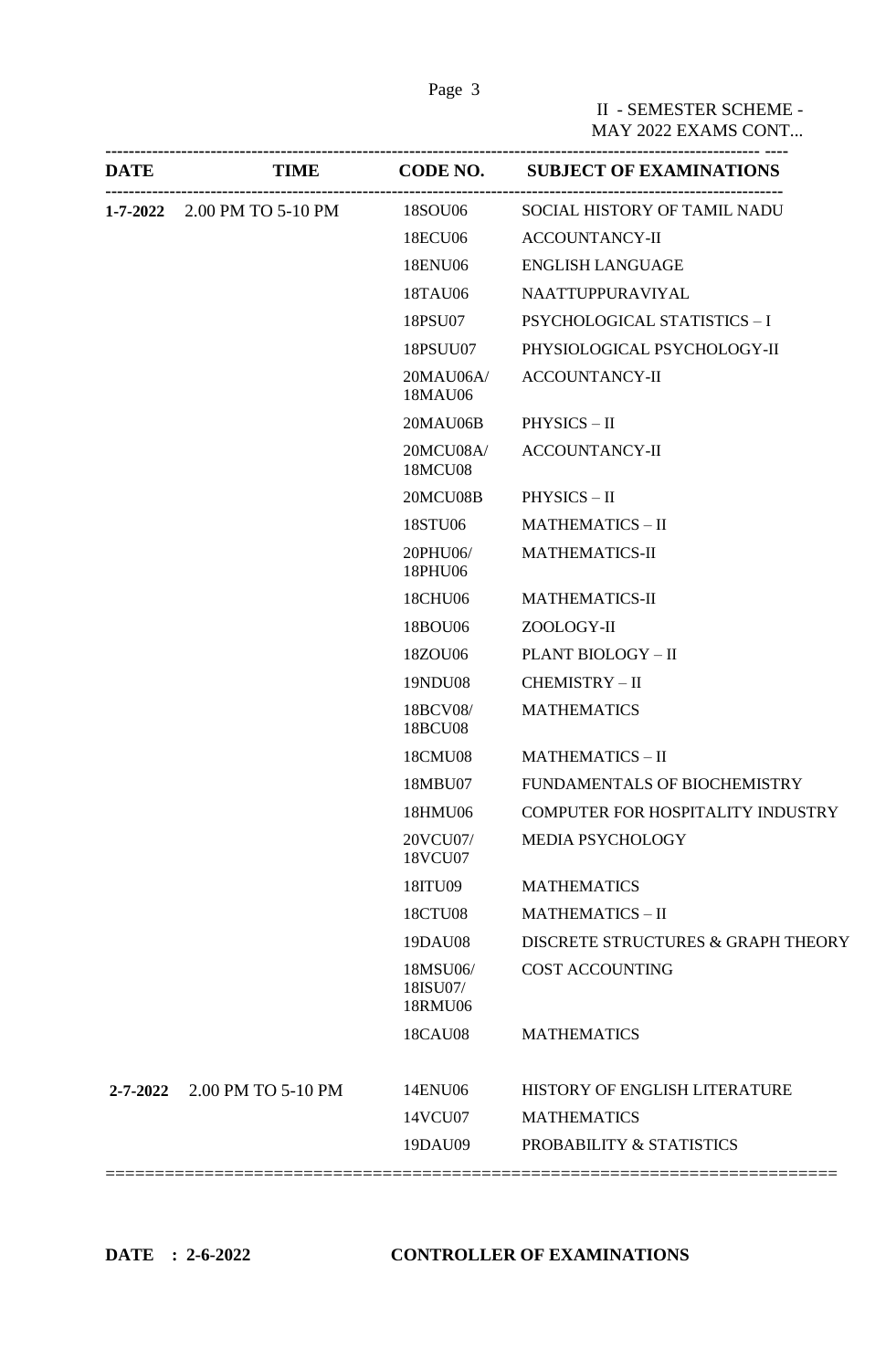**\*\*\*\*\***

## **SCHEME OF COMPREHENSIVE EXAMINATIONS MAY 2022 ALL BCom & BVoc (Banking, Stock & Insurance)**

## **(Second Semester – Subjects)**

|           |                                |                                                                                                         | DATE TIME CODE NO. SUBJECT OF EXAMINATIONS                      |
|-----------|--------------------------------|---------------------------------------------------------------------------------------------------------|-----------------------------------------------------------------|
|           |                                |                                                                                                         | 12-7-2022 9.00 AM TO 12-10 PM 18CSU04 FINANCIAL ACCOUNTING - II |
|           |                                | 18COU04/<br>18COC04/<br>18COE04/<br>18AFU04/<br>18CRM04/<br>18FSU04/<br>18FTU04/<br>18CBI04             | FINANCIAL ACCOUNTING - II                                       |
|           |                                | 18PAU06                                                                                                 | <b>BUSINESS LAW</b>                                             |
|           |                                | 19BPU04                                                                                                 | FINANCIAL ACCOUNTING-II                                         |
|           |                                | 18CBA05                                                                                                 | FINANCIAL ACCOUNTING-II                                         |
|           |                                | 18CMA04                                                                                                 | <b>FINANCIAL ACCOUNTING</b>                                     |
|           |                                | 19BSB06                                                                                                 | <b>INSURANCE SYSTEM</b>                                         |
|           | 13-7 -2022 9.00 AM TO 12-10 PM | 18CSU06                                                                                                 | <b>STATISTICS</b>                                               |
|           |                                | 18COU07/<br>18COC07/<br>18COE07/<br>18AFU07/<br>18CRM07/<br>18FSU07/<br>18FTU07/<br>18BPU07/<br>18CBI07 | <b>STATISTICS</b>                                               |
|           |                                | 18PAU07                                                                                                 | <b>BUSINESS &amp; COMMERCIAL</b><br><b>KNOWLEDGE</b>            |
|           |                                | 19BPU07                                                                                                 | STATISTICS FOR BUSINESS PROCESS                                 |
|           |                                | 18CBA06                                                                                                 | APPLIED BUSINESS STATISTICS-I                                   |
|           |                                | 18CMA05                                                                                                 | FUNDAMENTALS OF COST AND<br><b>MANAGEMENT ACCOUNTING</b>        |
|           |                                | 19BSB10                                                                                                 | <b>MATHEMATICS FOR BUSINES</b>                                  |
| 14-7-2022 | 9.00 AM TO 12-10 PM            | 18PAU08                                                                                                 | <b>QUANTITATIVE TECHNIQUES</b>                                  |
|           |                                | 18FSU05                                                                                                 | <b>INDIAN FINANCIAL SYSTEM</b>                                  |
|           |                                | 18FTU05                                                                                                 | FUNDAMENTALS OF INTERNATIONAL<br><b>TRADE</b>                   |
|           |                                | 18CBA08                                                                                                 | OPTIMIZATION TECHNIQUES                                         |
|           |                                | 18CMA06                                                                                                 | <b>BUSINESS ECONOMICS</b>                                       |
| 15-7-2022 | 9.00 AM TO 12-10 PM            | 18LAU02                                                                                                 | <b>TAMIL-II</b>                                                 |
|           |                                | 18LAU02                                                                                                 | HINDI-II                                                        |
|           |                                | 18LAU02                                                                                                 | <b>FRENCH-II</b>                                                |
| 16-7-2022 | 9.00 AM TO 12-10 PM            | 18EU02                                                                                                  | <b>COMMUNICATIVE ENGLISH-II</b><br>ACADEMIC COMMUNICATION       |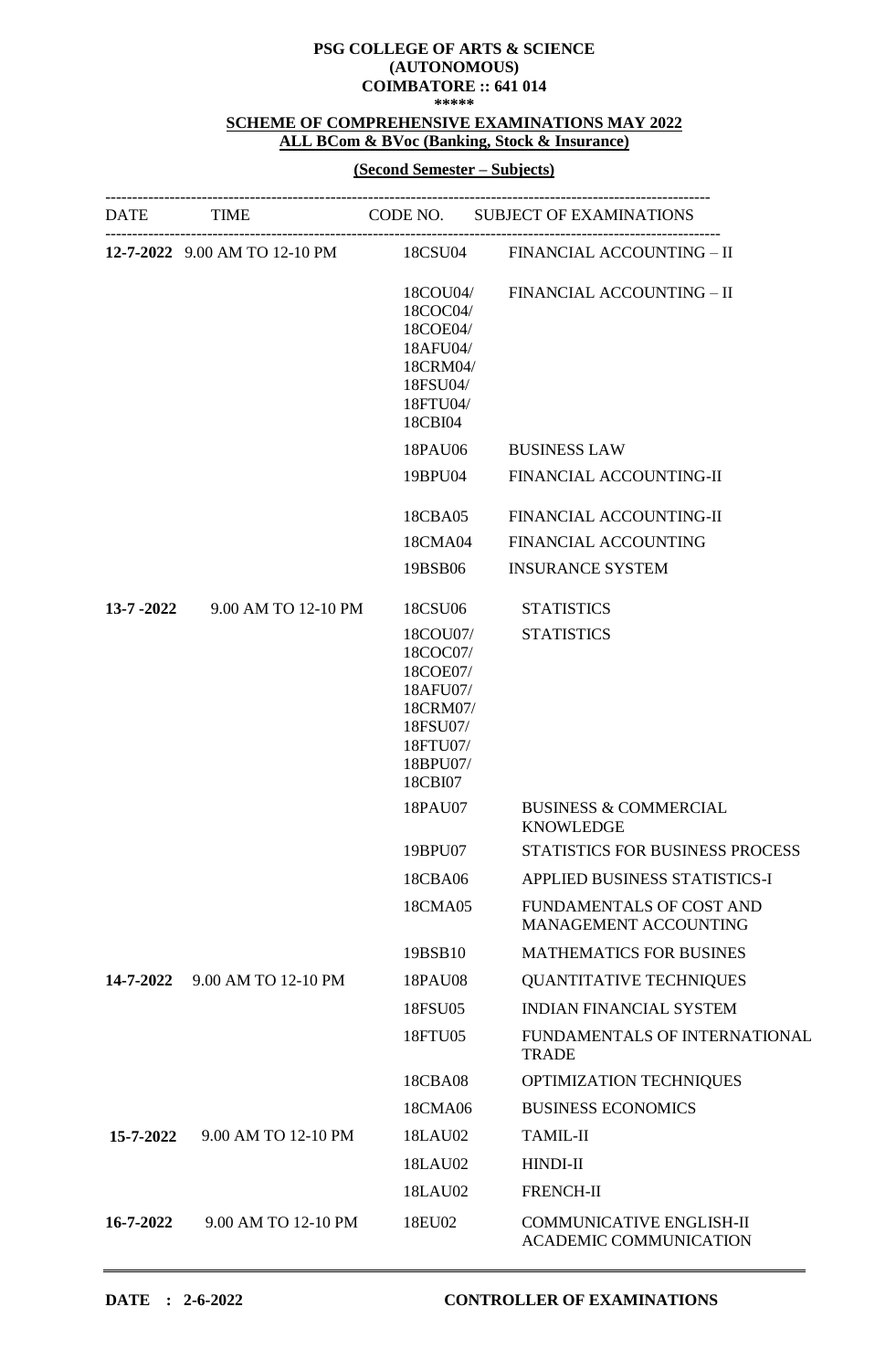## **SCHEME OF COMPREHENSIVE EXAMINATION MAY 2022**

# **BVoc – Science Stream**

**(For SECOND Semester Subjects)**

| <b>DATE</b> | <b>TIME</b>                   | CODE NO.           | <b>SUBJECT OF EXAMINATIONS</b>                                               |
|-------------|-------------------------------|--------------------|------------------------------------------------------------------------------|
|             | 29-6-2022 2.00 PM TO 5-10 PM  | 18FPB07            | <b>GRAIN TECHNOLOGY</b>                                                      |
|             |                               | 18HMB05            | THEORY OF COOKERY-II                                                         |
|             |                               | 19NMB08            | OBJECT ORIENTED PROGRAMMING USING<br><b>JAVA</b>                             |
|             | 30-6 -2022 2.00 PM TO 5-10 PM | 18FPB08            | <b>BAKERY &amp; CONFECTIONERY</b>                                            |
|             |                               |                    |                                                                              |
|             |                               | 18HMB06            | <b>FOOD &amp; BEVERAGE SERVICE-II</b>                                        |
|             |                               | 20NMB09            | DATA COMMUNICATIONS & NETWORKING<br>19NMB09 DATA COMMUNICATIONS & NETWORKING |
|             |                               |                    |                                                                              |
|             | 1-7-2022 2.00 PM TO 5-10 PM   | 18FPB09<br>18HMB07 | UNIT OPERATIONS IN FOOD PROCESSING<br><b>TOURISM OPERATIONS</b>              |
|             |                               | 19NMB10            | <b>DATA STRUCTURES</b>                                                       |
|             |                               |                    |                                                                              |
|             | 2-7-2022 2.00 PM TO 5-10 PM   | 18FPB10            | <b>CHEMISTRY-II</b>                                                          |
|             |                               | 19NMB11            | <b>MATHEMATICAL STRUCTURES</b>                                               |
|             |                               |                    |                                                                              |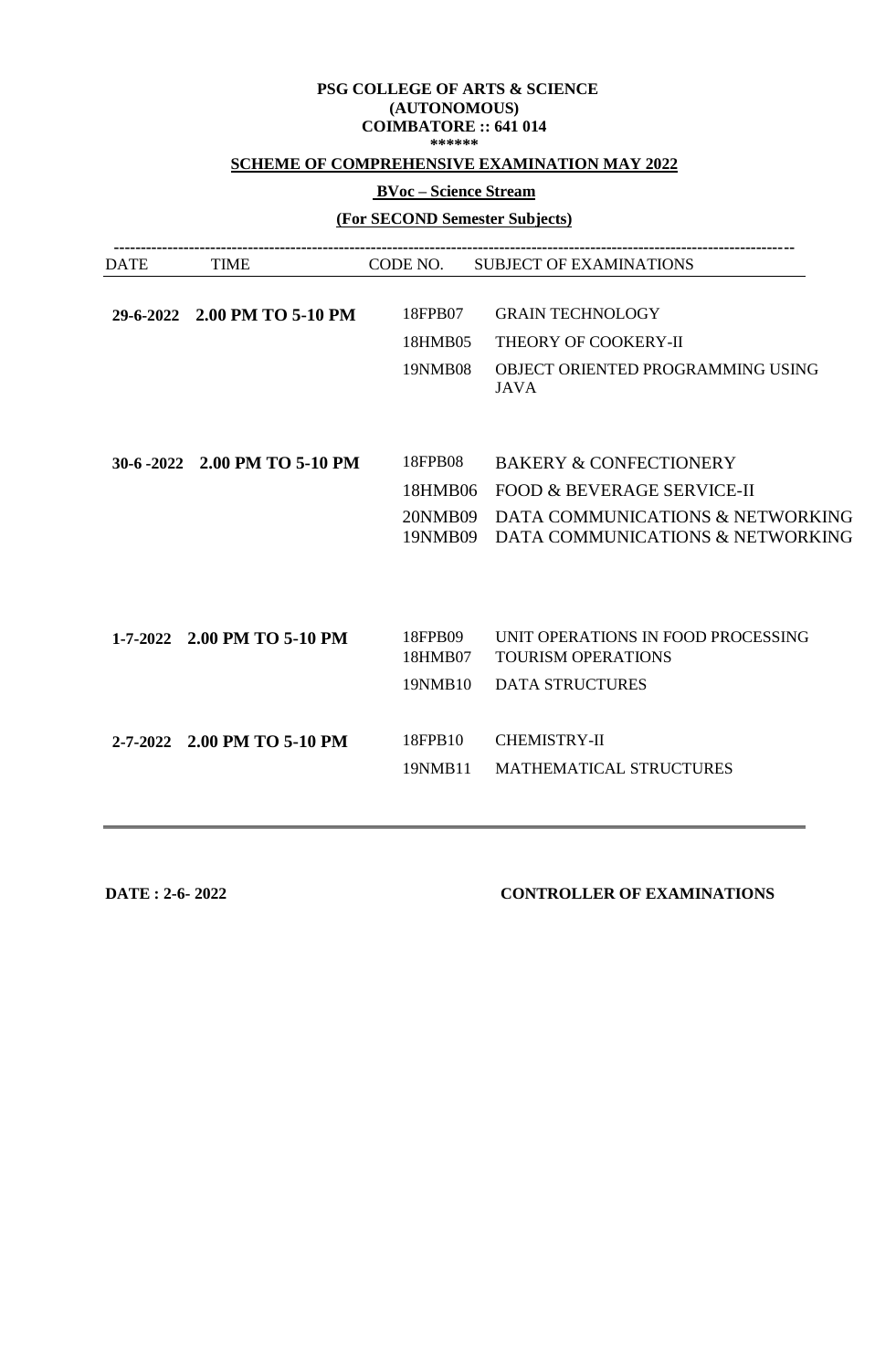## **SCHEME OF COMPREHENSIVE EXAMINATION MAY 2022**

# **(For SECOND / THIRD Semester**

# **BBA - LOGISTICS**

| <b>DATE</b>    | <b>TIME</b>        | <b>CODE NO.</b>                           | <b>SUBJECT OF EXAMINATIONS</b>                                                                         |
|----------------|--------------------|-------------------------------------------|--------------------------------------------------------------------------------------------------------|
| 29-6-2022      | 2.00 PM TO 5.10 PM | 21BLU06/<br>L21C07/<br>20BLU10/<br>L20C12 | <b>BUSINESS COMMUNICATION</b>                                                                          |
| $30-6 - 2022$  | 2.00 PM TO 5.10 PM | 21BLU07/<br>L21C08/<br>20BLU11/<br>L20C13 | <b>FREIGHT FORWARDING</b><br>(OCEAN & AIR CARGO)                                                       |
| $1 - 7 - 2022$ | 2.00 PM TO 5.10 PM | 21BLU08/<br>L21C09/<br>20BLU12/<br>L20C14 | <b>FORECASTING &amp; INVENTORY</b><br><b>MANAGEMENT</b>                                                |
| $2 - 7 - 2022$ | 2.00 PM TO 5.10 PM | 21BLU09/<br>L21C10<br>20BLU13/<br>L20C15  | <b>SURFACE TRANSPORTATION</b><br><b>SURFACE TRANSPORTATION</b>                                         |
| 4-7-2022       | 2.00 PM TO 5.10 PM | 21BLU10/<br>L21C11<br>20BLU14/<br>L20C16  | <b>HUMAN RESOURCES</b><br><b>MANAGEMENT</b><br><b>HUMAN RESOURCES</b><br><b>MANAGEMENT</b>             |
| $5 - 7 - 2022$ | 2.00 PM TO 5.10 PM | 21BLU11/<br>L21C12<br>20BLU15/<br>L20C17  | <b>COST ACCOUNTING &amp;</b><br><b>MANAGEMENT</b><br><b>MANAGEMENT &amp; COST</b><br><b>ACCOUNTING</b> |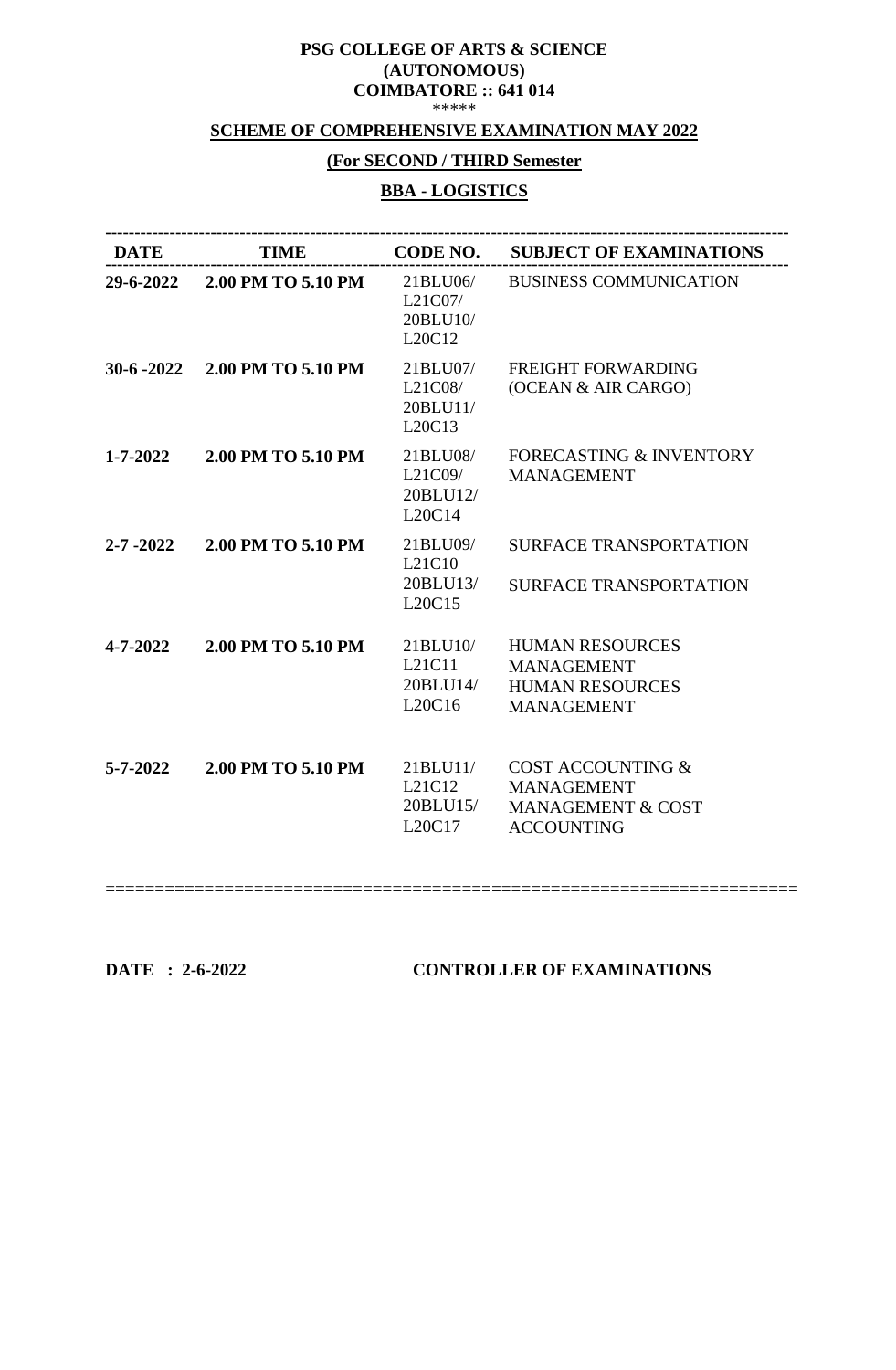## **SCHEME OF COMPREHENSIVE EXAMINATION MAY 2022**

# **MA MSc MCom & MCA etc.**

## **(For SECOND Semester Subjects)**

| <b>DATE</b> | <b>TIME</b>                 |                               | CODE NO. SUBJECT OF EXAMINATIONS                                                                                        |
|-------------|-----------------------------|-------------------------------|-------------------------------------------------------------------------------------------------------------------------|
|             | 4-7-2022 2.00 PM TO 5.10 PM | 19ECP06                       | ADVANCED MICRO ECONOMIC THEORY-II                                                                                       |
|             |                             | 18TAP05                       | ILAKKANAM - II - THOLKAAPPIYAM<br><b>SOLLATHIKAARAM</b>                                                                 |
|             |                             | 18SWP07                       | <b>COMMUNITY ORGANIZATION &amp;</b><br><b>SOCIAL ACTION</b>                                                             |
|             |                             | 20ENP06                       | <b>BRITISH LITERATURE - II</b>                                                                                          |
|             |                             | 19PSP07                       | <b>INDIAN PSYCHOLOGY</b>                                                                                                |
|             |                             | 20MAP06                       | <b>COMPLEX ANALYSIS</b>                                                                                                 |
|             |                             | 19STP06                       | <b>DISTRIBUTION THEORY</b>                                                                                              |
|             |                             | 18PHP05                       | <b>CLASSICAL MECHANICS</b>                                                                                              |
|             |                             | 18CHP05                       | <b>ORGANIC CHEMISTRY - II</b>                                                                                           |
|             |                             | 18NDP05                       | <b>ADVANCED NUTRITION - II</b>                                                                                          |
|             |                             | 19CNP08                       | <b>CLINICAL BIOCHEMISTRY</b>                                                                                            |
|             |                             | 18BCP06                       | MICROBIAL BIOCHEMISTRY                                                                                                  |
|             |                             | 19MBP07                       | <b>MICROBIAL GENETICS</b>                                                                                               |
|             |                             | 18ESP06                       | <b>INSTRUMENTAL METHODS OF ANALYSIS</b>                                                                                 |
|             |                             | 20CMP09                       | <b>SOFTWARE AGENTS</b>                                                                                                  |
|             |                             | 18ELP09                       | ADVANCED DIGITAL SYSTEM DESIGN                                                                                          |
|             |                             | 18BTP07                       | RECOMBINANT DNA TECHNOLOGY                                                                                              |
|             |                             | 20EMP07A                      | DISCIPLINE SPECIFIC ELECTIVE-I<br><b>DIGITAL FILM MAKING</b>                                                            |
|             |                             | 18CDP08                       | ADVANCED PROCESSING AND FINISHING                                                                                       |
|             |                             | 20SSP08<br>18SSP08<br>14SSP07 | OBJECT ORIENTED PROGRAMMING USING C++<br>OBJECT ORIENTED PROGRAMMING USING C++<br>OBJECT ORIENTED PROGRAMMING USING C++ |
|             |                             | 18BOP05                       | CYTOLOGY, GENETICS & PLANT BREEDING                                                                                     |
|             |                             | 18ZOP05                       | EXPERIMENTAL EMBRYOLOGY                                                                                                 |
|             |                             | 20COP07                       | ADVANCED CORPORATE ACCOUNTING                                                                                           |
|             |                             | 20MIB07                       | INTERNATIONAL TRADE PROCEDURES-II                                                                                       |
|             |                             | 18CSP06                       | ADVANCED COMPANY LAW AND<br>SECRETARIAL PRACTICE-II                                                                     |
|             |                             | 20CCP07                       | ADVANCED CORPORATE ACCOUNTING                                                                                           |
|             |                             | 20CAP09<br>19CAP09            | <b>ADVANCED JAVA</b><br>DATABASE MANAGEMENT SYSTEM                                                                      |
|             |                             |                               |                                                                                                                         |

CONT.....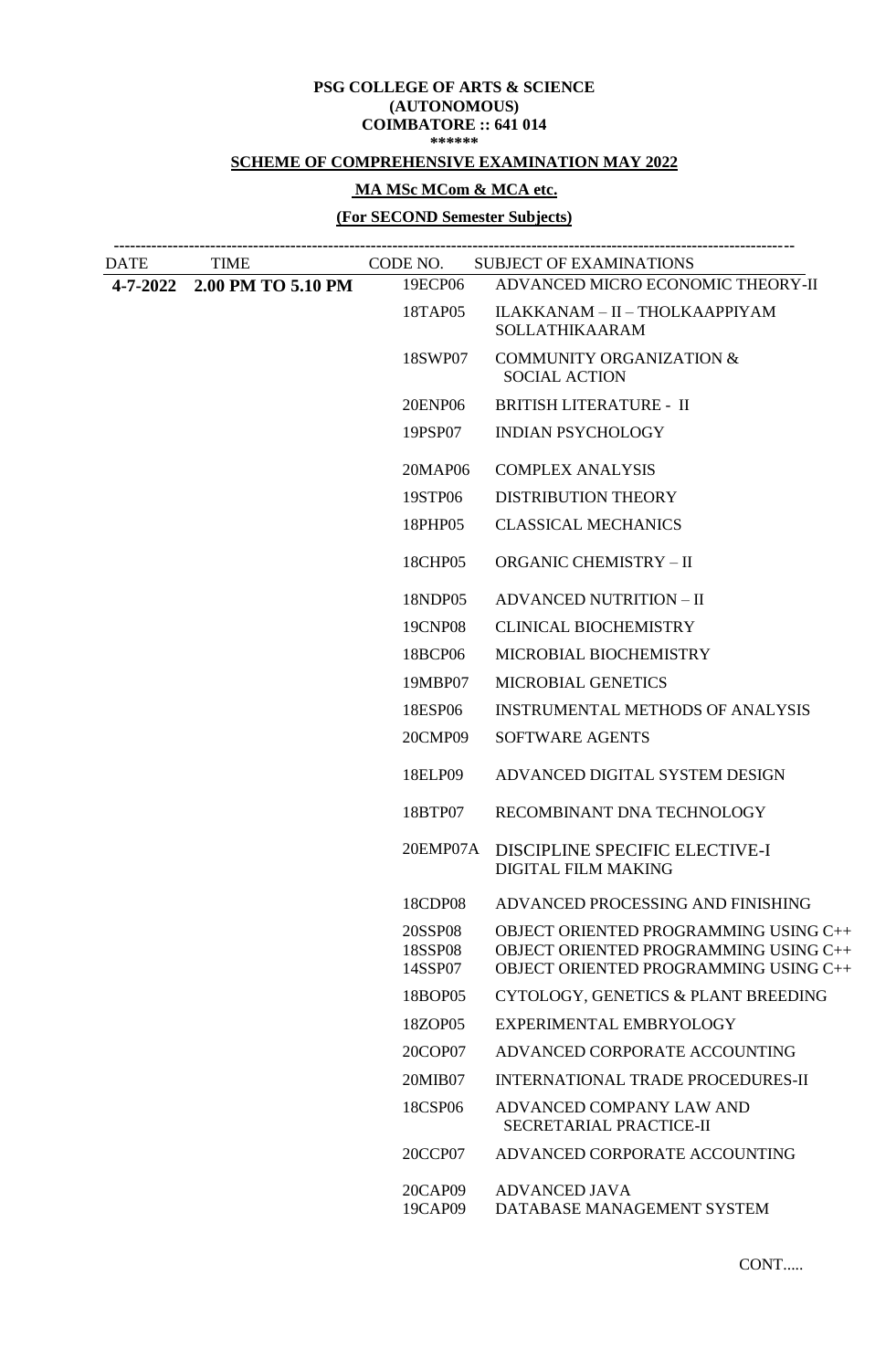II – SEMESTER SCHEME – MAY 2022 EXAMS CONT...

| DATE | <b>TIME</b>                 | CODE NO.                                            | <b>SUBJECT OF EXAMINATIONS</b>                                                                  |
|------|-----------------------------|-----------------------------------------------------|-------------------------------------------------------------------------------------------------|
|      | 5-7-2022 2.00 PM TO 5.10 PM | 19ECP07                                             | <b>MATHEMATICAL METHODS</b>                                                                     |
|      | 18TAP06                     | <b>BAKTHI ILAKKIYAMUM</b><br><b>SITRILAKKIYAMUM</b> |                                                                                                 |
|      |                             | 19SWP08                                             | SOCIAL WORK RESEARCH AND<br><b>STATISTICS</b>                                                   |
|      |                             | 20ENP07A                                            | DISCIPLINE SPECIFIC ELECTIVE-I<br>POST COLONIAL LITERATURE                                      |
|      |                             | 19PSP08                                             | NEURO PSYCHOLOGY                                                                                |
|      |                             | 20MAP07                                             | PARTIAL DIFFERENTIAL EQUATIONS                                                                  |
|      |                             | 18STP07                                             | <b>ESTIMATION THEORY</b>                                                                        |
|      |                             | 18PHP06                                             | <b>MATHEMATICAL PHYSICS</b>                                                                     |
|      |                             | 18CHP06                                             | <b>INORGANIC CHEMISTRY -II</b>                                                                  |
|      |                             | 18NDP06                                             | PHYSIOLOGICAL ASPECTS OF NUTRITION                                                              |
|      |                             | 18CNP09                                             | NUTRITION IN CLINICAL CARE - II                                                                 |
|      |                             | 18BCP07                                             | ADVANCED PLANT BIOCHEMISTRY                                                                     |
|      |                             | 18MBP08                                             | <b>FERMENTATION &amp; BIOPROCESS</b><br><b>TECHNOLOGY</b>                                       |
|      |                             | 18ESP07                                             | WATER POLLUTION AND MANAGEMENT                                                                  |
|      |                             | 20CMP10                                             | SOCIAL NETWORK ANALYSIS                                                                         |
|      |                             | 18ELP10                                             | PROGRAMMABLE LOGIC CONTROLLER                                                                   |
|      |                             | 18BTP08                                             | <b>GENOMICS &amp; PROTEOMICS</b>                                                                |
|      |                             | <b>20EMP08</b>                                      | MEDIA SOCIETY & CULTURE                                                                         |
|      |                             | 18CDP09                                             | RESEARCH METHODOLOGY AND<br><b>STATISTICS</b>                                                   |
|      |                             | 18BOP06                                             | ADVANCED MOLECULAR BIOLOGY                                                                      |
|      |                             | 18ZOP06                                             | ANIMAL PHYSIOLOGY AND<br><b>BIOCHEMISTRY</b>                                                    |
|      |                             | 19COP08                                             | <b>DIRECT TAX-II</b>                                                                            |
|      |                             | 20MIB08A                                            | DISCIPLINE SPECIFIC ELECTIVE-I<br>FOREIGN EXCHANGE RISK MANAGEMENT<br>IN INTERNATIONAL BUSINESS |
|      |                             | 18CSP07                                             | <b>CORPORATE HUMAN RELATIONS</b>                                                                |
|      |                             | 18CCP08                                             | <b>ORACLE</b>                                                                                   |
|      |                             | 20CAP10/<br>19CAP10                                 | DISTRIBUTED PROGRAMMING                                                                         |

CONT...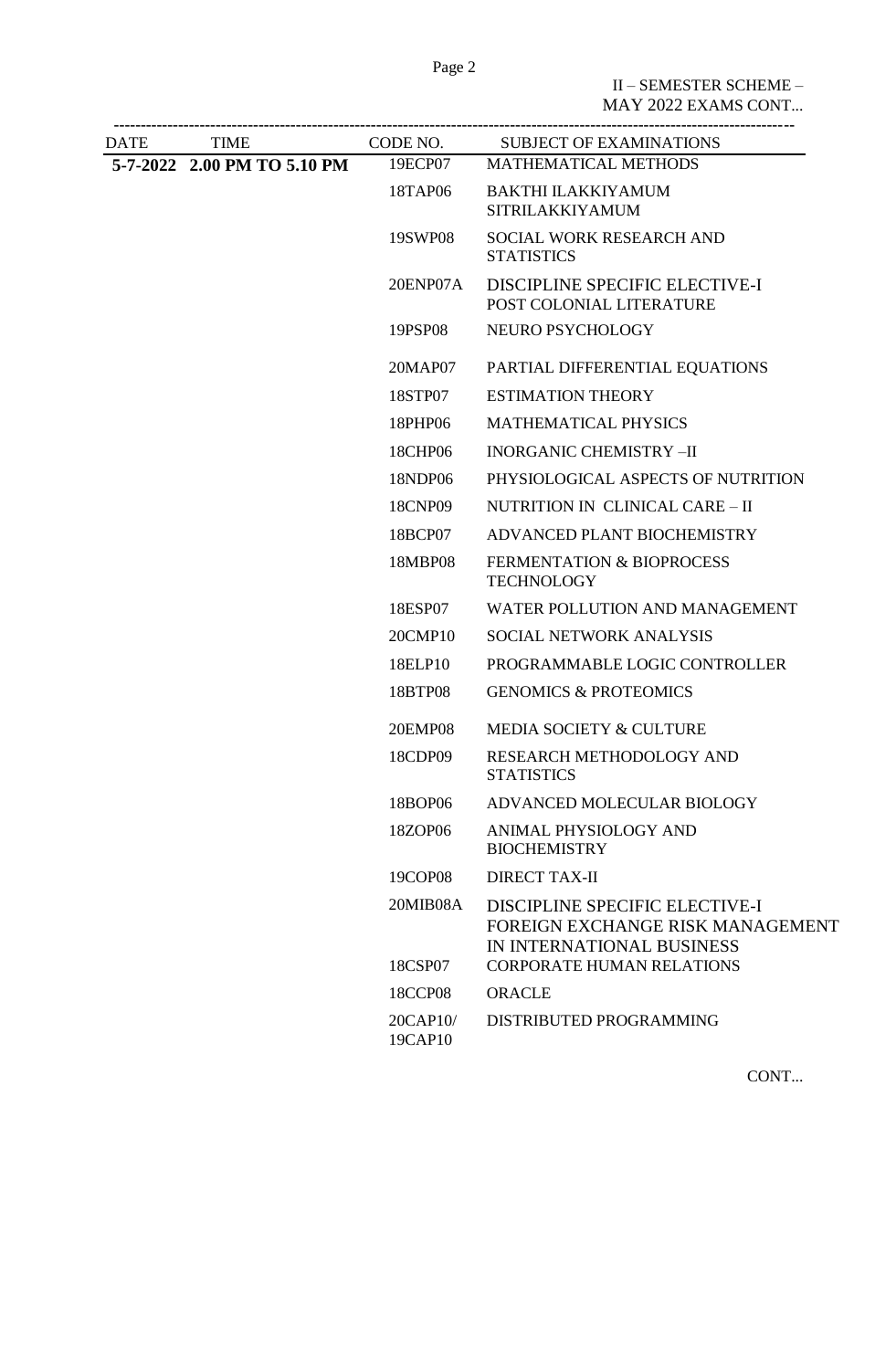| DATE | <b>TIME</b>                 | CODE NO.                                              | SUBJECT OF EXAMINATIONS                                                             |
|------|-----------------------------|-------------------------------------------------------|-------------------------------------------------------------------------------------|
|      | 6-7-2022 2.00 PM TO 5.10 PM | 19ECP08                                               | <b>ECONOMETRICS</b>                                                                 |
|      | 18TAP07                     | <b>OPPILAKKIYAM</b>                                   |                                                                                     |
|      | 18SWP09A                    | <b>EMPLOYEE WELFARE AND LABOUR</b><br>LEGISLATION - I |                                                                                     |
|      |                             | 19SWP09B                                              | MEDICAL SOCIAL WORK                                                                 |
|      |                             | 18SWP09C                                              | RURAL COMMUNITY DEVELOPMENT                                                         |
|      |                             | <b>20ENP08</b>                                        | LITERARY CRITICISM AND THEORY-I                                                     |
|      |                             | 19PSP09                                               | LEARNING DISABILITIES AND INTERVENTION                                              |
|      |                             | 20MAP08                                               | <b>TOPOLOGY</b>                                                                     |
|      |                             | 18STP08A                                              | DISCIPLINE SPECIFIC ELECTIVE-I<br>PROGRAMMING LANGUAGE FOR<br>STATISTICS $(C_{++})$ |
|      |                             | 18PHP07                                               | <b>QUANTUM MECHANICS-II</b>                                                         |
|      |                             | 18CHP07                                               | PHYSICAL CHEMISTRY -II                                                              |
|      |                             | 18NDP07                                               | NUTRITION RESEARCH METHODS                                                          |
|      |                             | 18CNP10                                               | <b>HEALTH CARE MANAGEMENT</b>                                                       |
|      |                             | 18BCP08                                               | <b>MOLECULAR GENETICS</b>                                                           |
|      |                             | 19MBP09                                               | <b>APPLIED VIROLOGY</b>                                                             |
|      |                             | 18ESP08                                               | SOIL POLLUTION AND SOLID WASTE<br><b>MANAGEMENT</b>                                 |
|      |                             | 20CMP11                                               | ADVANCED COMMUNICATION NETWORK                                                      |
|      |                             | 18ELP11                                               | <b>16-BIT MICROCONTROLLER</b>                                                       |
|      |                             | 18BTP09                                               | <b>INTRODUCTION TO BIOINFORMATICS</b>                                               |
|      |                             | 20EMP09                                               | TELEVISION AND VIDEO PRODUCTION                                                     |
|      |                             | 18CDP10                                               | <b>TECHNICAL TEXTILES</b>                                                           |
|      |                             | 20SSP09<br>18SSP09<br>14SSP08                         | <b>DATA STRUCTURES</b><br><b>DATA STRUCTURES</b><br><b>DATA STRUCTURES</b>          |
|      |                             | 18BOP07                                               | <b>ANATOMY &amp; EMBROYOLOGY</b>                                                    |
|      |                             | 18ZOP07                                               | <b>MICROBIOLOGY</b>                                                                 |
|      |                             | 18COP09                                               | <b>BUSINESS RESEARCH METHODS</b>                                                    |
|      |                             | 20MIB09                                               | <b>ENTREPRENEURSHIP</b>                                                             |
|      |                             | 18CSP08                                               | <b>BANKING AND INSURANCE LAWS</b>                                                   |
|      |                             | 18CCP09                                               | <b>BUSINESS RESEARCH METHODS</b>                                                    |
|      |                             | 20CAP12B                                              | DISCIPLINE SPECIFIC ELECTIVE-I<br><b>CLOUD ARCHITECTURE &amp; SERVICES</b>          |
|      |                             | 19CAP11                                               | <b>COMPUTER NETWORK</b>                                                             |

CONT….

 $\overline{I}$  $\overline{I}$  $\overline{I}$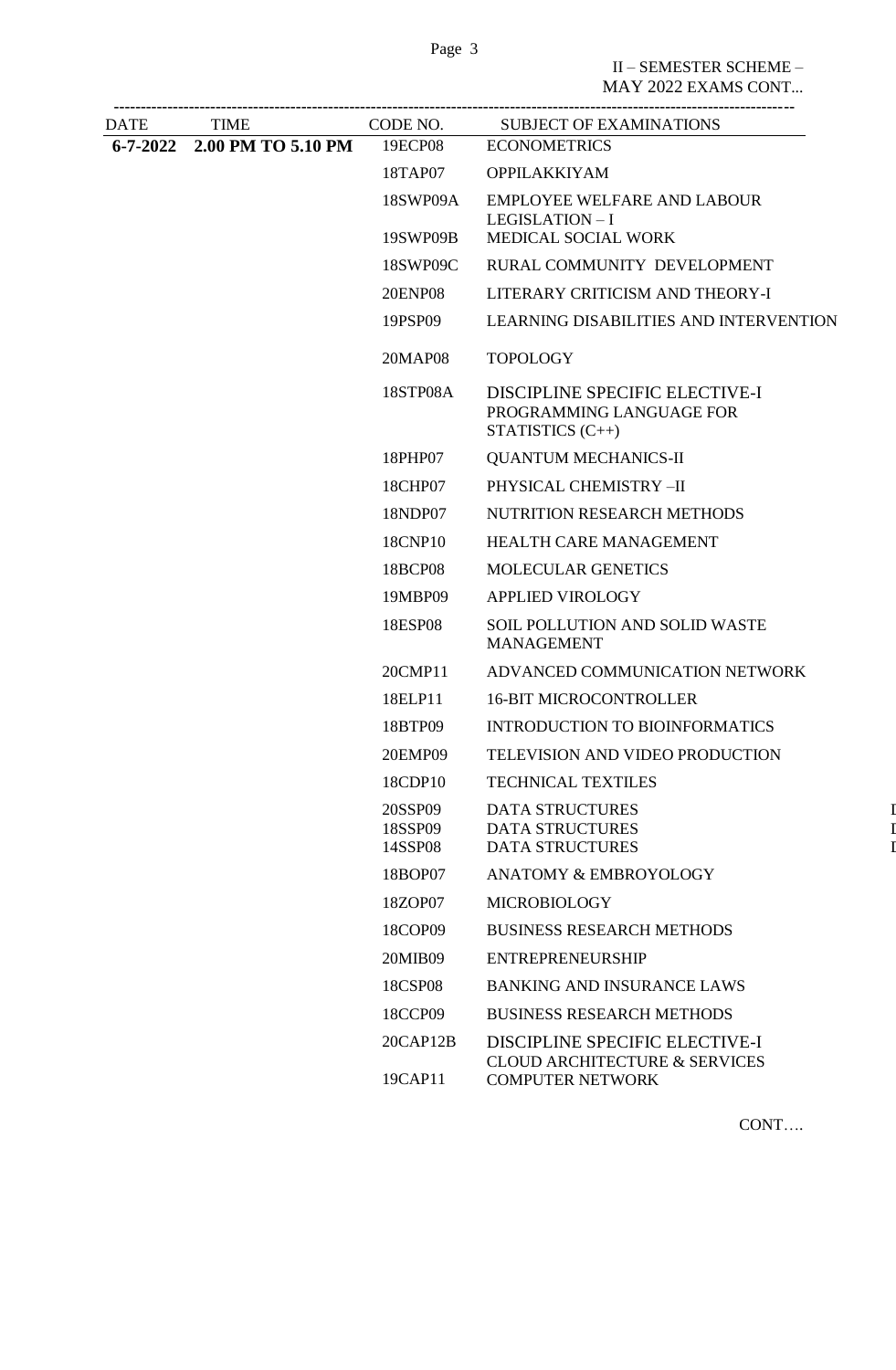# II – SEMESTER SCHEME – MAY 2022 EXAMS CONT...

| <b>DATE</b> | <b>TIME</b>                 |                                                                                  | CODE NO. SUBJECT OF EXAMINATIONS                                                                             |
|-------------|-----------------------------|----------------------------------------------------------------------------------|--------------------------------------------------------------------------------------------------------------|
|             | 7-7-2022 2.00 PM TO 5.10 PM | 19ECP09                                                                          | <b>MONETARY ECONOMICS</b>                                                                                    |
|             | 18TAP08A                    | DISCIPLINE SPECIFIC ELECTIVE-I<br><b>OODAKAVIYAL</b>                             |                                                                                                              |
|             |                             | 18SWP10                                                                          | ORGANIZATIONAL BEHAVIOUR                                                                                     |
|             |                             | 20ENP10                                                                          | <b>ECO-LITERATURE</b>                                                                                        |
|             |                             | 19PSP10                                                                          | <b>RESEARCH METHODS</b>                                                                                      |
|             |                             | 20MAP09                                                                          | MATHEMATICAL STATISTICS                                                                                      |
|             |                             | 18PHP08                                                                          | ANALOG & DIGITAL ELECTRONICS &<br><b>MICROPROCESSORS</b>                                                     |
|             |                             | 18NDP08                                                                          | FOOD QUALITY AND SAFETY<br><b>MANAGEMENT</b>                                                                 |
|             |                             | 18CNP13B                                                                         | DISCIPLINE SPECIFIC ELECTIVE-I<br><b>FOOD MICROBIOLOGY</b>                                                   |
|             |                             | 19MBP10                                                                          | ENVIRONMENTAL & AGRICULTURAL<br><b>MICROBIOLOGY</b>                                                          |
|             |                             | 18ESP09                                                                          | ENVIRONMENTAL IMPACT ASSESSMENT                                                                              |
|             |                             | 20CMP12A                                                                         | DISCIPLINE SPECIFIC ELECTIVE-I : DEEP<br><b>LEARNING &amp; BLOCK CHAIN TECHNOLOGY</b>                        |
|             |                             | 18BTP10                                                                          | <b>IMMUNOTECHNOLOGY</b>                                                                                      |
|             |                             | 20SSP10<br>18SSP10<br>14SSP09                                                    | <b>COMPUTER ORGANISATION</b><br>FUNDAMENTALS OF DIGITAL ARCHITECTURE<br>FUNDAMENTALS OF DIGITAL ARCHITECTURE |
|             |                             | 18ZOP08A                                                                         | DISCIPLINE SPECIFIC ELECTIVE- I:<br>POULTRY FARMING                                                          |
|             |                             | 19COP12                                                                          | <b>MANAGERIAL ECONOMICS</b>                                                                                  |
|             | 20MIB10                     | <b>BUSINESS STATISTICS AND</b><br>MATHEMATICAL OPTIMIZATION<br><b>TECHNIQUES</b> |                                                                                                              |
|             |                             | 21CSP09/<br>18CSP09                                                              | COST AND MANAGEMENT ACCOUNTING                                                                               |
|             |                             | 18CCP12                                                                          | <b>GLOBAL BUSINESS ENVIRONMENT</b>                                                                           |
|             |                             | 20CAP13<br>19CAP12                                                               | MATHEMATICAL OPTIMIZATION<br>MATHEMATICAL STRUCTURES                                                         |

CONT….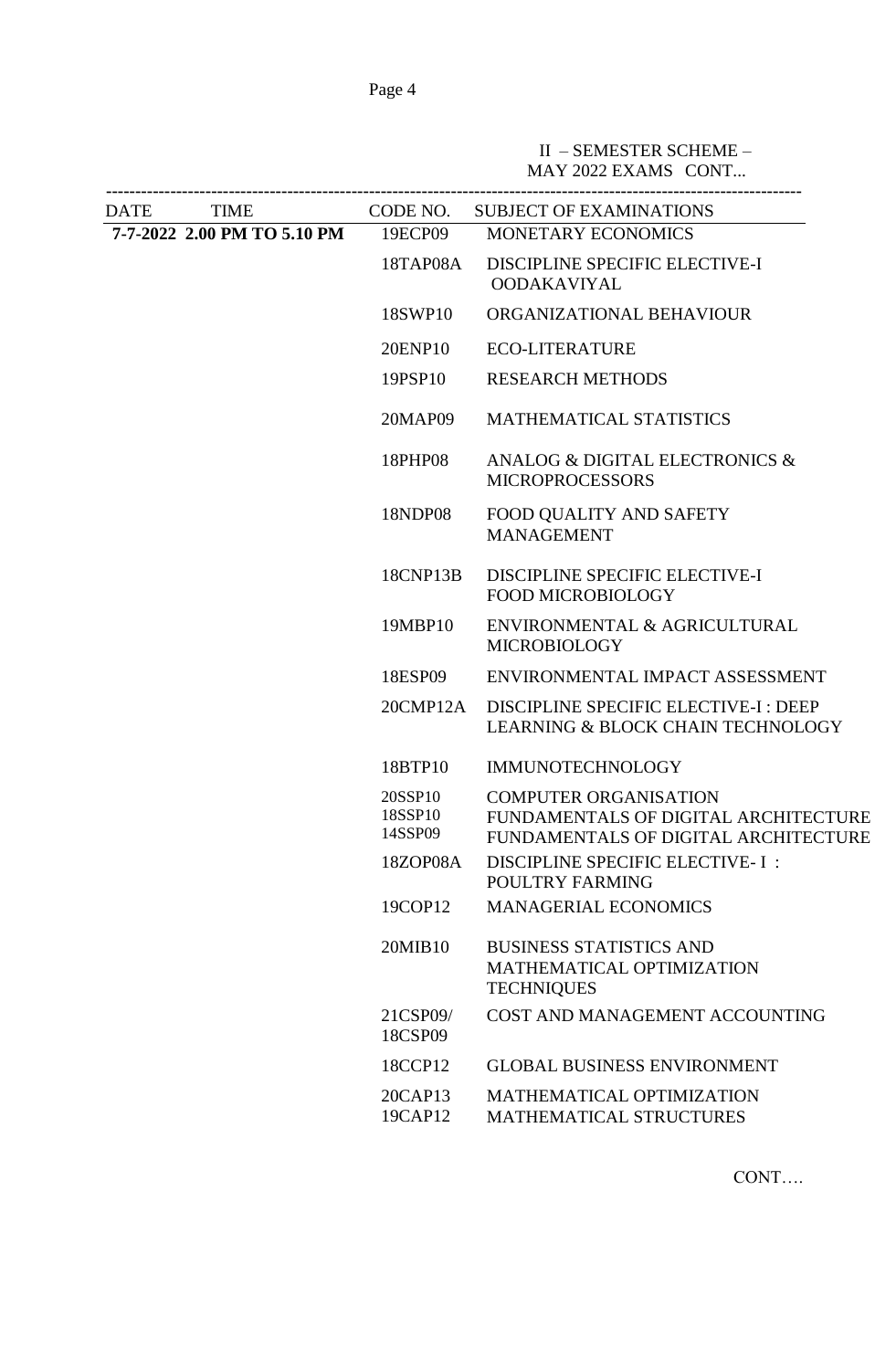|      |                             |                                      | II- SEMESTER SCHEME -<br>MAY 2022 EXAMS CONT                                    |
|------|-----------------------------|--------------------------------------|---------------------------------------------------------------------------------|
| DATE | <b>TIME</b>                 | CODE NO.                             | <b>SUBJECT OF EXAMINATIONS</b>                                                  |
|      | 8-7-2022 2.00 PM TO 5.10 PM | 18ECP10                              | ACCOUNTING FOR MANAGERIAL<br><b>DECISIONS</b>                                   |
|      |                             | 18SWP11B                             | DISCIPLE SPECIFIC ELECTIVE-I<br>SOCIAL WORK & PERSONS WITH<br><b>DISABILITY</b> |
|      |                             | 19PSP12                              | <b>INDUSTRIAL RELATIONS &amp; LABOUR</b><br><b>WELFARE</b>                      |
|      |                             | 20MAP10                              | <b>MEASURE THEORY &amp; INTEGRATION</b>                                         |
|      |                             | 18PHP09                              | <b>GROUP THEORY &amp; MOLECULAR</b><br><b>SPECTROSCOPY</b>                      |
|      |                             | 18NDP09A                             | DISCIPLINE SPECIFIC ELECTIVE-I<br><b>BIOTECHNOLOGY</b>                          |
|      |                             | 20CMP14                              | RESOURCE MANAGEMENT TECHNIQUES                                                  |
|      |                             | 18BTP13A                             | <b>DISCIPLE SPECIFIC ELECTIVE-I</b><br><b>BIOPROCESS TECHNOLOGY</b>             |
|      |                             | 20SSP11<br>$18$ SSP $11/$<br>14SSP10 | PROBABILITY AND STATISTICS<br><b>MATHEMATICS-II</b>                             |
|      |                             | 20CSP10                              | <b>GOODS &amp; SERVICES TAX AND CUSTOMS</b>                                     |
|      |                             | 19CAP13                              | <b>OPERATIONS RESEARCH</b>                                                      |

Page 5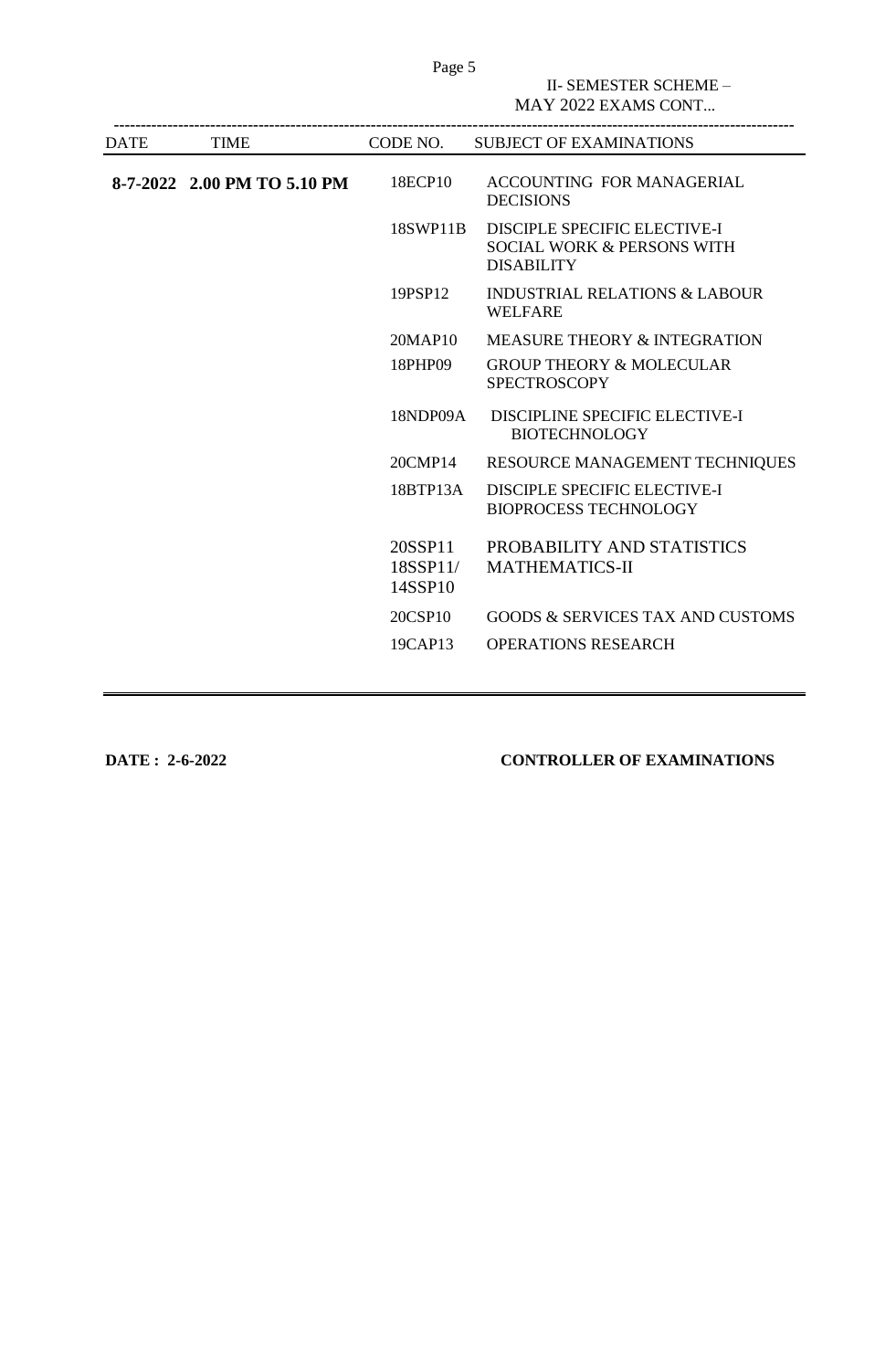## **SCHEME OF COMPREHENSIVE EXAMINATIONS MAY 2022**

## **PG DIPLOMA**

## **(Second Semester)**

| DATE           | <b>TIME</b>        | CODE NO. | <b>SUBJECT OF EXAMINATIONS</b>                           |
|----------------|--------------------|----------|----------------------------------------------------------|
| 4-7-2022       | 2.00 PM TO 5.10 PM | 18DBM07  | FINANCIAL ANALYSIS FOR MANAGERS                          |
|                |                    | 19HRM05  | ORGANISATIONAL BEHAVIOUR &<br>ORGANISATIONAL DEVELOPMENT |
| $5 - 7 - 2022$ | 2.00 PM TO 5.10 PM | 18DBM08  | STRATEGIC MANAGEMENT                                     |
|                |                    | 18HRM06  | <b>LABOUR LEGISLATION</b>                                |
|                |                    |          |                                                          |
| $6 - 7 - 2022$ | 2.00 PM TO 5.10 PM | 18DBM09  | SUPPLY CHAIN MANAGEMENT                                  |
|                |                    | 19HRM07  | HUMAN RESOURCE MANAGEMENT-II                             |
| 7-7-2022       | 2.00 PM TO 5.10 PM | 18DBM10  | <b>GLOBAL BUSINESS MANAGEMENT</b>                        |
|                |                    |          |                                                          |

====================================================================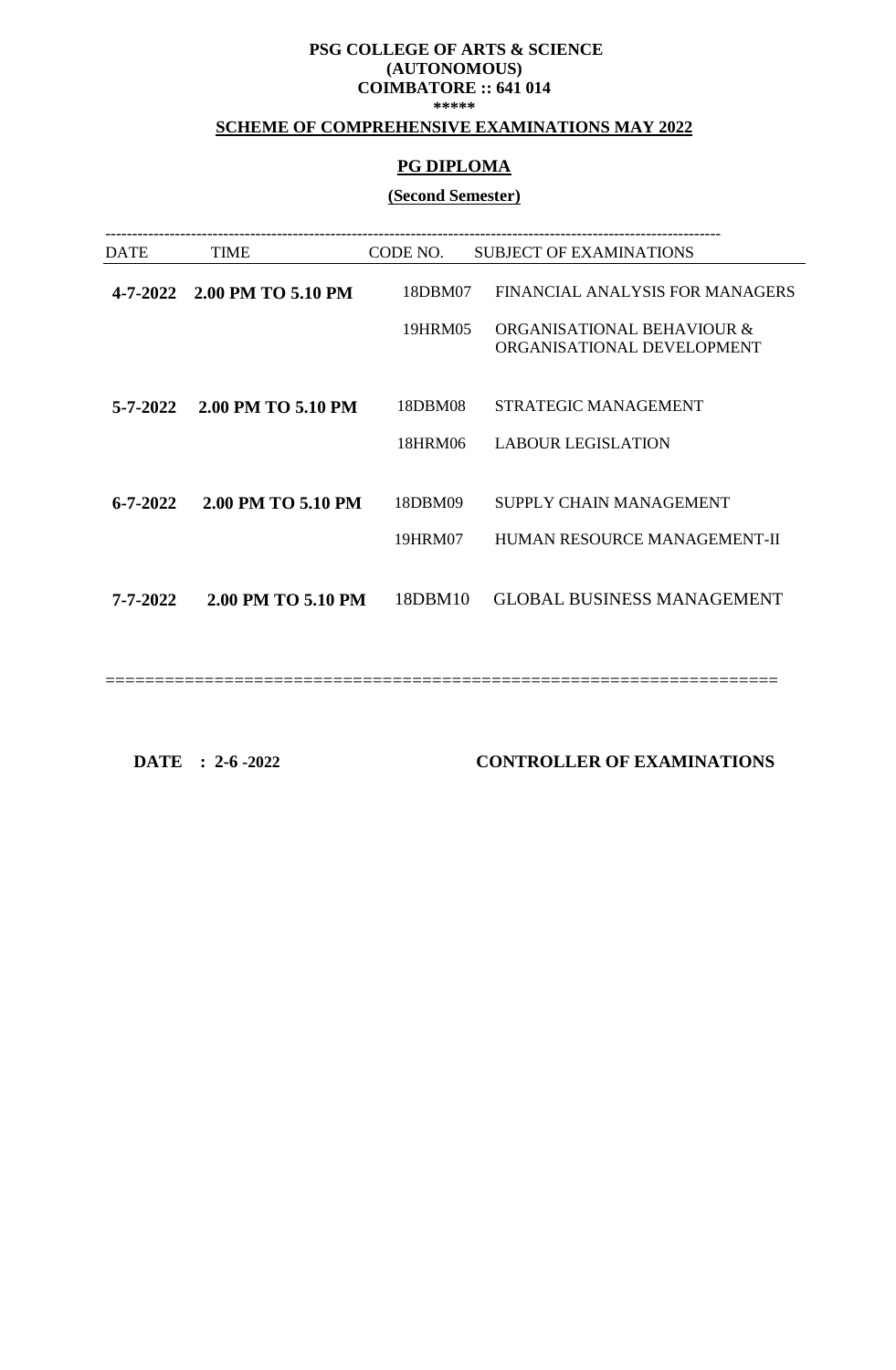# **SCHEME OF COMPREHENSIVE EXAMINATIONS MAY 2022**

# **MA JOURNALISM & MASS COMMUNICATION**

## **(Second Semester)**

| DATE | TIME                         | CODE NO. | <b>SUBJECT OF EXAMINATIONS</b>                                      |
|------|------------------------------|----------|---------------------------------------------------------------------|
|      | 27-6-2022 2.00 PM TO 5.10 PM | 20MCP07  | ENVIRONMENTAL COMMUNICATION                                         |
|      | 28-6-2022 2.00 PM TO 5.10 PM |          | 20MCP08A DISCIPLINE SPECIFIC ELECTIVE-I NEW MEDIA<br><b>STUDIES</b> |
|      | 29-6-2022 2.00 PM TO 5.10 PM | 20MCP09  | MEDIA, SOCIETY & CULTURE                                            |
|      |                              |          |                                                                     |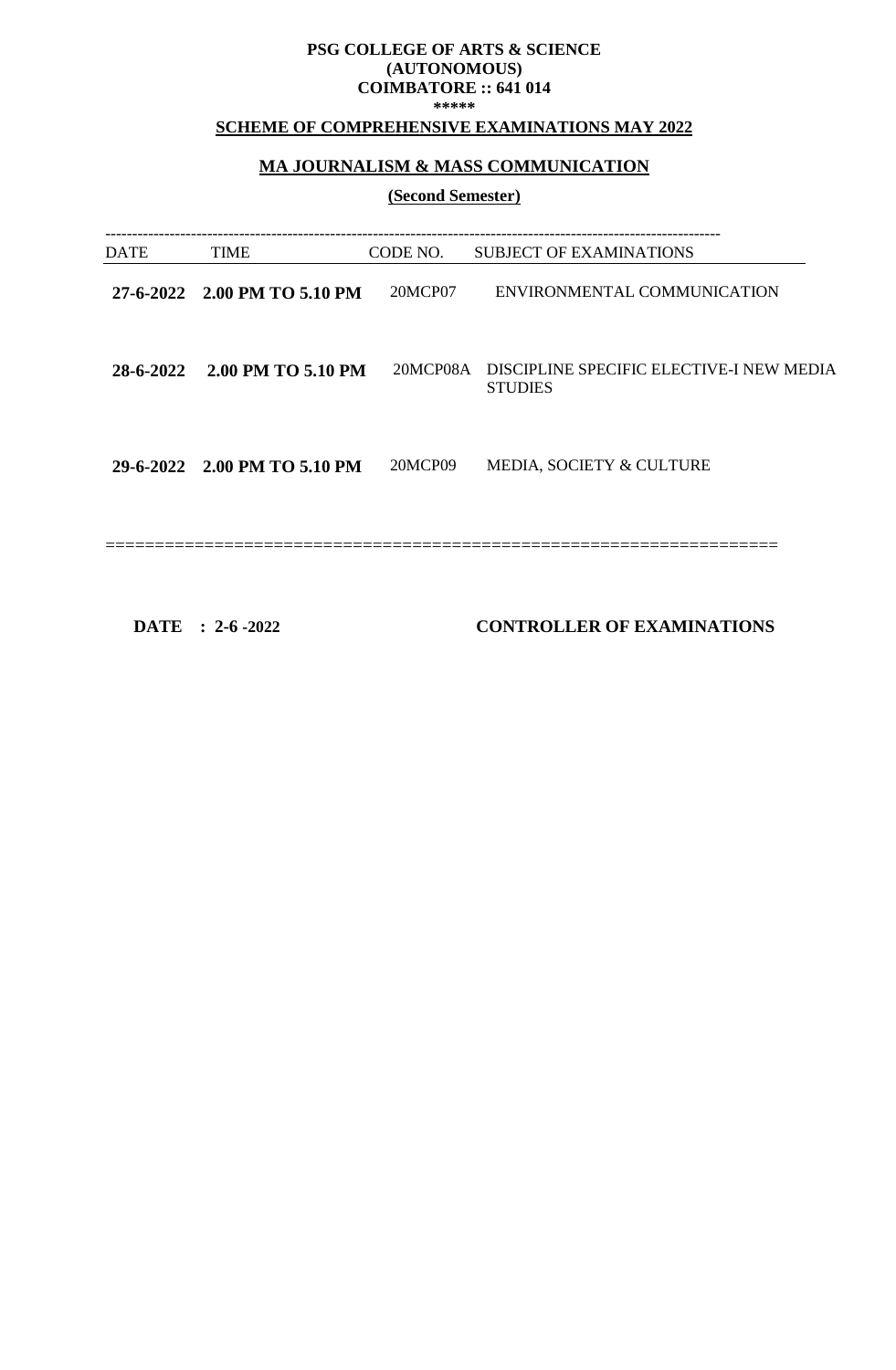# **SCHEME OF COMPREHENSIVE EXAMINATIONS MAY 2022 BA & BSc (For PART I & PART II SUBJECTS)**

## **(THIRD SEMESTER)**

| DATE | <b>TIME</b>                           |         | CODE NO. SUBJECT OF EXAMINATIONS                                                                    |
|------|---------------------------------------|---------|-----------------------------------------------------------------------------------------------------|
|      | 11-7-2022 9.00 AM TO 12.10 PM 18LAU03 |         | <b>TAMIL-III</b>                                                                                    |
|      |                                       | 18LAU03 | HINDI-III                                                                                           |
|      |                                       | 18LAU03 | FRENCH-III                                                                                          |
|      | 11-7-2022 2.00 PM TO 5.10 PM          | 18EU03  | <b>COMMUNICATIVE ENGLISH-III</b><br>DEVELOPING ENGLISH LANGUAGE<br><b>SKILLS THROUGH LITERATURE</b> |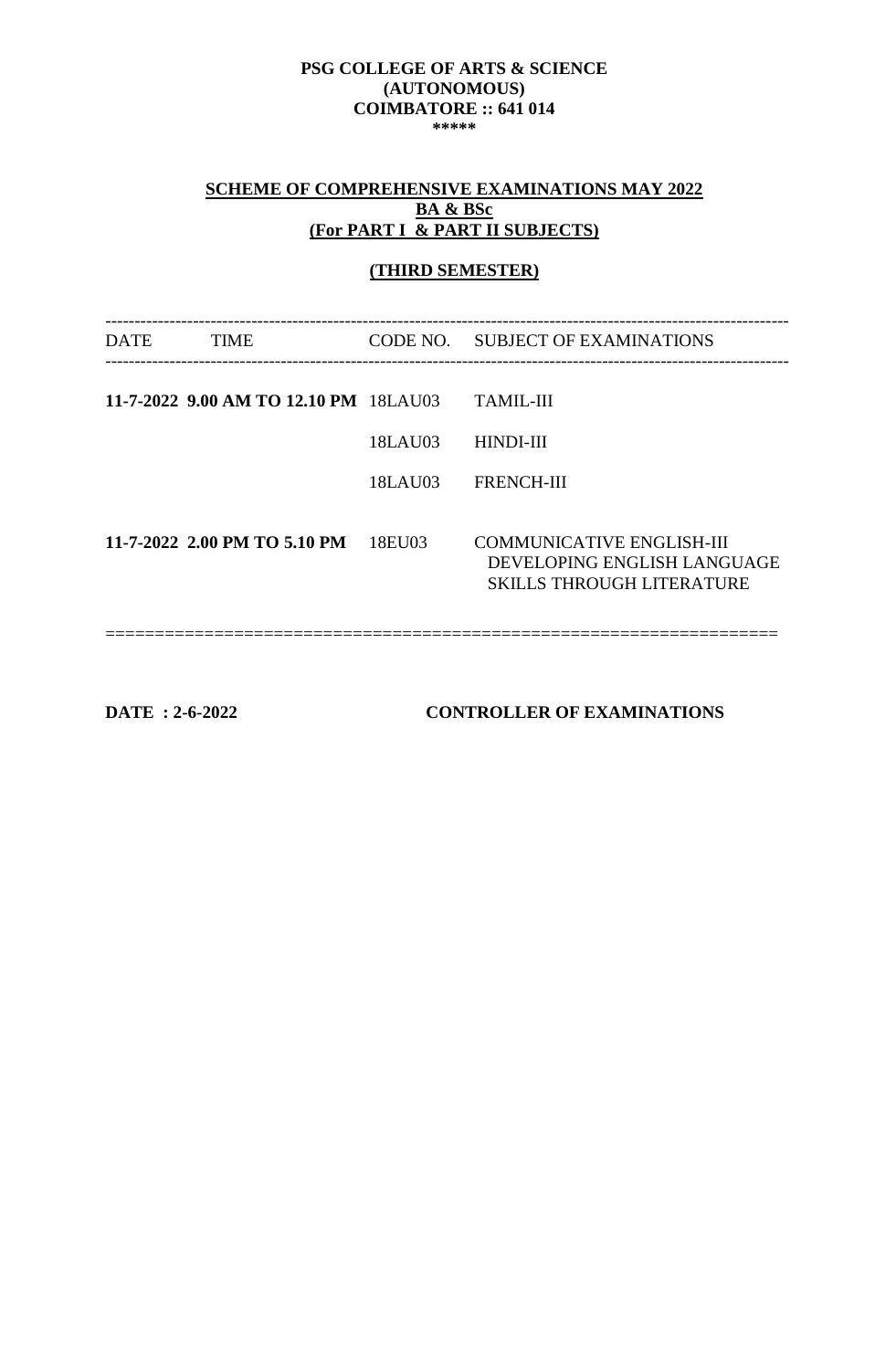## **DAY & EVENING PROGRAMMES**

#### **PSG COLLEGE OF ARTS & SCIENCE (AUTONOMOUS) COIMBATORE :: 641 014** \*\*\*\*\*

# **SCHEME OF COMPREHENSIVE EXAMINATION MAY 2022 BA/BSc/BBA/BCA (For THIRD Semester Subjects )**

| DATE & TIME : 12-7 -2022 : 2-00 PM TO 5.10 PM |                                                               |  |
|-----------------------------------------------|---------------------------------------------------------------|--|
| <b>CODE .NO</b>                               | <b>SUBJECT OF</b><br><b>EXAMINATIONS</b>                      |  |
| 18SOU07                                       | <b>URBAN SOCIOLOGY</b>                                        |  |
| 19ECU07                                       | <b>MACRO ECONOMICS</b>                                        |  |
| 18ENU07                                       | PROSE-II                                                      |  |
| 18TAU07                                       | <b>ILAKKANAM-III NANNOOL</b><br><b>SOLLATHIKAARAM</b>         |  |
| 19MUU07                                       | THEORY OF INDIAN MUSIC-III                                    |  |
| 18PSU08                                       | <b>SOCIAL PSYCHOLOGY</b>                                      |  |
| <b>18PSUU08</b>                               | SOCIAL PSYCHOLOGY-I                                           |  |
| 20MAU07/<br>18MAU07                           | PARTIAL DIFFERENTIAL EQUATIONS<br>& FOURIER TRANSFORM         |  |
| 18MCU09                                       | PARTIAL DIFFERENTIAL<br><b>EQUATIONS &amp; FOURIER SERIES</b> |  |
| 18STU09                                       | PROBABILITY & DISTRIBUTIONS-II                                |  |
| 20PHU08/<br>18PHU08                           | ELECTRICITY & MAGNETISM                                       |  |
| <b>18CHU08</b>                                | <b>GENERAL CHEMISTRY-III</b>                                  |  |
| 18BOU09                                       | <b>CELL &amp; TISSUE BIOLOGY</b>                              |  |
| 18ZOU09                                       | <b>GENETICS</b>                                               |  |
| 18NDU10                                       | <b>HUMAN PHYSIOLOGY</b>                                       |  |
| 18BCV09/<br>18BCU09                           | <b>MOLECULAR BIOLOGY</b>                                      |  |
| 19CMU11                                       | PROGRAMMING IN JAVA                                           |  |
| 18ELU09                                       | <b>DIGITAL PRINCIPLES &amp;</b><br><b>APPLICATIONS</b>        |  |
| 18MBU10                                       | MICROBIAL PHYSIOLOGY &<br><b>METABOLISM</b>                   |  |
| 18CDU11                                       | <b>TEXTILE WET PROCESSING</b>                                 |  |
| 18HMU10                                       | <b>WESTERN CUISINE</b>                                        |  |
| 18BTU11                                       | <b>METABOLISM</b>                                             |  |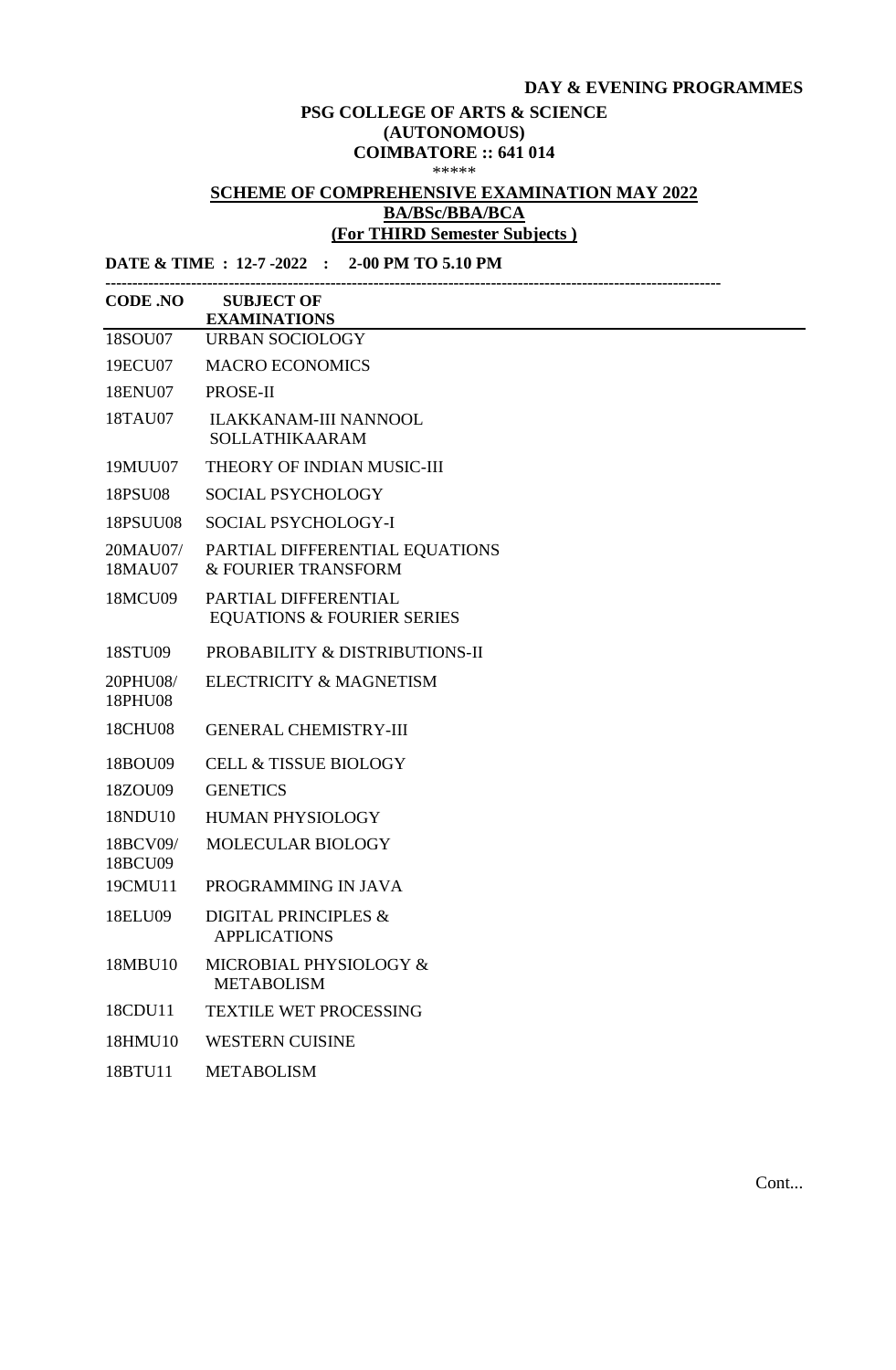MAY 2022 EXAMS CONT....

**DATE & TIME : 12-7 -2022 : 2-00 PM TO 5.10 PM**

| <b>CODE .NO</b>     | <b>SUBJECT OF</b><br><b>EXAMINATIONS</b>        |
|---------------------|-------------------------------------------------|
| 20VCU09/<br>18VCU09 | <b>AUDIO PRODUCTION</b><br><b>TECHNIQUES</b>    |
| 19ITU13             | PROGRAMMING IN JAVA                             |
| 19CTU11             | PROGRAMMING IN JAVA                             |
| 19DAU12             | <b>OBJECT ORIENTED</b><br>PROGRAMMING WITH JAVA |

- 18MSU07/ PRODUCTION & OPERATIONS 18ISU08 MANAGEMENT
- 
- 18RMU07 RETAIL STORE MANAGEMENT
- 19CAU11 LINUX PROGRAMMING

CONT....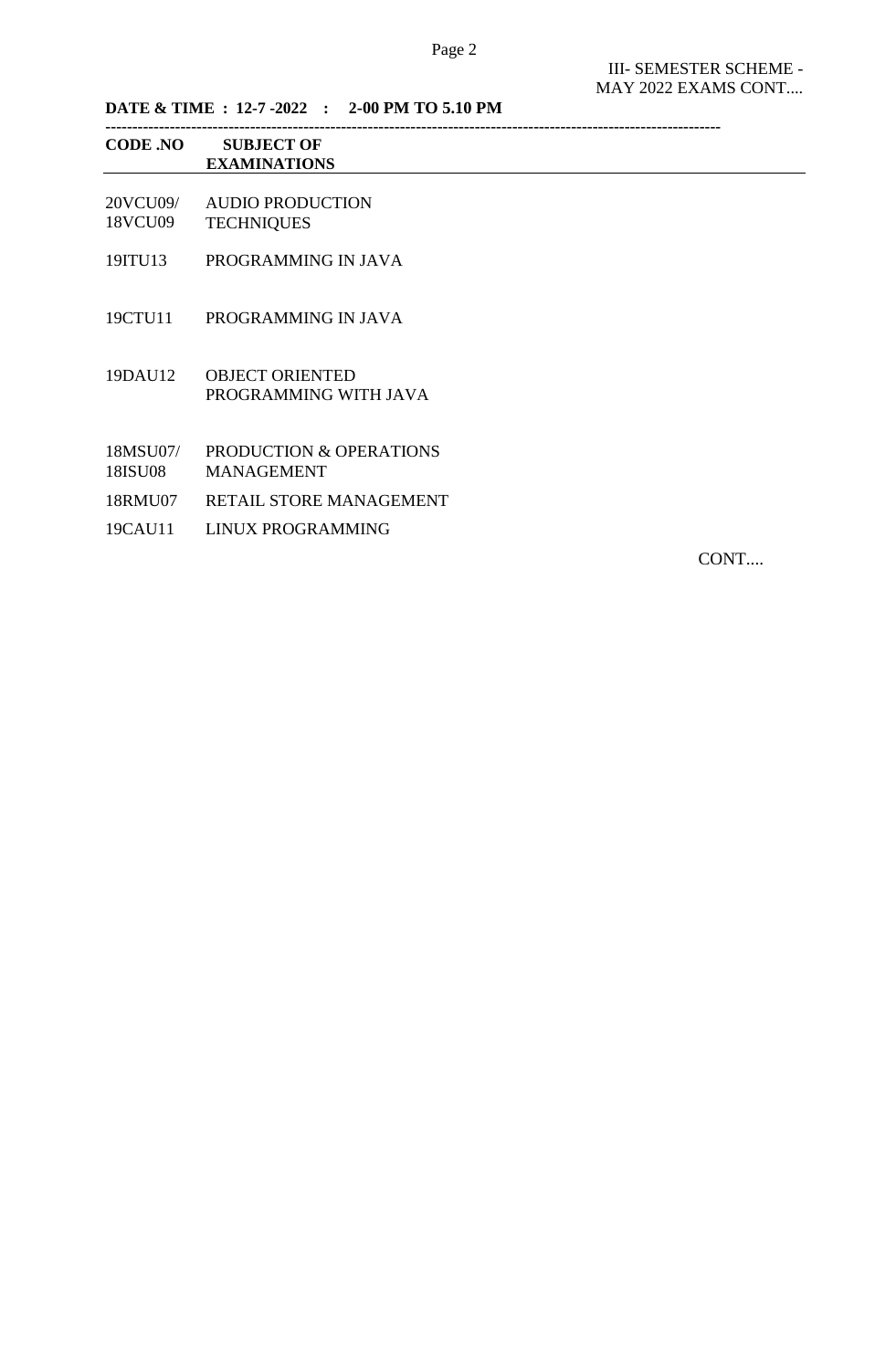**DATE & TIME : 13-7 -2022 : 2-00 PM TO 5.10 PM**

| <b>CODE .NO</b>                 | <b>SUBJECT OF</b><br><b>EXAMINATIONS</b>                               |
|---------------------------------|------------------------------------------------------------------------|
| <b>18SOU08</b>                  | SOCIAL ANTHROPOLOGY                                                    |
| 19ECU08                         | <b>BUSINESS ANALYTICS</b>                                              |
| <b>18ENU08</b>                  | <b>DRAMA-I</b>                                                         |
| 18TAU08                         | NEETHI ILAKKIYAM                                                       |
| 18PSU09                         | PHYSIOLOGICAL PSYCHOLOGY                                               |
| 18PSUU09                        | <b>ABNORMAL PSYCHOLOGY-I</b>                                           |
| 20MAU08/<br>18MAU08             | <b>MECHANICS-I (STATICS)</b>                                           |
| 20MCU10                         | <b>STATICS</b>                                                         |
| 18STU10                         | <b>ACCOUNTANCY &amp; INSURANCE</b>                                     |
| 20PHU09/<br>18PHU09             | ATOMIC, MOLECULAR AND<br><b>LASER PHYSICS</b>                          |
| 18CHU09                         | PHYSICS-I                                                              |
| 18BOU10                         | <b>BIOLOGICAL DATA ANALYSIS</b>                                        |
| 18ZOU10                         | <b>SERICULTURE</b>                                                     |
| 18NDU11                         | <b>FOOD PROCESSING</b>                                                 |
| 18BCV11/<br>18BCU11             | PHYSICS-I                                                              |
| 19CMU12                         | <b>RELATIONAL DATABASE</b><br><b>MANAGEMENT SYSTEMS</b>                |
| 18ELU10                         | <b>ELECTRONIC CIRCUITS</b>                                             |
| 18MBU11                         | <b>MOLECULAR BIOLOGY</b>                                               |
| 18CDU12                         | <b>APPAREL MACHINERY &amp;</b><br><b>EQUIPMENTS</b>                    |
| 18HMU11                         | <b>WINES OF THE WORLD</b>                                              |
| 18BTU12                         | MOLECULAR BIOLOGY                                                      |
| 20VCU10/<br>18VCU10             | <b>BASICS OF SOUND OPTICS &amp;</b><br><b>ILLUMINATION ENGINEERING</b> |
| 19ITU15                         | SOFTWARE ENGINEERING                                                   |
| 19CTU12                         | DATABASE MANAGEMENT<br><b>SYSTEMS</b>                                  |
| 19DAU13                         | RELATIONAL DATABASE<br><b>MANAGEMENT SYSTEM</b>                        |
| 18MSU08/<br>18ISU09/<br>18RMU09 | <b>HUMAN RESOURCE</b><br><b>MANAGEMENT</b>                             |
| 19CAU12                         | RELATIONAL DATABASE<br><b>MANAGEMENT SYSTEM</b>                        |

CONT....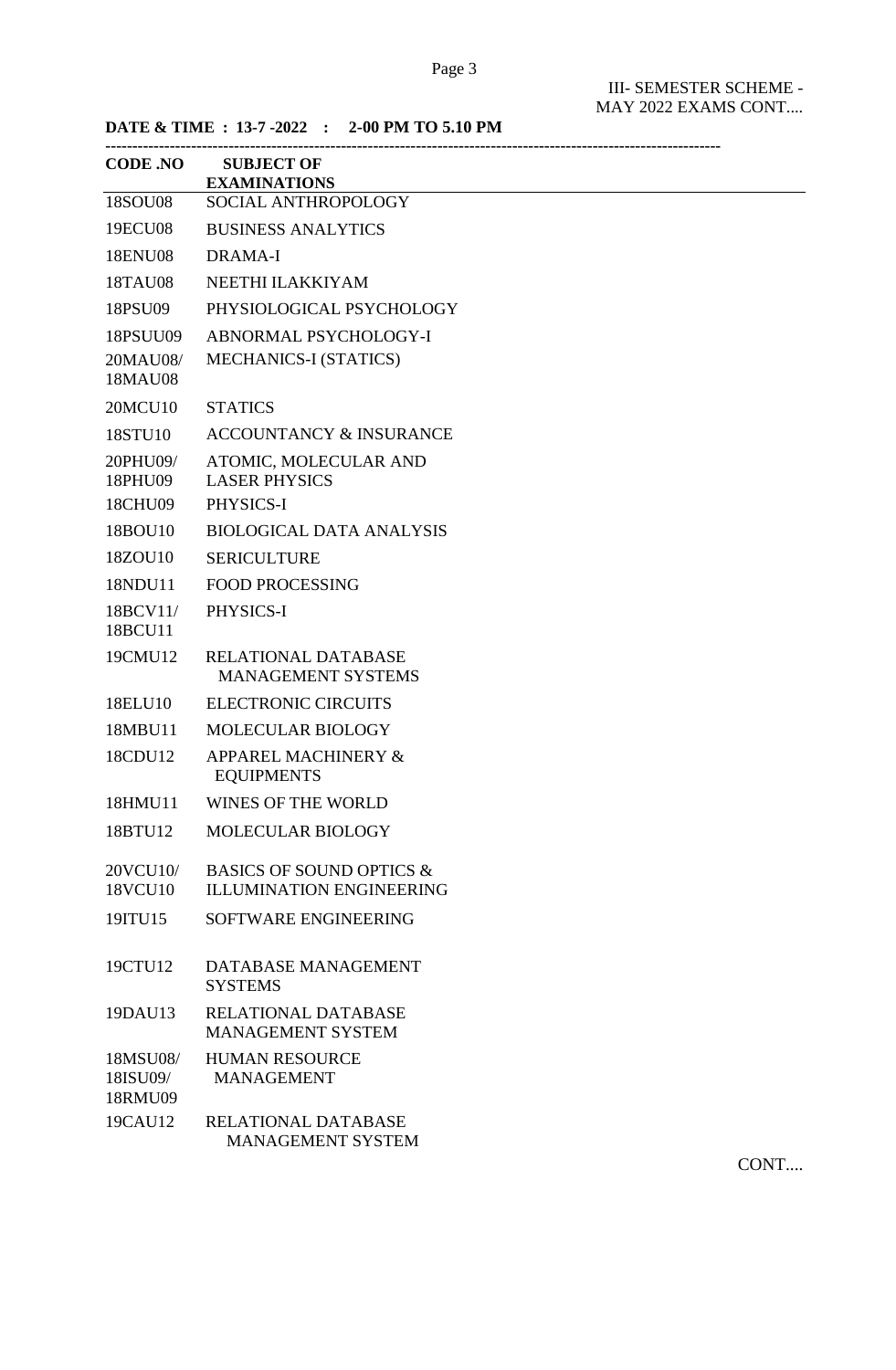III - SEMESTER SCHEME - MAY 2022 EXAMS CONT....

**DATE & TIME : 14-7 -2022 : 2-00 PM TO 5.10 PM** 

|                                 | CODE .NO SUBJECT OF<br><b>EXAMINATIONS</b>               |
|---------------------------------|----------------------------------------------------------|
| 18SOU09                         | SOCIAL STATISTICS-I WITH<br><b>COMPUTER APPLICATIONS</b> |
| 19ECU09                         | STATISTICAL METHODS-I                                    |
| 18ENU09                         | <b>HISTORY OF ENGLISH</b><br><b>LITERATURE-I</b>         |
| 19TAU09                         | <b>NATAKAVIYAL</b>                                       |
| 18PSU11                         | PSYCHOLOGICAL STATISTICS-II                              |
| 18PSUU11                        | STATISTICS FOR PSYCHOLOGY-I                              |
| 18MAU09                         | 20MAU09/ MATHEMATICAL STATISTICS-I                       |
| 20MCU11                         | DATA STRUCTURES USING C++                                |
| 14STU09                         | PROBABILITY DISTRIBUTION                                 |
| 20PHU10/<br>18PHU10             | <b>CHEMISTRY-I</b>                                       |
| 18BOU11                         | <b>CHEMISTRY-I</b>                                       |
| 18ZOU11                         | <b>CHEMISTRY-I</b>                                       |
| 18NDU12                         | <b>MATHEMATICS</b>                                       |
| 18BCV10/<br>18BCU10             | <b>BIOCHEMICAL TECHNIQUES</b>                            |
|                                 | 19CMU13 OPERATING SYSTEMS                                |
| 18ELU12                         | <b>COMPUTER PROGRAMMING IN</b><br>'C' LANGUAGE           |
| 18MBU12                         | <b>CHEMISTRY FOR MICROBIOLOGY</b>                        |
| 18CDU13                         | FINANCIAL & COST ACCOUNTING                              |
| 18HMU12                         | HOUSE KEEPING MANAGEMENT                                 |
| 19ITU17                         | 8051 MICRO CONTROLLER                                    |
| 19CTU13                         | <b>OPERATING SYSTEMS</b>                                 |
| 19DAU14                         | <b>OPERATING SYSTEMS</b>                                 |
| 18MSU09/<br>18ISU10/<br>18RMU08 | <b>MARKETING MANAGEMENT</b>                              |
| 19CAU14                         | DATA COMMUNICATIONS &<br><b>NETWORKING</b>               |

CONT....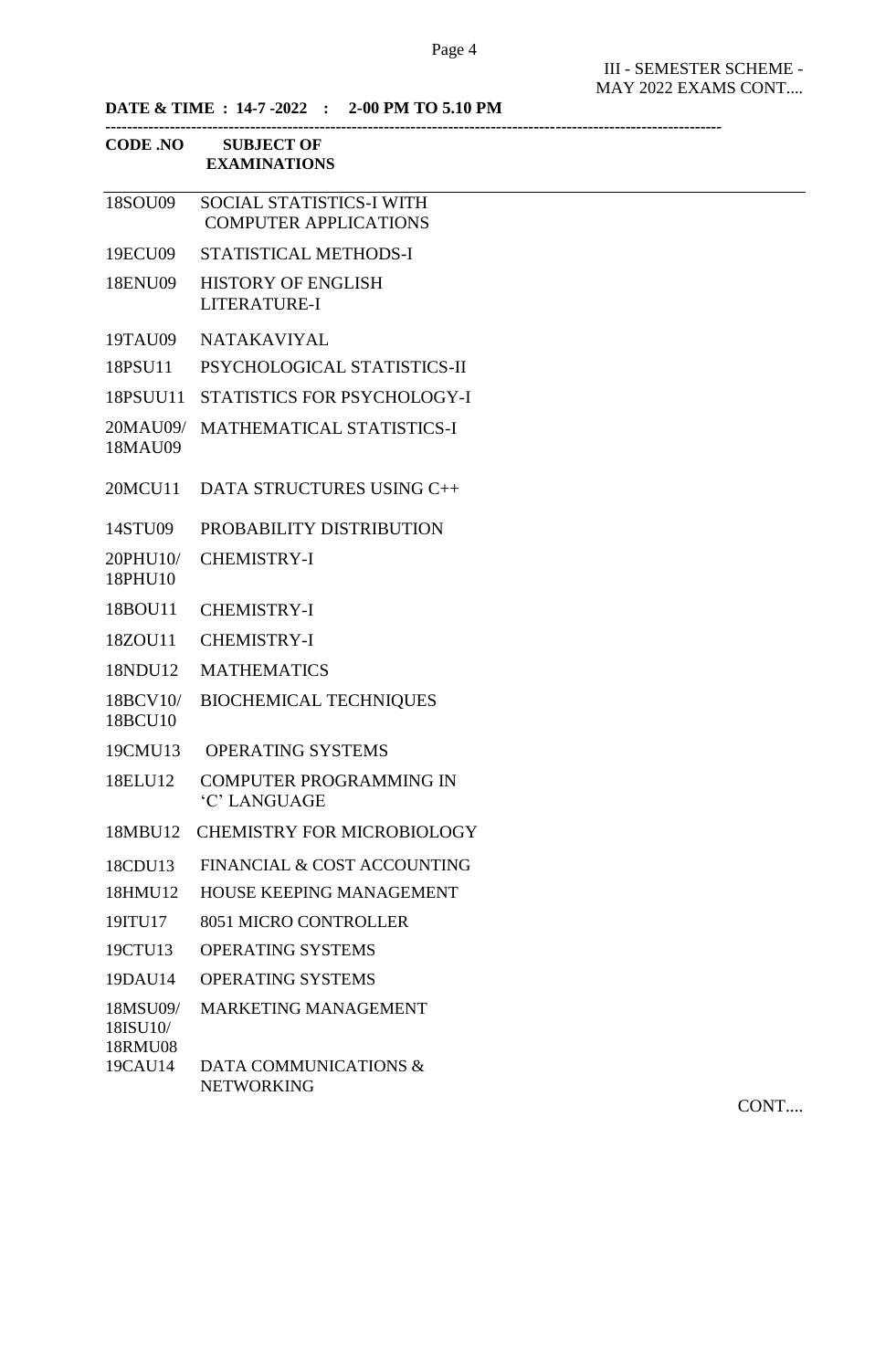**-------------------------------------------------------------------------------------------------------------------------------**

III- SEMESTER SCHEME – MAY 2022 EXAMS CONT….

**DATE & TIME : 15-7 -2022 : 2-00 PM TO 5.10 PM**

| <b>CODE .NO</b> | <b>SUBJECT OF</b> |
|-----------------|-------------------|
|                 |                   |

- **EXAMINATIONS**  18MCU14 MATHEMATICAL STATISTICS
- 11BOU11 BIOSTATISTICS
- 19CMU15 STATISTICS & OPERATIONS RESEARCH
- 18CDU14 INDUSTRIAL MANAGEMENT & ENTREPRENEURSHIP DEVELOPMENT
- 18HMU13 ACCOUNTANCY
- 14HMU13 ACCOUNTING FOR HOSPITALITY INDUSTRY
- 19ITU16 STATISTICS & OPERATIONS RESEARCH
- 19CTU14 STATISTICS & OPERATIONS RESEARCH
- 19DAU15 LINEAR ALGEBRA
- 18MSU10 BUSINESS AND CORPORATE LAW
- 18ISU11 VISUAL PROGRAMMING
- 18RMU10 LEGAL ASPECTS OF RETAILING

#### **DATE & TIME : 16-7 -2022 : 2-00 PM TO 5.10 PM**

- 19CTU15 ACCOUNTING & INSURANCE
- 19DAU16 APPLIED STATISTICS
- 18MSU12/ APPLIED OPERATIONS RESEARCH

18ISU13/ 18RMU12

19CAU15 ACCOUNTING & INSURANCE

==================================================================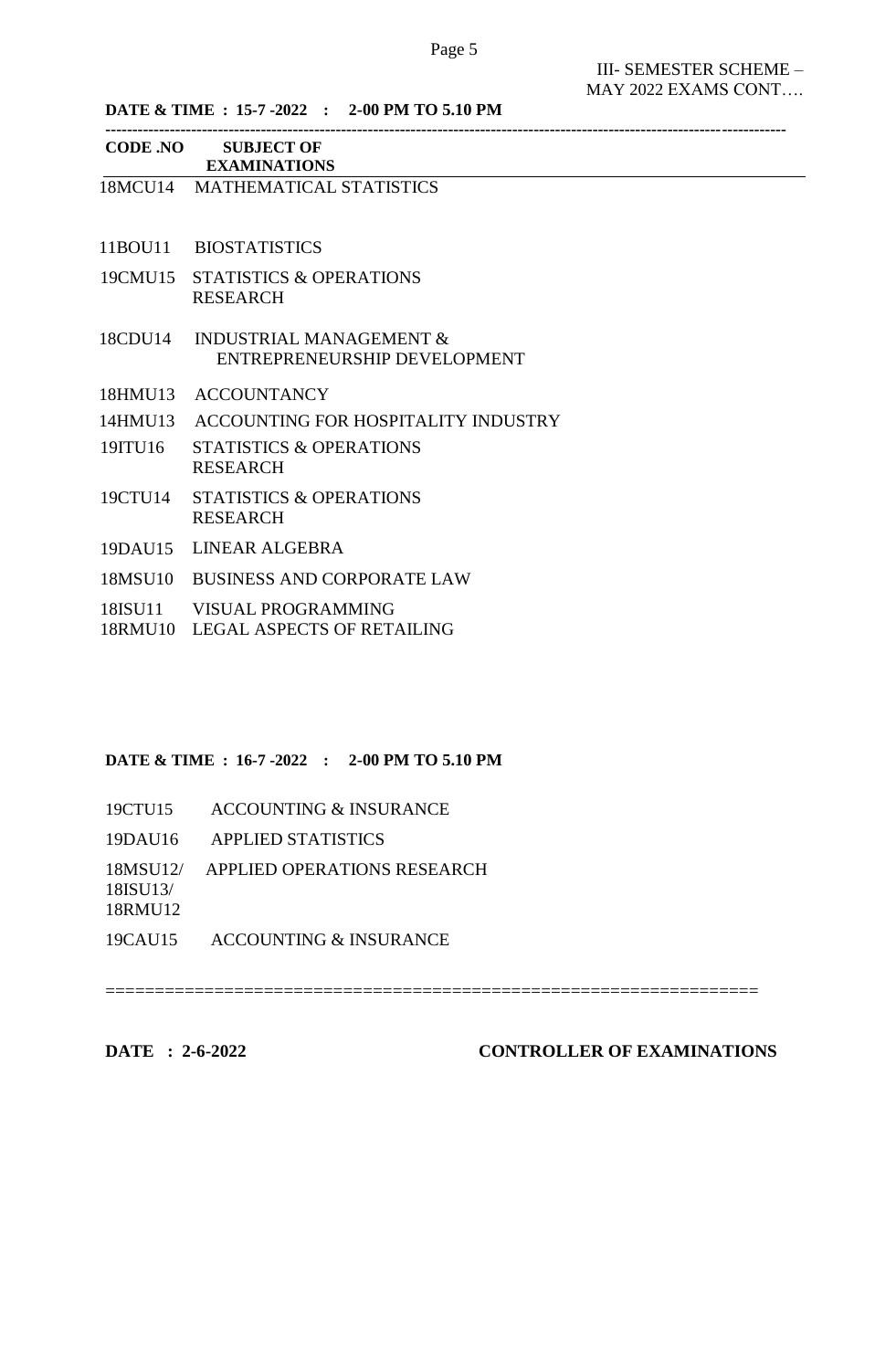# **PSG COLLEGE OF ARTS & SCIENCE (AUTONOMOUS) COIMBATORE :: 641 014 \*\*\*\*\* SCHEME OF COMPREHENSIVE EXAMINATIONS MAY 2022 BVoc-Science Stream THIRD SEMESTER**

| DATE TIME                            |         | CODE NO. SUBJECT OF EXAMINATIONS                                |
|--------------------------------------|---------|-----------------------------------------------------------------|
|                                      |         | 11-7-2022 2-00 PM TO 5.10 PM 18HMB11 ALCOHOLIC BEVERAGES - I    |
|                                      |         |                                                                 |
|                                      |         | 19NMB16 DATABASE MANAGEMENT SYSTEMS                             |
|                                      |         |                                                                 |
|                                      |         |                                                                 |
|                                      |         | 12-7-2022 2-00 PM TO 5.10 PM 18FPB14 FOOD MICROBIOLOGY          |
|                                      | 18HMB12 | FOOD AND BEVERAGE MANAGEMENT                                    |
|                                      |         |                                                                 |
|                                      |         | 19NMB17 E-COMMERCE & E-BUSINESS                                 |
|                                      |         |                                                                 |
| 13-7-2022 2-00 PM TO 5.10 PM 18FPB15 |         | EXTRUDED AND CONVENIENCE FOODS                                  |
|                                      | 18HMB13 | <b>FRONT OFFICE OPERATIONS</b>                                  |
|                                      |         |                                                                 |
|                                      | 19NMB18 | <b>WIRELESS NETWORKING</b>                                      |
|                                      |         |                                                                 |
| 14-7-2022 2-00 PM TO 5.10 PM 18FPB16 |         | <b>FOOD CHEMISTRY</b>                                           |
|                                      | 19NMB19 | <b>CLOUD COMMUTING</b>                                          |
|                                      |         |                                                                 |
|                                      |         |                                                                 |
|                                      |         | 15-7-2022 2-00 PM TO 5.10 PM18FPB17 HYGIENE AND SANITATION      |
|                                      | 19NMB20 | <b>JAVA SERVER PROGRAMMING</b>                                  |
|                                      |         |                                                                 |
|                                      |         |                                                                 |
|                                      |         | 16-7-2022 2-00 PM TO 5.10 PM 18FPB18 MATHEMATICS AND STATISTICS |
|                                      |         |                                                                 |
|                                      |         |                                                                 |
|                                      |         |                                                                 |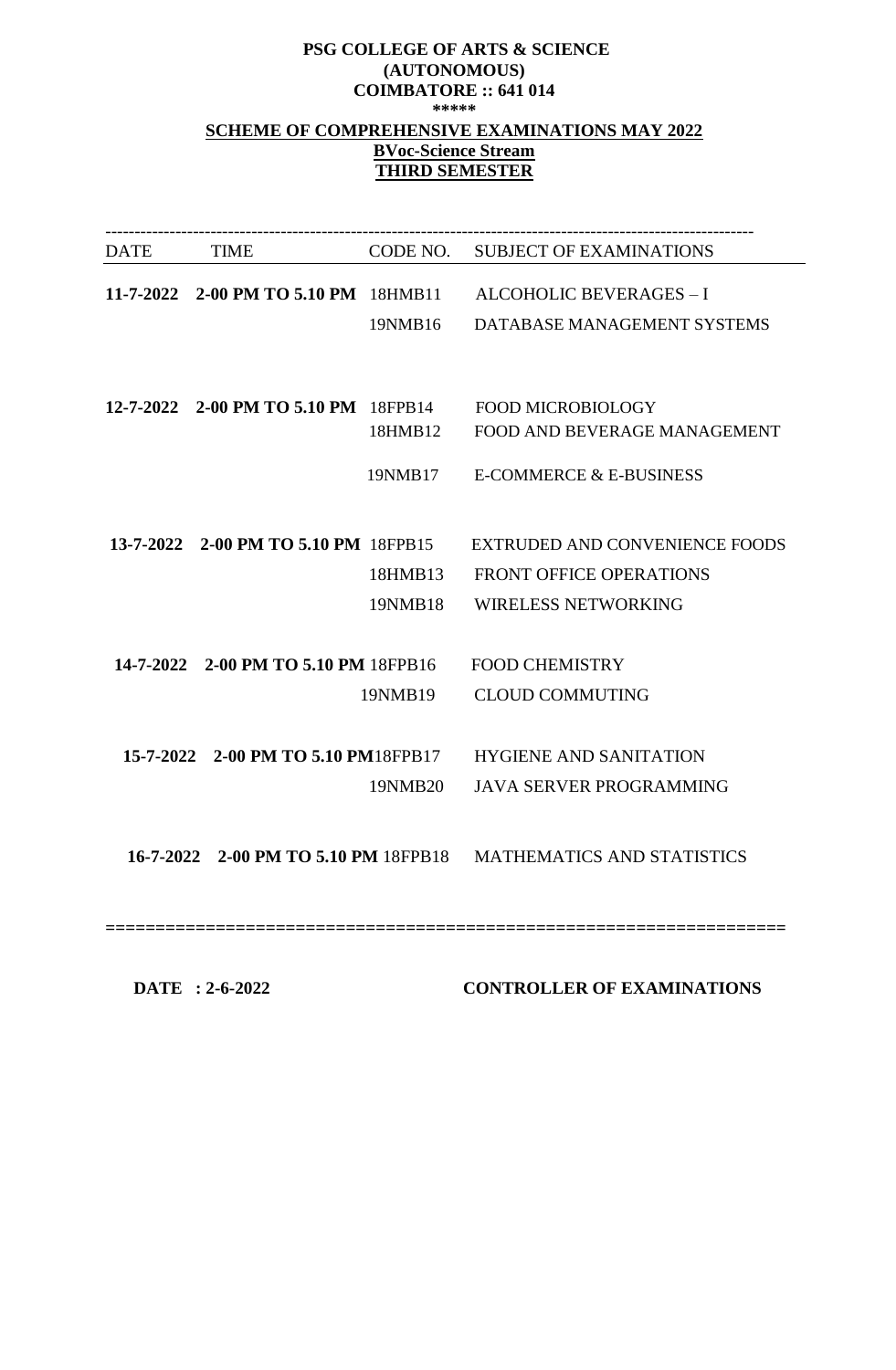#### **PSG COLLEGE OF ARTS & SCIENCE (AUTONOMOUS) COIMBATORE :: 641 014**

**\*\*\*\*\***

# **SCHEME OF COMPREHENSIVE EXAMINATION MAY 2022 BCom & BVoc (Banking, Stock & Insurance)**

## **(Third Semester – Major & Supporting Subjects)**

| <b>DATE</b> | TIME               | CODE NO.                                                                                                | <b>SUBJECT OF EXAMINATIONS</b>                          |
|-------------|--------------------|---------------------------------------------------------------------------------------------------------|---------------------------------------------------------|
| 13-7-2022   | 2.00 PM TO 5.10 PM | 18CSU07                                                                                                 | <b>BUSINESS LAWS</b>                                    |
|             |                    | 18COU08/<br>18COC08/<br>18COE08/<br>18AFU08/<br>18CRM08/<br>18FSU08/<br>18FTU08/<br>19BPU08/<br>18CBI08 | <b>COST ACCOUNTING</b>                                  |
|             |                    | 18CMA07                                                                                                 | HIGHER FINANCIAL ACCOUNTING                             |
|             |                    | 18CBA09                                                                                                 | <b>CORPORATE ACCOUNTING</b>                             |
|             |                    | 19BSB11                                                                                                 | COST & MANAGEMENT ACCOUNTING                            |
| 14-7 -2022  | 2.00 PM TO 5.10 PM | 18CSU08                                                                                                 | FINANCIAL ACCOUNTING-III                                |
|             |                    | 18COU09/<br>18COC09/<br>18COE09/<br>18AFU09/<br>18CRM09/<br>18FSU09/<br>18FTU09/<br>18CBI09             | <b>INCOME TAX</b>                                       |
|             |                    | 18PAU10                                                                                                 | COST & MANAGEMENT ACCOUNTING-I                          |
|             |                    | 19BPU09                                                                                                 | SUPPLY CHAIN MANAGEMENT                                 |
|             |                    | 18CMA08                                                                                                 | <b>DIRECT TAX-I</b>                                     |
|             |                    | 18CBA10                                                                                                 | <b>BUSINESS ORGANIZATION &amp;</b><br><b>MANAGEMENT</b> |
|             |                    | 19BSB12                                                                                                 | FINANCIAL MANAGEMENT                                    |
| 15-7-2022   | 2.00 PM TO 5.10 PM | 18CSU09                                                                                                 | <b>COMPANY LAW &amp; SECRETARIAL</b><br>PRACTICE-I      |
|             |                    | 18COC11/<br>18COE11                                                                                     | FUNDAMENTALS OF C & C++                                 |
|             |                    | 18PAU11                                                                                                 | <b>DIRECT TAX</b>                                       |
|             |                    | 18CMA10                                                                                                 | ADVANCED COST AND MANAGEMENT<br><b>ACCOUNTING</b>       |
|             |                    | 18CBA11                                                                                                 | NoSQL-MongoDB                                           |
|             |                    | 19BSB13                                                                                                 | <b>INDIAN FINANCIAL SYSTEM</b>                          |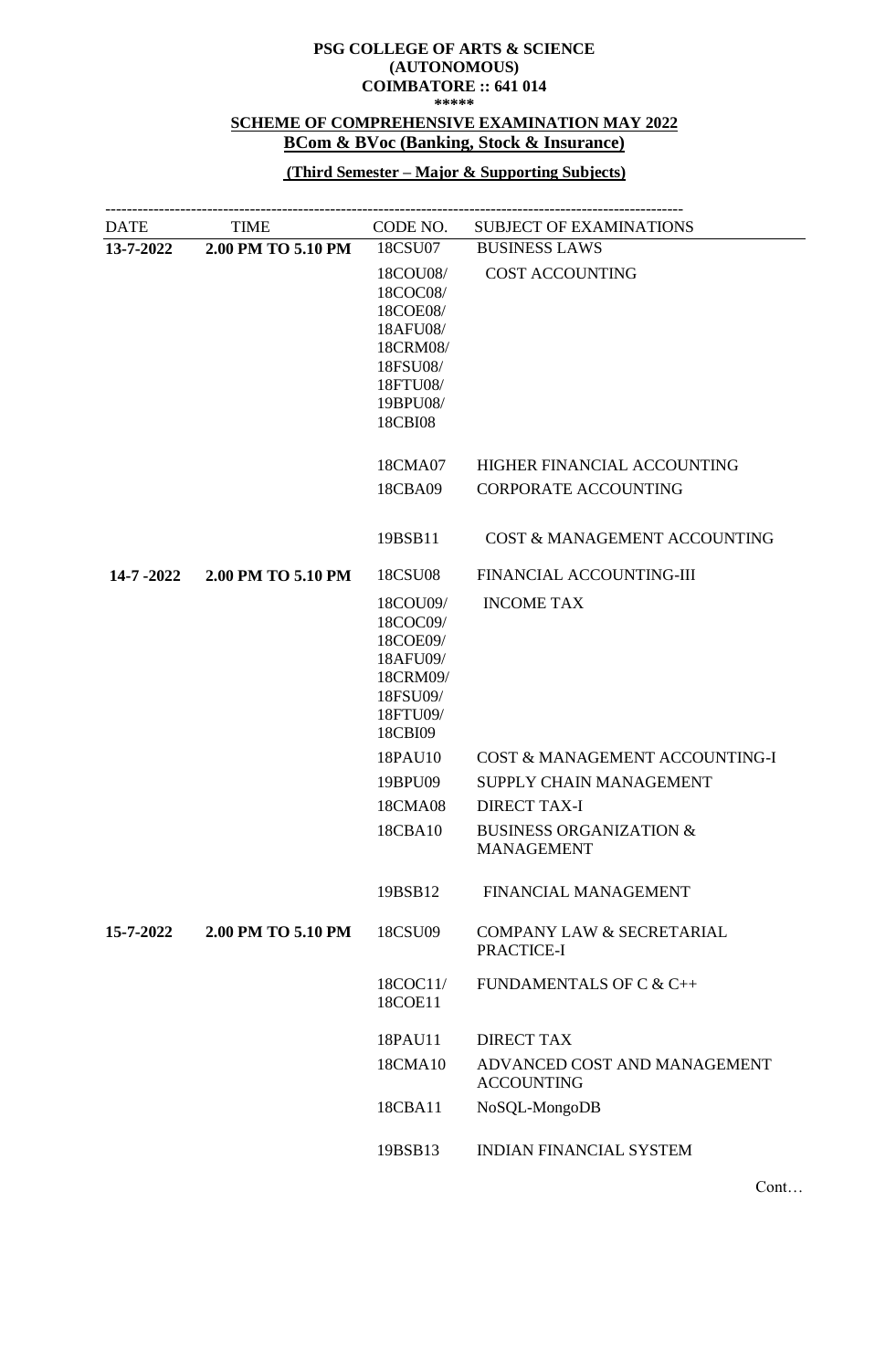| <b>DATE</b> | <b>TIME</b>        | CODE NO. | <b>SUBJECT OF EXAMINATIONS</b>                     |
|-------------|--------------------|----------|----------------------------------------------------|
|             |                    |          |                                                    |
| 16-7-2022   | 2.00 PM TO 5.10 PM | 18CSU10  | <b>BUSINESS ETHICS &amp; ENVIRONMENT</b>           |
|             |                    | 18COU12  | <b>BUSINESS ECONOMICS</b>                          |
|             |                    | 18COC13/ | <b>BUSINESS ECONOMICS</b>                          |
|             |                    | 18COE13/ |                                                    |
|             |                    | 18AFU12/ |                                                    |
|             |                    | 18CRM12/ |                                                    |
|             |                    | 18FSU12/ |                                                    |
|             |                    | 18FTU12/ |                                                    |
|             |                    | 19BPU12/ |                                                    |
|             |                    | 18CBI12  |                                                    |
|             |                    | 18PAU12  | <b>FINANCIAL MANAGEMENT</b>                        |
|             |                    |          |                                                    |
|             |                    | 18CMA11  | <b>OPERATIONS MANAGEMENT-I</b>                     |
|             |                    | 18CBA14  | <b>ECONOMETRICS</b>                                |
|             |                    | 19BSB14  | SECURITY ANALYSIS & PORTFOLIO<br><b>MANAGEMENT</b> |
|             |                    |          |                                                    |

==================================================================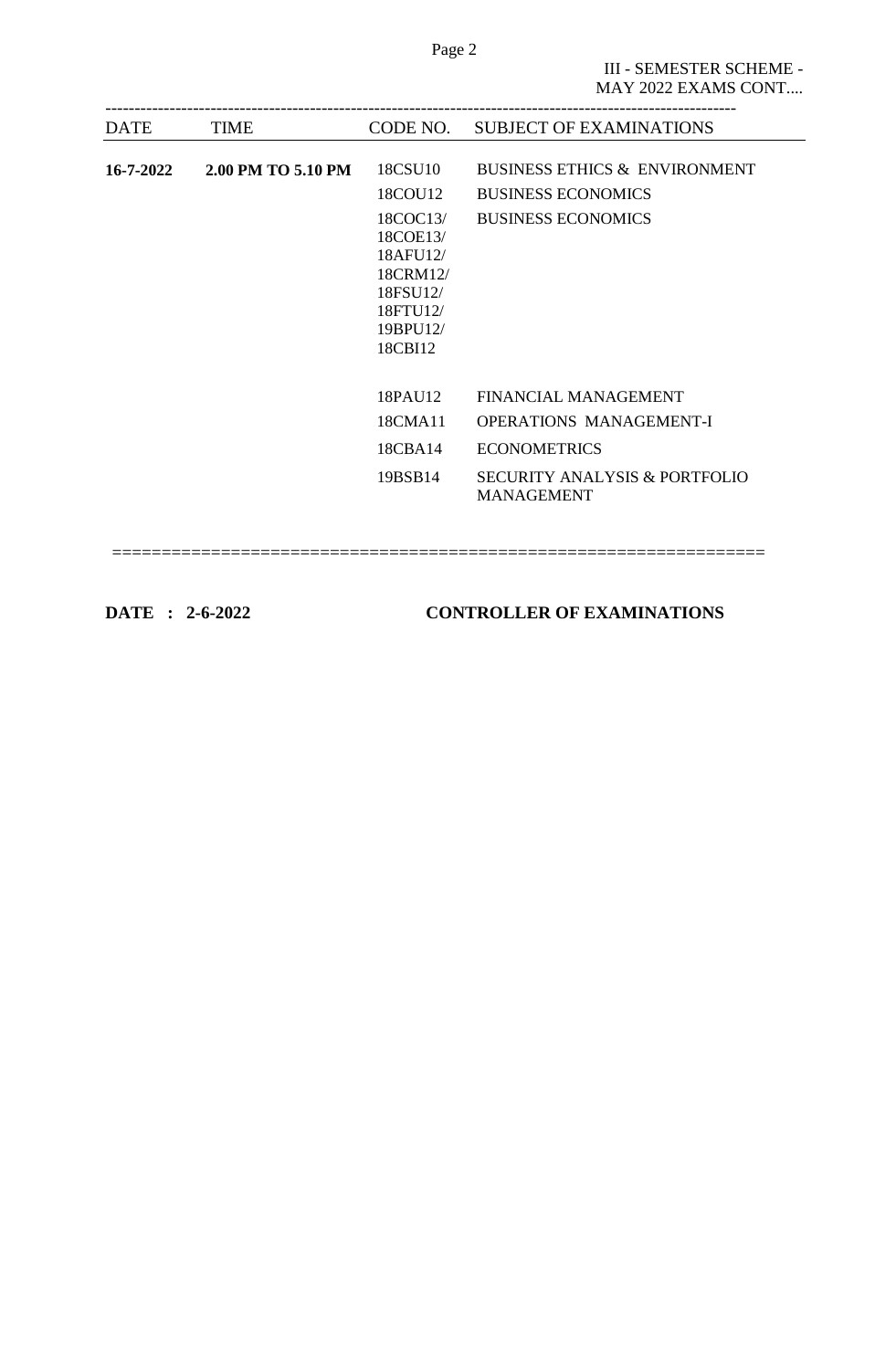# **PSG COLLEGE OF ARTS & SCIENCE (AUTONOMOUS) COIMBATORE :: 641 014 \*\*\*\*\* SCHEME OF COMPREHENSIVE EXAMINATIONS MAY 2022 MA MSc MCom & MCA (For Third Semester Subjects )**

**DATE & TIME : 4-7-2022 : 9-00 AM TO 12.10 PM**

| <b>CODE .NO SUBJECT OF</b><br><b>EXAMINATIONS</b>             |
|---------------------------------------------------------------|
| 19ECP11<br><b>PUBLIC ECONOMICS</b>                            |
| ILAKKANAM-III THOLKAPIYAM<br>PORULATHIKARAM ILAMPURANAM       |
| 18SWP13A EMPLOYEE WELFARE AND<br><b>LABOUR LEGISLATION-II</b> |
| 19SWP13B MENTAL HEALTH                                        |
| 18SWP13C URBAN COMMUNITY DEVELOPMENT                          |
| <b>FILM STUDIES</b>                                           |
| <b>BRITISH LITERATURE-III</b>                                 |
| <b>CLINICAL PSYCHOLOGY</b>                                    |
| FUNCTIONAL ANALYSIS                                           |
| <b>HYPOTHESES TESTING</b>                                     |
| PHOTONICS & APPLICATIONS                                      |
| <b>ORGANIC CHEMISTRY - III</b>                                |
| <b>RESEARCH METHODOLOGY &amp;</b><br><b>STATISTICS</b>        |
| NUTRACEUTICALS & DRUG-NUTRIENT INTERACTION                    |
| ADVANCED CLINICAL BIOCHEMISTRY                                |
| MEDICAL BACTERIOLOGY,<br>MYCOLOGY & PARASITOLOGY              |
| ENVIRONMENTAL MICROBIOLOGY                                    |
| <b>DIGITAL MARKETING</b>                                      |
| DIGITAL SIGNAL PROCESSING                                     |
| ANIMAL CELL BIOTECHNOLOGY                                     |
| <b>FILM STUDIES</b>                                           |
|                                                               |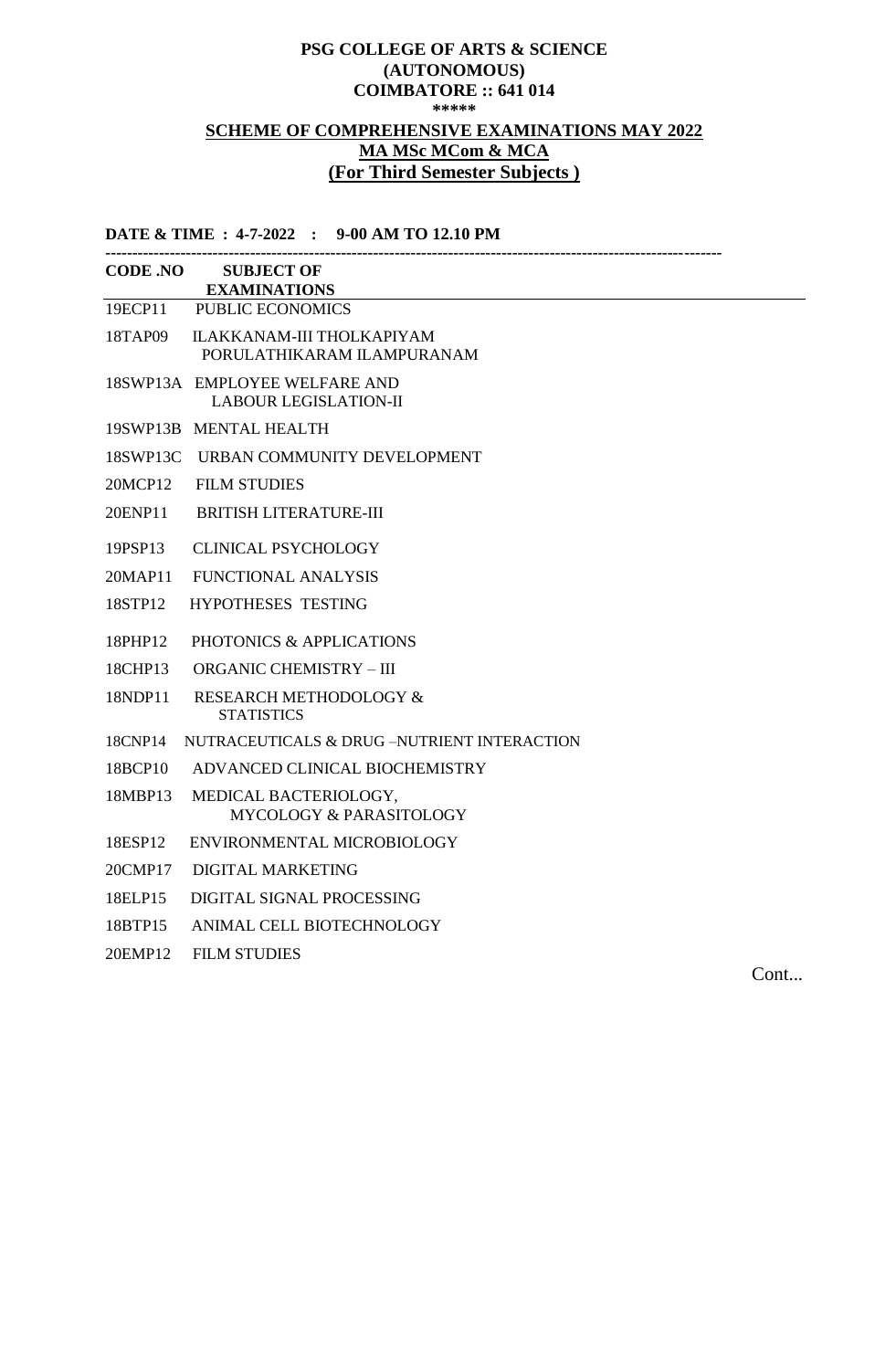# Page 2

III - SEMESTER SCHEME - MAY 2022 EXAMS CONT....

**DATE & TIME : 4-7-2022 : 9-00 AM TO 12.10 PM**

|                               | CODE .NO SUBJECT OF<br><b>EXAMINATIONS</b>                                                                      |
|-------------------------------|-----------------------------------------------------------------------------------------------------------------|
| $18$ CDP $15A$                | DISCIPLINE SPECIFIC ELECTIVE-I<br>NON WOVEN                                                                     |
| 20SSP15<br>19SSP16<br>14SSP13 | DATA BASE MANAGEMENT SYSTEM<br>RELATIONAL DATA BASE MANAGEMENT SYSTEM<br>RELATIONAL DATA BASE MANAGEMENT SYSTEM |
| 18BOP12                       | TAXONOMY AND ECONOMIC<br><b>BOTANY</b>                                                                          |
| 18ZOP11                       | <b>IMMUNOLOGY</b>                                                                                               |
| 18COP13                       | ADVANCED COST AND MANAGEMENT<br><b>ACCOUNTING</b>                                                               |
| 20MIB14                       | <b>INTERNATIONAL BUSINESS LAW</b><br>(RELATIONS & IPR)                                                          |
| 18CSP11                       | LABOUR AND INDUSTRIAL LAWS                                                                                      |
| 18CCP13                       | ADVANCED COST AND MANAGEMENT<br><b>ACCOUNTING</b>                                                               |
| 20CAP17                       | PYTHON FOR MACHINE LEARNING                                                                                     |
| 19CAP16                       | <b>ADVANCED JAVA</b>                                                                                            |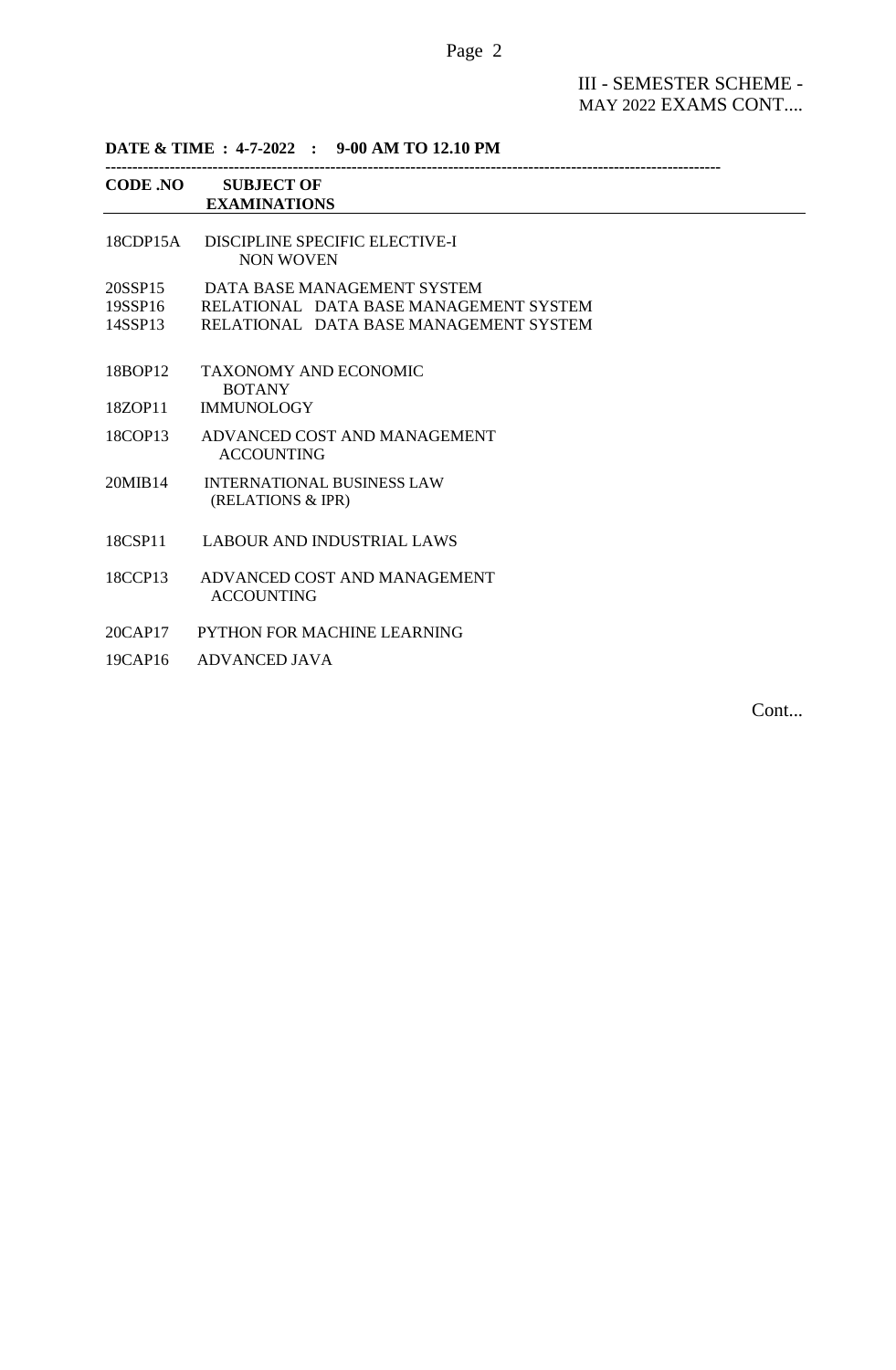**DATE & TIME : 5-7-2022 : 9-00 AM TO 12.10 PM**

|                               | CODE .NO SUBJECT OF<br><b>EXAMINATIONS</b>                                 |
|-------------------------------|----------------------------------------------------------------------------|
| 19ECP12                       | MARKETING MANAGEMENT                                                       |
| 18TAP10                       | KAAPIYANKALUM KOTPADUKALUM                                                 |
| 18SWP15                       | SOCIAL WELFARE ADMINISTRATION<br>& SOCIAL POLICY                           |
| 20MCP13                       | COMMUNICATION RESEARCH METHODS                                             |
|                               | 20ENP13A DISCIPLINE SPECIFIC ELECTIVE-II<br>LITERARY CRITICISM & THEORY-II |
| 19PSP14                       | DEVELOPMENTAL PSYCHOPATHOLOGY                                              |
| 20MAP12                       | <b>MECHANICS</b>                                                           |
| 18STP13                       | STOCHASTIC PROCESSES                                                       |
| 18PHP13                       | ELECTROMAGNETIC THEORY                                                     |
| 18CHP14                       | <b>INORGANIC CHEMISTRY - III</b>                                           |
| 18NDP12                       | <b>NUTRITION THERAPY</b>                                                   |
| 20CNP15                       | <b>FOOD SERVICE MANAGEMENT</b>                                             |
| 18BCP11                       | <b>BIOSTATISTICS</b>                                                       |
| 18MBP14                       | <b>IMMUNOTECHNOLOGY</b>                                                    |
| 18ESP13                       | <b>CLIMATE CHANGES AND MANAGEMENT</b>                                      |
| 20CMP18                       | <b>MACHINE LEARNING</b>                                                    |
| 18ELP16                       | <b>32-BIT MICROCONTROLLER</b>                                              |
| 18BTP16                       | PLANT BIOTECHNOLOGY                                                        |
| 20EMP13                       | RESEARCH METHODS IN COMMUNICATION                                          |
| 18CDP16                       | <b>TEXTILE QUALITY ASSURANCE</b>                                           |
| 20SSP16<br>19SSP15<br>14SSP20 | PROGRAMMING IN JAVA<br>PROGRAMMING IN JAVA<br>PROGRAMMING IN JAVA          |
| 18BOP13<br>18ZOP12            | BIOTECHNOLOGY & GENETIC ENGINEERING<br><b>BIOTECHNOLGY</b>                 |
| 20COP14                       | <b>CORPORATE &amp; OTHER LAWS</b>                                          |
| 20MIB15                       | <b>INTERNATIONAL TRADE LOGISTICS-I</b>                                     |
| 18CSP12                       | FINANCIAL & FOREX MANAGEMENT                                               |
| 18CCP14                       | .NET PROGRAMMING                                                           |
| 20CAP18                       | R PROGRAMMING                                                              |

19CAP17 NoSQL DATABASES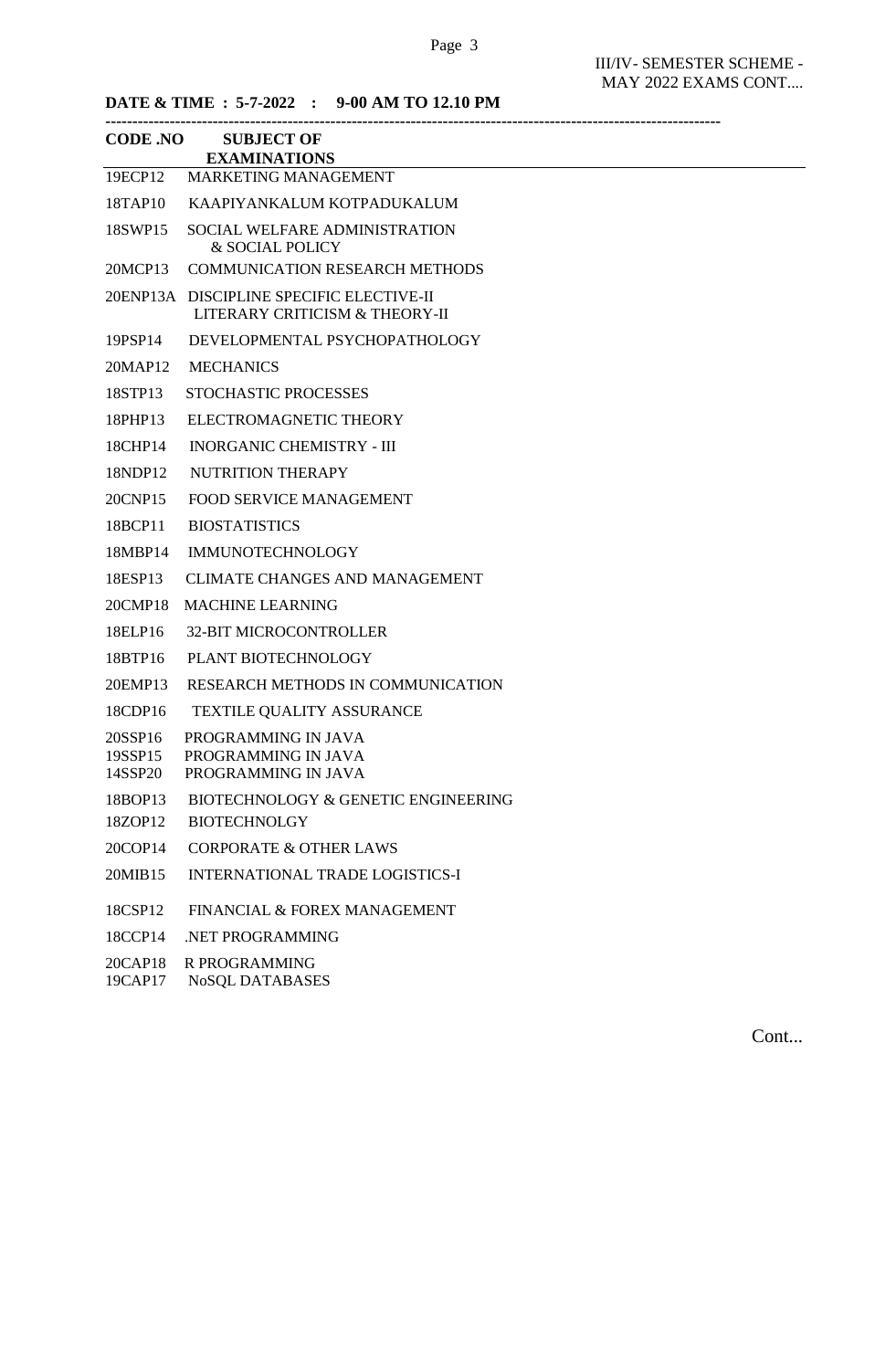# **DATE & TIME : 6-7-2022 : 9-00 AM TO 12.10 PM**

| <b>CODE .NO</b> | <b>SUBJECT OF</b> |
|-----------------|-------------------|

# **EXAMINATIONS**

|                    | 19ECP14A DISCIPLINE SPECIFIC ELECTIVE-I:<br>ORGANISATIONAL BEHAVIOUR                   |
|--------------------|----------------------------------------------------------------------------------------|
| 18TAP11            | <b>ARANKIYAL</b>                                                                       |
| 18SWP17            | HUMAN RIGHTS AND SOCIAL WORK                                                           |
|                    | 20MCP14B DISCIPLINE SPECIFIC ELECTIVE-II<br><b>MEDIA AND POLITICS</b>                  |
|                    | 20ENP14 WOMEN'S WRITING                                                                |
|                    | 19PSP19 PSYCHOMETRIC METHODS & STATISTICS                                              |
| 20MAP13            | DIFFERENTIAL GEOMETRY                                                                  |
| 20STP15A           | DISCIPLINE SPECIFIC ELECTIVE-II<br>DEMOGRAPHIC TECHNIQUES                              |
|                    | 18PHP14A DISCIPLINE SPECIFIC ELECTIVE : I<br>DIGITAL COMMUNICATIONS                    |
| 18CHP15            | PHYSICAL CHEMISTRY - III                                                               |
| 18NDP13            | NUTRITIONAL BIOCHEMISTRY                                                               |
| 18CNP16            | CLINICAL HEALTH PSYCHOLOGY                                                             |
| 18BCP12            | MOLECULAR BIOTECHNOLOGY                                                                |
| 18MBP15            | <b>BIOSTATISTICS &amp; RESEARCH METHODOLOGY</b>                                        |
| 18ESP14            | REMOTE SENSING & GIS APPLICATIONS<br>IN ENVIRONMENTAL MANAGEMENT                       |
| 20CMP19            | <b>ENTERPRISE RESOURCE PLANNING</b><br>& SAP ARCHITECTURE                              |
|                    | 18ELP18A DISCIPLINE SPECIFIC ELECTIVE-I<br><b>INSTRUMENTATION &amp; CONTROL SYSTEM</b> |
| 18BTP17            | NANO BIOTECHNOLOGY                                                                     |
| 20SSP17<br>19SSP17 | <b>OPERATING SYSTEMS</b><br>SOFTWARE ENGINEERING<br>14SSP14 PROGRAMMING IN VB .NET     |
|                    | 18BOP15A DISCIPLINE SPECIFIC ELECTIVE-II<br>PLANT TISSUE CULTURE                       |
| 18ZOP13            | <b>ENDOCRINOLOGY</b>                                                                   |
| 18COP15            | <b>EXECUTIVE COMMUNICATION</b>                                                         |
| 20MIB16            | SUPPLY CHAIN MANAGEMENT                                                                |
| 18CSP13            | <b>DIRECT TAXES &amp; PRACTICES</b>                                                    |
| 18CCP15            | <b>EXECUTIVE COMMUNICATION</b>                                                         |
|                    | 20CAP19B DISCIPLINE SPECIFIC ELECTIVE-II<br><b>INTERNET OF THINGS</b>                  |
|                    | 19CAP19B DISCIPLE SPECIFIC ELECTIVE-I<br>MOBILE COMPUTING                              |

Cont ….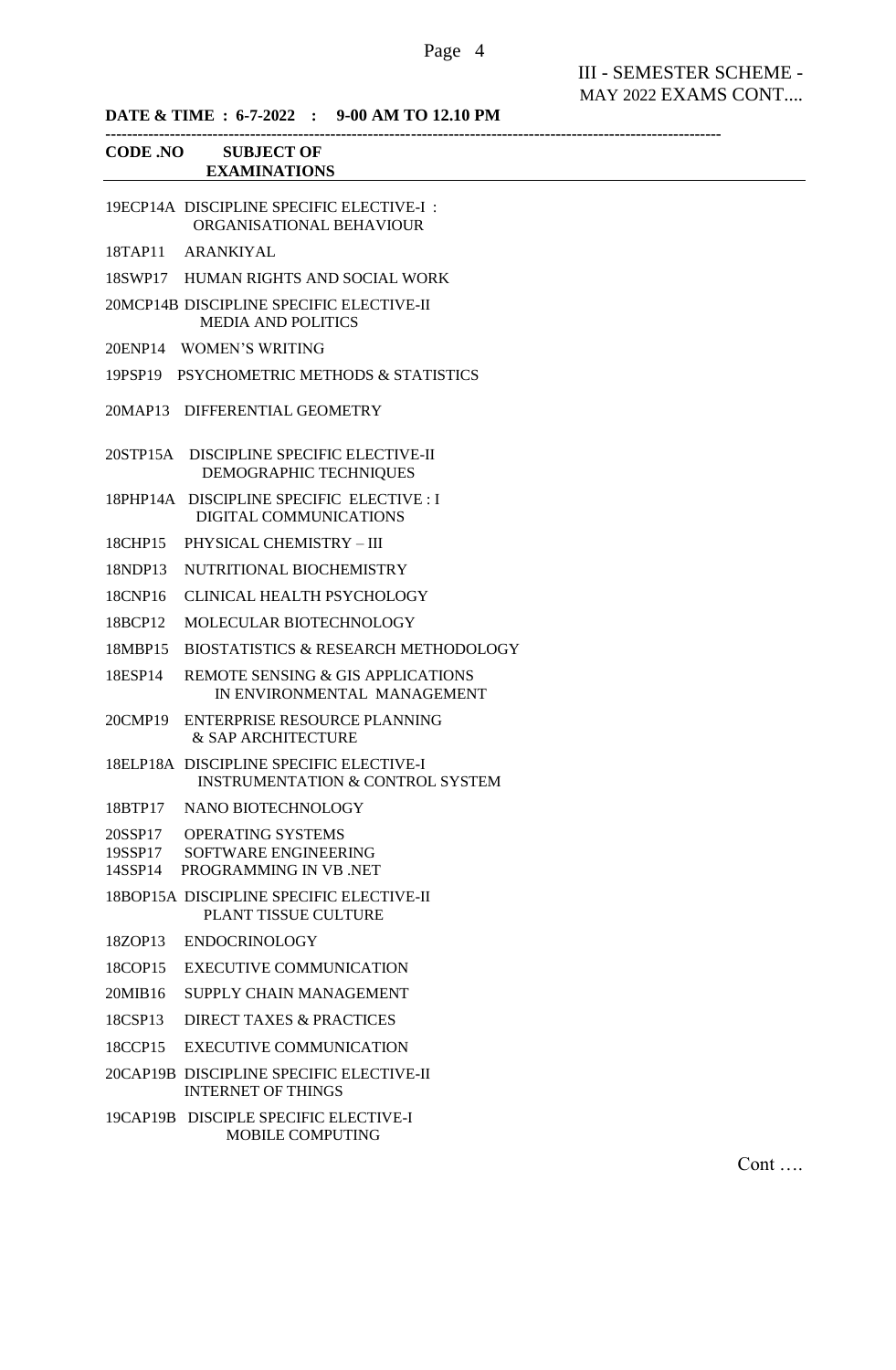| DATE & TIME : 7-7-2022 : 9-00 AM TO 12.10 PM |                                                                              |  |  |
|----------------------------------------------|------------------------------------------------------------------------------|--|--|
| <b>CODE .NO</b>                              | <b>SUBJECT OF</b><br><b>EXAMINATIONS</b>                                     |  |  |
|                                              | 18TAP12 AAIVUNERIMURAIKAL                                                    |  |  |
| 19SWP18                                      | CORPORATE SOCIAL RESPONSIBILITY                                              |  |  |
|                                              | 19PSP20A DISCIPLINE SPECIFIC ELECTIVE-I<br><b>PSYCHOTHERAPEUTICS</b>         |  |  |
|                                              | 20MAP14A DISCIPLINE SPECIFIC ELECTIVE-I<br>STOCHASTIC DIFFERENTIAL EQUATIONS |  |  |
| 18CHP16                                      | MOLECULAR SPECTROSCOPY                                                       |  |  |

18CHP16 MOLECUL & ITS APPLICATIONS

- 18CNP18A DISCIPLINE SPECIFIC ELECTIVE : I HEALTH & FITNESS
- 18BCP15A DISCIPLINE SPECIFIC ELECTIVE : I BIOINFORMATICS
- 20MBP16A DISCIPLINE SPECIFIC ELECTIVE-I PHARMACEUTICAL MICROBIOLOGY
- 18ESP15A DISCIPLINE SPECIFIC ELECTIVE-I ENVIRONMENTAL ENGINEERING
- 20CMP24A DISCIPLINE SPECIFIC ELECTIVE-II ELECTRONIC COMMERCE
- 18BTP19A DISCIPLINE SPECIFIC ELECTIVE-II PHARMACEUTICAL BIOTECHNOLOGY
- 20SSP18 MATHEMATICAL FOUNDATIONS OF COMPUTING
- 19SSP18 STATISTICAL METHODS
- 14SSP16 STATISTICAL METHODS
- 18ZOP14A DISCIPLINE SPECIFIC ELECTIVE-II : AGRICULTURAL ENTOMOLOGY
- 18COP17A DISCIPLINE SPECIFIC ELECTIVE-I INTERNATIONAL BUSINESS
- 20MIB17 DISCIPLINE SPECIFIC ELECTIVE-II AIR TRANSPORTATION MANAGEMENT
- 18CSP14 ADVANCED CORPORATE ACCOUNTING-II
- 18CCP18A DISCIPLINE SPECIFIC ELECTIVE-I NETWORKING & INTERNET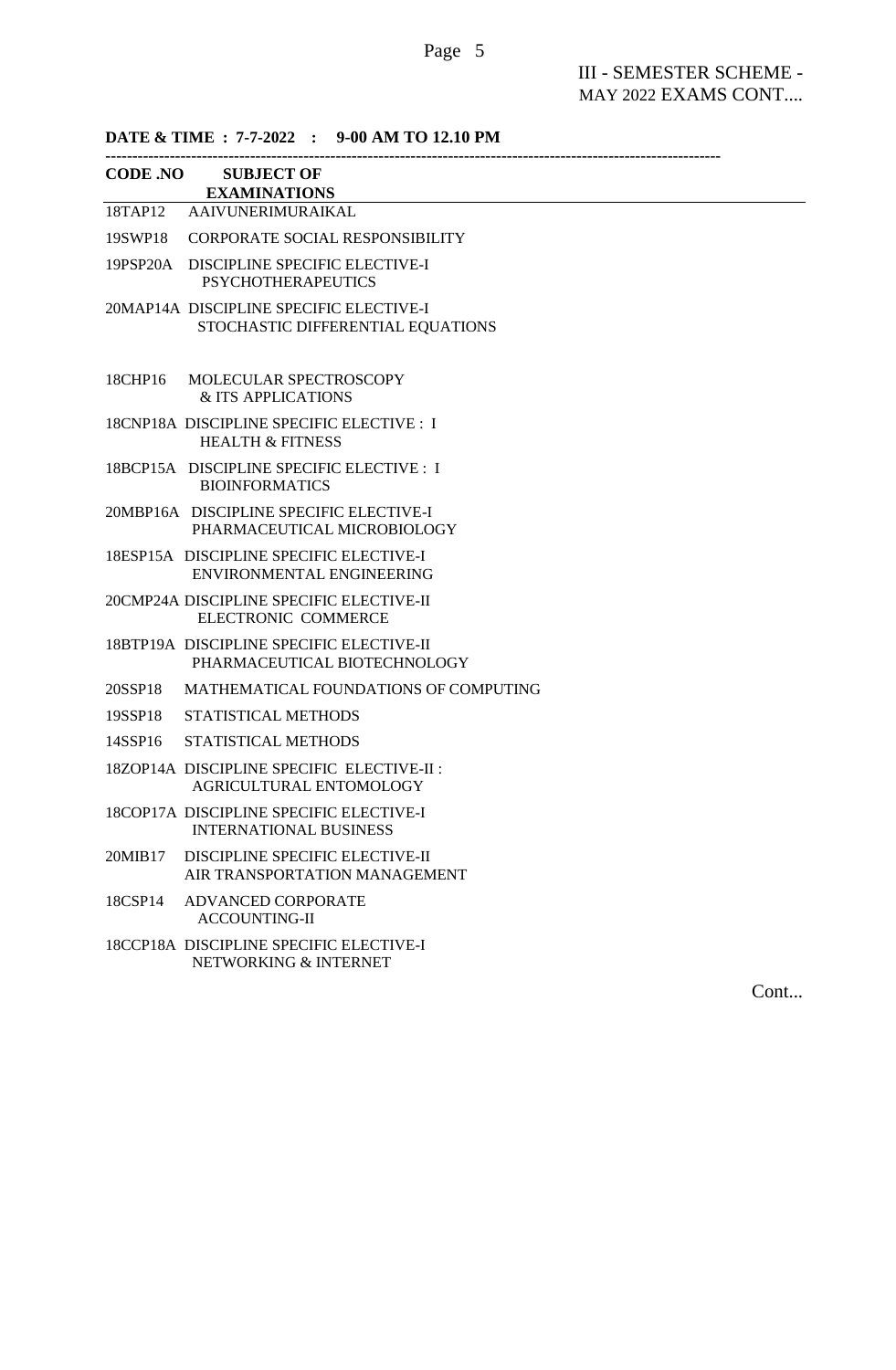| <b>CODE .NO</b>                                              | <b>SUBJECT OF</b><br><b>EXAMINATIONS</b>                |
|--------------------------------------------------------------|---------------------------------------------------------|
| 18TAP13A/<br>18SWP16A/<br>18MCP17A/<br>19PSP21A/<br>18COP18A | <b>ECONOMICS FOR DECISION MAKING</b>                    |
| 18ECP15A/<br>18SWP16B/<br>18MCP17B/<br>19PSP21B/<br>18COP18B | PADAIPPILAKIYAMUM THIRANAIVUM                           |
| 18ECP15B/<br>18TAP13B/<br>18MCP17C/<br>19PSP21C/<br>18COP18C | SOCIAL PROBLEMS AND SOCIAL WORK<br><b>INTERVENTIONS</b> |
| 18ECP15C/<br>18TAP13C/<br>18SWP16C/<br>19PSP21D/<br>18COP18D | DEVELOPMENT COMMUNICATION                               |
| 18ELP19A/<br>18CDP22A/<br>20EMP17A                           | PROFICIENT ENGLISH FOR<br><b>PROFESSIONALS</b>          |
| 18ECP15D/<br>18TAP13D/<br>18SWP16D/<br>18MCP17D/<br>18COP18E | UNDERSTANDING HUMAN BEHAVIOUR                           |
| 20STP16A/<br>18PHP15A/<br>20CMP25A                           | <b>FUZZY LOGIC</b>                                      |
| 20MIB18E/<br>20CSP17E/<br>20CCP19E/<br>20CAP22E/<br>19CAP22E | <b>ACTUARIAL MATHEMATICS</b>                            |
| 20MAP15A/<br>18PHP15B/<br>20CMP25B                           | STATISTICAL TECHNIQUES                                  |
| 20MAP15B/<br>20STP16B/<br>20CMP25C                           | PHYSICS FOR MATHEMATICAL<br><b>SCIENCES</b>             |
| 18NDP15A/<br>18BCP16A/<br>20MBP18A/<br>18ESP18A              | PHARMACEUTICAL CHEMISTRY                                |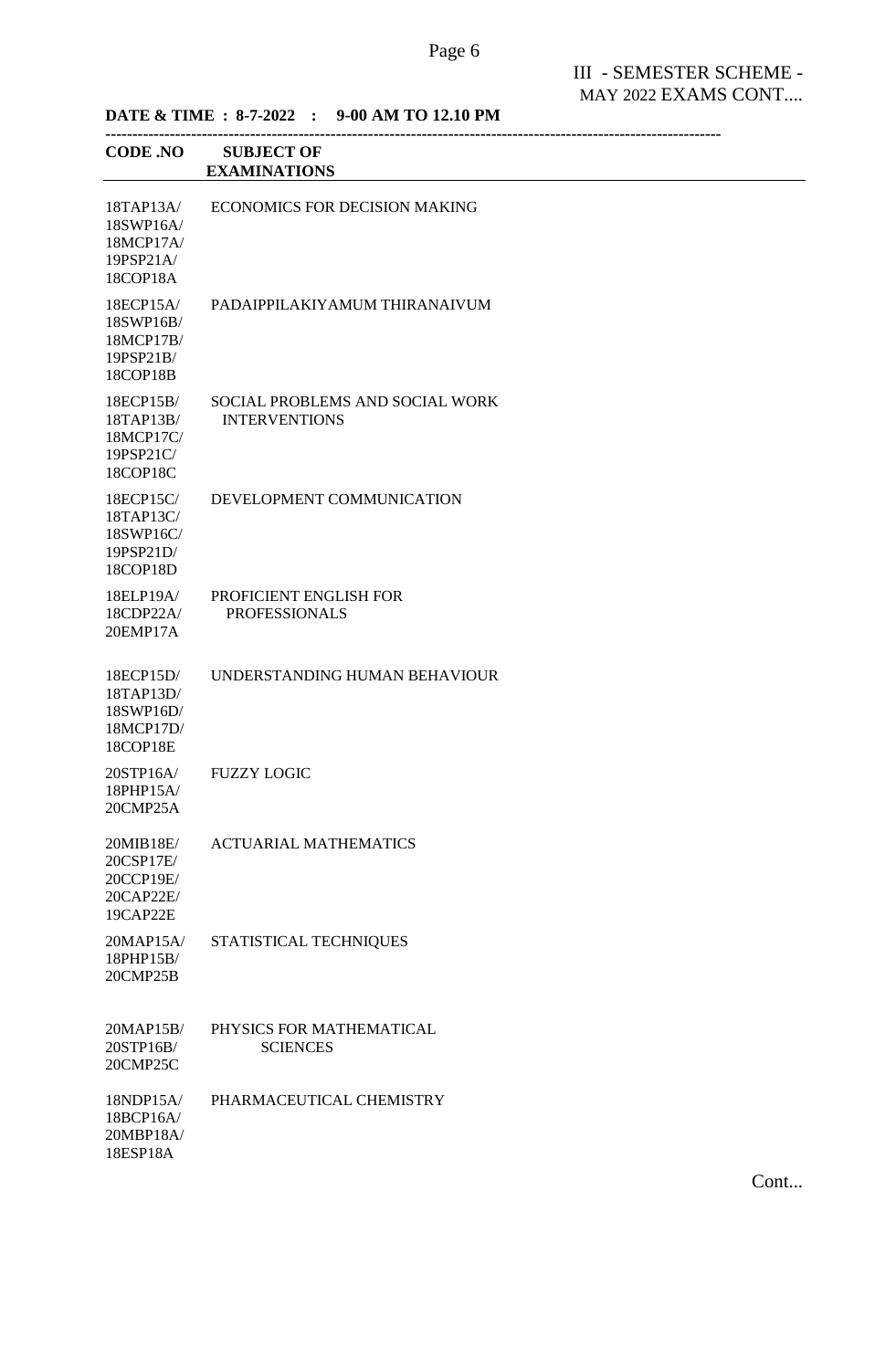# **DATE & TIME : 8-7-2022 : 9-00 AM TO 12.10 PM**

| <b>CODE .NO</b>                                                           | <b>SUBJECT OF</b><br><b>EXAMINATIONS</b>            |      |
|---------------------------------------------------------------------------|-----------------------------------------------------|------|
| 18CHP19A/<br>18BCP16B/<br>20MBP18B/<br>18ESP18B                           | FOOD CHEMISTRY & QUALITY<br><b>CONTROL</b>          |      |
| 18BOP16A/<br>18ZOP16A/<br>18BTP20A                                        | NUTRITION FOR LIFE STYLE<br><b>DISORDERS</b>        |      |
| 18CHP19B/<br>18NDP15B/<br>20MBP18C/<br>18ESP18C                           | <b>DIAGNOSTICS AND PLANT</b><br><b>THERAPEUTICS</b> |      |
| 18CHP19C/<br>18NDP15C/<br>18BCP16C/<br>18ESP18D                           | <b>CLINICAL MICROBIOLOGY</b>                        |      |
| 18CHP19D/<br>18NDP15D/<br>18BCP16D/<br>20MBP18D                           | ENVIRONMENTAL POLLUTION<br>& MANAGEMENT             |      |
| 20MAP15C/<br>20STP16C/<br>20PHP15C                                        | WEB DESIGN USING HTML &<br><b>JAVA SCRIPT</b>       |      |
| 19ENP15A/<br>20EMP17B/<br>18CDP22B                                        | PC HARDWARE &<br><b>TROUBLE SHOOTING</b>            |      |
| 18CNP19C/<br>18BOP16B/<br>18ZOP16B                                        | FOODS, GENES AND DISEASES                           |      |
| 19ENP15C/<br>18ELP19C/<br>18CDP22C                                        | <b>INTRODUCTION TO</b><br><b>MULTIMEDIA</b>         |      |
| 19ENP15B/<br>18ELP19B/<br>20EMP17C                                        | <b>FASHION &amp; VISUAL</b><br><b>MERCHANDISING</b> |      |
| 20MAP15D/<br>20MIB18A/<br>18CSP17A/<br>18CCP19A/<br>20CAP22A/<br>19CAP22A | <b>ENTERPRISE RESOURCE</b><br><b>PLANNING</b>       |      |
| 18CNP19A /<br>18BTP20B /<br>18ZOP16C                                      | <b>FOOD &amp; MEDICINAL</b><br><b>RESOURCES</b>     |      |
| 18CNP19B /<br>18BTP20C/<br>18BOP16C                                       | <b>SILK WORM REARING</b>                            | Cont |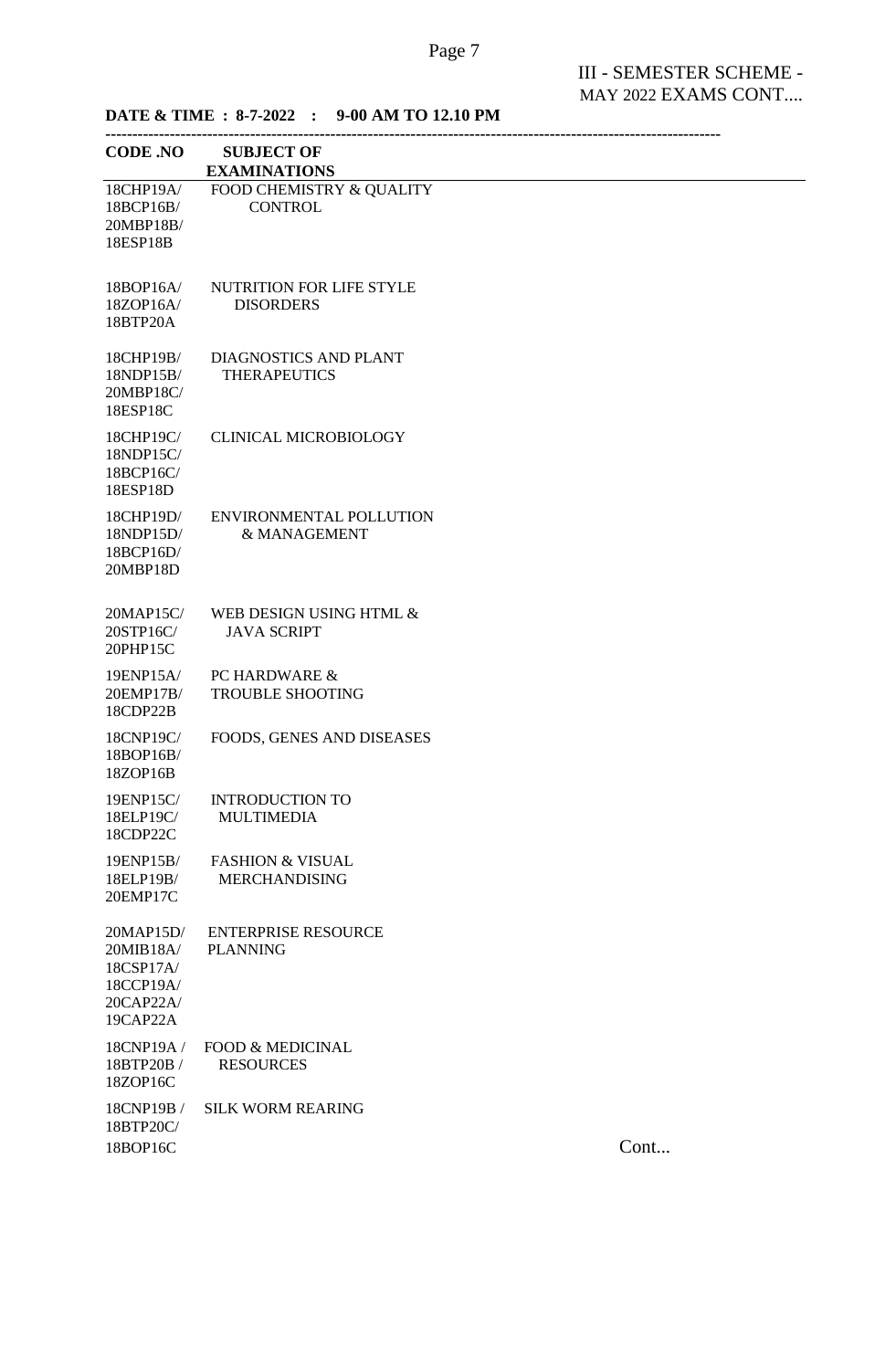| <b>CODE .NO</b>                                              | <b>SUBJECT OF</b><br><b>EXAMINATIONS</b>      |
|--------------------------------------------------------------|-----------------------------------------------|
| 18TAP13E/<br>18ECP15E/<br>18SWP16E/<br>18MCP17E/<br>19PSP21E | <b>SHARE MARKET OPERATIONS</b>                |
| 20MAP15E/<br>18CSP17B/<br>18CCP19B/<br>20CAP22B/<br>19CAP22B | <b>INTELLECTUAL PROPERTY</b><br><b>RIGHTS</b> |
| 20MAP15F/<br>20MIB18B/<br>18CCP19C/<br>20CAP22C/<br>19CAP22C | <b>CONSTITUTIONAL LAWS</b>                    |
| 20MAP15G/<br>20MIB18C/<br>18CSP17C/<br>20CAP22D/<br>19CAP22D | NETWORKING & INTERNET                         |
| 20MAP15H/<br>20MIB18D/<br>18CSP17D/<br>18CCP19D              | <b>CLOUD COMPUTING</b>                        |

=================================================================

# **DATE & TIME : 9-7-2022 : 9-00 AM TO 12.10 PM**

14MCP13 TELEVISION & RADIO PRODCUTION

20SSP19 OPERATIONS RESEARCH

19SSP19 FINANCIAL AND MANAGEMENT ACCOUNTING

14SSP17 FINANCIAL AND MANAGEMENT ACCOUNTING

20CSP15B DISCIPLINE SPECIFIC ELECTIVE-I BUSINESS RESEARCH METHODS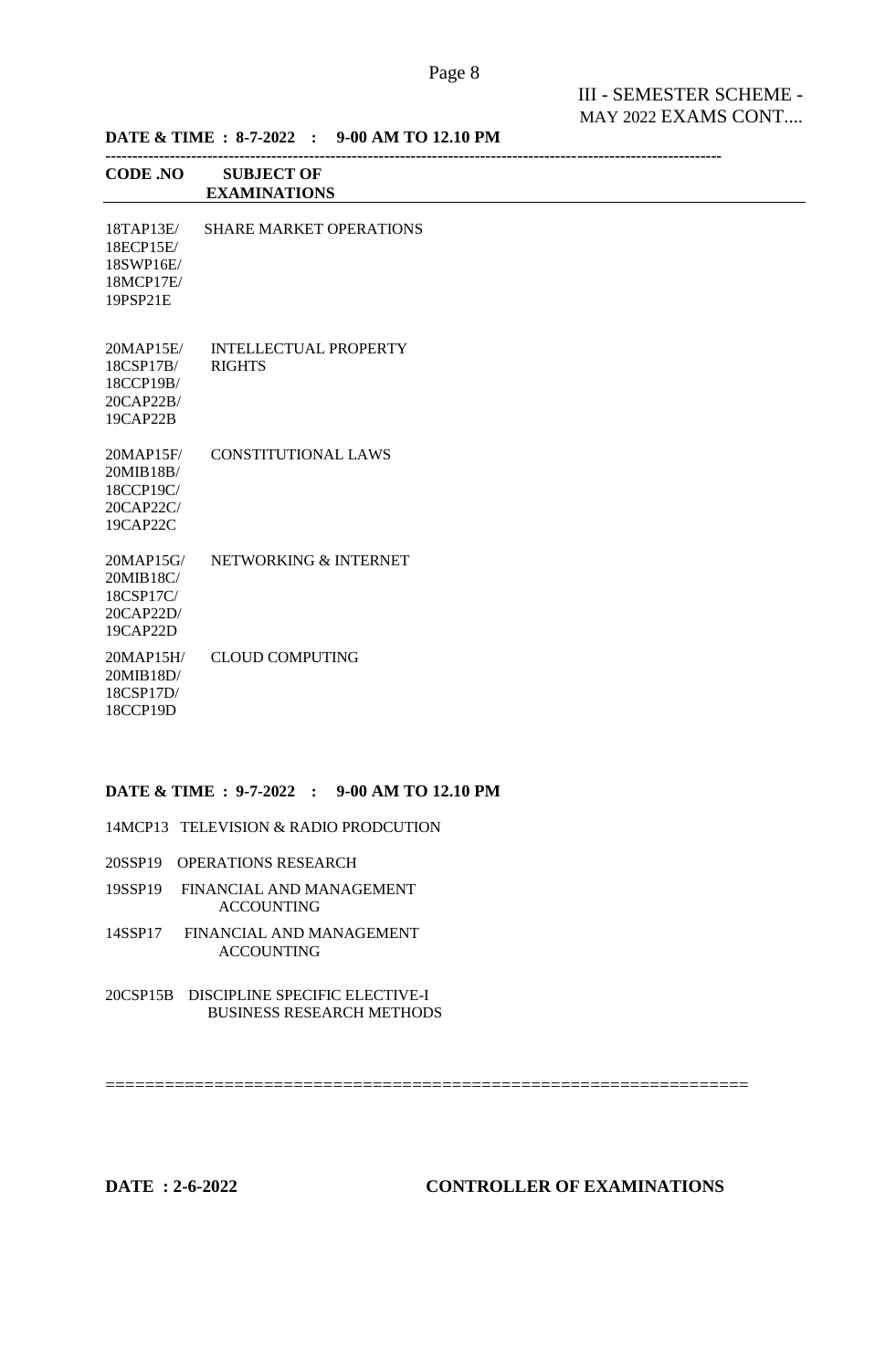#### **DAY & EVENING PROGRAMMES**

#### **PSG COLLEGE OF ARTS & SCIENCE (AUTONOMOUS)**

# **COIMBATORE :: 641 014**

**\*\*\*\*\***

## **SCHEME OF COMPREHENSIVE EXAMINATION MAY 2022 (For PART I & PART II SUBJECTS)**

### **BA & BSc**

#### **(FOURTH SEMESTER)**

--------------------------------------------------------------------------------------------------------------------- DATE TIME CODE NO. SUBJECT OF EXAMINATIONS --------------------------------------------------------------------------------------------------------------------- **4-7-2022 9-00 AM TO 12.10 PM** 18EU04 COMMUNICATIVE ENGLISH-IV - ENGLISH FOR CAREER **5-7-2022 9-00 AM TO 12.10 PM** 18LAU04 TAMIL-IV 18LAU04 HINDI-IV 18LAU04 FRENCH-IV ==========================================================================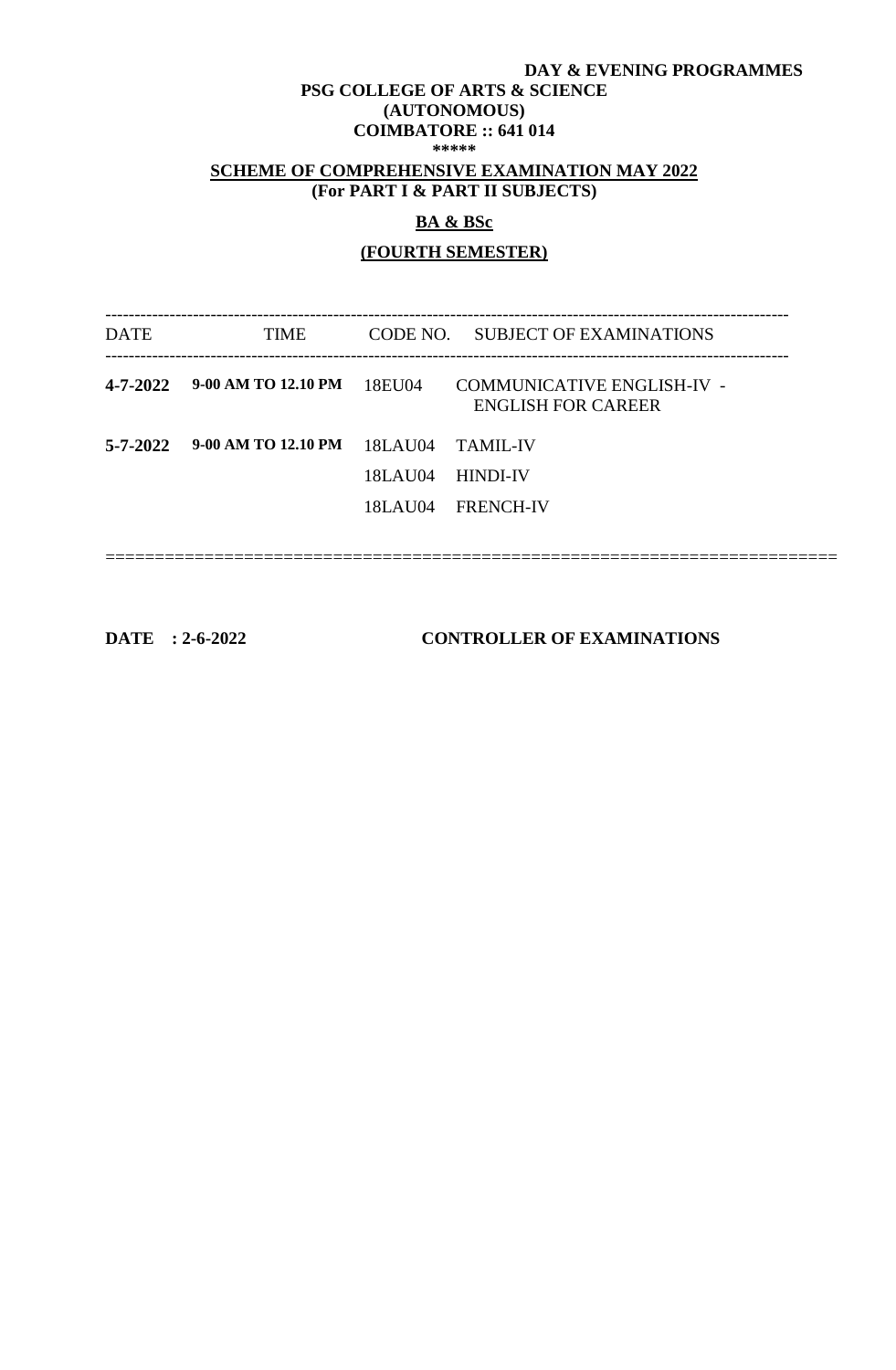## **DAY & EVENING PROGRAMMES**

# **PSG COLLEGE OF ARTS & SCIENCE (AUTONOMOUS) COIMBATORE :: 641 014 \*\*\*\*\* SCHEME OF COMPREHENSIVE EXAMINATION MAY 2022 BA/BSc/BBA/BCA (For FOURTH Semester Subjects)**

| <b>DATE</b> |                              |                                 | TIME CODE NO. SUBJECT OF EXAMINATIONS                        |
|-------------|------------------------------|---------------------------------|--------------------------------------------------------------|
|             | 6-7-2022 9-00 AM TO 12.10 PM | 18SOU10                         | RESEARCH METHODOLOGY                                         |
|             |                              | 19ECU10                         | <b>COMPUTER APPLICATIONS</b>                                 |
|             |                              | 18ENU10                         | <b>DRAMA-II</b>                                              |
|             |                              | 19TAU10                         | <b>ILLAKANAM-IV NAMPIYAKAPPORUL</b>                          |
|             |                              | 19MUU10                         | THEORY OF INDIAN MUSIC-IV                                    |
|             |                              | 18PSU12                         | ABNORMAL PSYCHOLOGY-I                                        |
|             |                              | 18PSUU12                        | SOCIAL PSYCHOLOGY-II                                         |
|             |                              | 20MAU10/<br>18MAU10             | MECHANICS-II (DYNAMICS)                                      |
|             |                              | 18MCU15                         | <b>ABSTRACT ALGEBRA</b>                                      |
|             |                              | 18STU11                         | STATISTICAL INFERENCE-I                                      |
|             |                              | $20$ PHU11/<br>18PHU11          | <b>OPTICS</b>                                                |
|             |                              | 18CHU10                         | <b>GENERAL CHEMISTRY-IV</b>                                  |
|             |                              | 18BOU12                         | <b>GENETICS &amp; GENETIC</b><br><b>IMPROVEMENT OF CROPS</b> |
|             |                              | 18ZOU12                         | <b>MICROBIOLOGY</b>                                          |
|             |                              | 18NDU13                         | MEDICAL NUTRITION THERAPY                                    |
|             |                              | 18BCV13/<br>18BCU13             | <b>BASICS OF IMMUNOLOGY</b>                                  |
|             |                              | 19CMU18                         | .NET FRAMEWORK                                               |
|             |                              | 18ELU14                         | ELECTRONIC COMMUNICATION-I                                   |
|             |                              | 18MBU13                         | <b>BIOINSTRUMENTATION</b>                                    |
|             |                              | 18CDU20                         | <b>TEXTILE TESTING</b>                                       |
|             |                              | 18HMU16                         | <b>INTERNATIONAL CUISINE</b>                                 |
|             |                              | 18BTU15                         | <b>IMMUNOLOGY</b>                                            |
|             |                              | 20VCU13/<br>18VCU13             | TELEVISION PRODUCTION TECHNIQUES                             |
|             |                              | 19ITU20                         | RELATIONAL DATABASE MANAGEMENT<br><b>SYSTEMS</b>             |
|             |                              | 19CTU18                         | ADVANCED JAVA PROGRAMMING                                    |
|             |                              | 18MSU14/<br>18ISU15/<br>18RMU14 | <b>RESEARCH METHODS FOR</b><br><b>MANAGEMENT</b>             |
|             |                              | 19DAU20                         | <b>R PROGRAMMING</b>                                         |
|             |                              | 19CAU18                         | <b>JAVA PROGRAMMING</b>                                      |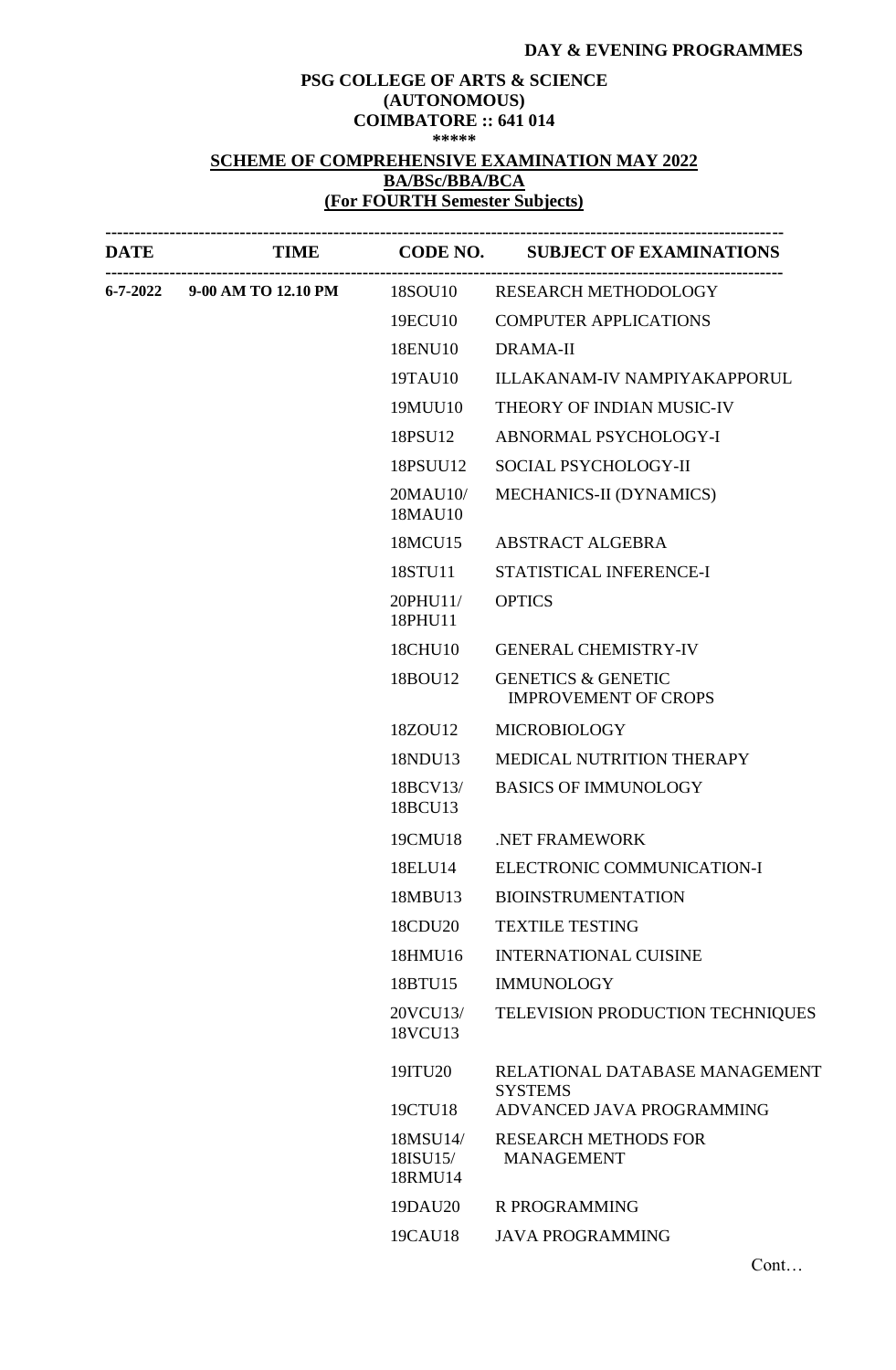|                              |                                 | DATE TIME CODE NO. SUBJECT OF EXAMINATIONS           |
|------------------------------|---------------------------------|------------------------------------------------------|
| 7-7-2022 9-00 AM TO 12.10 PM | 18SOU11                         | <b>SOCIAL THOUGHT-I</b>                              |
|                              | 19ECU11                         | MONETARY ECONOMICS                                   |
|                              | 18ENU11                         | <b>FICTION</b>                                       |
|                              | 19TAU11                         | SAMAYA ILLAKIYAMUM<br><b>SITRILAKKIYAMUM</b>         |
|                              | 18PSU13                         | <b>INDUSTRIAL PSYCHOLOGY</b>                         |
|                              | 18PSUU13                        | ABNORMAL PSYCHOLOGY-II                               |
|                              | 20MAU11/<br>18MAU11             | <b>NUMBER THEORY</b>                                 |
|                              | 18MCU16                         | <b>SEQUENCE, SERIES &amp;</b><br><b>TRIGONOMETRY</b> |
|                              | 18STU12                         | <b>BASIC SAMPLING THEORY</b>                         |
|                              | 20PHU12/<br>18PHU12             | ELECTRONIC INSTRUMENTATION                           |
|                              | 18BOU13                         | MOLECULAR BIOLOGY                                    |
|                              | 18ZOU13                         | <b>EVOLUTION</b>                                     |
|                              | 18NDU17                         | <b>BIOCHEMISTRY</b>                                  |
|                              | 18BCV14/<br>18BCU14             | <b>RECOMBINANT DNA</b><br><b>TECHNOLOGY</b>          |
|                              | 19CMU20                         | <b>COMPUTER GRAPHICS</b>                             |
|                              | 18ELU15                         | DIGITAL & LINEAR IC'S                                |
|                              | 18MBU14                         | SOIL & AGRICULTURAL<br><b>MICROBIOLOGY</b>           |
|                              | 18CDU21                         | HISTORIC COSTUME & TRADITIONAL<br><b>TEXTILES</b>    |
|                              | 18HMU17                         | <b>BREWED AND DISTILLED</b><br><b>BEVERAGES</b>      |
|                              | 18BTU16                         | RECOMBINANT DNA TECHNOLOGY                           |
|                              | 20VCU14/<br>18VCU14             | <b>SCRIPT WRITING</b>                                |
|                              | 19ITU21                         | <b>OPERATING SYSTEMS</b>                             |
|                              | 19CTU19                         | WEB TECHNOLOGY                                       |
|                              | 18MSU15/<br>18ISU16/<br>18RMU15 | ENTREPRENEURSHIP DEVELOPMENT                         |
|                              | 19DAU21                         | MODERN DATABASE SYSTEMS                              |
|                              | 19CAU19                         | DATA WAREHOUSING & MINING                            |
|                              |                                 | Cont                                                 |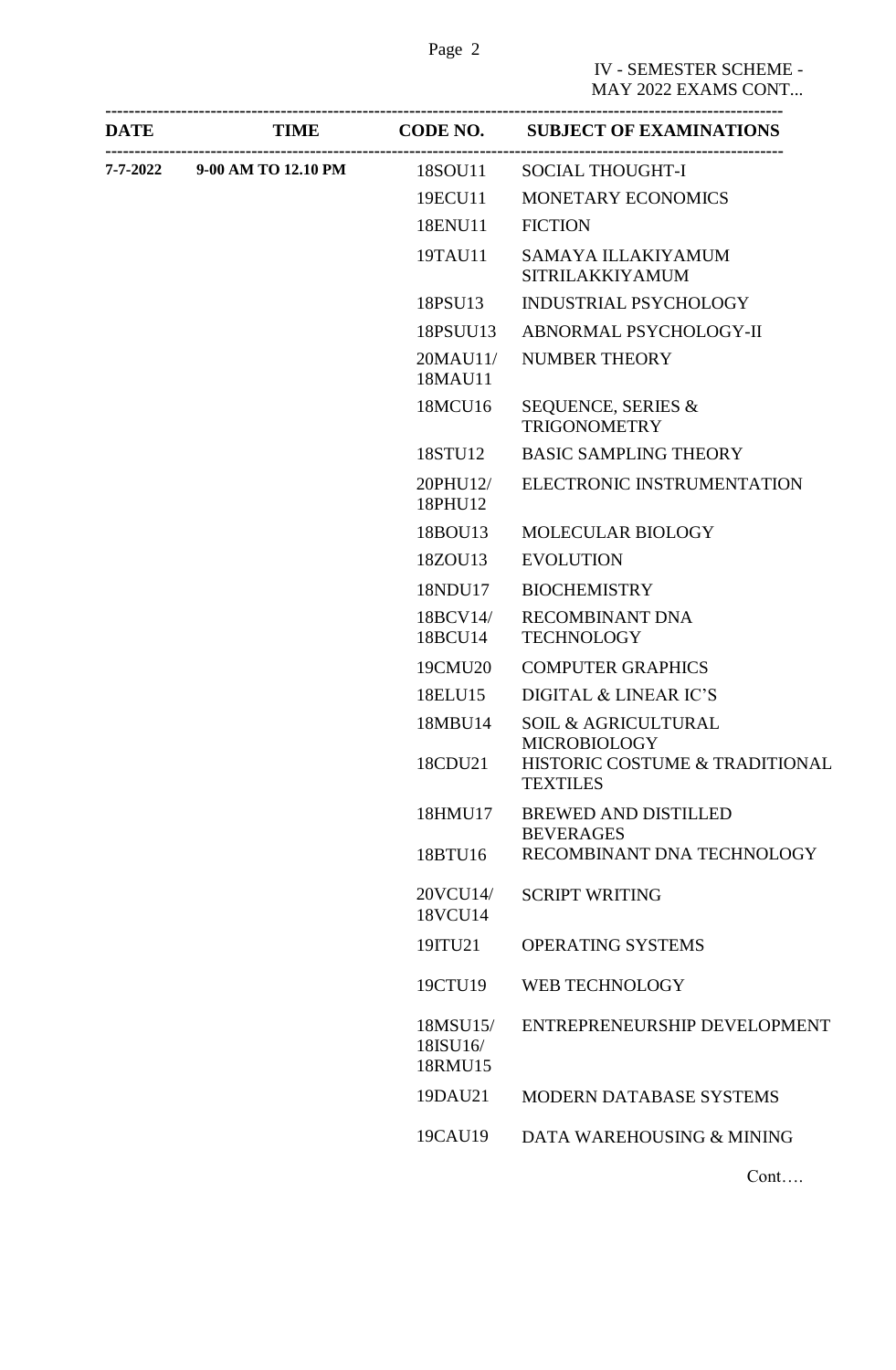| <b>DATE</b> |                                      |                                 | TIME CODE NO. SUBJECT OF EXAMINATIONS                            |
|-------------|--------------------------------------|---------------------------------|------------------------------------------------------------------|
|             | 8-7-2022 9-00 AM TO 12.10 PM 18SOU12 |                                 | <b>SOCIAL STATISTICS-II WITH</b><br><b>COMPUTER APPLICATIONS</b> |
|             |                                      | 19ECU12                         | STATISTICAL METHODS-II                                           |
|             |                                      | 18ENU12                         | HISTORY OF ENGLISH LITERATURE-II                                 |
|             |                                      | 19TAU12                         | <b>MOZHIYIYAL</b>                                                |
|             |                                      | 18PSU15                         | LEGAL ASPECTS OF PSYCHOLOGY                                      |
|             |                                      | 18PSUU15                        | STATISTICS FOR PSYCHOLOGY-II                                     |
|             |                                      | 20MAU12/<br>18MAU12             | MATHEMATICAL STATISTICS-II                                       |
|             |                                      | 18MCU17                         | <b>JAVA PROGRAMMING</b>                                          |
|             |                                      | 20PHU13/<br>18PHU13             | <b>CHEMISTRY-II</b>                                              |
|             |                                      | 18CHU11                         | PHYSICS-II                                                       |
|             |                                      | 18BOU14                         | <b>CHEMISTRY-II</b>                                              |
|             |                                      | 18ZOU14                         | <b>CHEMISTRY-II</b>                                              |
|             |                                      | 18BCV15/<br>18BCU15             | PHYSICS-II                                                       |
|             |                                      | 19CMU21                         | <b>MICROPROCESSOR</b>                                            |
|             |                                      | 18ELU16                         | 8051 MICROCONTROLLER                                             |
|             |                                      | 18MBU15                         | MATHEMATICAL FOR LIFE SCIENCES                                   |
|             |                                      | 18CDU22                         | <b>APPAREL STATISTICS</b>                                        |
|             |                                      | 18HMU18                         | FRONT OFFICE MANAGEMENT                                          |
|             |                                      | 18BTU17                         | <b>BIOSTATISTICS</b>                                             |
|             |                                      | 19ITU22                         | <b>ASP .NET</b>                                                  |
|             |                                      | 19CTU21                         | <b>CLOUD COMPUTING</b>                                           |
|             |                                      | 18MSU16/<br>18ISU17/<br>18RMU16 | <b>BUSINESS ETHICS &amp; CORPORATE</b><br><b>GOVERNANCE</b>      |
|             |                                      | 19DAU22                         | <b>DATA MINING</b>                                               |
|             |                                      | 19CAU20                         | DISTRIBUTED TECHNOLOGIES                                         |
|             |                                      |                                 | Cont                                                             |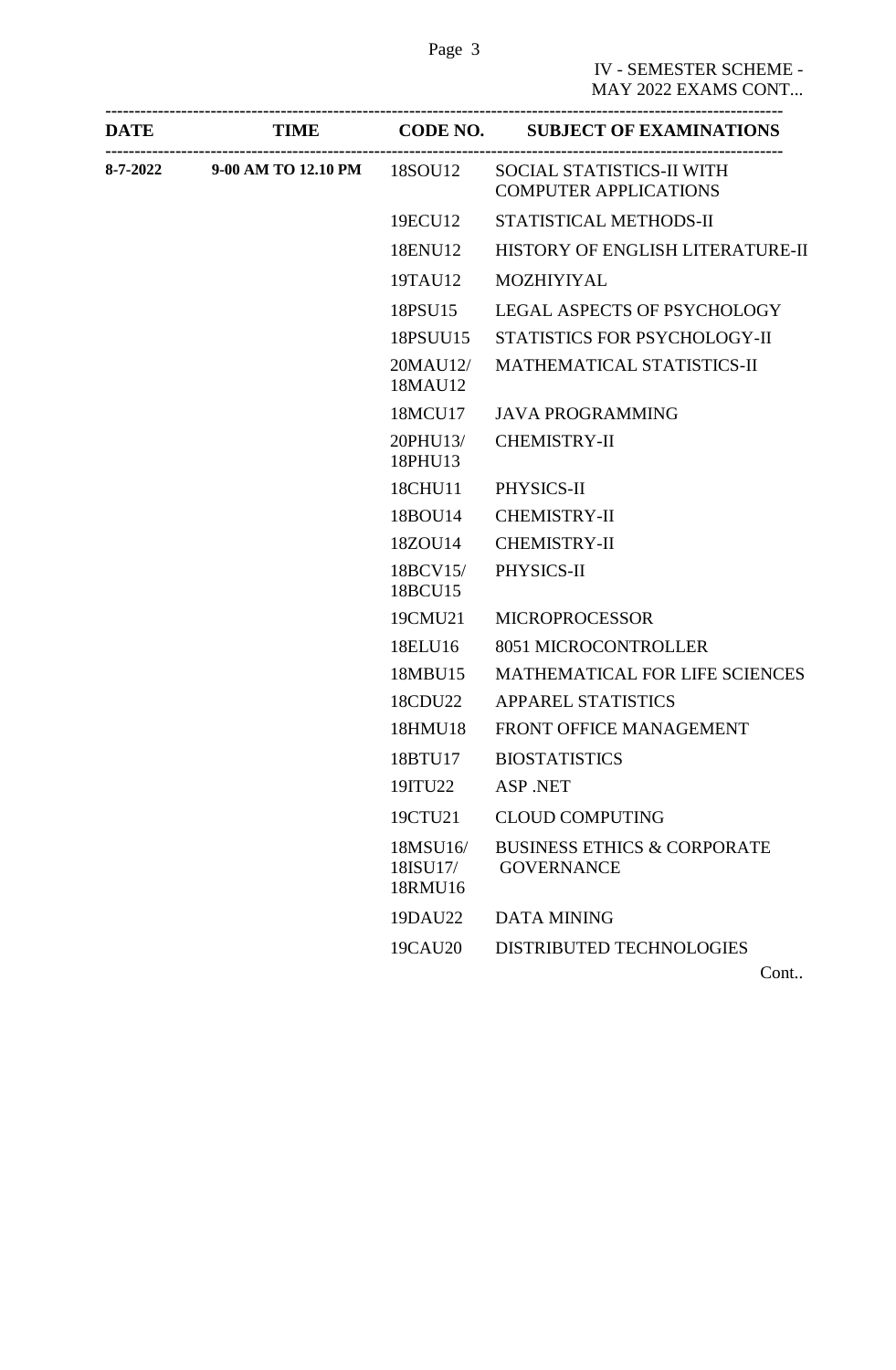Page 4

IV - SEMESTER SCHEME - MAY 2022 EXAMS CONT...

| <b>DATE</b> | TIME                          | <b>CODE NO.</b>                 | <b>SUBJECT OF EXAMINATIONS</b>                    |
|-------------|-------------------------------|---------------------------------|---------------------------------------------------|
|             | 9-7-2022 9-00 AM TO 12.10 PM  | 14ENU12                         | <b>LITERARY APPRECIATION</b>                      |
|             |                               | 18MCU19                         | <b>DYNAMICS</b>                                   |
|             |                               | 19CMU22                         | <b>ACCOUNTING &amp; INSURANCE</b>                 |
|             |                               | 19ELU17/<br>18ELU17             | WEB DESIGNING USING JAVA SCRIPT                   |
|             |                               | 18CDU23                         | <b>EXPORT MARKETING</b>                           |
|             |                               | 18HMU19                         | <b>MARKETING MANAGEMENT</b>                       |
|             |                               | 19ITU24                         | <b>ACCOUNTING &amp; INSURANCE</b>                 |
|             |                               | 19CTU22                         | <b>DATA COMMUNICATION</b><br><b>NETWORKING</b>    |
|             |                               | 18MSU18/<br>18ISU20/<br>18RMU18 | FINANCIAL MANAGEMENT                              |
|             |                               | 19DAU24                         | OPTIMIZATION TECHNIQUES                           |
|             |                               | 19CAU21                         | SOFTWARE PROJECT MANAGEMENT                       |
|             | 11-7-2022 9.00 AM TO 12.10 PM | 18MCU20                         | <b>LOGIC CIRCUITS &amp; PC HARDWARE</b>           |
|             |                               | 11ELU14                         | 8085 MICROPROCESSOR & INTERFACING                 |
|             |                               | 19ITU23<br>14ITU18              | <b>CRYPTOGRAPHY</b><br><b>VB .NET PROGRAMMING</b> |
|             |                               | 18MSU17                         | RETAIL MANAGEMENT                                 |
|             |                               | 18ISU18                         | RELATIONAL DATABASE<br><b>MANAGEMENT SYSTEM</b>   |
|             |                               | 18RMU17                         | <b>BUYER BEHAVIOUR</b>                            |
|             |                               | 19CAU22                         | PRINCIPLES OF MARKETING                           |
|             |                               |                                 |                                                   |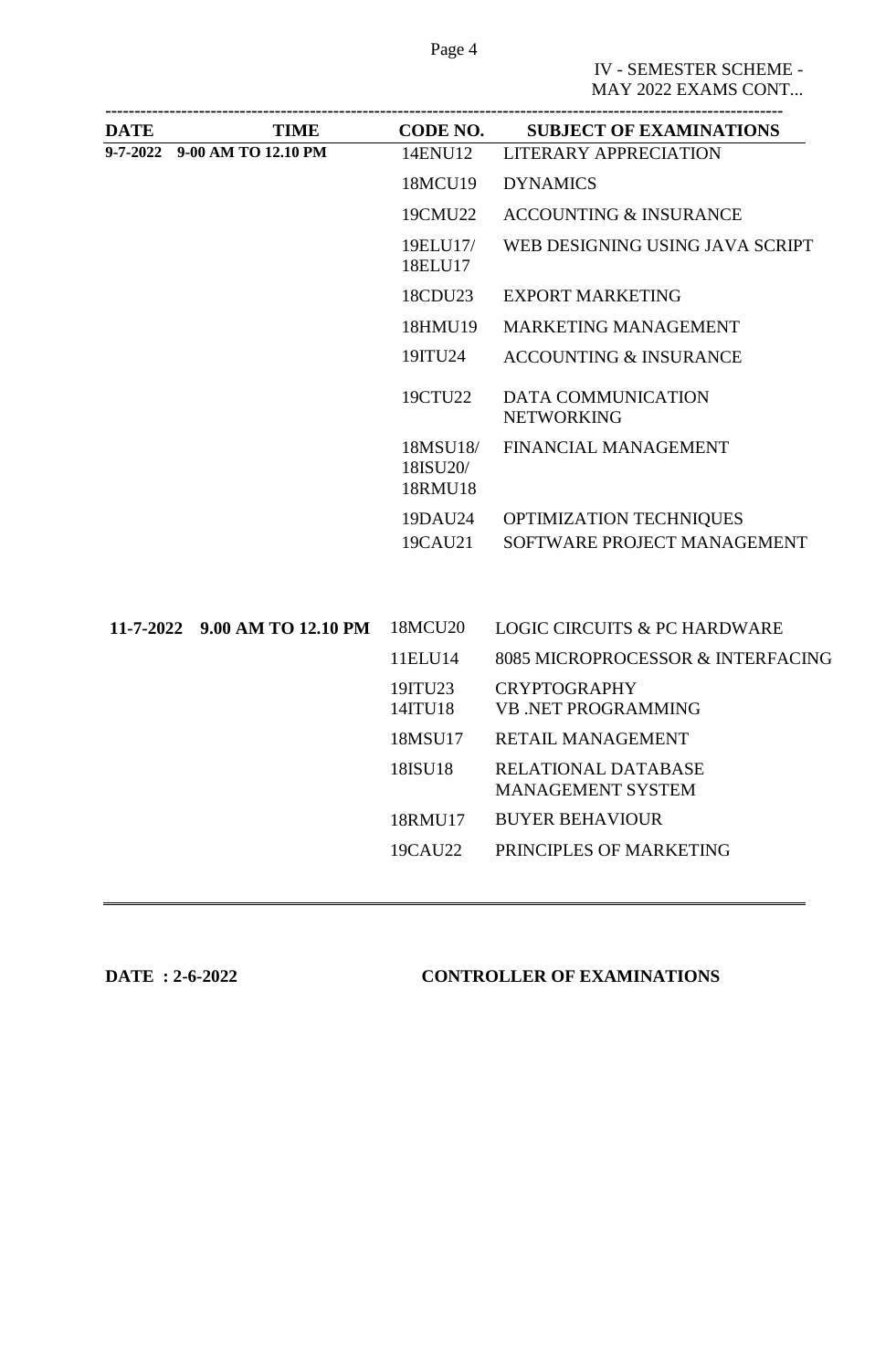#### **PSG COLLEGE OF ARTS & SCIENCE (AUTONOMOUS) COIMBATORE :: 641 014 \*\*\*\*\***

#### **SCHEME OF COMPREHENSIVE EXAMINATIONS MAY 2022 ALL BCom & BVoc (BANKING, STOCK & INSURANCE)**

## **(Fourth Semester – Major & Supporting Subjects)**

|                | DATE TIME CODE NO. SUBJECT OF EXAMINATIONS |                                                                                                         |                                                                                               |
|----------------|--------------------------------------------|---------------------------------------------------------------------------------------------------------|-----------------------------------------------------------------------------------------------|
|                | 5-7-2022 2.00 PM TO 5.10 PM 18CSU12        |                                                                                                         | <b>GENERAL LAWS AND PROCEDURES-I</b>                                                          |
|                |                                            | 18COU13/<br>18COC14/<br>18COE14/<br>18AFU13/<br>18CRM13/<br>18FSU13/<br>18FTU13/<br>19BPU13/<br>18CBI13 | <b>CORPORATE ACCOUNTING-I</b>                                                                 |
|                |                                            | 18PAU15                                                                                                 | <b>AUDITING-I</b>                                                                             |
|                |                                            | 18CMA12                                                                                                 | <b>CORPORATE ACCOUNTING</b>                                                                   |
|                |                                            | 18CBA15<br>19BSB18                                                                                      | COST & MANAGEMENT ACCOUNTING<br>PRINCIPLES OF MANAGEMENT                                      |
| $6 - 7 - 2022$ | 2.00 PM TO 5.10 PM                         | 18CSU13                                                                                                 | <b>CORPORATE ACCOUNTING-I</b>                                                                 |
|                |                                            | 18COU14/<br>18AFU14/<br>18CRM14/<br>18FSU14                                                             | <b>BUSINESS LAW</b>                                                                           |
|                |                                            | 18COC15/<br>18COE15                                                                                     | <b>BUSINESS LAW</b>                                                                           |
|                |                                            | 18PAU16                                                                                                 | COST & MANAGEMENT ACCOUNTING - II                                                             |
|                |                                            | 18FTU14                                                                                                 | <b>INTERNATIONAL BUSINESS</b><br><b>ENVIRONMENT</b>                                           |
|                |                                            | 19BPU14<br>18CBI14                                                                                      | <b>BANKING FOR BUSINESS PROCESS</b><br><b>SERVICES</b><br><b>BANKING &amp; INSURANCE LAWS</b> |
|                |                                            | 18CMA14                                                                                                 | <b>INDUSTRIAL LAW</b>                                                                         |
|                |                                            | 18CBA16<br>19BSB19                                                                                      | <b>LEGAL ASPECTS FOR INDIAN BUSINESS</b><br><b>BANKING &amp; INSURANCE LAWS</b>               |
|                | 7-7-2022 2.00 PM TO 5.10 PM                | 18CSU14                                                                                                 | <b>ECONOMIC LEGISLATIONS</b>                                                                  |
|                |                                            | 18COU15/<br>18COC16/<br>18COE16                                                                         | <b>MARKETING</b>                                                                              |
|                |                                            | 18PAU17                                                                                                 | <b>INDIRECT TAXES</b>                                                                         |
|                |                                            | 18AFU15                                                                                                 | <b>FINANCIAL SERVICES</b>                                                                     |
|                |                                            | 18CRM15                                                                                                 | RETAIL MANAGEMENT                                                                             |
|                |                                            | 18FSU15                                                                                                 | <b>FINANCIAL MARKETS</b>                                                                      |
|                |                                            | 18FTU15                                                                                                 | <b>INDIA'S FOREIGN TRADE</b>                                                                  |
|                |                                            | 19BPU15                                                                                                 | RETAIL ENVIRONMENT AND MARKET<br><b>RESEARCH</b>                                              |
|                |                                            | 18CBI15                                                                                                 | <b>BANK MANAGEMENT</b>                                                                        |
|                |                                            | 18CMA15                                                                                                 | <b>DIRECT TAX-II</b>                                                                          |
|                |                                            | 18CBA17                                                                                                 | STATISTICAL QUALITY CONTROL                                                                   |
|                |                                            | 19BSB20                                                                                                 | <b>INCOME TAX</b>                                                                             |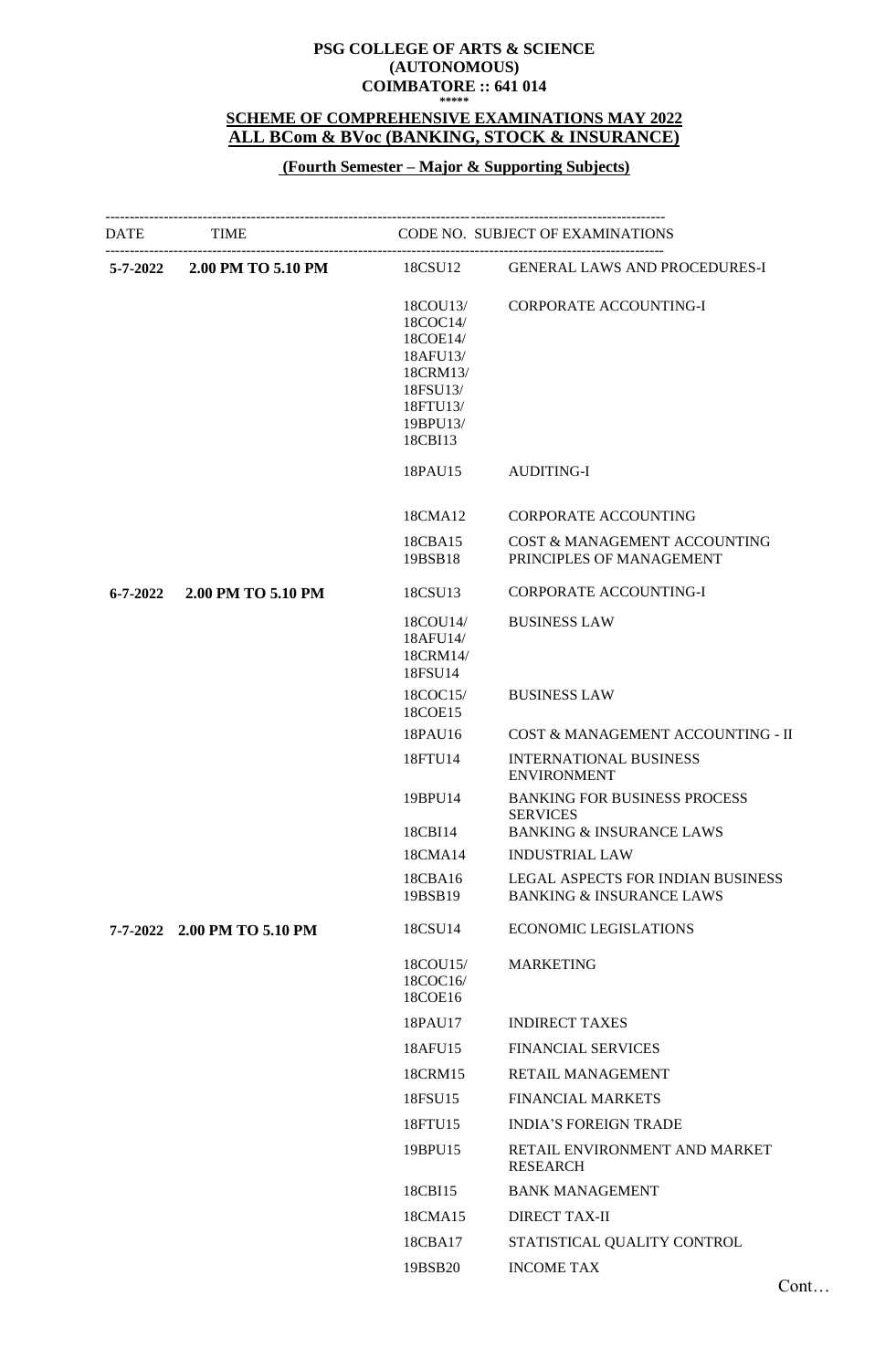| DATE TIME                           |                                             | CODE NO. SUBJECT OF EXAMINATIONS                    |
|-------------------------------------|---------------------------------------------|-----------------------------------------------------|
| 9-7-2022 2.00 PM TO 5.10 PM 18CSU15 |                                             | COMPANY LAW AND SECRETARIAL<br>PRACTICE-II          |
|                                     | 18COU18/<br>18COC20/<br>18FSU18/<br>18CBI18 | <b>FUNDAMENTALS OF</b><br>e-COMMERCE & m-COMMERCE   |
|                                     | 18COE20                                     | <b>OPERATION RESEARCH</b>                           |
|                                     | 14COC21                                     | <b>OPERATION RESEARCH</b>                           |
|                                     | 18PAU18                                     | <b>ENTERPRISE INFORMATION SYSTEMS</b>               |
|                                     | 18AFU18                                     | <b>ESSENTIALS OF BUSINESS COMMUNICATION</b>         |
|                                     | 18CRM18                                     | <b>RETAIL BANKING AND INSURANCE</b>                 |
|                                     | 18FTU18                                     | PRINCIPLES OF INSURANCE                             |
|                                     | 19BPU18                                     | <b>CAMPUS TO CORPORATE TRANSITION</b>               |
|                                     | 18CBA18                                     | <b>R PROGRAMMING</b>                                |
|                                     | 19BSB23                                     | FUNDAMENTALS OF E-COMMERCE AND<br><b>M-COMMERCE</b> |
|                                     |                                             |                                                     |
| 11-7-2022 2.00 PM TO 5.10 PM        | 18COE17                                     | 18COC17/ JAVA PROGRAMMING                           |
|                                     | 18CMA16                                     | <b>OPERATIONS MANAGEMENT-II</b>                     |
|                                     | 18CBA20                                     | <b>BUSINESS ECONOMICS</b>                           |
|                                     |                                             |                                                     |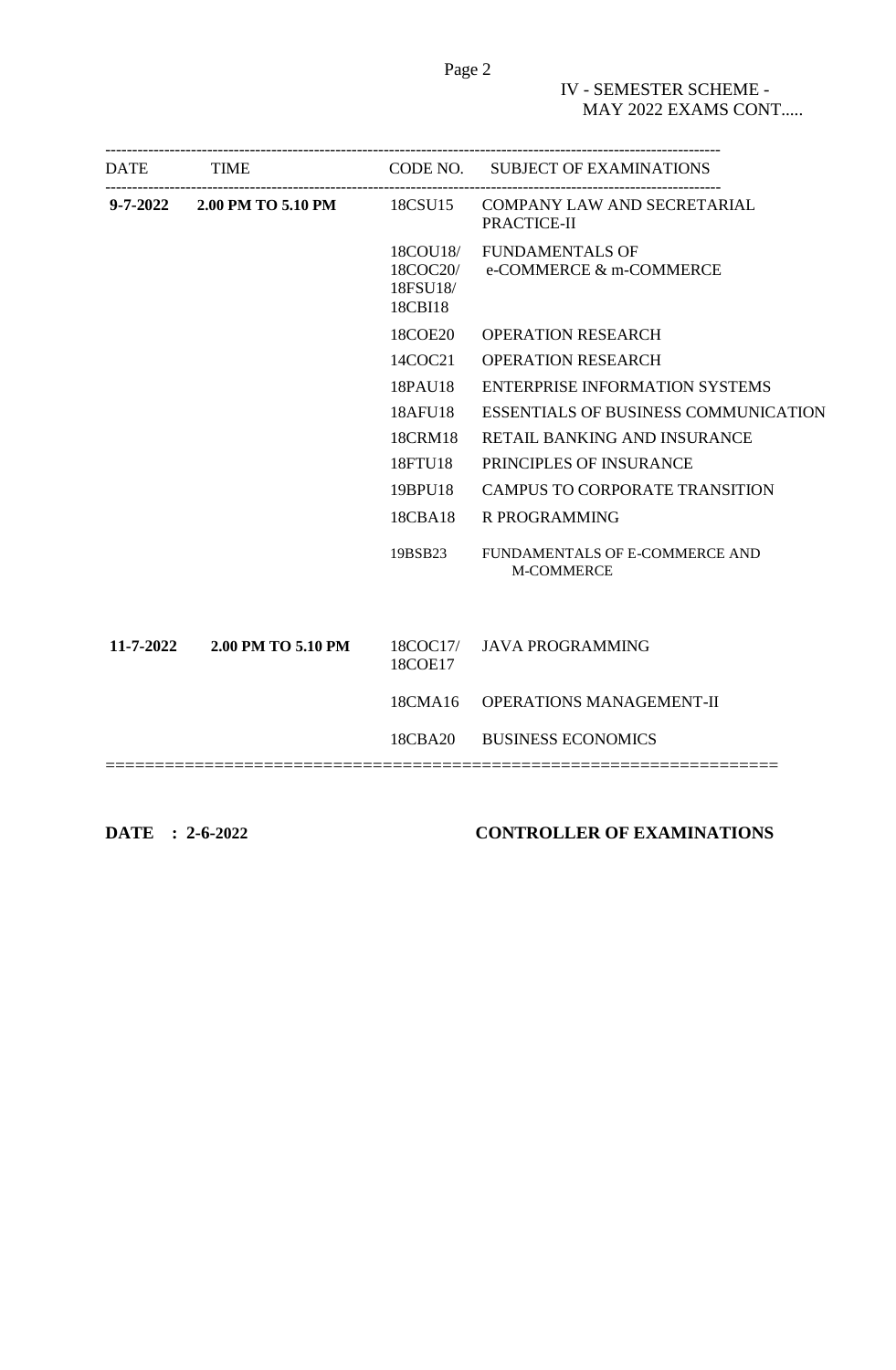#### **PSG COLLEGE OF ARTS & SCIENCE (AUTONOMOUS) COIMBATORE :: 641 014 \*\*\*\***

# **SCHEME OF COMPREHENSIVE EXAMINATION MAY 2022**

#### **BVoc – Science Stream**

# **(For FOURTH Semester Subjects)**

| <b>TIME</b>         | CODE NO. | <b>SUBJECT OF EXAMINATIONS</b>           |
|---------------------|----------|------------------------------------------|
| 9-00 AM TO 12.10 PM | 18FPB21  | DAIRY PROCESSING                         |
|                     | 18HMB17  | <b>ALCOHOLIC BEVERAGES-II</b>            |
|                     |          |                                          |
|                     | 19NMB24  | <b>PYTHON PROGRAMMING</b>                |
| 9-00 AM TO 12.10 PM | 18FPB22  | <b>ANIMAL FOOD PROCESSING</b>            |
|                     | 18HMB18  | HUMAN RESOURCE MANAGEMENT                |
|                     | 19NMB26  | C# AND .NET PROGRAMMING                  |
|                     |          |                                          |
| 9-00 AM TO 12.10 PM | 18FPB23  | <b>FOOD ENGINEERING</b>                  |
|                     | 18HMB19  | <b>FACILITIES MANAGEMENT</b>             |
|                     | 19NMB27  | <b>EMBEDDED SYSTEM</b>                   |
|                     |          |                                          |
| 9-00 AM TO 12.10 PM | 18FPB24  | MARKETING MANAGEMENT                     |
|                     |          | 18HMB20 ACCOMMODATION OPERATION          |
|                     |          | 19NMB28 ENTRENEURSHIP DEVELOPMENT        |
| 9-00 AM TO 12.10 PM |          | 18FPB25 COMPUTER APPLICATIONS IN FOOD    |
|                     |          | <b>PROCESSING</b><br>18HMB21 ACCOUNTANCY |
|                     |          |                                          |

| DATE: 2-6-2022 | <b>CONTROLLER OF EXAMINATIONS</b> |
|----------------|-----------------------------------|
|                |                                   |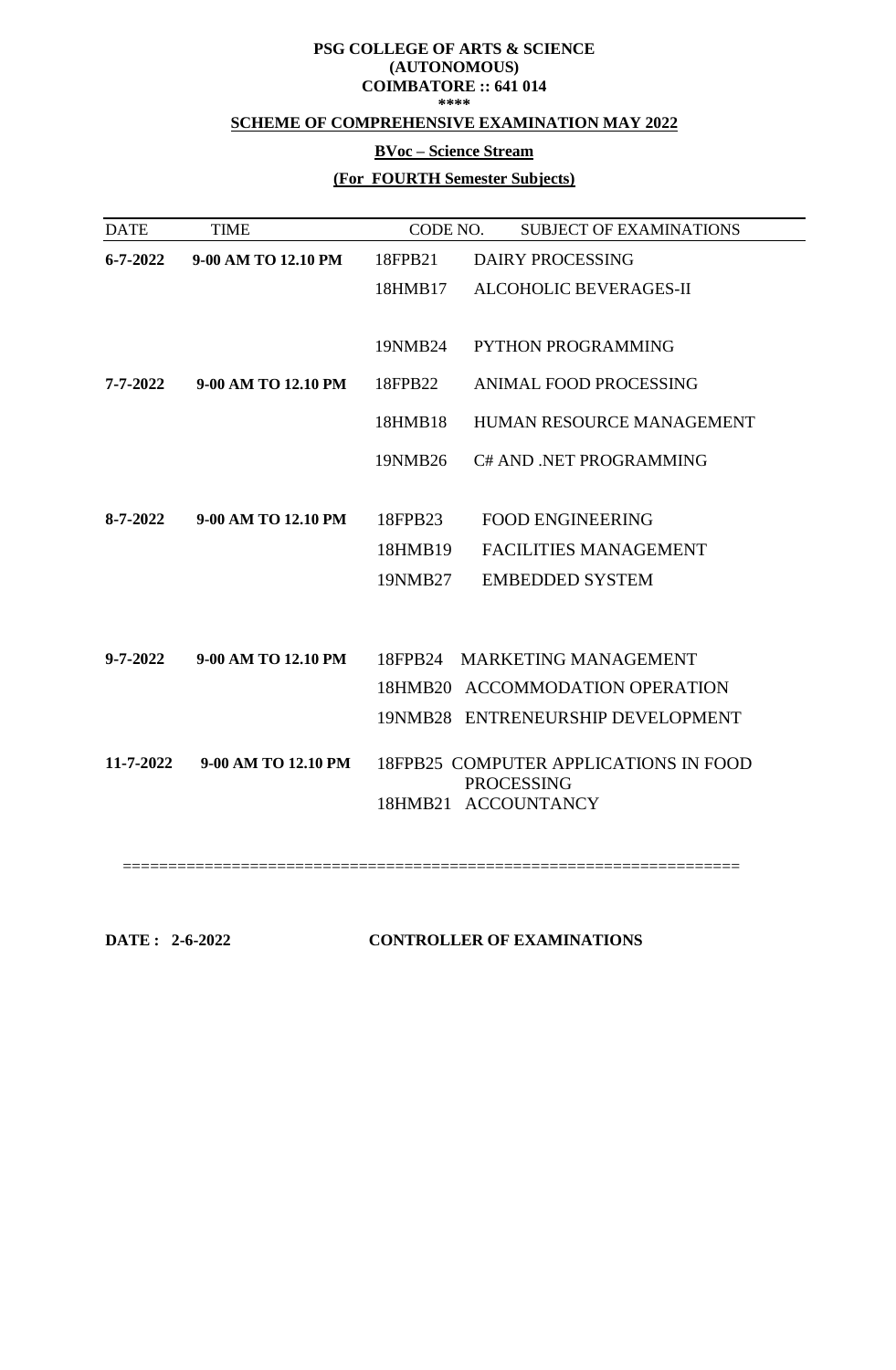#### **DAY & EVENING PROGRAMMES PSG COLLEGE OF ARTS & SCIENCE (AUTONOMOUS) COIMBATORE :: 641 014** \*\*\*\*\*

# **SCHEME OF COMPREHENSIVE EXAMINATION MAY 2022 BA/BSc/BBA/BCA (For FIFTH Semester Subjects)**

| <b>DATE</b> |                    |                                 | TIME CODE NO. SUBJECT OF EXAMINATIONS                               |
|-------------|--------------------|---------------------------------|---------------------------------------------------------------------|
| 4-7-2022    | 2-00 PM TO 5.10 PM | 18SOU13                         | <b>SOCIAL THOUGHT-II</b>                                            |
|             |                    | 19ECU13                         | <b>AGRICULTURAL ECONOMICS</b>                                       |
|             |                    | 18ENU13                         | <b>SHAKESPEARE</b>                                                  |
|             |                    | 19TAU13AA                       | <b>ILAKKANAM-V PURAPPORUL</b><br><b>VENBAMAALAI</b>                 |
|             |                    | 19MUU13                         | THEORY OF INDIAN MUSIC-V                                            |
|             |                    | 18PSU16                         | ABNORMAL PSYCHOLOGY-II                                              |
|             |                    | 18PSUU16                        | <b>RESEARCH METHODS</b>                                             |
|             |                    | 20MAU13/<br>18MAU13             | <b>ALGEBRA</b>                                                      |
|             |                    | 18MCU22                         | <b>REAL ANALYSIS</b>                                                |
|             |                    | 18STU15                         | STATISTICAL INFERENCE-II                                            |
|             |                    | 18PHU16                         | <b>QUANTUM MECHANICS &amp; RELATIVITY</b>                           |
|             |                    | 18CHU15                         | <b>ORGANIC CHEMISTRY-I</b>                                          |
|             |                    | 18BOU17                         | <b>PLANT SYSTEMATICS &amp;</b><br><b>ECONOMIC BOTANY</b>            |
|             |                    | 18ZOU17                         | PHYSIOLOGY                                                          |
|             |                    | 18NDU18                         | <b>FOOD MICROBIOLOGY</b>                                            |
|             |                    | 18BCV18/<br>18BCU18             | <b>NANOBIOLOGY</b>                                                  |
|             |                    | 19CMU25                         | OPEN SOURCE PROGRAMMING                                             |
|             |                    | 18ELU21                         | ELECTRONIC COMMUNICATION - II                                       |
|             |                    | 18MBU17                         | PRINCIPLES OF GENETIC ENGINEERING<br>AND RECOMBINANT DNA TECHNOLOGY |
|             |                    | 18CDU28                         | FASHION CLOTHING PSYCHOLOGY                                         |
|             |                    | 18HMU25                         | FOOD & BEVERAGE MANAGEMENT                                          |
|             |                    | 18BTU19                         | ANALYTICAL TECHNIQUES                                               |
|             |                    | 18VCU17                         | <b>CINEMATOGRAPHY</b>                                               |
|             |                    | 19ITU27                         | <b>COMPUTER GRAPHICS</b>                                            |
|             |                    | 19CTU25                         | PYTHON PROGRAMMING                                                  |
|             |                    | 19DAU28                         | <b>MOBILE &amp; WEB APPLICATIONS</b><br><b>DEVELOPMENT</b>          |
|             |                    | 18MSU20/<br>18ISU22/<br>18RMU20 | <b>TAXATION</b>                                                     |
|             |                    | 19CAU25                         | PHP AND MySQL                                                       |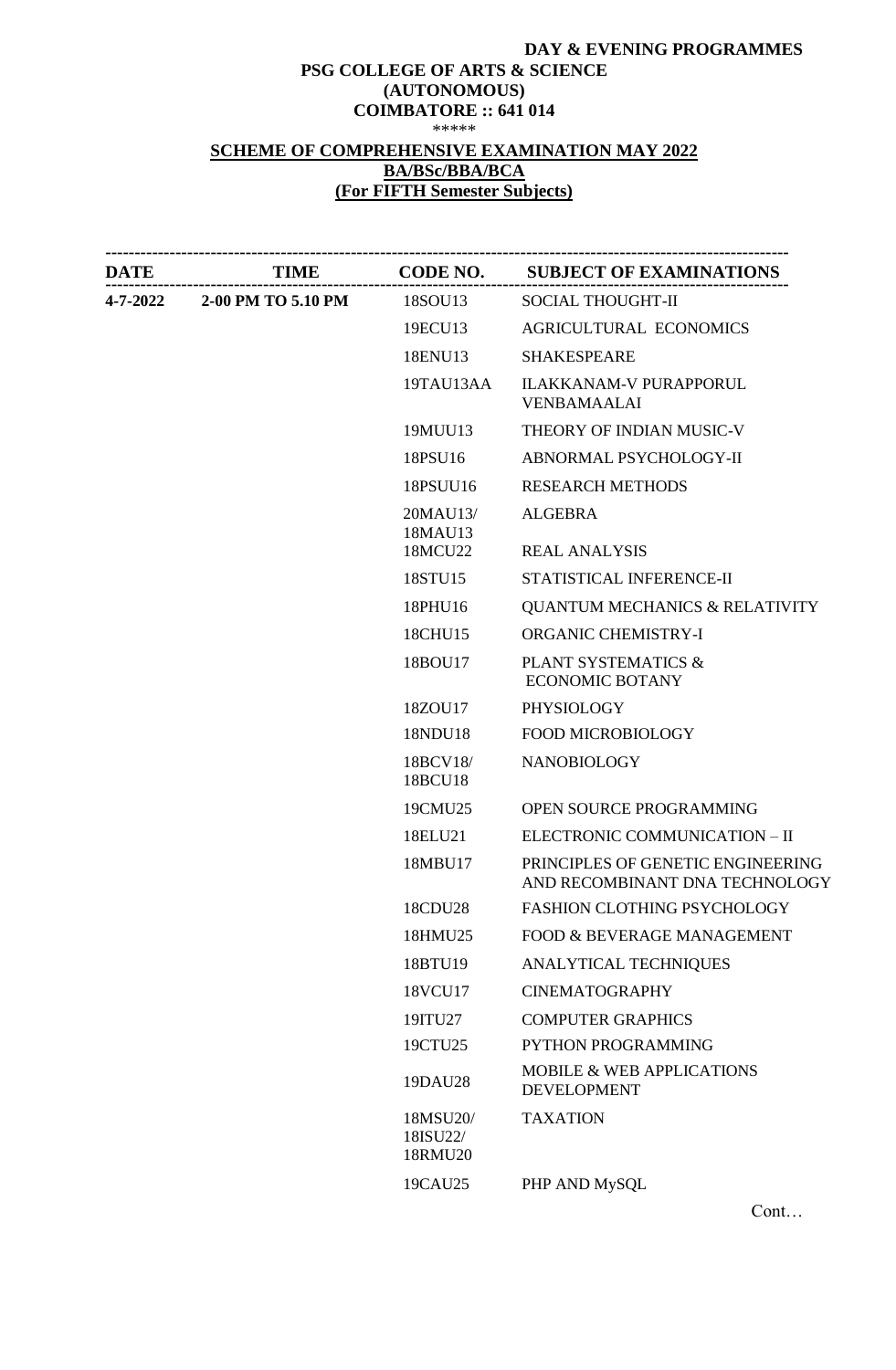$EME NT...$ 

| ATE | TIME | CODE NO. | <b>SUBJECT OF EXAMINATIONS</b>                     |
|-----|------|----------|----------------------------------------------------|
|     |      |          | <b>V - SEMESTER SCHEME</b><br>MAY 2022 EXAMS CONT. |

| <b>DATE</b> | <b>TIME</b>                         | CODE NO.            | <b>SUBJECT OF EXAMINATIONS</b>                                        |
|-------------|-------------------------------------|---------------------|-----------------------------------------------------------------------|
|             | 5-7-2022 2-00 PM TO 5-10 PM 18SOU14 |                     | <b>SOCIAL DEMOGRAPHY</b>                                              |
|             |                                     | 19ECU14             | <b>FISCAL ECONOMICS</b>                                               |
|             |                                     | 18ENU14             | POST COLONIAL LITERATURE                                              |
|             |                                     | 18TAU14             | <b>KAAPIYANKAL</b>                                                    |
|             |                                     | 19MUU14             | HISTORY OF INDIAN MUSIC                                               |
|             |                                     | 18PSU17             | <b>RESEARCH METHODS</b>                                               |
|             |                                     | 18PSUU17            | YOGA AND INDIAN PSYCHOLOGY                                            |
|             |                                     | 20MAU14/<br>18MAU14 | <b>REAL ANALYSIS</b>                                                  |
|             |                                     | 18MCU23             | <b>LINEAR ALGEBRA</b>                                                 |
|             |                                     | 18STU17             | EDUCATIONAL AND PSYCHOLOGICAL<br><b>STATISTICS</b>                    |
|             |                                     | 18PHU17             | <b>MATHEMATICAL PHYSICS</b>                                           |
|             |                                     | 18CHU16             | <b>INORGANIC CHEMISTRY-I</b>                                          |
|             |                                     | 18BOU18             | MICROBIAL BIOTECHNOLOGY                                               |
|             |                                     | 18ZOU18             | <b>BIOTECHNOLOGY-I</b>                                                |
|             |                                     | 18NDU19             | <b>FOOD PRESERVATION</b>                                              |
|             |                                     | 18BCV19/<br>18BCU19 | TISSUE CULTURE AND BIOTECHNOLOGY                                      |
|             |                                     | 19CMU26             | SOFTWARE ENGINEERING & DESIGN                                         |
|             |                                     | 18ELU22             | <b>INDUSTRIAL AND POWER ELECTRONICS</b>                               |
|             |                                     |                     | 18MBU18 IMMUNOLOGY                                                    |
|             |                                     | 18CDU29B            | DISCIPLINE SPECIFIC ELECTIVE - I :<br>VISUAL MERHANDISING & RETAILING |
|             |                                     | 18HMU26             | TOURISM AND EVENT MANAGEMENT                                          |
|             |                                     | 18BTU20             | <b>GENOMICS AND PROTEOMICS</b>                                        |
|             |                                     | <b>18VCU18B</b>     | DISCIPLINE SPECIFIC ELECTIVE-I<br><b>MEDIA STUDIES &amp; THEORIES</b> |
|             |                                     |                     | 18VCU18A DISCIPLINE SPECIFIC ELECTIVE-I<br><b>FILM ANALYSIS</b>       |
|             |                                     | 19ITU30             | <b>CLOUD COMPUTING</b>                                                |
|             |                                     | 19CTU26             | <b>MOBILE APPLICATION DEVELOPMENT</b>                                 |
|             |                                     | 19DAU29             | <b>MACHINE LEARNING</b>                                               |
|             |                                     | 18MSU21/<br>18RMU21 | EVENT MANAGEMENT                                                      |
|             |                                     | 18ISU23             | <b>CLOUD COMPUTING</b>                                                |
|             |                                     | 19CAU26             | ADVANCED JAVA PROGRAMMING                                             |
|             |                                     |                     |                                                                       |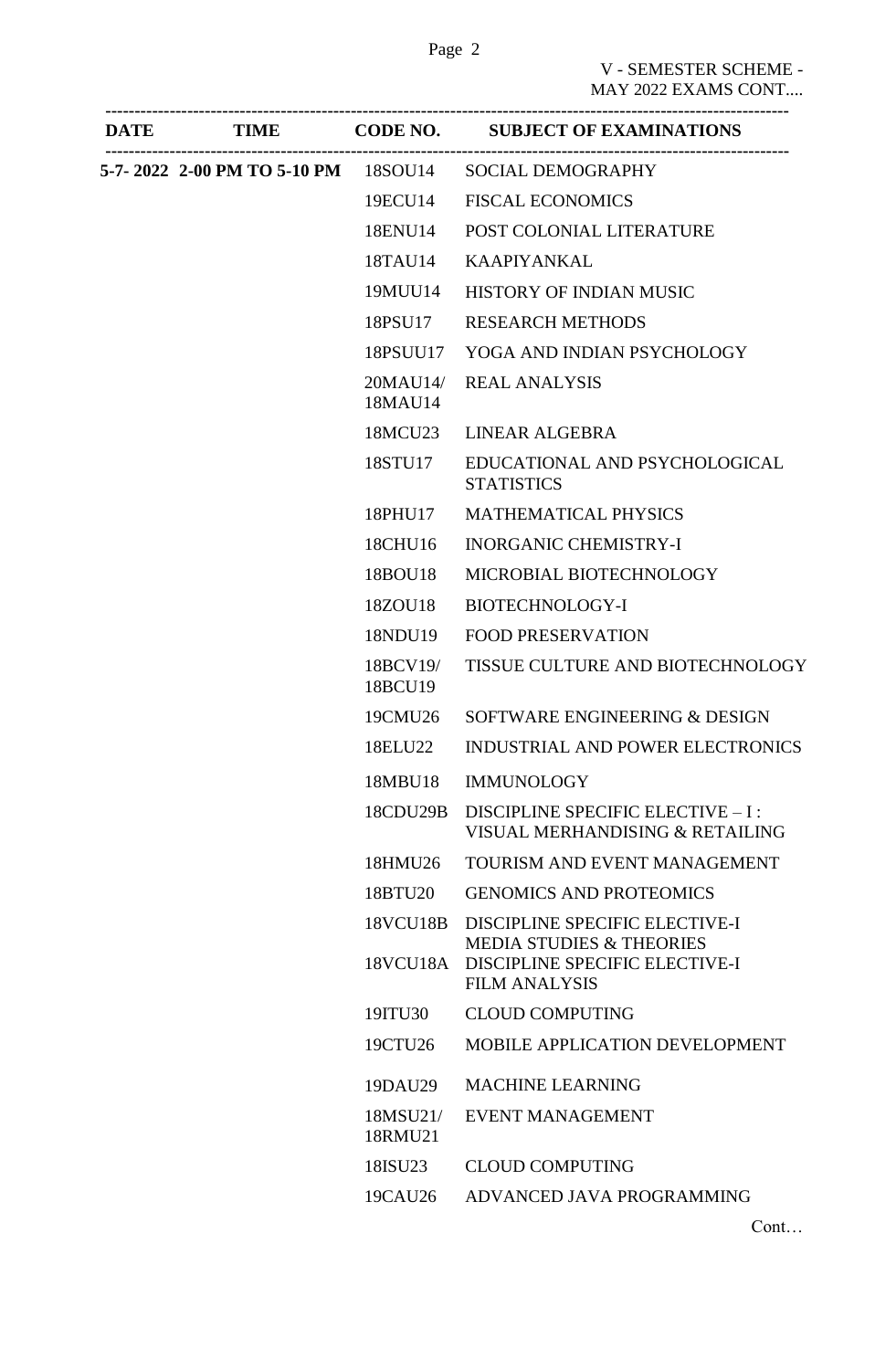V – SEMESTER SCHEME –

|                |                    |                                 | MAY 2022 EXAMS CONT                                                 |
|----------------|--------------------|---------------------------------|---------------------------------------------------------------------|
| DATE           | <b>TIME</b>        | CODE NO.                        | <b>SUBJECT OF EXAMINATIONS</b>                                      |
| $6 - 7 - 2022$ | 2-00 PM TO 5.10 PM | 18SOU15A                        | DISCIPLINE SPECIFIC ELECTIVE-I<br><b>INDUSTRIAL SOCIOLOGY</b>       |
|                |                    | 19ECU15                         | <b>INTERNATIONAL ECONOMICS</b>                                      |
|                |                    | 18ENU15                         | ENGLISH LITERARY CRITICISM AND<br><b>THEORY</b>                     |
|                |                    | 19TAU15A                        | <b>ILAKKIYATHTHIRANAIVIYAL</b>                                      |
|                |                    | 18PSU18                         | EDUCATIONAL PSYCHOLOGY                                              |
|                |                    | 18PSUU18                        | POSITIVE PSYCHOLOGY                                                 |
|                |                    | 20MAU15/<br>18MAU20             | <b>ASTRONOMY</b>                                                    |
|                |                    | 18MCU24                         | ADVANCED DIFFERENTIAL EQUATIONS                                     |
|                |                    | 18STU18                         | <b>OPERATIONS RESEARCH-I</b>                                        |
|                |                    | 18PHU18                         | PRINCIPLES OF DIGITAL ELECTRONICS                                   |
|                |                    | 18CHU17                         | PHYSICAL CHEMISTRY-I                                                |
|                |                    | 18ZOU19A                        | DISCIPLINE SPECIFIC ELECTIVE - I :<br>MEDICAL LABORATORY TECHNOLOGY |
|                |                    | 18NDU20                         | <b>INSTITUTIONAL FOOD MANAGEMENT</b>                                |
|                |                    | 18BCV20/<br>18BCU20             | <b>INTERMEDIARY METABOLISM</b>                                      |
|                |                    | 19CMU27                         | <b>COMPUTER NETWORKS</b>                                            |
|                |                    | 18ELU23                         | PIC MICRO CONTROLLER                                                |
|                |                    | 18MBU19                         | MEDICAL MICROBIOLOGY                                                |
|                |                    | 18HMU27                         | HUMAN RESOURCE MANAGEMENT                                           |
|                |                    | 18BTU22                         | ENVIRONMENTAL BIOTECHNOLOGY                                         |
|                |                    | 19ITU31                         | <b>COMPUTER NETWORKS</b>                                            |
|                |                    | 19CTU28                         | <b>EMBEDDED SYSTEMS</b>                                             |
|                |                    | 19DAU30                         | <b>COMPUTER NETWORKS</b>                                            |
|                |                    | 18MSU22/<br>18ISU24/<br>18RMU22 | $E - BUSINESS$                                                      |
|                |                    | 19CAU28                         | <b>CLOUD APPLICATIONS AND</b><br><b>DEVELOPMENT</b>                 |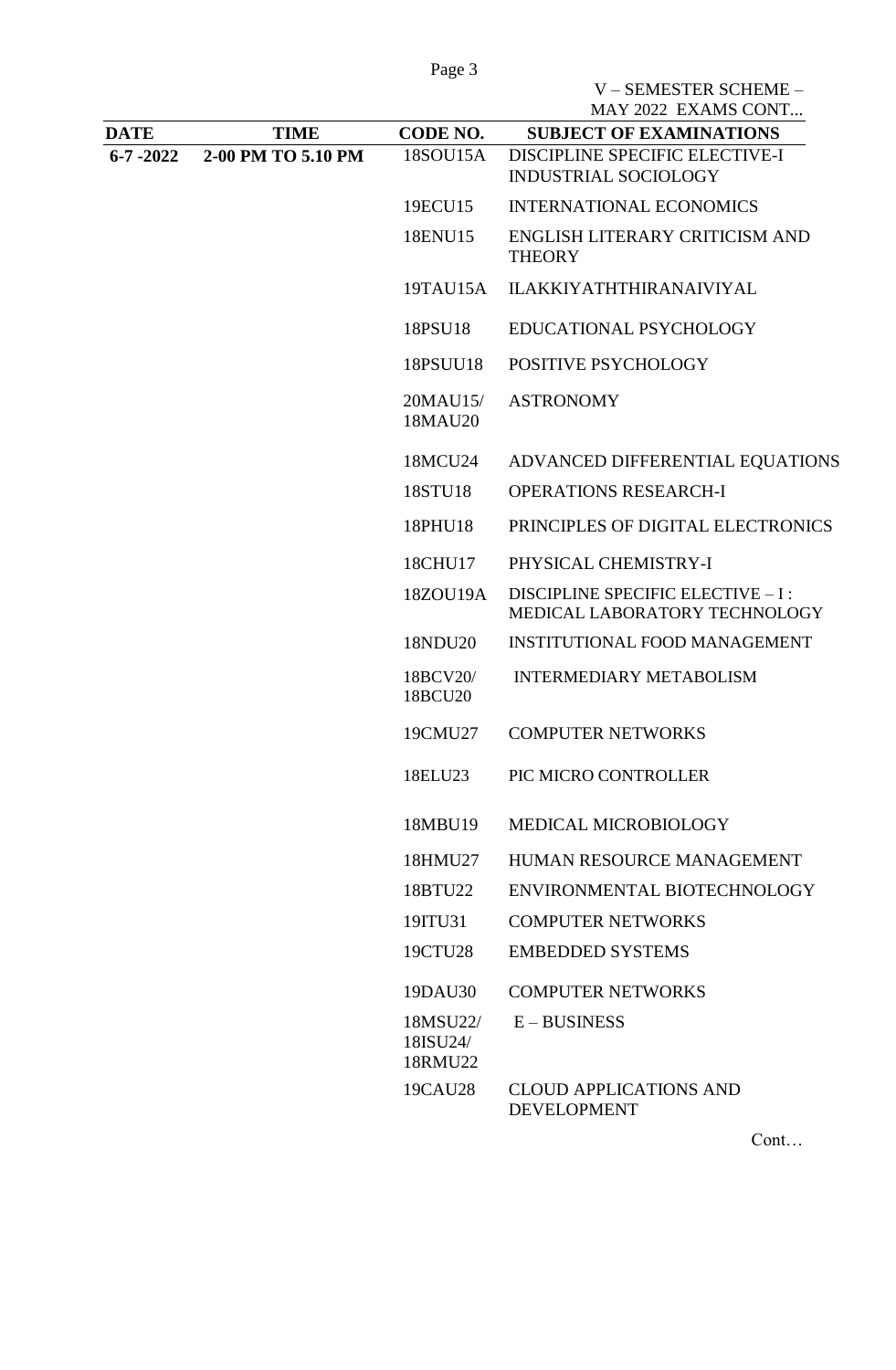|                |                    |                     | V-SEMESTER SCHEME-<br>MAY 2022 EXAMS CONT                                                        |
|----------------|--------------------|---------------------|--------------------------------------------------------------------------------------------------|
| <b>DATE</b>    | <b>TIME</b>        | CODE NO.            | <b>SUBJECT OF EXAMINATIONS</b>                                                                   |
| $7 - 7 - 2022$ | 2-00 PM TO 5.10 PM | 18SOU18             | <b>SOCIAL GERONTOLOGY</b>                                                                        |
|                |                    | 19ECU16             | <b>BASIC ECONOMETRICS</b>                                                                        |
|                |                    | 18ENU16             | <b>ENGLISH LANGUAGE TEACHING</b>                                                                 |
|                |                    | 19TAU16             | MOZHIPEYARPPIYAL                                                                                 |
|                |                    | 18PSU22A            | <b>DISCIPLINE SPECIFIC ELECTIVE-I:</b><br>FORENSIC & CRIMINAL PSYCHOLOGY                         |
|                |                    | 18PSUU19            | <b>HEALTH PSYCHOLOGY</b>                                                                         |
|                |                    | 20MAU16             | <b>OPERATIONS RESEARCH-I</b>                                                                     |
|                |                    | 18MCU25             | DATABASE MANAGEMENT SYSTEMS                                                                      |
|                |                    | 14STU17             | STATISTICAL QUALITY CONTROL-I                                                                    |
|                |                    | 18PHU19A            | <b>DISCIPLINE SPECIFIC ELECTIVE-I</b><br>SEMICONDUCTOR ELECTRONICS                               |
|                |                    | 18CHU19A            | <b>DISCIPLINE SPECIFIC ELECTIVE - I</b><br>POLYMER CHEMISTRY                                     |
|                |                    | 18ZOU20             | <b>COMPUTER APPLICATIONS IN BIOLOGY</b>                                                          |
|                |                    | 18NDU23A            | DISCIPLINE SPECIFIC ELECTIVE - I :<br>PERFORMANCE NUTRITION                                      |
|                |                    | 18BCV21/<br>18BCU21 | COMPUTATIONAL TECHNIQUES IN<br><b>BIOINFORMATICS</b>                                             |
|                |                    | 19CMU28A            | DISCIPLINE SPECIFIC ELECTIVE - I :<br><b>ARTIFICIAL INTELLIGENCE</b>                             |
|                |                    | 18ELU24A            | DISCIPLINE SPECIFIC ELECTIVE - I :<br><b>COMPUTER HARDWARE AND</b><br><b>NETWORKING</b>          |
|                |                    | 18MBU20             | <b>FOOD MICROBIOLOGY</b>                                                                         |
|                |                    | 18HMU28             | <b>FACILITY MANAGEMENT</b>                                                                       |
|                |                    | 18BTU24A            | <b>DISCIPLINE SPECIFIC ELECTIVE - I:</b><br><b>INDUSTRIAL AND MICROBIAL</b><br><b>TECHNOLOGY</b> |
|                |                    | 19ITU29A            | DISCIPLINE SPECIFIC ELECTIVE - I :<br><b>WIRELESS SENSOR NETWORKS</b>                            |
|                |                    | 19CTU29B            | DISCIPLINE SPECIFIC ELECTIVE - I :<br><b>MACHINE LEARNING</b>                                    |
|                |                    | 19DAU32B            | DISCIPLINE SPECIFIC ELECTIVE-I<br>AGILE SOFTWARE ENGINEERING                                     |
|                |                    | 18MSU23             | <b>INDUSTRIAL LAW</b>                                                                            |
|                |                    | 18ISU25             | <b>DATA MINING AND BUSINESS</b><br><b>INTELIGENCE</b>                                            |
|                |                    | 18RMU23             | <b>CUSTOMER RELATIONSHIP</b><br><b>MANAGEMENT</b>                                                |
|                |                    | 21CAU29B            | DISCIPLINE SPECIFIC ELECTIVE - I :<br><b>DOMAIN SPECIFIC BUSINESS</b><br><b>APPLICATIONS</b>     |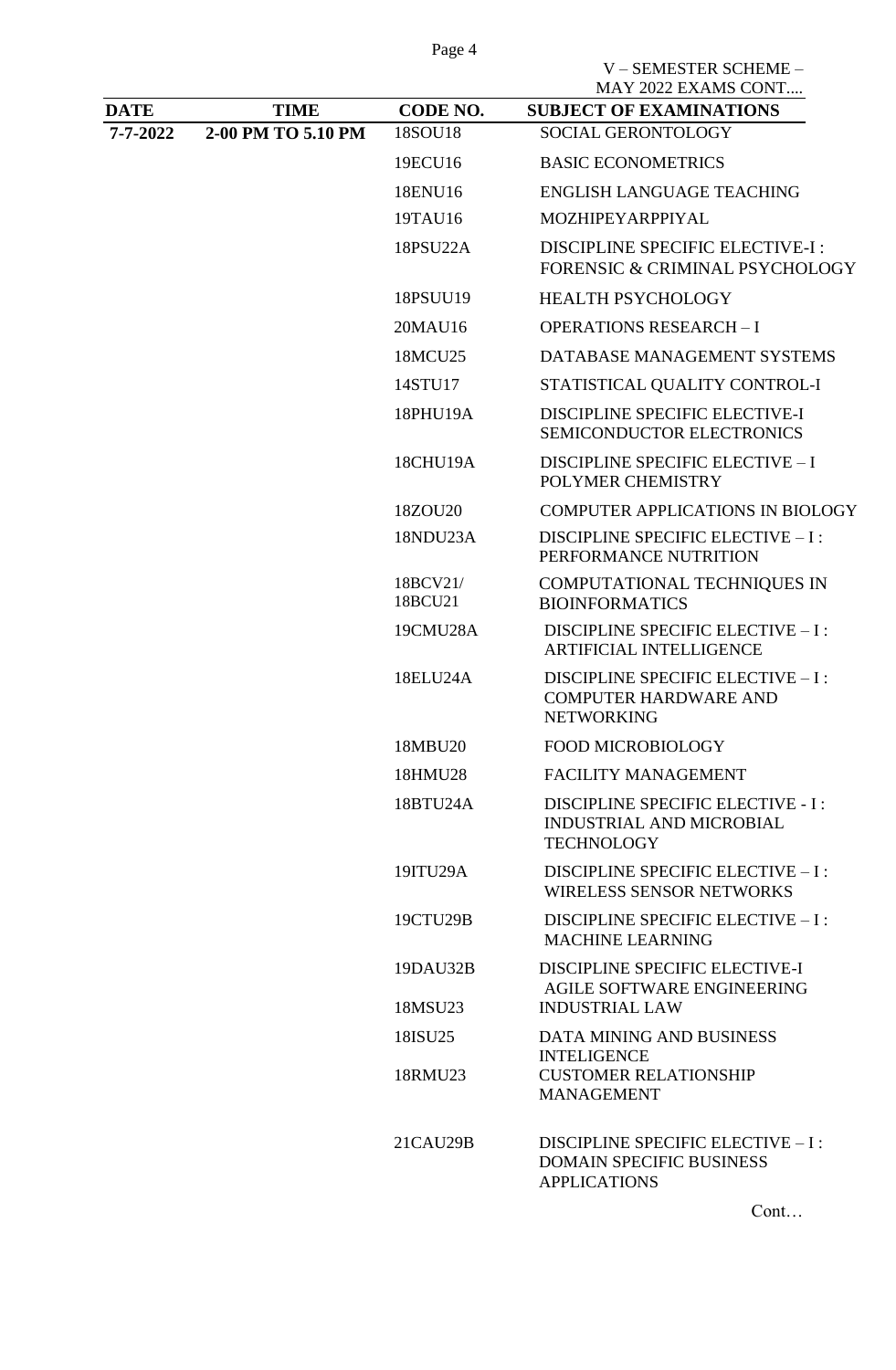|          |                    |                                    | V-SEMESTER SCHEME-<br>MAY 2022EXAMS CONT                                                         |
|----------|--------------------|------------------------------------|--------------------------------------------------------------------------------------------------|
| DATE     | <b>TIME</b>        | CODE NO.                           | <b>SUBJECT OF EXAMINATIONS</b>                                                                   |
| 8-7-2022 | 2-00 PM TO 5.10 PM | 19ECU17A                           | DISCIPLINE SPECIFIC ELECTIVE-I<br>ECONOMIC DEVELOPMENT AND<br><b>PLANNING</b>                    |
|          |                    | 18ENU17A                           | DISCIPLINE SPECIFIC ELECTIVE - I :<br><b>ENGLISH FOR COMPETITIVE</b><br><b>EXAMINATIONS</b>      |
|          |                    | 19TAU17AA                          | DISCIPLINE SPECIFIC ELECTIVE - I :<br><b>ITHAZHIYAL</b>                                          |
|          |                    | 18PSUU22A                          | DISCIPLINE SPECIFIC ELECTIVE - I :<br><b>INTRODUCTION TO FORENSIC</b><br>AND CRIMINAL PSYCHOLOGY |
|          |                    | 20MAU17A/<br>18MAU16A              | <b>DISCIPLINE SPECIFIC ELECTIVE - I:</b><br><b>C PROGRAMMING</b>                                 |
|          |                    | 18ZOU21                            | <b>BIOSTATISTICS</b>                                                                             |
|          |                    | 18BCV24A/<br>18BCU24A              | <b>DISCIPLINE SPECIFIC ELECTIVE - I:</b><br>PHYSIOLOGY AND<br><b>ENDOCRINOLOGY</b>               |
|          |                    | 19CMU29                            | PRINCIPLES OF COMPILER DESIGN                                                                    |
|          |                    | 18MBU21A                           | <b>DISCIPLINE SPECIFIC ELECTIVE - I</b><br><b>ANTIMICROBIALS &amp;</b><br><b>CHEMOTHERAPHY</b>   |
|          |                    | 18MSU25A/<br>18ISU28A/<br>18RMU25A | <b>DISCIPLINE SPECIFIC ELECTIVE - I:</b><br><b>SERVICES MARKETING</b>                            |
|          |                    |                                    |                                                                                                  |

====================================================================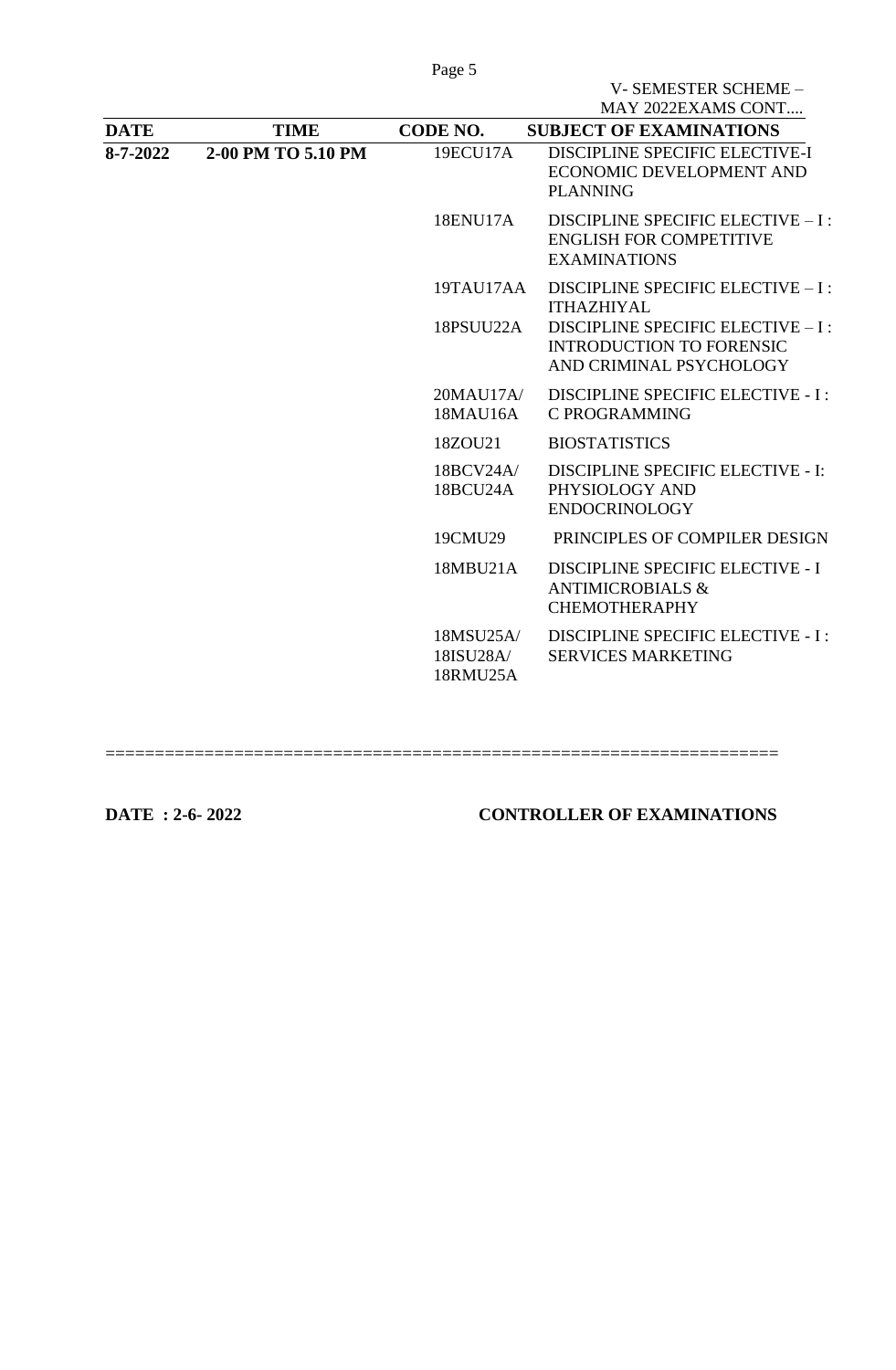#### **DAY & EVENING PROGRAMMES**

#### **PSG COLLEGE OF ARTS & SCIENCE (AUTONOMOUS) COIMBATORE :: 641 014** \*\*\*\*\*

# **SCHEME OF COMPREHENSIVE EXAMINATION MAY 2022 BCom & BVoc ( Banking, Stock & Insurance) (Fifth Semester – Major & Supporting Subjects)**

| <b>DATE</b> |                                                       |                                                                                                         | TIME CODE NO. SUBJECT OF EXAMINATIONS                                                      |
|-------------|-------------------------------------------------------|---------------------------------------------------------------------------------------------------------|--------------------------------------------------------------------------------------------|
|             | 18-7-2022 9-00 AM TO 12.10 PM 18CSU17 INDUSTRIAL LAWS |                                                                                                         |                                                                                            |
|             |                                                       | 18COU19/<br>18COC21/<br>18COE21/<br>18AFU19/<br>18CRM19/<br>18FSU19/<br>18FTU19/<br>19BPU19/<br>18CBI19 | <b>CORPORATE ACCOUNTING-II</b>                                                             |
|             |                                                       | 18PAU20                                                                                                 | <b>AUDITING – II</b>                                                                       |
|             |                                                       | 18CMA17                                                                                                 | HIGHER CORPORATE ACCOUNTING                                                                |
|             |                                                       | 18CBA21                                                                                                 | <b>INCOME TAX</b>                                                                          |
|             |                                                       | 19BSB24                                                                                                 | <b>CORPORATE ACCOUNTING</b>                                                                |
|             | 18-7-2022 2-00 PM TO 5.10 PM                          | 18CSU18                                                                                                 | <b>TAXATION LAW &amp; PRACTICE</b>                                                         |
|             |                                                       | 18COC23A                                                                                                | DISCIPLINE SPECIFIC ELECTIVE - I :<br><b>E-BANKING AND INTERNET</b>                        |
|             |                                                       | 18COC23B                                                                                                | DISCIPLINE SPECIFIC ELECTIVE - I:<br>MOBILE COMPUTING & ITS APPLICATIONS                   |
|             |                                                       | 18COE22                                                                                                 | <b>VISUAL BASIC .NET</b>                                                                   |
|             |                                                       | 18PAU21A                                                                                                | DISCIPLINE SPECIFIC ELECTIVE - I :<br><b>FINANCIAL SERVICES</b>                            |
|             |                                                       |                                                                                                         | 18PAU21B DISCIPLINE SPCIFIC ELECTIVE-I                                                     |
|             |                                                       | 18AFU20                                                                                                 | <b>FINANCIAL MARKETS</b><br>FINANCIAL MARKETS AND REGULATIONS                              |
|             |                                                       | 18CRM21A                                                                                                | DISCIPLINE SPECIFIC ELECTIVE - I :                                                         |
|             |                                                       | 18FSU22                                                                                                 | <b>DIGITAL MARKETING</b><br><b>FINANCIAL DERIVATIVES</b>                                   |
|             |                                                       | 18FTU21A                                                                                                | DISCIPLINE SPECIFIC ELECTIVE - I :<br>FOREIGN TRADE PROCEDURES AND<br><b>DOCUMENTATION</b> |
|             |                                                       | 19BPU21A                                                                                                | DISCIPLINE SPECIFIC ELECTIVE - I :<br><b>MANAGING BUSINESS PROCESSES - I</b>               |
|             |                                                       | 18CBI21A                                                                                                | DISCIPLINE SPECIFIC ELECTIVE-I<br><b>E-BANKING TECHNOLOGY</b>                              |
|             |                                                       | 18CMA18                                                                                                 | PRINCIPLES AND PRACTICES OF AUDITING                                                       |
|             |                                                       | 18CBA23<br>19BSB25                                                                                      | <b>BIG DATA ANALYTICS</b><br><b>BUSINESS COMMUNICATION</b>                                 |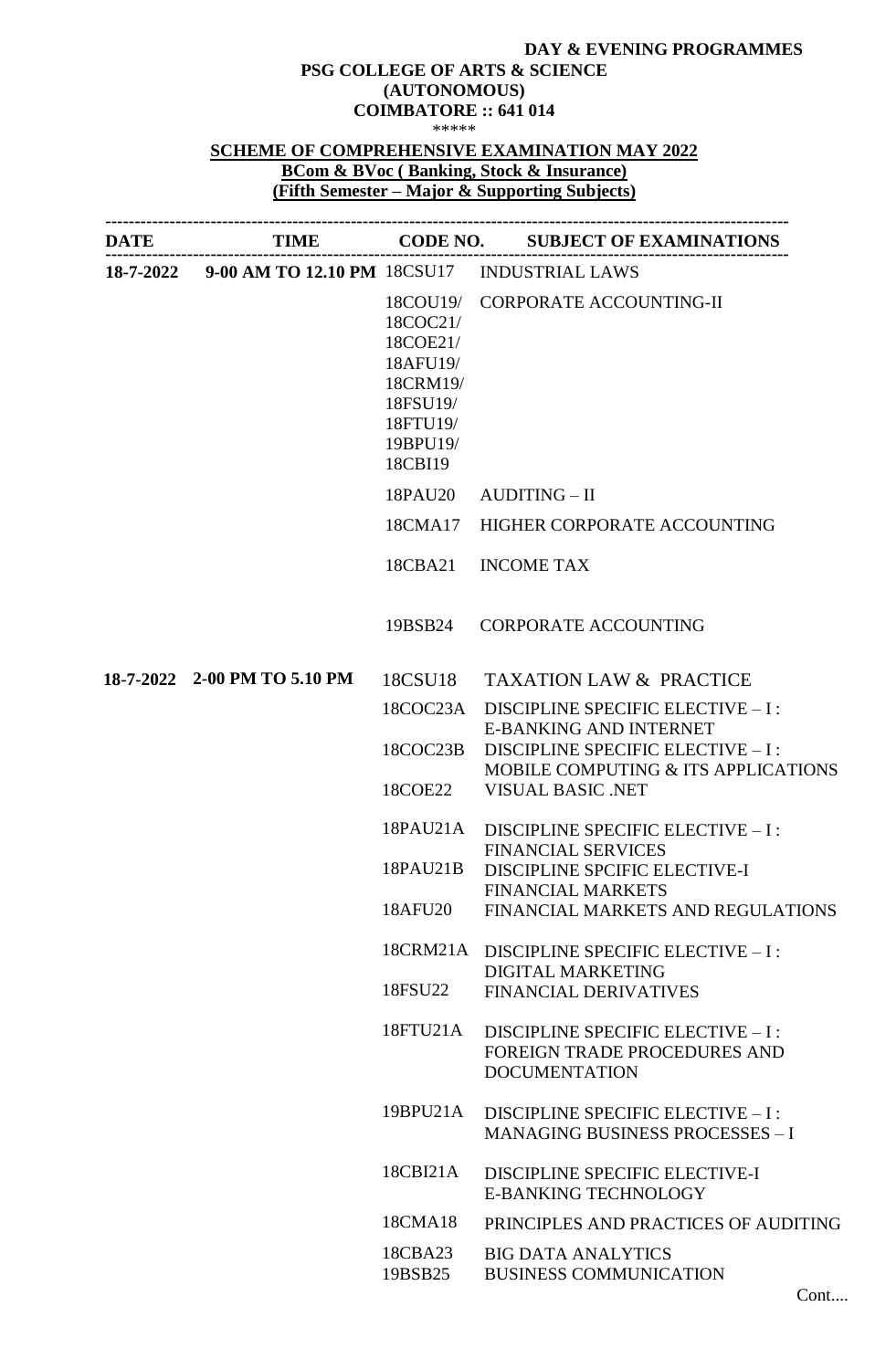| <b>DATE</b> |                               |                                                                      | TIME CODE NO. SUBJECT OF EXAMINATIONS                                                  |
|-------------|-------------------------------|----------------------------------------------------------------------|----------------------------------------------------------------------------------------|
|             | 19-7-2022 9-00 AM TO 12.10 PM | 18CSU19                                                              | CORPORATE ACCOUNTING-II                                                                |
|             |                               | $18$ COU $21$ A $/$<br>18COE25/<br>18AFU21A/<br>18CRM22/<br>18FSU21A | DISCIPLINE SPECIFIC ELECTIVE-I<br>FINANCIAL MANAGEMENT                                 |
|             |                               | 18COC24                                                              | VISUAL BASIC .NET PROGRAMMING                                                          |
|             |                               | 18FTU22                                                              | <b>INTERNATIONAL MARKETING</b>                                                         |
|             |                               | 19BPU22                                                              | RESEARCH METHODOLOGY                                                                   |
|             |                               | 18CBI22                                                              | SERVICE MARKETING IN BANKING AND<br><b>INSURANCE</b>                                   |
|             |                               | 18CMA21B                                                             | <b>DISCIPLINE SPECIFIC ELECTIVE-I</b><br>WORKING CAPITAL MANAGEMENT                    |
|             |                               | 18CBA24                                                              | <b>ACTUARIAL STATISTICS</b>                                                            |
|             |                               | 19BSB26A                                                             | DISCIPLINE SPECIFIC ELECTIVE-I<br>E BANKING TECHNOLOGY                                 |
| 19-7-2022   | 2-00 PM TO 5.10 PM            | 18CSU <sub>20</sub>                                                  | <b>GENERAL LAWS &amp; PROCEDURES-II</b>                                                |
|             |                               | 18COU22                                                              | <b>INTERNATIONAL TRADE</b>                                                             |
|             |                               | 18COE24A                                                             | DISCIPLINE SPECIFIC ELECTIVE - I :<br>e-SERVICES                                       |
|             |                               | 18AFU22                                                              | <b>BANKING AND FINANCIAL INSTITUTIONS</b>                                              |
|             |                               | 18CBA25A                                                             | DISCIPLINE SPECIFIC ELECTIVE - I :<br>FINANCIAL MANAGEMENT<br><b>TECHNIQUES</b>        |
|             |                               | 19BSB27                                                              | <b>SERVICE MARKETING</b>                                                               |
| 20-7-2022   | 9-00 AM TO 12.10 PM           | 18CSU22A                                                             | DISCIPLINE SPECIFIC ELECTIVE - I :<br><b>COST ACCOUNTING</b>                           |
| 20-7-2022   | 9-00 AM TO 12.10 PM           |                                                                      | <b>OFFICE MANAGEMENT -</b><br><b>ALTERNATIVE SUBJECT FOR</b><br>TYPEWRITING (for BCom) |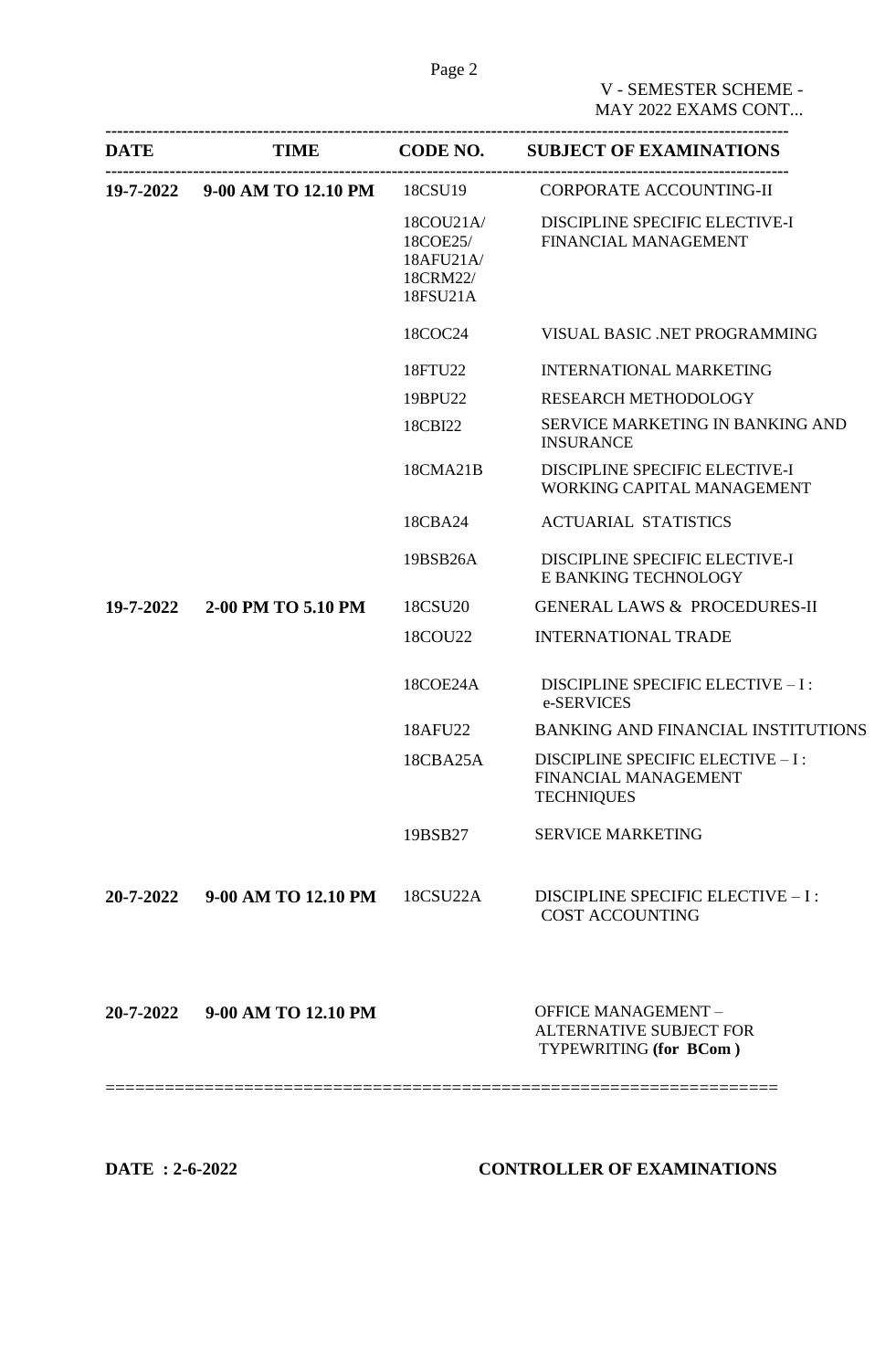#### **PSG COLLEGE OF ARTS & SCIENCE (AUTONOMOUS) COIMBATORE :: 641 014** \*\*\*\*\*

# **SCHEME OF COMPREHENSIVE EXAMINATION MAY 2022**

# **BVoc- Science Stream (For FIFTH Semester Subjects)**

|                | <b>DATE</b>                         |          | TIME CODE NO. SUBJECT OF EXAMINATIONS                                   |
|----------------|-------------------------------------|----------|-------------------------------------------------------------------------|
|                | 4-7-2022 2-00 PM TO 5.10 PM 18FPB29 |          | PLANTATION CROP PROCESSING                                              |
|                |                                     | 18HMB25  | EVENT MANAGEMENT                                                        |
|                |                                     | 19NMB34  | WEB TECHNOLOGY                                                          |
| 5-7-2022       | 2-00 PM TO 5.10 PM                  | 18FPB30  | FOOD FERMENTATION TECHNOLOGY                                            |
|                |                                     | 18HMB26  | <b>BAR MANAGEMENT</b>                                                   |
|                |                                     | 19NMB35  | PRIVACY & SECURITY                                                      |
| $6 - 7 - 2022$ | 2-00 PM TO 5.10 PM                  | 18FPB31  | FOOD PRODUCT DEVELOPMENT                                                |
|                |                                     |          | 18HMB27 RESTAURANT OPERATIONS                                           |
| $7 - 7 - 2022$ | 2-00 PM TO 5.10 PM                  | 19NMB36B | DISCIPLINE SPECIFIC ELECTIVE-I<br><b>DATA MINING</b>                    |
| $8 - 7 - 2022$ | 2-00 PM TO 5.10 PM                  | 18FPB32  | PRINCIPLES OF NUTRITION                                                 |
|                |                                     |          | 18HMB29A DISCIPLINE SPECIFIC ELECTIVE - I:<br><b>INTERIOR DESIGNING</b> |
| $9 - 7 - 2022$ | 2-00 PM TO 5.10 PM                  | 18FPB36B | DISCIPLINE SPECIFIC ELECTIVE - I :<br><b>BASIC ACCOUNTING</b>           |

**====================================================================**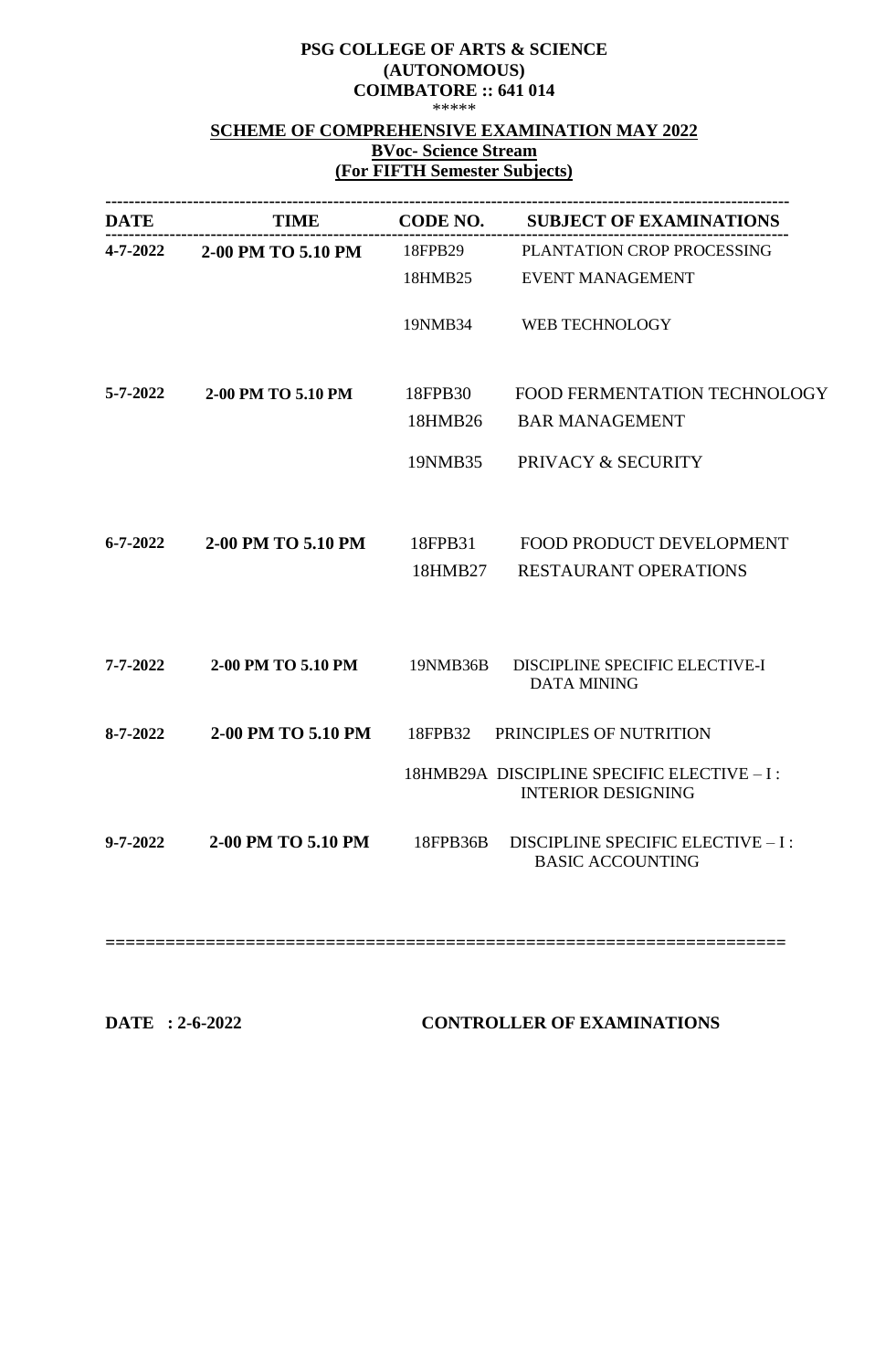#### **PSG COLLEGE OF ARTS & SCIENCE (AUTONOMOUS) COIMBATORE :: 641 014 \*\*\*\*\***

#### **SCHEME OF COMPREHENSIVE EXAMINATION MAY 2022**

## **BBA LOGISTICS**

# **(Fifth Semester – Major & Supporting Subjects)**

| <b>TIME</b> | CODE NO. | <b>SUBJECT OF EXAMINATIONS</b>                                                                                                                                                                       |
|-------------|----------|------------------------------------------------------------------------------------------------------------------------------------------------------------------------------------------------------|
|             | L20C21   | <b>MIS FOR LOGISTICS</b>                                                                                                                                                                             |
|             | L20C22   | <b>INTERNATIONAL LOGISTICS</b><br><b>MANAGEMENT</b>                                                                                                                                                  |
|             | L20C23   | <b>MARKETING MANAGEMENT</b>                                                                                                                                                                          |
|             | L20C24   | <b>RETAIL LOGISTICS &amp; E-COMMERCE</b>                                                                                                                                                             |
|             | L20C25   | <b>LOGISTICS NETWORK DESIGN</b>                                                                                                                                                                      |
|             | L20C26   | PORT TERMINAL LOGISTICS                                                                                                                                                                              |
|             |          | 2-00 PM TO 5.10 PM 20BLU20/<br>2-00 PM TO 5.10 PM 20BLU21/<br>2-00 PM TO 5.10 PM 20BLU22/<br><b>2-00 PM TO 5.10 PM 20BLU23/</b><br>2-00 PM TO 5.10 PM 20BLU24/<br><b>2-00 PM TO 5.10 PM 20BLU25/</b> |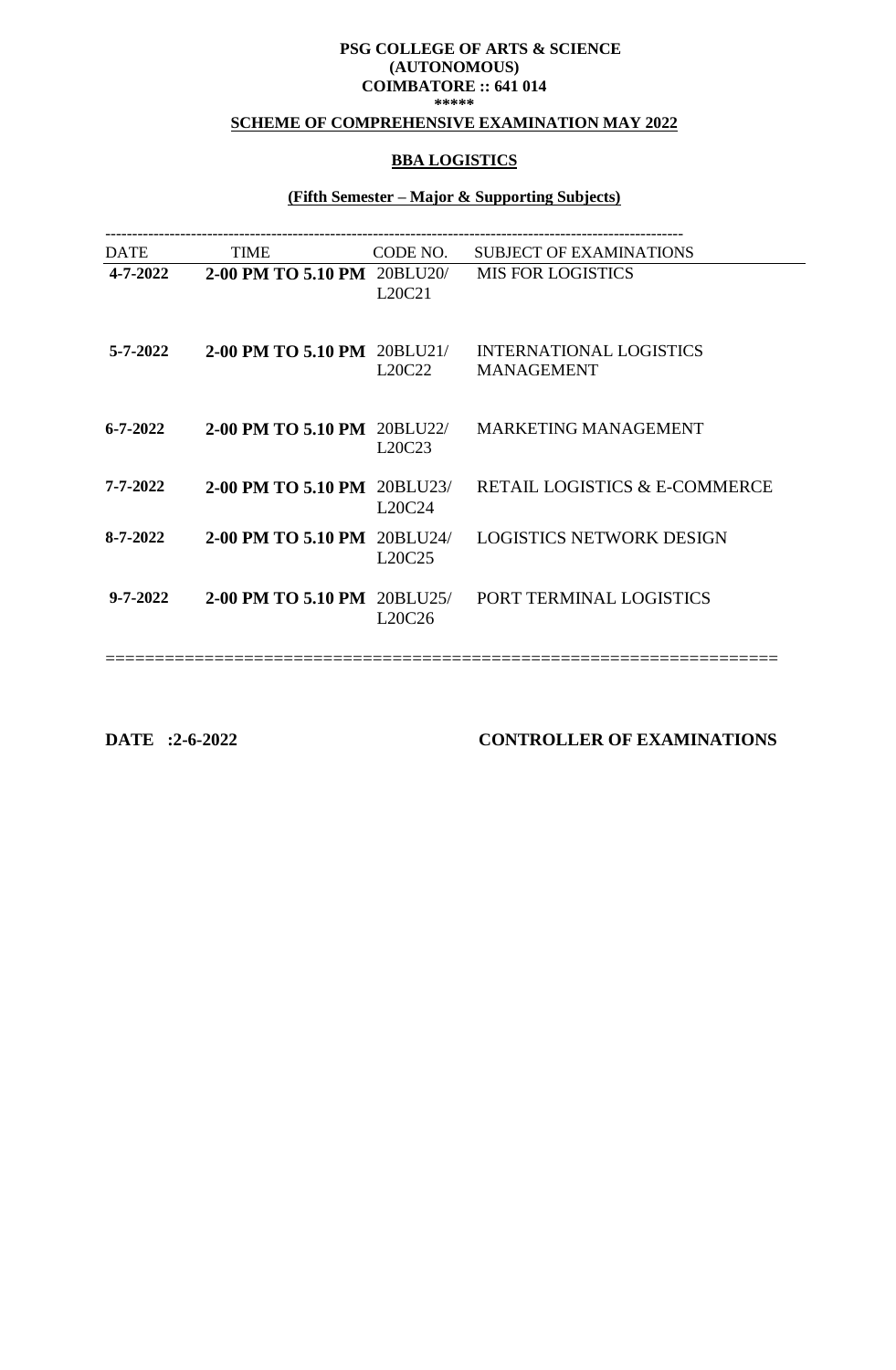#### **PSG COLLEGE OF ARTS & SCIENCE (AUTONOMOUS) COIMBATORE :: 641 014 \*\*\*\***

#### **SCHEME OF COMPREHENSIVE EXAMINATION MAY 2022 (For SIXTH SEMESTER SUBJECTS ONLY) BA/BSc/BBA/BCA etc.**

| <b>DATE</b> | <b>TIME</b>                   |                                 | CODE NO. SUBJECT OF EXAMINATIONS                                  |
|-------------|-------------------------------|---------------------------------|-------------------------------------------------------------------|
|             | 27-6-2022 9.00 AM TO 12.10 PM | 18SOU19                         | <b>GENDER AND SOCIETY</b>                                         |
|             |                               | 19ECU19                         | <b>INDUSTRIAL ECONOMICS</b>                                       |
|             |                               | 18ENU18                         | <b>AMERICAN LITERATURE</b>                                        |
|             |                               | 18TAU18                         | ILLAKKANAM-VI- YAAPERUNGALAKARIKAI,<br>DHANDIYALANGAARAM          |
|             |                               | 19MUU19                         | PHYSICS OF MUSIC                                                  |
|             |                               | 18PSU23                         | FUNDAMENTALS OF MARKETING AND<br><b>CONSUMER BEHAVIOUR</b>        |
|             |                               | 18PSUU23                        | <b>INDUSTRIAL PSYCHOLOGY</b>                                      |
|             |                               | 20MAU19/<br>18MAU18             | <b>LINEAR ALGEBRA</b>                                             |
|             |                               | 18MCU29                         | <b>COMPLEX ANALYSIS</b>                                           |
|             |                               | 18STU <sub>20</sub> A           | DISCIPLINE SPECIFIC ELECTIVE - II :<br><b>DEMOGRAPHIC METHODS</b> |
|             |                               | 18PHU20                         | <b>NUCLEAR PHYSICS</b>                                            |
|             |                               | 18CHU21                         | INSTRUMENTAL METHODS OF CHEMICAL<br><b>ANALYSIS</b>               |
|             |                               | 18BOU22                         | PLANT ECOLOGY                                                     |
|             |                               | 18ZOU22                         | <b>BIOTECHNOLOGY - II</b>                                         |
|             |                               | 18NDU24                         | <b>FOOD SERVICE MANAGEMENT</b>                                    |
|             |                               | 18BCV25/<br>18BCU25             | PLANT BIOCHEMISTRY                                                |
|             |                               | 19CMU33                         | SOFTWARE TESTING                                                  |
|             |                               | 18ELU26                         | <b>VLSI DESIGN</b>                                                |
|             |                               | 18MBU23                         | APPLIED BIOTECHNOLOGY                                             |
|             |                               | 18CDU35                         | APPAREL MARKETING & MERCHANDISING                                 |
|             |                               | 18BTU25                         | <b>ANIMAL BIOTECHNOLOGY</b>                                       |
|             |                               | 18VCU22A                        | DISCIPLINE SPECIFIC ELECTIVE-II :<br><b>MEDIA MANAGEMENT</b>      |
|             |                               | 19ITU35                         | PHP AND MySQL                                                     |
|             |                               | 19CTU33                         | R PROGRAMMING                                                     |
|             |                               | 19DAU37                         | <b>ARTIFICIAL INTELLIGENCE</b>                                    |
|             |                               | 18MSU26/<br>18ISU29/<br>18RMU26 | STRATEGIC MANAGEMENT                                              |
|             |                               | 19CAU33                         | <b>WEB SERVICES</b>                                               |
|             |                               |                                 |                                                                   |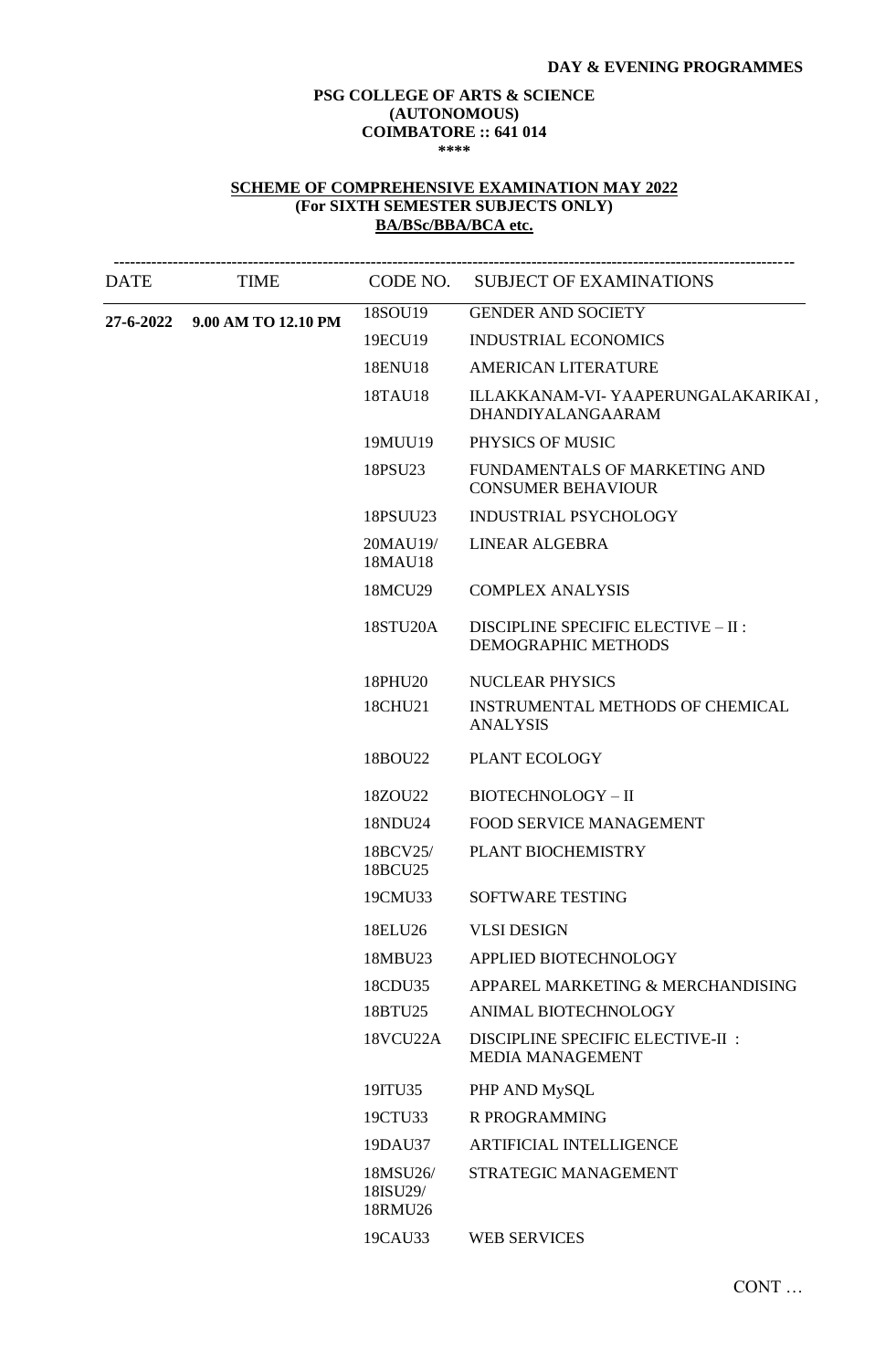|             |                     | Page 2                          |                                                                                       |
|-------------|---------------------|---------------------------------|---------------------------------------------------------------------------------------|
|             |                     |                                 | VI - SEMESTER SCHEME -<br>MAY 2022 EXAMS CONT                                         |
| <b>DATE</b> | <b>TIME</b>         | CODE NO.                        | <b>SUBJECT OF EXAMINATIONS</b>                                                        |
| 28-6-2022   | 9.00 AM TO 12.10 PM | 18SOU20                         | SOCIOLOGY OF CHANGE AND DEVELOPMENT                                                   |
|             |                     | 19ECU20                         | <b>ENVIRONMENTAL ECONOMICS</b>                                                        |
|             |                     | 18ENU19                         | <b>INDIAN WRITING IN ENGLISH</b>                                                      |
|             |                     | 19TAU19                         | <b>SANGAILAKKIYAM</b>                                                                 |
|             |                     | 18PSU <sub>24</sub>             | FUNDAMENTALS OF COUNSELLING                                                           |
|             |                     | 18PSUU24                        | PSYCHOLOGY GUIDANCE AND COUNSELLING                                                   |
|             |                     | 20MAU20/<br>18MAU19             | <b>COMPLEX ANALYSIS</b>                                                               |
|             |                     | 18MCU30                         | <b>OPERATIONS RESEARCH</b>                                                            |
|             |                     | 18STU21                         | <b>DESIGN OF EXPERIMENTS</b>                                                          |
|             |                     | 18PHU21                         | <b>MATERIALS SCIENCE</b>                                                              |
|             |                     | 18CHU22                         | <b>ORGANIC CHEMISTRY -II</b>                                                          |
|             |                     | 18BOU23                         | <b>GENETIC ENGINEERING</b>                                                            |
|             |                     | 18ZOU23                         | <b>IMMUNOLOGY</b>                                                                     |
|             |                     | 18NDU25                         | FOOD COST CONTROL & ACCOUNTANCY                                                       |
|             |                     | 18BCV26/<br>18BCU26             | <b>CLINICAL BIOCHEMISTRY</b>                                                          |
|             |                     | 19CMU34                         | DATA SCIENCE WITH R PROGRAMMING                                                       |
|             |                     | 18ELU27                         | PROGRAMMABLE LOGIC CONTROLLER                                                         |
|             |                     | 18MBU24                         | INDUSTRIAL MICROBIOLOGY                                                               |
|             |                     | 18CDU36B                        | DISCIPLINE SPECIFIC ELECTIVE - II : APPAREL<br>MANUFACTURING PRINCIPLES AND PRACTICES |
|             |                     | 18BTU26                         | <b>BIOPHARMACEUTICALS</b>                                                             |
|             |                     | 19ITU37                         | NETWORK AND INFORMATION SYSTEM<br><b>SECURITY</b>                                     |
|             |                     | 19CTU34                         | <b>DATA ANALYTICS</b>                                                                 |
|             |                     | 19DAU38                         | MINING OF MASSIVE DATA                                                                |
|             |                     | 18MSU27/<br>18ISU30/<br>18RMU27 | <b>EXPORT MARKETING</b>                                                               |
|             |                     | 19CAU34                         | <b>BIG DATA ANALYTICS</b>                                                             |
|             |                     |                                 |                                                                                       |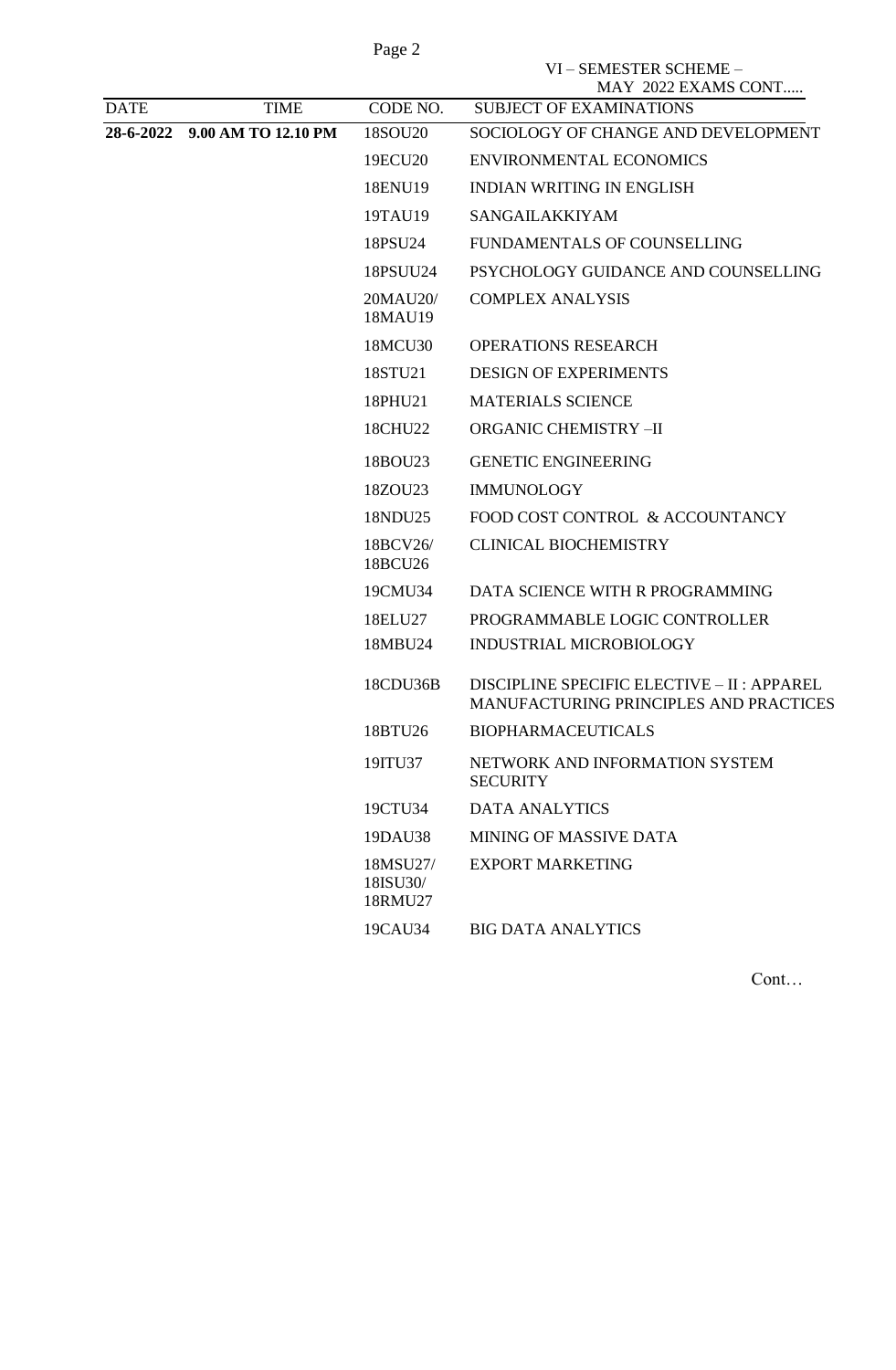| DATE | TIME                          | CODE NO.              | <b>SUBJECT OF EXAMINATIONS</b>                                   |
|------|-------------------------------|-----------------------|------------------------------------------------------------------|
|      | 29-6-2022 9.00 AM TO 12.10 PM | 18SOU21               | SOCIAL PROBLEMS & SOCIAL WELFARE                                 |
|      |                               | 19ECU21               | <b>LABOUR ECONOMICS</b>                                          |
|      |                               | 18ENU20               | <b>TRANSLATION STUDIES</b>                                       |
|      |                               | 18TAU20               | TAMIL ILAKKIYA VARALAARU                                         |
|      |                               | 18PSU <sub>25</sub>   | FUNDAMENTALS OF HEALTH PSYCHOLOGY                                |
|      |                               | 18PSUU25              | EDUCATIONAL PSYCHOLOGY                                           |
|      |                               | 20MAU21               | <b>OPERATIONS RESEARCH - II</b>                                  |
|      |                               | 18MCU31               | ADVANCED MATHEMATICAL STATISTICS                                 |
|      |                               | 18STU22               | <b>INDUSTRIAL STATISTICS</b>                                     |
|      |                               | 18PHU22               | MICROPROCESSOR ARCHITECTURE AND<br><b>PROGRAMMING</b>            |
|      |                               | 18CHU23               | <b>INORGANIC CHEMISTRY-II</b>                                    |
|      |                               | 18BOU24               | PLANT METABOLISM                                                 |
|      |                               | 18ZOU24A              | DISCIPLINE SPECIFIC ELECTIVE - II :<br>ORNAMENTAL FISH BREEDING  |
|      |                               | 18NDU26               | <b>COMMUNITY NUTRITION</b>                                       |
|      |                               | 18BCV27B/<br>18BCU27B | CELL - A MOLECULAR APPROACH                                      |
|      |                               | 19CMU35A              | DISCIPLINE SPECIFIC ELECTIVE - II :<br><b>CYBER FORENSICS</b>    |
|      |                               | 18ELU28               | <b>MEDICAL ELECTRONICS</b>                                       |
|      |                               | 18MBU25               | MICROBIAL ECOLOGY                                                |
|      |                               | 18BTU27               | APPLIED BIOTECHNOLOGY AND IPR, BIOETHICS                         |
|      |                               | 19ITU36A              | DISCIPLINE SPECIFIC ELECTIVE - II : TCP/IP                       |
|      |                               | 19CTU36A              | DISCIPLINE SPECIFIC ELECTIVE - II :<br>PARALLEL COMPUTING        |
|      |                               | 19DAU40B              | DISCIPLINE SPECIFIC ELECTIVE - II :<br><b>INTERNET OF THINGS</b> |
|      |                               | 18MSU28/<br>18RMU28   | SUPPLY CHAIN MANAGEMENT                                          |
|      |                               | 18ISU31               | <b>ENTERPRISE RESOURCE PLANNING</b>                              |
|      |                               | 19CAU36               | DISCIPLINE SPECIFIC ELECTIVE - II :<br><b>ROBOTICS</b>           |
|      |                               |                       | CONT                                                             |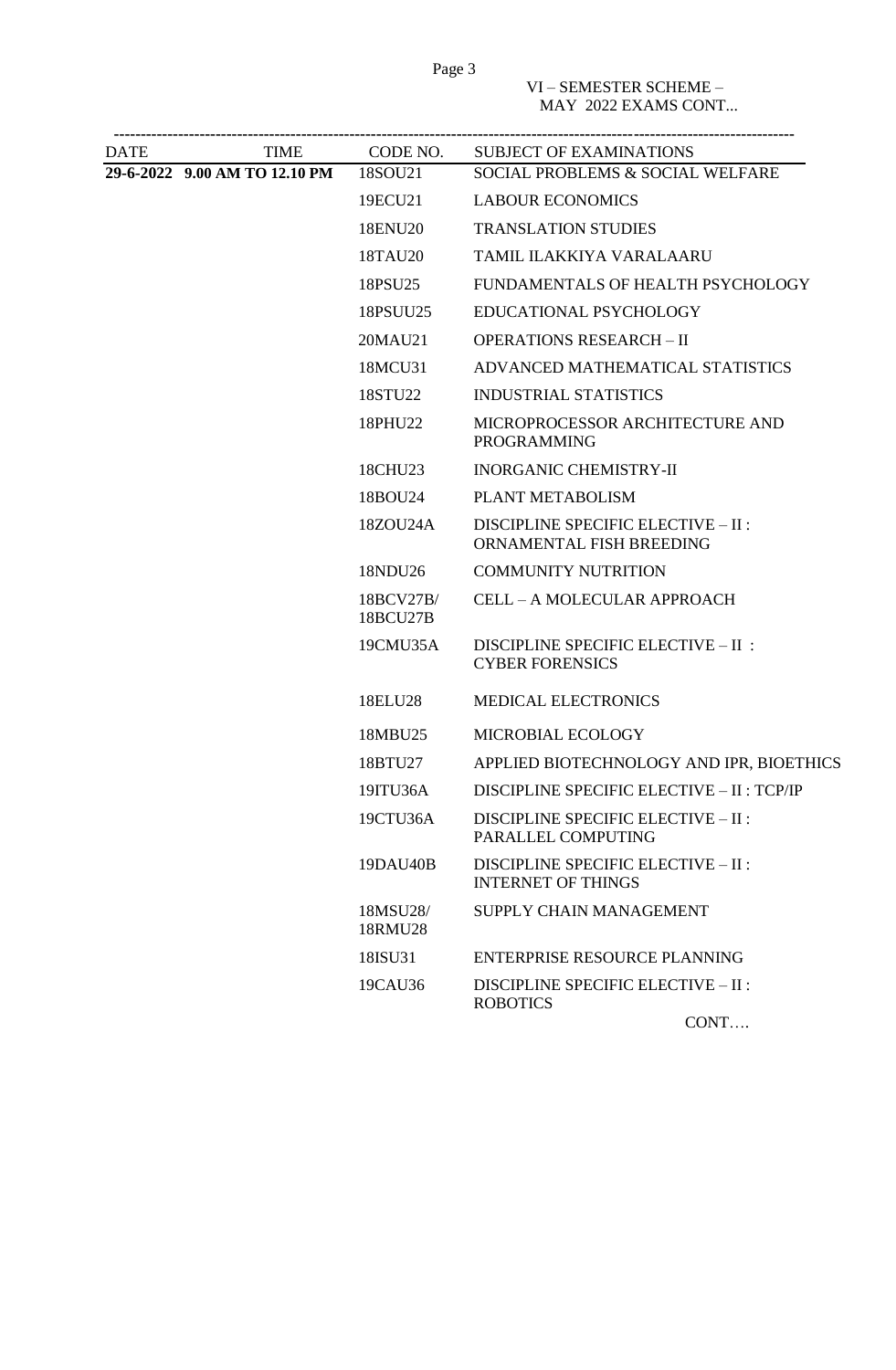Page 4

VI- SEMESTER SCHEME –

MAY 2022 EXAMS CONT....

| <b>DATE</b> | TIME                                   |                       | CODE NO. SUBJECT OF EXAMINATIONS                                                  |
|-------------|----------------------------------------|-----------------------|-----------------------------------------------------------------------------------|
|             | 30-6-2022 9.00 AM TO 12.10 PM 18SOU22A |                       | DISCIPLINE SPECIFIC ELECTIVE-II :<br>HUMAN RESOURCE MANAGEMENT                    |
|             |                                        | 19ECU22               | ECONOMICS FOR GLOBALIZATION                                                       |
|             |                                        | 18ENU21               | <b>TRAVEL WRITING</b>                                                             |
|             |                                        | 19TAU21               | <b>OPPILAKKIYAM</b>                                                               |
|             |                                        | 18PSU26               | PSYCHOLOGY OF EXCEPTIONAL CHILDREN                                                |
|             |                                        | 18PSUU26              | PSYCHOLOGY FOR EXCEPTIONAL CHILDREN                                               |
|             |                                        | 20MAU22/<br>18MAU21   | <b>GRAPH THEORY</b>                                                               |
|             |                                        | 18MCU32<br>18STU23    | DISCRETE MATHEMATICS AND GRAPH<br><b>THEORY</b><br><b>OPERATIONS RESEARCH-II</b>  |
|             |                                        | 18PHU23A              | DISCIPLINE SPECIFIC ELECTIVE - II :                                               |
|             |                                        |                       | <b>ALTERNATE ENERGY RESOURCES</b>                                                 |
|             |                                        | 18CHU24               | PHYSICAL CHEMISTRY-II                                                             |
|             |                                        | 18BOU25               | <b>HORTICULTURE</b>                                                               |
|             |                                        | 18ZOU25               | ENVIRONMENTAL BIOLOGY                                                             |
|             |                                        | 18NDU27               | FOOD SAFETY AND QUALITY CONTROL                                                   |
|             |                                        | 18BCV29A/<br>18BCU29A | <b>DISCIPLINE SPECIFIC ELECTIVE - II:</b><br>PHARMACOKINETICS AND CLINICAL TRIALS |
|             |                                        | 19CMU36               | <b>MACHINE LEARNING</b>                                                           |
|             |                                        | 18ELU29A              | DISCIPLINE SPECIFIC ELECTIVE - II :<br>MOBILE TECHNOLOGY (UNAIDED)                |
|             |                                        | 18ELU29B              | DISCIPLINE SPECIFIC ELECTIVE-II<br>AUTOMOTIVE ELECTRONICS (AIDED)                 |
|             |                                        | 18MBU26               | <b>VIROLOGY</b>                                                                   |
|             |                                        | 18BTU28               | <b>BUSINESS BIOTECHNOLOGY</b>                                                     |
|             |                                        | 19ITU38               | ENTERPRISE RESOURCE PLANNING                                                      |
|             |                                        | 19CTU35               | <b>INTERNET OF THINGS</b>                                                         |
|             |                                        | 19DAU39               | <b>EXPLORATORY DATA ANALYTICS</b>                                                 |
|             |                                        | 18MSU29               | <b>FINANCIAL SERVICES</b>                                                         |
|             |                                        | 18ISU32               | WEB TECHNOLOGY                                                                    |
|             |                                        | 18RMU29               | <b>BRAND MANAGEMENT</b>                                                           |
|             |                                        | 19CAU35               | <b>SOFT COMPUTING</b>                                                             |
|             |                                        |                       |                                                                                   |

CONT....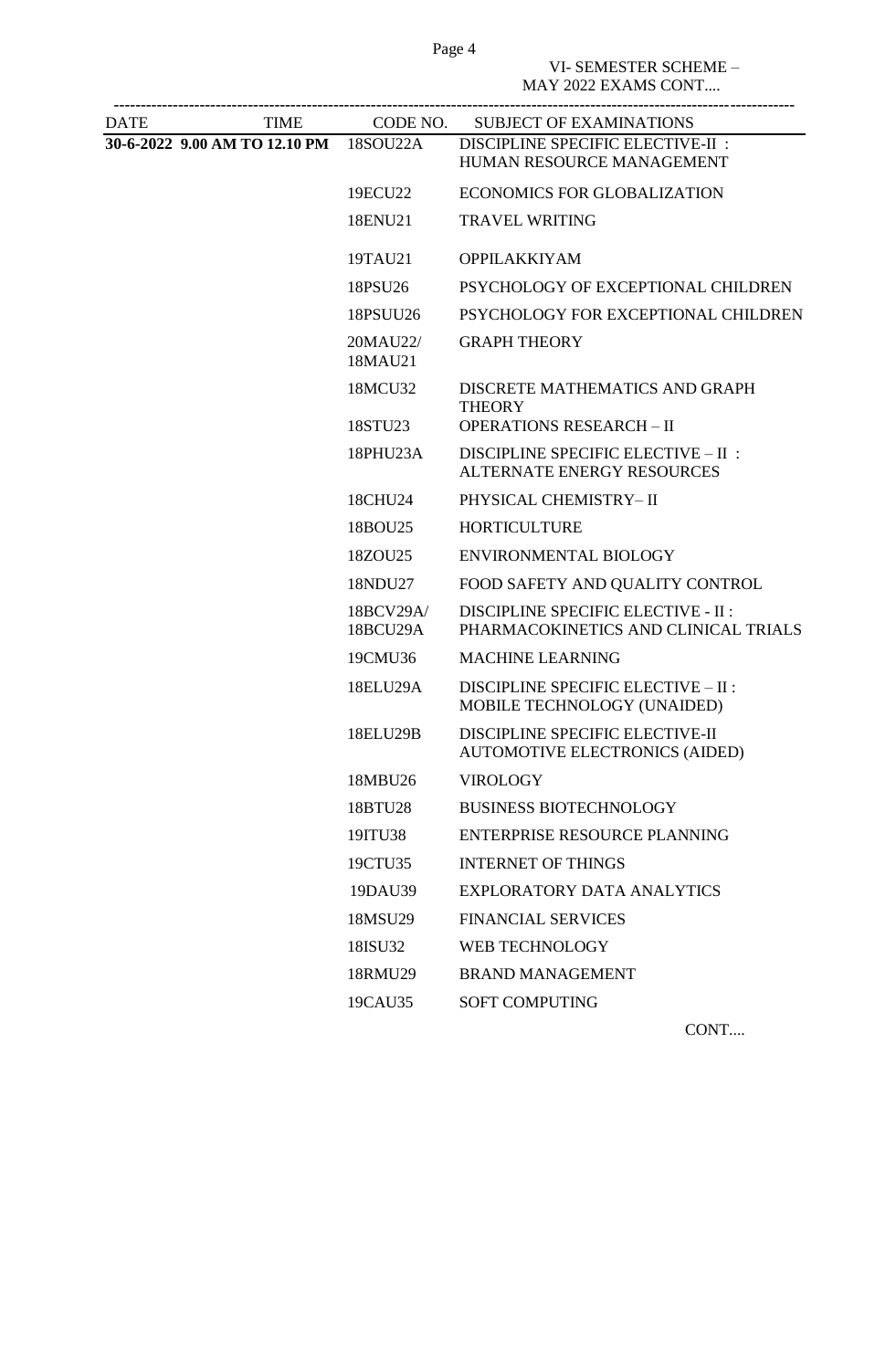Page 5

VI – SEMESTER SCHEME – MAY 2022 EXAMS CONT.....

| DATE | <b>TIME</b>                  | CODE NO.                           | <b>SUBJECT OF EXAMINATIONS</b>                                                                  |
|------|------------------------------|------------------------------------|-------------------------------------------------------------------------------------------------|
|      | 1-7-2022 9.00 AM TO 12.10 PM | 18SOU23                            | <b>INDIAN POLITICAL SYSTEM</b>                                                                  |
|      |                              | 19ECU23A                           | DISCIPLINE SPECIFIC ELECTIVE-II :<br>ENTREPRENEURSHIP DEVELOPMENT                               |
|      |                              | 18ENU22B                           | DISCIPLINE SPECIFIC ELECTIVE-II:<br>STUDY OF AN AUTHOR -<br><b>RABINDRANATH TAGORE</b>          |
|      |                              | 18TAU22A                           | DISCIPLINE SPECIFIC ELECTIVE-II<br><b>KOYIL KALAI</b>                                           |
|      |                              | 18PSU29A                           | DISCIPLINE SPECIFIC ELECTIVE - II :<br>REHABILITATION PSYCHOLOGY                                |
|      |                              | 18PSUU29A                          | DISCIPLINE SPECIFIC ELECTIVE - II :<br>FUNDAMENTALS OF PSYCHOTHERAPIES                          |
|      |                              | 20MAU23B/<br>18MAU22B              | <b>DISCIPLINE SPECIFIC ELECTIVE - II:</b><br><b>INTERNET &amp; JAVA</b>                         |
|      |                              | 18MCU33B                           | DISCIPLINE SPECIFIC ELECTIVE - II :<br>DATA ANALYTICS & R PROGRAMMING                           |
|      |                              | 18STU <sub>24</sub>                | <b>ECONOMETRICS</b>                                                                             |
|      |                              | 18CHU25A                           | DISCIPLINE SPECIFIC ELECTIVE - II :<br>PHARMACEUTICAL CHEMISTRY                                 |
|      |                              | 18BOU26A                           | DISCIPLINE SPECIFIC ELECTIVE - II :<br>PLANT TISSUE CULTURE                                     |
|      |                              | 18ZOU26                            | <b>BIOCHEMISTRY</b>                                                                             |
|      |                              | 18NDU28                            | <b>FOOD PACKAGING</b>                                                                           |
|      |                              | 18MBU27A                           | DISCIPLINE SPECIFIC ELECTIVE - II :<br><b>BIOSTATISTICS AND RESEARCH</b><br><b>METHODOLOGY</b>  |
|      |                              | 18BTU30A                           | DISCIPLINE SPECIFIC ELECTIVE - II :<br>PLANT TISSUE CULTURE AND<br><b>TRANSGENIC TECHNOLOGY</b> |
|      |                              | 18MSU30B/<br>18ISU34B/<br>18RMU30B | DISCIPLINE SPECIFIC ELECTIVE - II :<br><b>EMPLOYEE RELATIONSHIP</b><br><b>MANAGEMENT</b>        |
|      |                              |                                    |                                                                                                 |

CONT....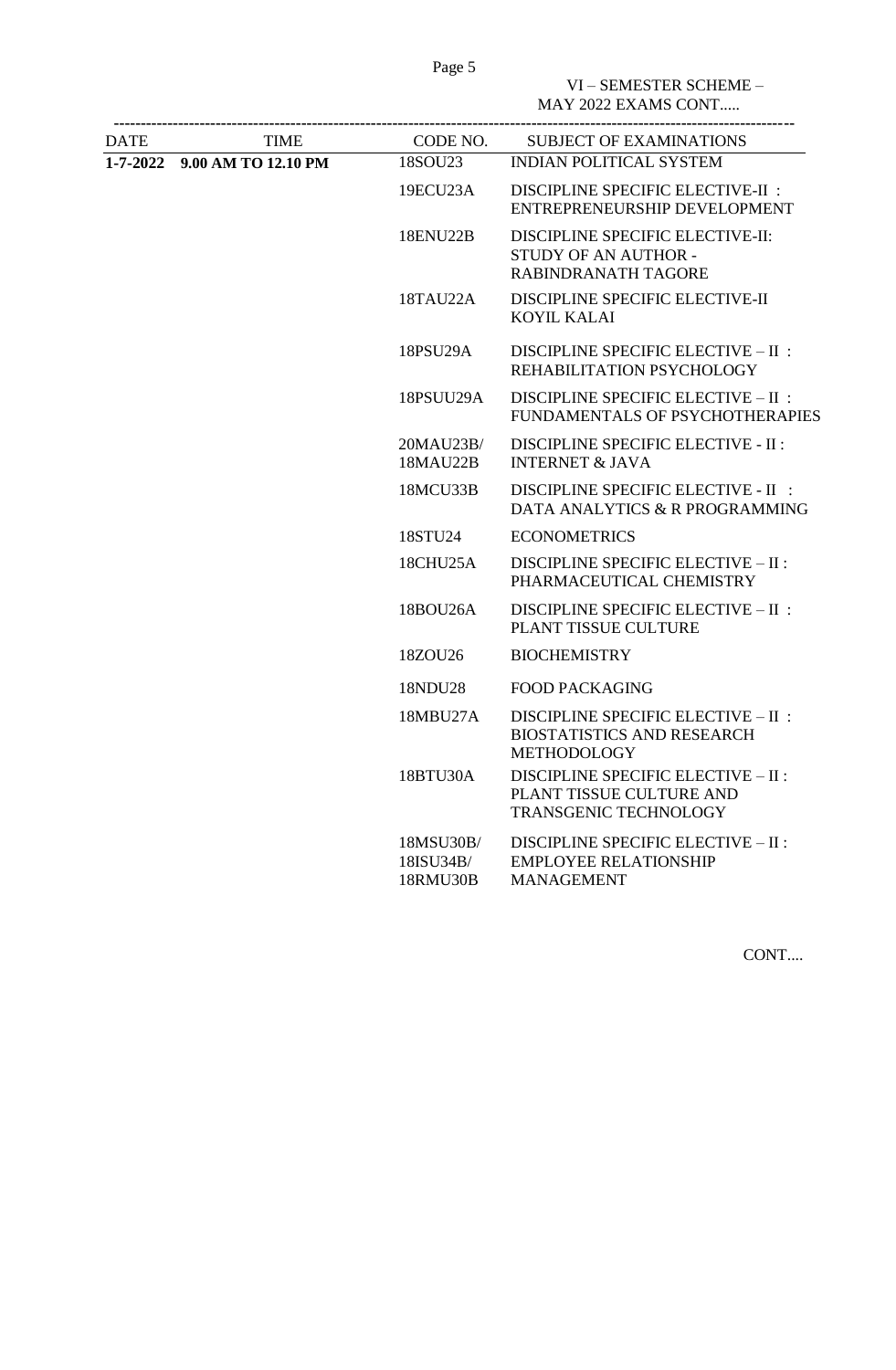|                |                     | Page 6              |                                                                      |
|----------------|---------------------|---------------------|----------------------------------------------------------------------|
|                |                     |                     | VI - SEMESTER SCHEME -                                               |
|                |                     |                     | $MAY$ 2022 EXAMS CONT                                                |
| <b>DATE</b>    | <b>TIME</b>         | CODE NO.            | <b>SUBJECT OF EXAMINATIONS</b>                                       |
| $2 - 7 - 2022$ | 9.00 AM TO 12.10 PM | 16STU <sub>22</sub> | STATISTICAL QUALITY CONTROL-II                                       |
|                |                     | 18NDU29A            | DISCIPLINE SPECIFIC ELECTIVE-II :<br><b>FOOD PRODUCT DEVELOPMENT</b> |
|                |                     |                     |                                                                      |
|                |                     |                     |                                                                      |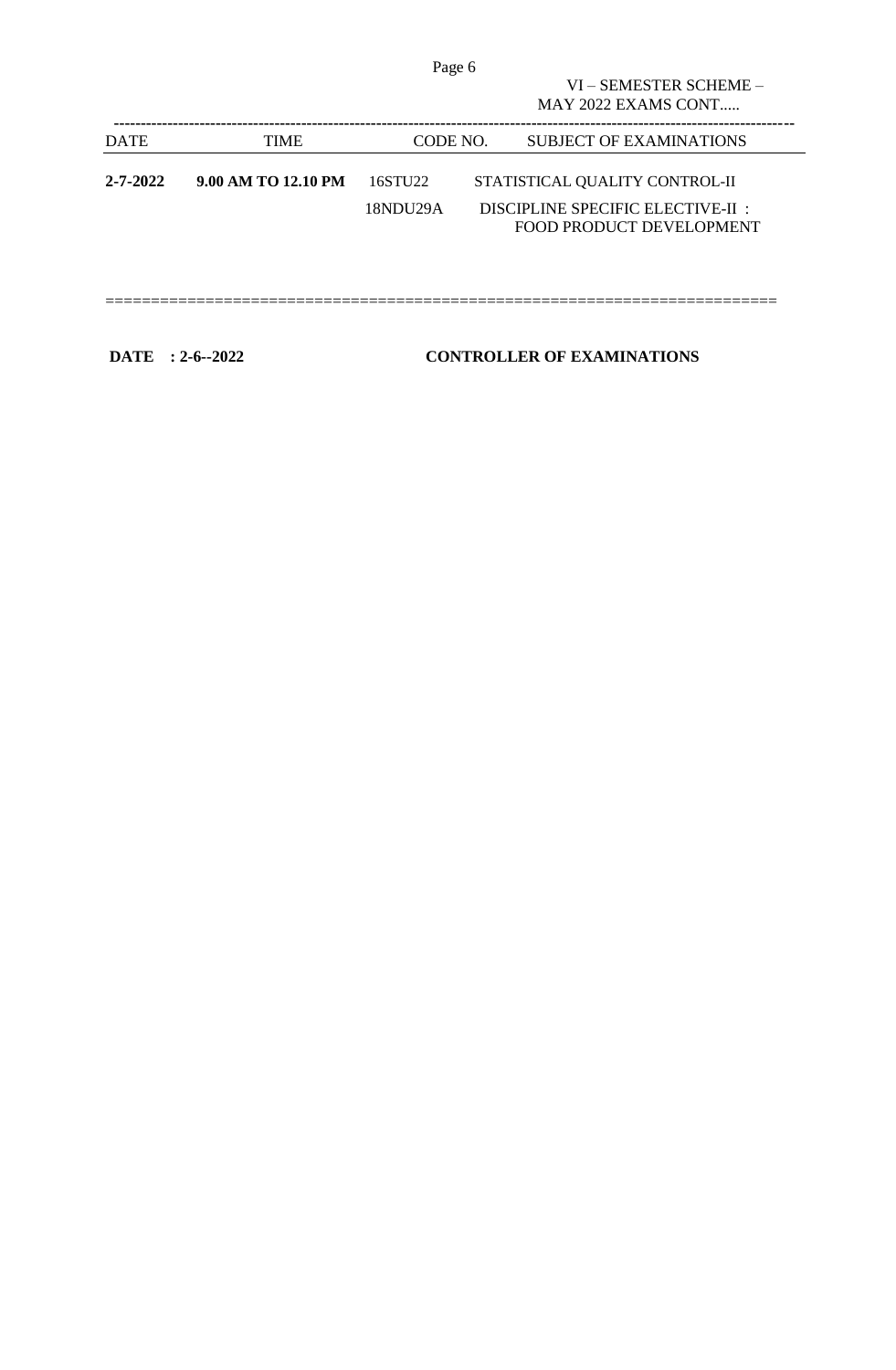#### **DAY & EVENING PROGRAMMES**

#### **PSG COLLEGE OF ARTS & SCIENCE (AUTONOMOUS) COIMBATORE :: 641 014 \*\*\*\***

**SCHEME OF COMPREHENSIVE EXAMINATION MAY 2022 (For SIXTH SEMESTER SUBJECTS ONLY) ALL BCom & BVoc (BANKING, STOCK & INSURANCE)**

| <b>DATE</b> | <b>TIME</b>                  | CODE NO.                                                                                                | <b>SUBJECT OF EXAMINATIONS</b>                                                                                                             |  |
|-------------|------------------------------|---------------------------------------------------------------------------------------------------------|--------------------------------------------------------------------------------------------------------------------------------------------|--|
|             | 5-7-2022 9.00 AM TO 12.10 PM | 18CSU23                                                                                                 | <b>BANKING AND FINANCIAL SERVICES</b>                                                                                                      |  |
|             |                              | 18COU25/<br>18COC27/<br>18COE28/<br>18AFU25/<br>18CRM25/<br>18FSU25/<br>18FTU25/<br>19BPU25/<br>18CBI25 | MANAGEMENT ACCOUNTING                                                                                                                      |  |
|             |                              | 18PAU22                                                                                                 | PERFORMANCE MANAGEMENT                                                                                                                     |  |
|             |                              | 18CMA23                                                                                                 | <b>MANAGEMENT INFORMATION SYSTEM</b>                                                                                                       |  |
|             |                              | 18CBA27                                                                                                 | FUNDAMENTALS OF BANKING & INSURANCE                                                                                                        |  |
|             |                              | 19SBS31                                                                                                 | <b>INVESTMENT MANAGEMENT</b>                                                                                                               |  |
|             | 6-7-2022 9.00 AM TO 12.10 PM | 18CSU24                                                                                                 | <b>MANAGEMENT ACCOUNTING</b>                                                                                                               |  |
|             |                              | 18COU26A/<br>18FTU26A/<br>18COE31                                                                       | DISCIPLINE SPECIFIC ELECTIVE - II :<br><b>LOGISTICS MANAGEMENT</b>                                                                         |  |
|             |                              | 18COC28A<br>18COC28B                                                                                    | DISCIPLINE SPECIFIC ELECTIVE - II :<br>ENTERPRISE RESOURCE PLANNING<br>DISCIPLINE SPECIFIC ELECTIVE - II :<br>E-BUSINESS MODELS & PRACTICE |  |
|             |                              | 18PAU23                                                                                                 | <b>FINANCIAL REPORTING</b>                                                                                                                 |  |
|             |                              | 18AFU26A<br>18CRM26A                                                                                    | DISCIPLINE SPECIFIC ELECTIVE - II :<br><b>SECURITY ANALYSIS &amp; PORTFOLIO MANAGEMENT</b><br>DISCIPLINE SPECIFIC ELECTIVE - II :          |  |
|             |                              | 18FSU26A                                                                                                | <b>MALL MANAGEMENT</b><br>DISCIPLINE SPECIFIC ELECTIVE - II :<br>PORTFOLIO MANAGEMENT                                                      |  |
|             |                              | 19BPU26A                                                                                                | DISCIPLINE SPECIFIC ELECTIVE - II :<br><b>MANAGING BUSINESS PROCESS-II</b>                                                                 |  |
|             |                              | 18CBI26A<br>18CMA24                                                                                     | DISCIPLINE SPECIFIC ELECTIVE - II :<br><b>GENERAL INSURANCE</b><br><b>CORPORATE LAWS</b>                                                   |  |
|             |                              | 18CBA28                                                                                                 | MARKETING & MARKETING RESEARCH                                                                                                             |  |
|             |                              | 19BSB32A                                                                                                | DISCIPLINE SPECIFIC ELECTIVE-II GENERAL INSURANCE                                                                                          |  |
|             | 7-7-2022 9.00 AM TO 12.10 PM | 18CSU <sub>25</sub>                                                                                     | <b>SECURITIES LAWS &amp; FINANCIAL MARKETS</b>                                                                                             |  |
|             |                              | 18COU27/<br>18AFU27/<br>18FSU27/<br>19BPU27                                                             | <b>AUDITING</b>                                                                                                                            |  |
|             |                              | 18COE30                                                                                                 | <b>INTRODUCTION TO ERP</b>                                                                                                                 |  |
|             |                              | 18PAU24A                                                                                                | DISCIPLINE SPECIFIC ELECTIVE - II :<br>STRATEGIC MANAGEMENT                                                                                |  |
|             |                              | 18PAU24B                                                                                                | DISCIPLINE SPECIFIC ELECTIVE - II :<br>HUMAN RESOURCE MANAGEMENT                                                                           |  |
|             |                              | 18CRM27                                                                                                 | HUMAN RESOURCE MANAGEMENT                                                                                                                  |  |
|             |                              | 18FTU27                                                                                                 | INTERNATIONAL BANKING & FOREX MANAGEMENT                                                                                                   |  |
|             |                              | 18CBI27                                                                                                 | <b>BANKING &amp; INTERNATIONAL FINANCE</b>                                                                                                 |  |
|             |                              | 18CMA25                                                                                                 | STRATEGIC MANAGEMENT                                                                                                                       |  |
|             |                              | 18CBA29                                                                                                 | DATA ANALYTICS USING SPSS                                                                                                                  |  |
|             |                              | 19BSB33                                                                                                 | <b>RISK MANAGEMENT</b>                                                                                                                     |  |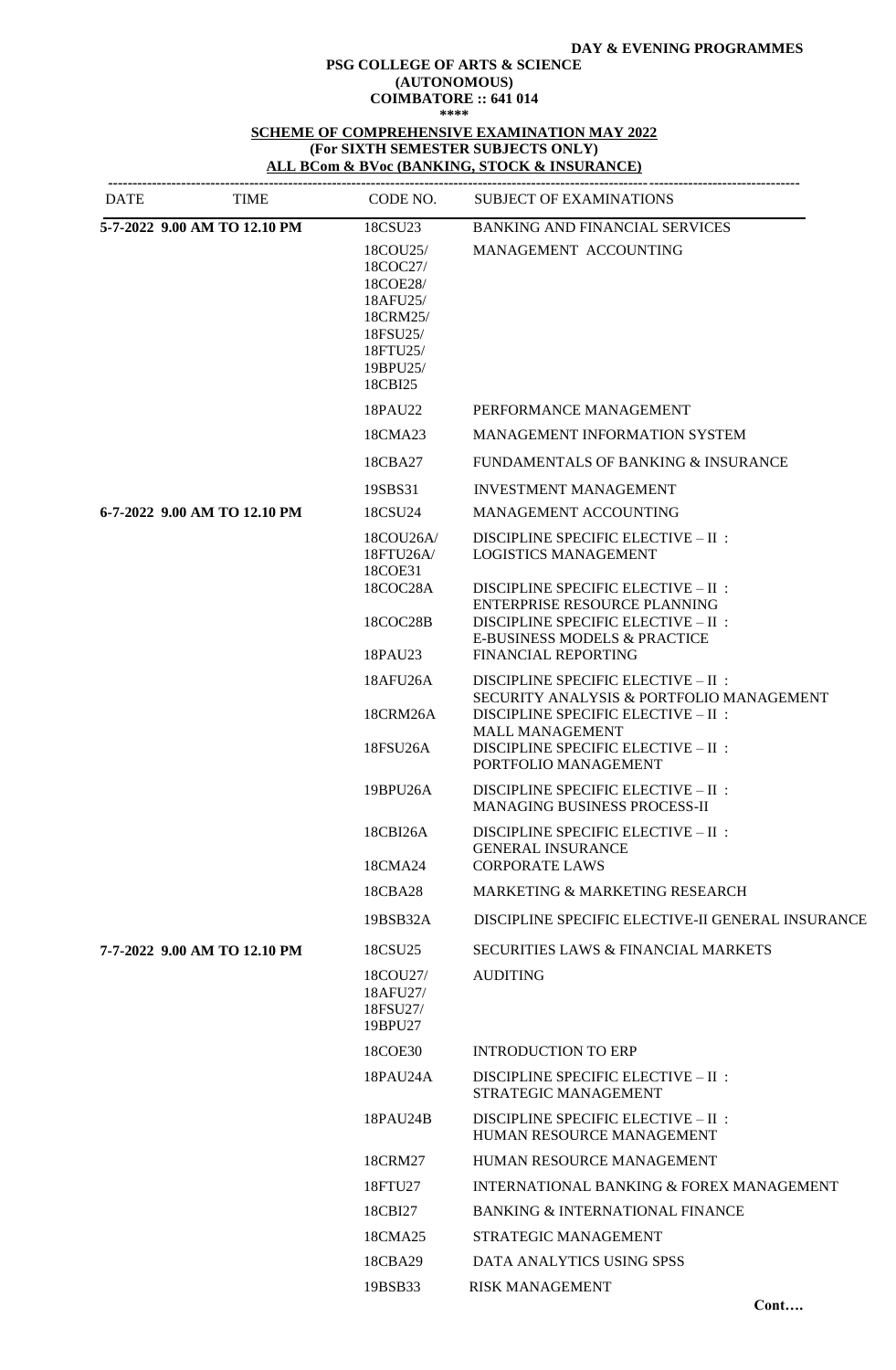# VI – SEMESTER SCHEME –

MAY 2022 EXAMS CONT.....

| <b>DATE</b> | TIME                          |                                                                                 | CODE NO. SUBJECT OF EXAMINATIONS                                                                  |
|-------------|-------------------------------|---------------------------------------------------------------------------------|---------------------------------------------------------------------------------------------------|
|             | 8-7-2022 9.00 AM TO 12.10 PM  | 18CSU <sub>26</sub>                                                             | <b>FINANCIAL MANAGEMENT</b>                                                                       |
|             |                               | 18COU28/<br>18COC30                                                             | PRIMARY AND SECONDARY MARKET                                                                      |
|             |                               | 18COE29A<br>18AFU28                                                             | DISCIPLINE SPECIFIC ELECTIVE-II<br><b>E-COMMERCE TECHNOLOGY</b><br>PERSONAL INVESTMENT MANAGEMENT |
|             |                               | 18CRM28                                                                         | RETAIL SUPPLY CHAIN MANAGEMENT                                                                    |
|             |                               | 18FSU28                                                                         | <b>FINANCIAL SERVICES</b>                                                                         |
|             |                               | 18FTU28                                                                         | SUPPLY CHAIN MANAGEMENT IN<br><b>INTERNATIONAL TRADE</b>                                          |
|             |                               | 19BPU28                                                                         | <b>CUSTOMER RELATIONSHIP</b><br><b>MANAGEMENT</b>                                                 |
|             |                               | 18CBI28                                                                         | <b>RISK MANAGEMENT</b>                                                                            |
|             |                               | 18CMA26                                                                         | SECURITY ANALYSIS AND PORTFOLIO<br><b>MANAGEMENT</b>                                              |
|             |                               | 18CBA30                                                                         | DATA MINING AND BUSINESS<br><b>INTELLIGENCE</b>                                                   |
|             |                               | 19BSB34                                                                         | <b>LIFE INSURANCE</b>                                                                             |
|             | 9-7-2022 9.00 AM TO 12.10 PM  | 18CSU28A                                                                        | DISCIPLINE SPECIFIC ELECTIVE - II :<br><b>GOODS AND SERVICES TAX</b>                              |
|             |                               | 18COU29/<br>18COC29/<br>18CRM29/<br>18FSU29/<br>18FTU29/<br>19BPU29/<br>18CBI29 | ENTREPRENEURIAL DEVELOPMENT                                                                       |
|             |                               | 18AFU29                                                                         | <b>FINANCIAL DERIVATIVES</b>                                                                      |
|             |                               | 18CMA27B                                                                        | DISCIPLINE SPECIFIC ELECTIVE - II :<br>PROJECT MANAGEMENT                                         |
|             |                               | 18CBA31                                                                         | STRATEGIC MANAGEMENT                                                                              |
|             |                               | 19BSB35                                                                         | ENTREPRENEURIAL DEVELOPMENT                                                                       |
|             | 11-7-2022 9.00 AM TO 12.10 PM | 18COC31/<br>18COE32                                                             | <b>WEB PROGRAMMING</b>                                                                            |
|             |                               | 18CBA34B                                                                        | DISCIPLINE SPECIFIC ELECTIVE - II :<br>PRIMARY MARKET & SECONDARY<br><b>MARKET</b>                |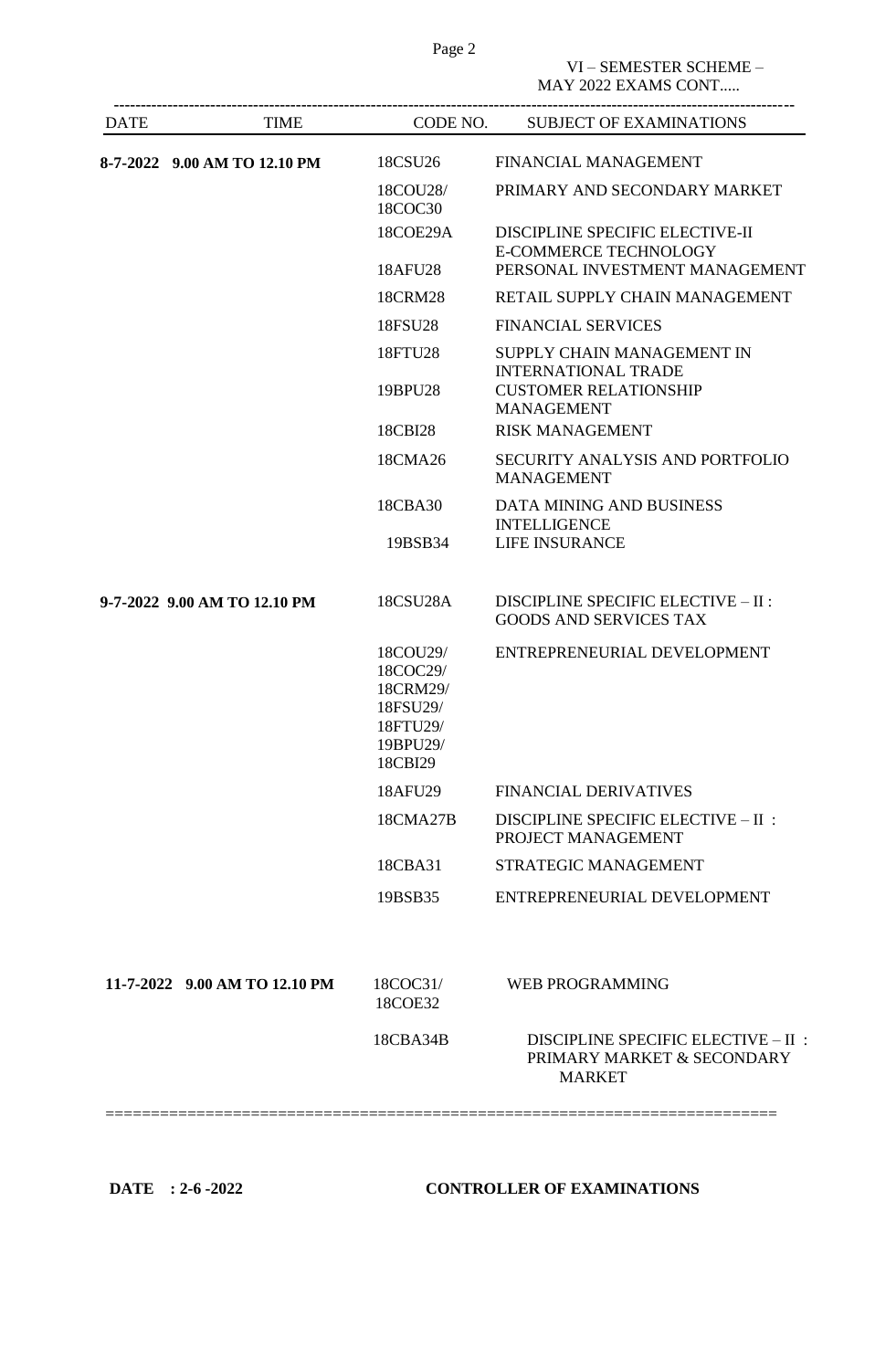#### **PSG COLLEGE OF ARTS & SCIENCE (AUTONOMOUS) COIMBATORE :: 641 014 \*\*\*\***

### **SCHEME OF COMPREHENSIVE EXAMINATION MAY 2022**

### **BVoc-Science Stream**

# **(For SIXTH Semester Subjects)**

| <b>DATE</b>    | <b>TIME</b>         | CODE NO. | <b>SUBJECT OF EXAMINATIONS</b>                                  |
|----------------|---------------------|----------|-----------------------------------------------------------------|
| 27-6-2022      | 9.00 AM TO 12.10 PM | 18FPB38  | FOOD SAFETY AND QUALITY MANAGEMENT<br><b>SYSTEMS</b>            |
|                |                     | 18HMB32  | PRINCIPLES OF MANAGEMENT                                        |
|                |                     | 19NMB40  | FREE AND OPENSOURCE SOFTWARE                                    |
| 28-6-2022      | 9.00 AM TO 12.10 PM | 18FPB39  | FOOD BIOTECHNOLOGY                                              |
|                |                     | 18HMB33  | <b>CUSTOMER RELATIONSHIP MANAGEMENT</b>                         |
|                |                     | 19NMB41  | NETWORK COMPONENTS                                              |
|                |                     |          |                                                                 |
| 29-6-2022      | 9.00 AM TO 12.10 PM | 18FPB40  | ENTREPRENEURSHIP AND FOOD BUSINESS<br><b>MANAGEMENT</b>         |
|                |                     | 18HMB34  | <b>SALES AND MARKETING</b>                                      |
|                |                     | 19NMB43A | DISCIPLINE SPECIFIC ELECTIVE-II<br><b>CYBER FORENSICS</b>       |
|                |                     |          |                                                                 |
| 30-6-2022      | 9.00 AM TO 12.10 PM | 18FPB41  | THERAPEUTIC NUTRITION                                           |
|                |                     | 18HMB35A | DISCIPLINE SPECIFIC ELECTIVE - II :<br>SOFT SKILL DEVELOPMENT   |
|                |                     | 19NMB42  | <b>IOS PROGRAMMING</b>                                          |
|                |                     |          |                                                                 |
|                |                     |          |                                                                 |
| $1 - 7 - 2022$ | 9.00 AM TO 12.10 PM | 18FPB44A | DISCIPLINE SPECIFIC ELECTIVE - II :<br>FOOD INDUSTRY MANAGEMENT |
|                |                     |          |                                                                 |

====================================================================

**DATE : 2-6 -2022 CONTROLLER OF EXAMINATIONS**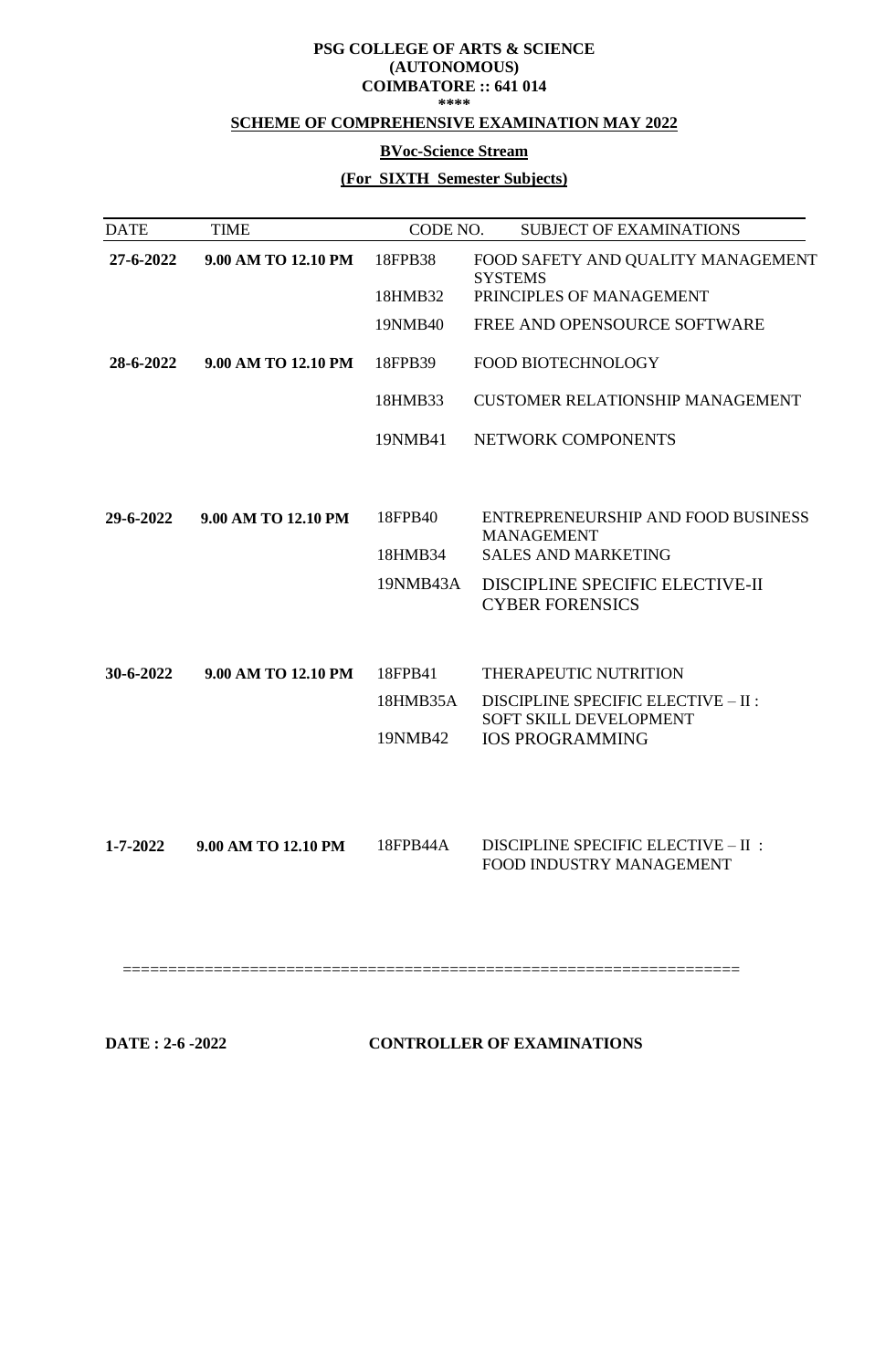### **PSG COLLEGE OF ARTS & SCIENCE (AUTONOMOUS) COIMBATORE :: 641 014**

# **\*\*\*\***

## **MA MSc & MCA etc. SCHEME OF COMPREHENSIVE EXAMINATION MAY 2022**

## **(For FOURTH Semester Subjects)**

| <b>DATE</b> | <b>TIME</b>                   | CODE NO.                         | <b>SUBJECT OF EXAMINATIONS</b>                                                                      |
|-------------|-------------------------------|----------------------------------|-----------------------------------------------------------------------------------------------------|
|             | 27-6-2022 9.00 AM TO 12.10 PM | 19ECP16                          | <b>HEALTH ECONOMICS</b>                                                                             |
|             |                               | 18TAP14                          | TAMIL MOZHI VARALAARUM DRAVIDA<br>MOZHIKALIN OPPILAKKANAMUM                                         |
|             |                               | 19SWP21A<br>19SWP21B<br>19SWP21C | <b>INDUSTRIAL RELATIONS</b><br>HOSPITAL ADMINISTRATION<br>TRIBAL COMMUNITY DEVELOPMENT              |
|             |                               | 20MCP18                          | <b>CONTENT DEVELOPMENT</b>                                                                          |
|             |                               | 20ENP16                          | <b>BRITISH LITERATURE-IV</b>                                                                        |
|             |                               | 19PSP22                          | ORGANISATIONAL BEHAVIOUR                                                                            |
|             |                               | 20MAP18                          | <b>OPERATOR THEORY</b>                                                                              |
|             |                               | 20STP18                          | LINEAR MODELS AND DESIGN OF EXPERIMENTS                                                             |
|             |                               | 18PHP17                          | APPLIED THERMODYNAMICS &<br>STATISTICAL MECHANICS                                                   |
|             |                               | 18CHP21                          | ANALYTICAL CHEMISTRY                                                                                |
|             |                               | 18NDP17A                         | DISCIPLINE SPECIFIC ELECTIVE-II<br><b>NUTRITION PLANS &amp; POLICIES</b>                            |
|             |                               | 18BCP18                          | <b>IMMUNOLOGY</b>                                                                                   |
|             |                               | 20MBP20                          | PRINCIPLES OF GENETIC ENGINEERING &<br>APPLIED BIOTECHNOLOGY                                        |
|             |                               | 18ESP20                          | <b>INDUSTRIAL PROCESS &amp; WASTE</b><br><b>MANAGEMENT</b>                                          |
|             |                               | 20CMP27                          | PHYTON & R PROGRAMMING                                                                              |
|             |                               | 18ELP22                          | <b>IOT AND ITS APPLICATIONS</b>                                                                     |
|             |                               | 18BTP21                          | RESEARCH, IPR AND ETHICS IN<br><b>BIOTECHNOLOGY</b>                                                 |
|             |                               | 20EMP18A                         | DISCIPLINE SPECIFIC ELECTIVE-II<br>INTEGRATED MARKETING COMMUNICATION                               |
|             |                               | 18CDP23B                         | DISCIPLINE SPECIFIC ELECTIVE-II<br>VISUAL MERCHANDISING                                             |
|             |                               | 20SSP23<br>19SSP22<br>14SSP21    | COMPUTER NETWORKS & TCP / IP<br><b>USER INTERFACE DESIGN</b><br><b>SYSTEM ANALYSIS &amp; DESIGN</b> |
|             |                               | 18BOP17                          | <b>ECOLOGICAL CONCEPTS</b>                                                                          |
|             |                               | 18ZOP17                          | <b>APICULTURE</b>                                                                                   |
|             |                               | 20MIB <sub>20</sub>              | <b>INTERNATIONAL FINANCIAL MARKETS &amp;</b><br><b>INSTRUMENTS</b>                                  |
|             |                               | 18CSP18                          | CORPORATE RESTRUCTURING LAW AND<br><b>PRACTICES</b>                                                 |
|             |                               | 18CCP20                          | <b>HUMAN RESOURCE MANAGEMENT</b>                                                                    |
|             |                               | 19CAP23                          | WEB APPLICATION DEVELOPMENT                                                                         |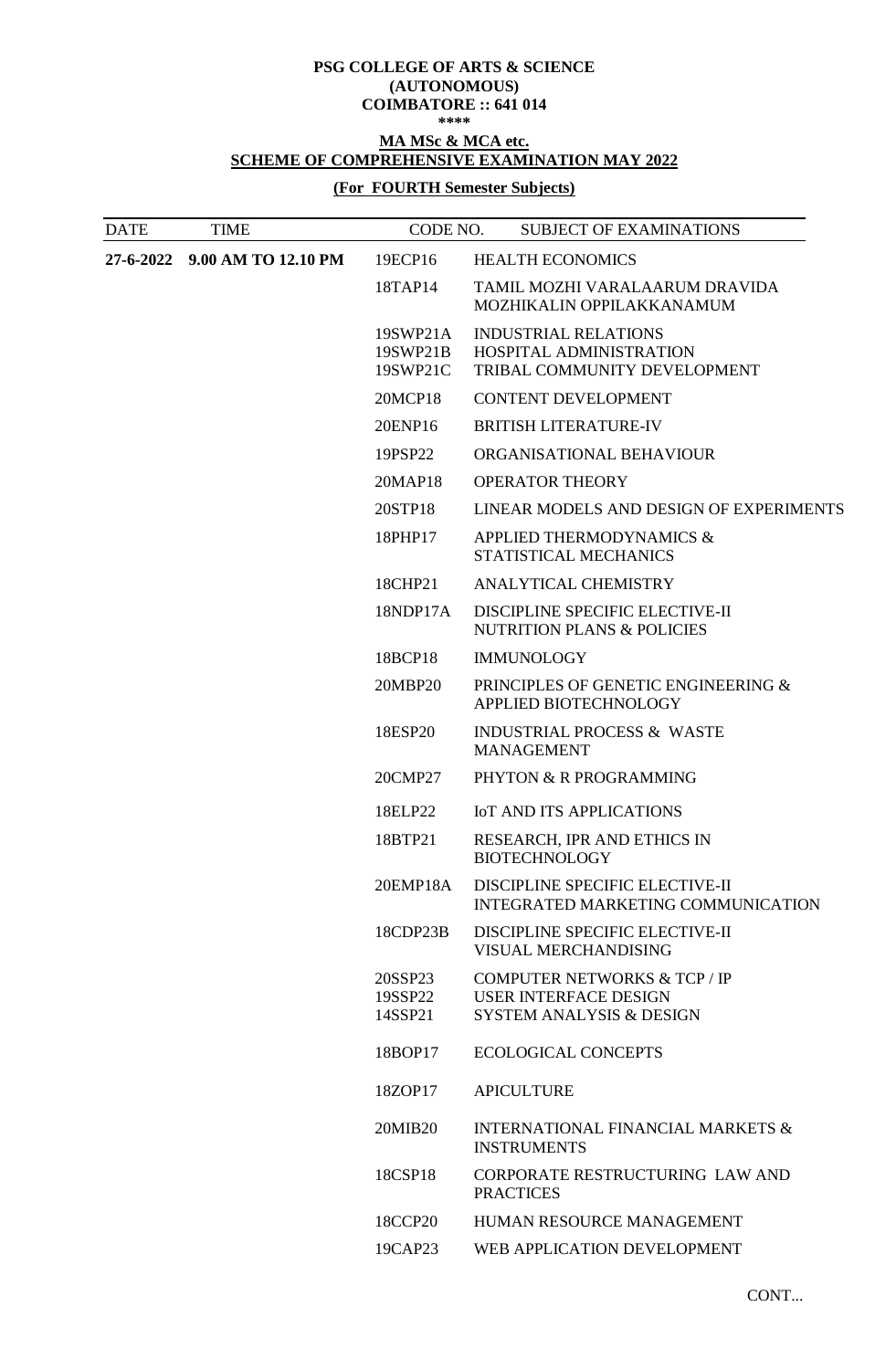III/IV – SEMESTER SCHEME –

|      |                                       |                               | MAY 2022 EXAMS CONT                                                                    |
|------|---------------------------------------|-------------------------------|----------------------------------------------------------------------------------------|
| DATE | <b>TIME</b>                           |                               | CODE NO. SUBJECT OF EXAMINATIONS                                                       |
|      | 28-6-2022 9.00 AM TO 12.10 PM 19ECP17 |                               | <b>OPERATIONS RESEARCH</b>                                                             |
|      |                                       | 18TAP15                       | THONMAI ILAKKIYAM                                                                      |
|      |                                       | 19SWP22A                      | HUMAN RESOURCE MANAGEMENT &<br>HUMAN RESOURCE DEVELOPMENT                              |
|      |                                       | 19SWP22B                      | PSYCHIATRIC SOCIAL WORK                                                                |
|      |                                       | 19SWP22C                      | SOCIAL ENTREPRENEURSHIP & SOCIAL<br><b>ENTERPRISES</b>                                 |
|      |                                       | 20MCP19                       | DIGITAL MEDIA COMMUNICATION                                                            |
|      |                                       | 20ENP17                       | AN INTRODUCTION TO WORLD<br><b>LITERATURE</b>                                          |
|      |                                       | 19PSP23                       | MARKETING & CONSUMER BEHAVIOUR                                                         |
|      |                                       | 20MAP19                       | <b>CONTROL THEORY</b>                                                                  |
|      |                                       | 20STP19                       | STATISTICAL QUALITY CONTROL                                                            |
|      |                                       | 18PHP18                       | PROBLEMS IN CORE PHYSICS                                                               |
|      |                                       | 18CHP22A                      | DISCIPLINE SPECIFIC ELECTIVE-II<br>ENVIRONMENTAL CHEMISTRY                             |
|      |                                       | 18NDP18                       | NUTRITION & ENVIRONMENTAL HEALTH                                                       |
|      |                                       | 18BCP19A                      | DISCIPLINE SPECIFIC ELECTIVE-II<br><b>BIOCHEMISTRY OF DRUGS</b>                        |
|      |                                       | 20MBP21A                      | DISCIPLINE SPECIFIC ELECTIVE-II<br><b>INTRODUCTION TO BIOINFORMATICS</b>               |
|      |                                       | 18ESP21A                      | DISCIPLINE SPECIFIC ELECTIVE-II<br><b>NATURAL RESOURCES</b><br><b>AND CONSERVATION</b> |
|      |                                       | 18ELP23                       | <b>AUTOMOTIVE ELECTRONICS</b>                                                          |
|      |                                       | 18CDP24                       | TOTAL QUALITY MANAGEMENT IN<br><b>APPAREL INDUSTRY</b>                                 |
|      |                                       | 20SSP24<br>19SSP23<br>14SSP15 | <b>LINEAR ALGEBRA</b><br><b>OPERATING SYSTEMS</b><br><b>OPERATING SYSTEMS</b>          |
|      |                                       | 18BOP18                       | PLANT PHYSIOLOGY & BIOCHEMISTRY                                                        |
|      |                                       | 18ZOP18                       | <b>BIOSTATISTICS &amp; RESEARCH</b><br><b>METHODOLOGY</b>                              |
|      |                                       | 20MIB21                       | <b>BUSINESS RESEARCH METHODS</b>                                                       |
|      |                                       | 18CSP19                       | <b>ECONOMIC LAWS</b>                                                                   |
|      |                                       | 18CCP21                       | <b>JAVA PROGRAMMING</b>                                                                |
|      |                                       | 19CAP24                       | <b>BIG DATA ANALYTICS</b>                                                              |
|      |                                       |                               |                                                                                        |

CONT.....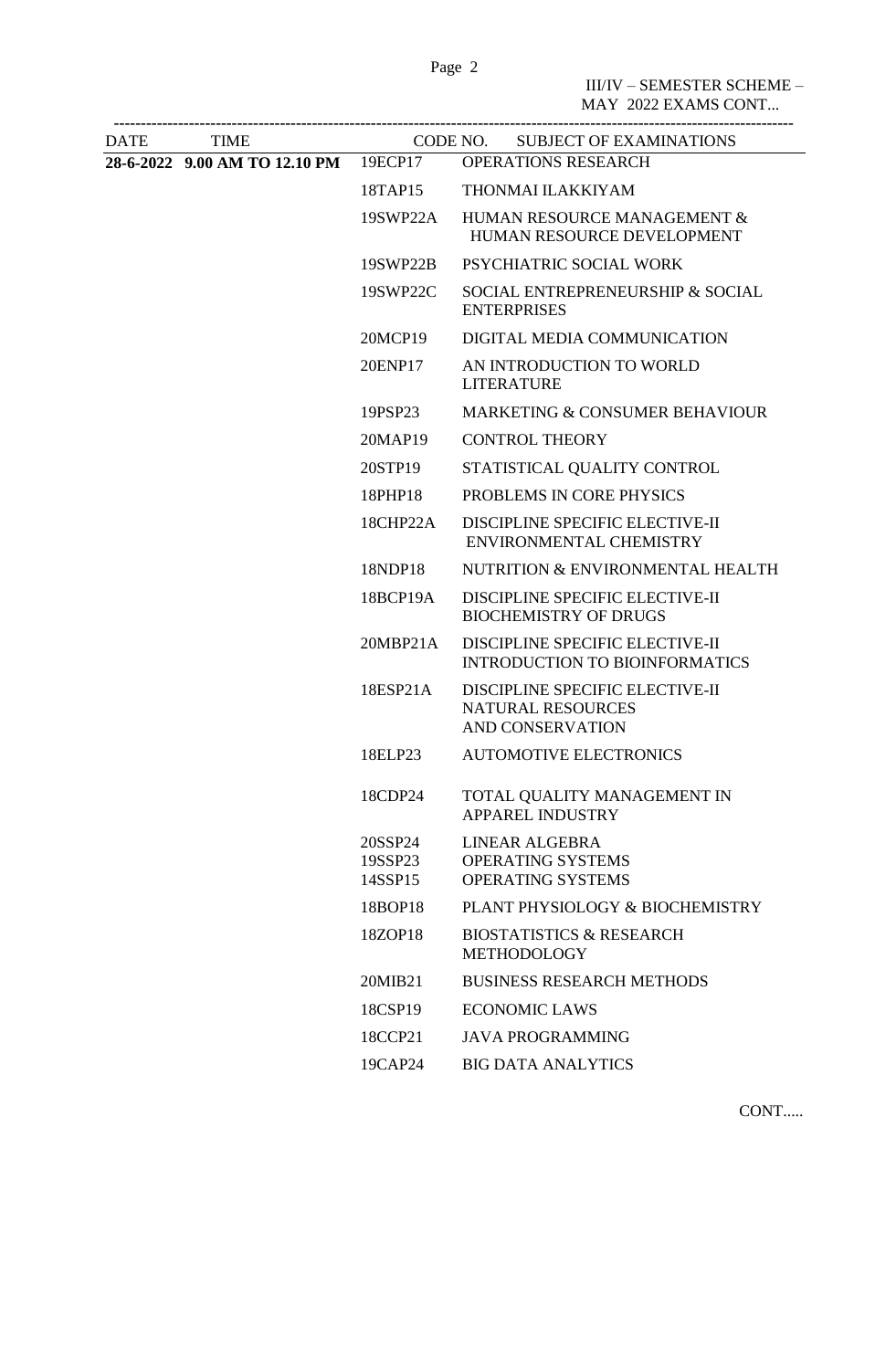IV – SEMESTER SCHEME – MAY 2022 EXAMS CONT...

| <b>DATE</b> | <b>TIME</b>                   |                                 | CODE NO. SUBJECT OF EXAMINATIONS                              |
|-------------|-------------------------------|---------------------------------|---------------------------------------------------------------|
|             | 29-6-2022 9.00 AM TO 12.10 PM | 19ECP18                         | <b>ENVIRONMENTAL ECONOMICS</b>                                |
|             |                               | 18TAP16                         | MOZHIPEYARPPIYAL                                              |
|             |                               | 19SWP23A                        | DISCIPLINE SPECIFIC ELECTIVE-II<br><b>COUNSELING</b>          |
|             |                               | <b>20MCP20</b>                  | CORPORATE COMMUNICATION & PUBLIC<br><b>RELATIONS</b>          |
|             |                               | 20ENP18                         | <b>EXPLORING RECENT TRENDS IN</b><br><b>LITERATURE</b>        |
|             |                               | 19PSP24                         | <b>COUNSELING PSYCHOLOGY</b>                                  |
|             |                               | 20MAP20                         | <b>FLUID DYNAMICS</b>                                         |
|             |                               | 20STP20                         | ECONOMETRICS AND PLANNING<br><b>MODELS</b>                    |
|             |                               | 18PHP19                         | CRYSTAL GROWTH, THIN FILMS &<br><b>PLASMA PHYSICS</b>         |
|             |                               | 18ELP24B                        | DISCIPLINE SPECIFIC ELECTIVE-II<br>DIGITAL IMAGE PROCESSING   |
|             |                               | 20SSP25/<br>19SSP25/<br>14SSP23 | MICROPROCESSOR & INTERFACING                                  |
|             |                               | 20MIB22                         | <b>INTERNATIONAL BUSINESS</b><br><b>STRATEGIES</b>            |
|             |                               | 18CSP20                         | SECRETARIAL AUDIT AND<br><b>COMPLIANCE MANAGEMENT</b>         |
|             |                               | 20CCP23                         | <b>SECURITY ANALYSIS &amp; PORTFOLIO</b><br><b>MANAGEMENT</b> |
|             |                               | 19CAP25                         | PROGRAMMING IN PYTHON                                         |
|             |                               |                                 |                                                               |

Cont…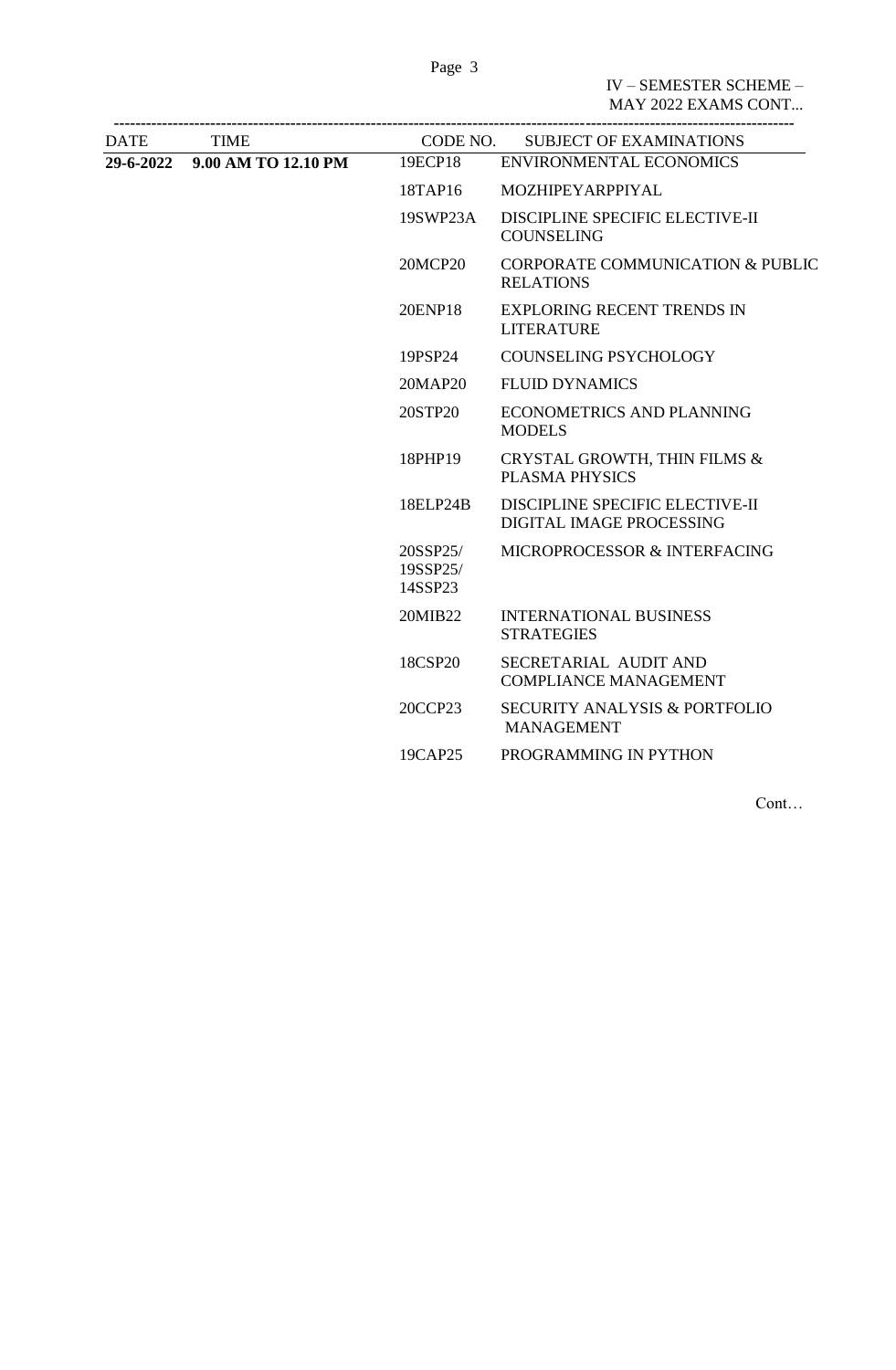Page 4

IV – SEMESTER SCHEME – MAY 2022 EXAMS CONT...

| <b>DATE</b> | <b>TIME</b>                   | CODE NO.                      | <b>SUBJECT OF EXAMINATIONS</b>                                                                                                              |
|-------------|-------------------------------|-------------------------------|---------------------------------------------------------------------------------------------------------------------------------------------|
|             | 30-6-2022 9.00 AM TO 12.10 PM | 19ECP19B<br>18TAP17B          | DISCIPLINE SPECIFIC ELECTIVE - II :<br>ECONOMICS FOR COMPETITIVE EXAMINATION<br>DISCIPLINE SPECIFIC ELECTIVE-II<br>KONGUNATTU VARALAATRIYAL |
|             |                               | 20MCP21                       | ADVERTISING & MARKETING                                                                                                                     |
|             |                               | 20ENP19                       | <b>ADVANCED ASPECTS OF</b><br><b>TRANSLATION STUDIES</b>                                                                                    |
|             |                               | 19PSP25                       | <b>HEALTH PSYCHOLOGY</b>                                                                                                                    |
|             |                               | 20MAP21                       | <b>MATHEMATICAL METHODS</b>                                                                                                                 |
|             |                               | 20STP21                       | TIME SERIES & FORECASTING                                                                                                                   |
|             |                               | 18PHP20A                      | DISCIPLINE SPECIFIC ELECTIVE-II<br><b>APPLIED SOLAR ENERGY</b>                                                                              |
|             |                               | 20SSP26<br>19SSP24<br>14SSP22 | SOFTWARE ENGINEERING TECHNIQUES<br><b>AGILE SOFTWARE DEVELOPMENT</b><br><b>BUSINESS INTELLIGENCES</b>                                       |
|             |                               | 20MIB23                       | <b>INTERNATIONAL TRADE LOGISTICS-II</b>                                                                                                     |
|             |                               | 18CSP21                       | <b>CORPORATE GOVERNANCE</b>                                                                                                                 |
|             |                               | 18CCP24                       | <b>GOODS AND SERVICES TAX</b>                                                                                                               |
|             |                               | 19CAP26A                      | DISCIPLINE SPECIFIC ELECTIVE-II<br><b>GREEN COMPUTING</b>                                                                                   |
|             | 1-7-2022 9.00 AM TO 12.10 PM  | 20ENP20                       | APPROACHES TO SHAKESPEARE                                                                                                                   |
|             |                               | 19PSP28A                      | DISCIPLINE SPECIFIC ELECTIVE-II :<br>HUMAN RESOURCE MANAGEMENT                                                                              |
|             |                               | 20MAP22A                      | DISCIPLINE SPECIFIC ELECTIVE-II<br><b>COMPUTATIONAL METHODS (AIDED)</b>                                                                     |
|             |                               | 20MAP22B                      | DISCIPLINE SPECIFIC ELECTIVE-II<br><b>MAT LAB (UNAIDED)</b>                                                                                 |
|             |                               | 20SSP27<br>19SSP26<br>14SSP24 | TRANSFORMATION TECHNIQUES<br><b>OPERATIONS RESEARCH</b><br><b>OPERATIONS RESEARCH</b>                                                       |
|             |                               | 20MIB24                       | <b>E-COMMERCE &amp; CUSTOMER</b><br>RELATIONSHIP MANAGEMENT                                                                                 |
|             |                               | 18CSP22A                      | DISCIPLINE SPECIFIC ELECTIVE-II<br><b>MODERN MARKETING</b>                                                                                  |
|             |                               | 18CCP26A                      | DISCIPLINE SPECIFIC ELECTIVE-II :<br><b>ENTERPRISE RESOURCE PLANNING</b>                                                                    |
|             |                               | 19CAP27                       | <b>MANAGERIAL COMPETENCIES</b>                                                                                                              |

====================================================================

**DATE : 2-6-2022 CONTROLLER OF EXAMINATIONS**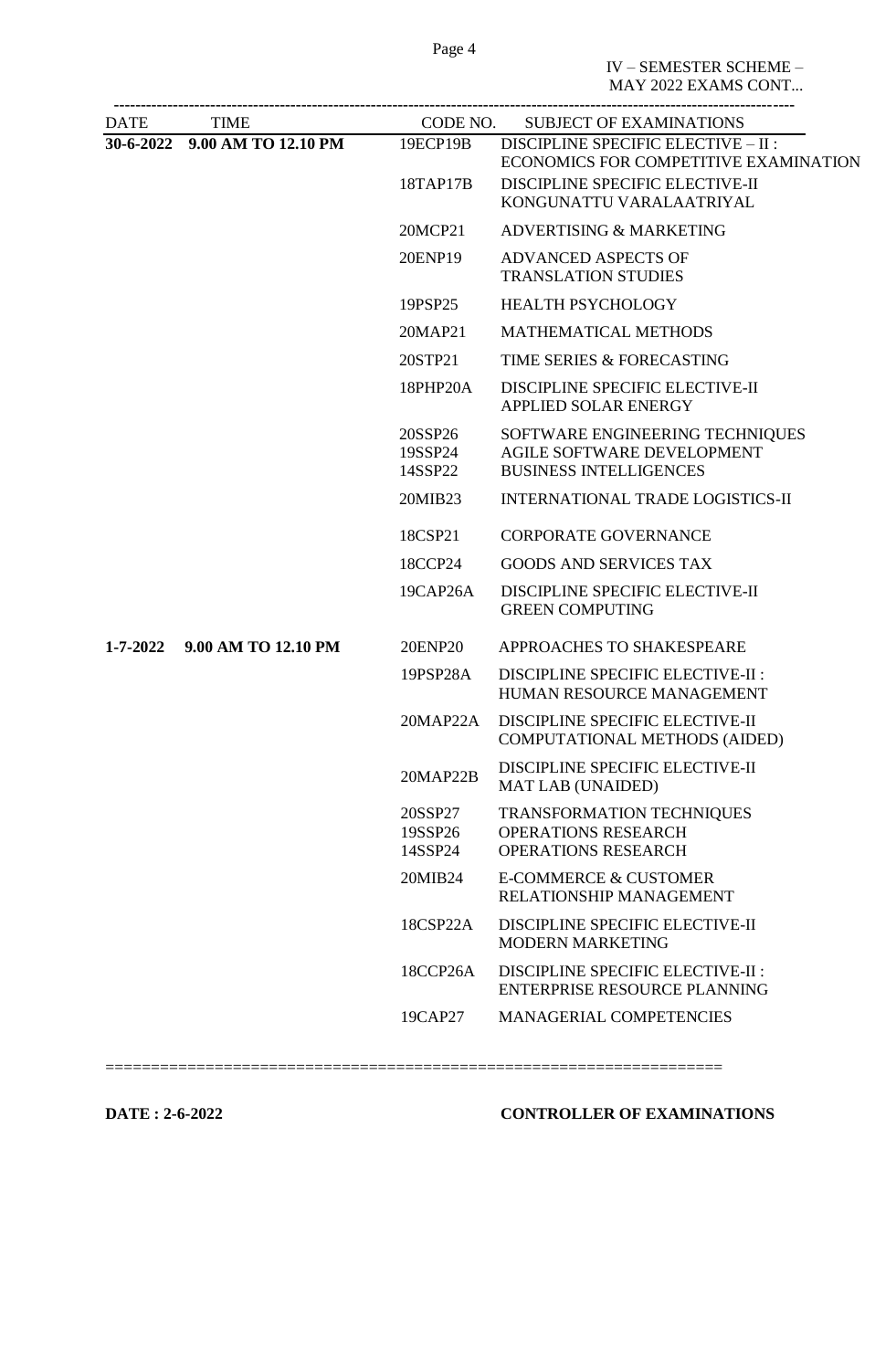### **PSG COLLEGE OF ARTS & SCIENCE (AUTONOMOUS) COIMBATORE :: 641 014 \*\*\*\*\***

# **SCHEME OF COMPREHENSIVE EXAMINATIONS MAY 2022**

# **MCom**

## **(FOURTH SEMESTER SUBJECTS)**

| <b>DATE</b> | <b>TIME</b>                 | CODE NO. | <b>SUBJECT OF EXAMINATIONS</b>                                |
|-------------|-----------------------------|----------|---------------------------------------------------------------|
|             | 5-7-2022 2.00 PM TO 5.10 PM | 18COP21  | HUMAN RESOURCE MANAGEMENT                                     |
|             | 6-7-2022 2.00 PM TO 5.10 PM | 18COP22  | <b>LOGISTICS AND SUPPLY CHAIN</b><br><b>MANAGEMENT</b>        |
|             | 7-7-2022 2.00 PM TO 5.10 PM | 20COP23  | <b>SECURITY ANALYSIS &amp; PORTFOLIO</b><br><b>MANAGEMENT</b> |
|             | 8-7-2022 2.00 PM TO 5.10 PM | 18COP24  | GOODS AND SERVICES TAX                                        |
|             | 9-7-2022 2.00 PM TO 5.10 PM | 20COP26A | DISCIPLINE SPECIFIC ELECTIVE-II :<br>e- COMMERCE              |
|             |                             |          |                                                               |

**DATE : 2-6-2022 CONTROLLER OF EXAMINATIONS**